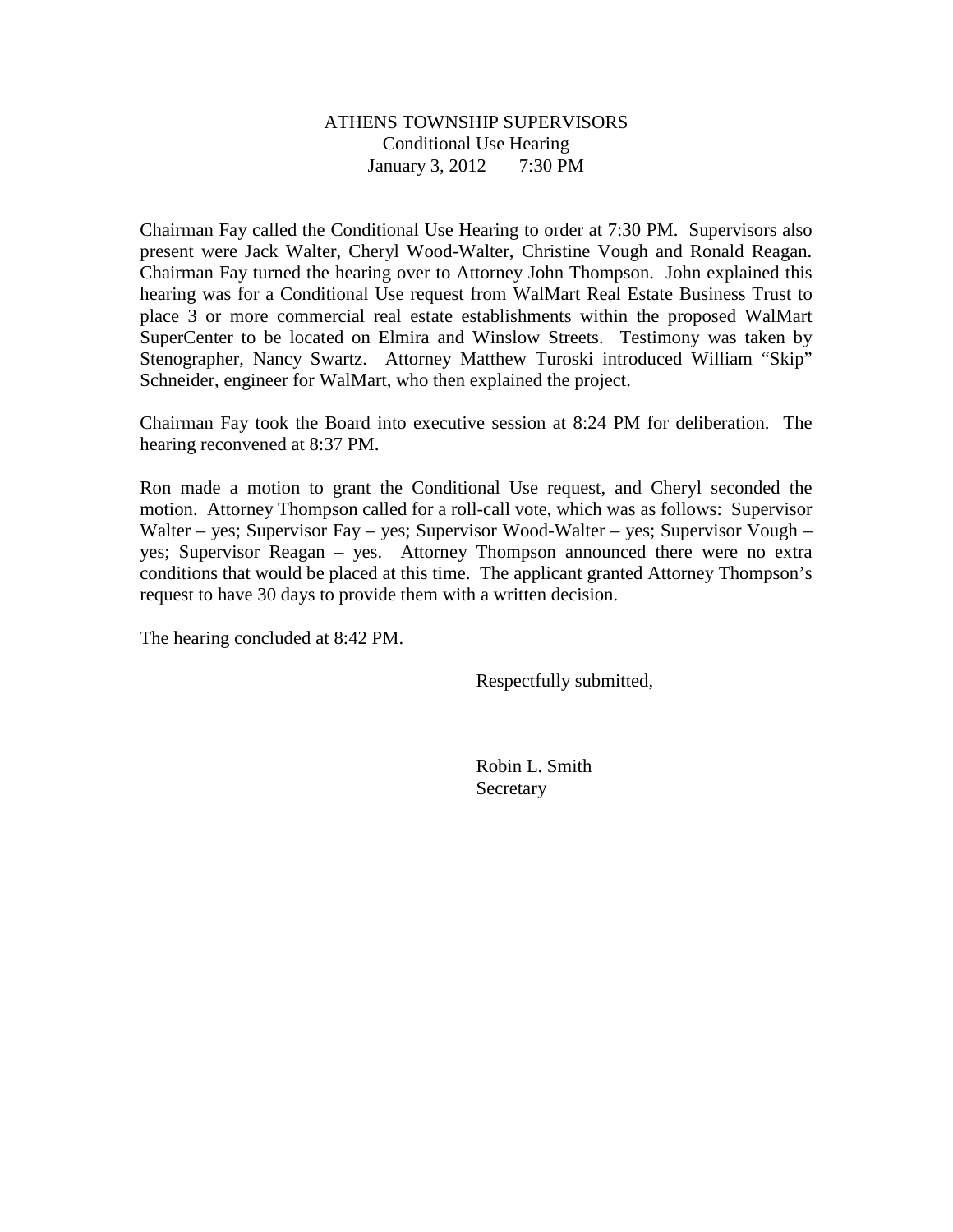## ATHENS TOWNSHIP SUPERVISORS January 3, 2012 7:00 PM Reorganization Meeting

The meeting was called to order at 7:03 PM. Supervisors present were Ronald Reagan, Maurice Fay, Jack Walter, Cheryl Wood-Walter and Christine Vough. John Thompson was also present.

On motion of Maurice, second by Cheryl, it was unanimous to appoint Robin as Secretary pro tem. Ron Reagan welcomed our new supervisor, Christine Vough, and returning supervisor, Cheryl Wood-Walter.

On motion of Jack, second by Christine, it was unanimous to appoint Maurice Fay as Chairman of the Board for 2012. Maurice abstained from the vote.

On motion of Maurice, second by Jack, it was unanimous to appoint Cheryl Wood-Walter as Vice Chairman of the Board for 2012. Cheryl abstained from the vote.

On motion of Jack, second by Cheryl, it was unanimous to appoint Robin Smith as Secretary of the Board for 2012. Robin thanked the Board.

On motion of Jack, second by Maurice, it was unanimous to appoint Ruth Casterline as Treasurer of the Board for 2012.

Jack made the motion to appoint Ray Brobst as Road Foreman for 2012, and to also appoint Randy Harford as Assistant Foreman for 2012. There was no second to the motion. Maurice said he would agree to Ray as Foreman, but would not second it with Randy as Assistant Foreman. Jack asked him why, and he said it wasn't appropriate. Motion failed for lack of a second.

On motion of Jack, second by Maurice, it was unanimous to appoint Ray Brobst as Road Foreman for 2012.

On motion of Cheryl, second by Jack, it was unanimous to hire Thompson Law Office to represent the Township for 2012 at a rate of \$95 per hour.

On motion of Jack, second by Maurice, it was unanimous to approve the following three benefit items:

Approve the following paid holidays: January 1, President's Day, Good Friday, Memorial Day,  $4<sup>th</sup>$  of July, Labor Day, Thanksgiving, Veterans Day (Nov. 11<sup>th</sup>), Christmas & 1 floating holiday for full-time Non-Uniform employees granted immediately according to date of hire. Bargaining Unit holidays as per respective contracts.

Approve paid sick days per year for full-time Non-Uniform employees (present schedule 15 days per year after 1 year of service with the ability to carry over 5 unused days accumulation not to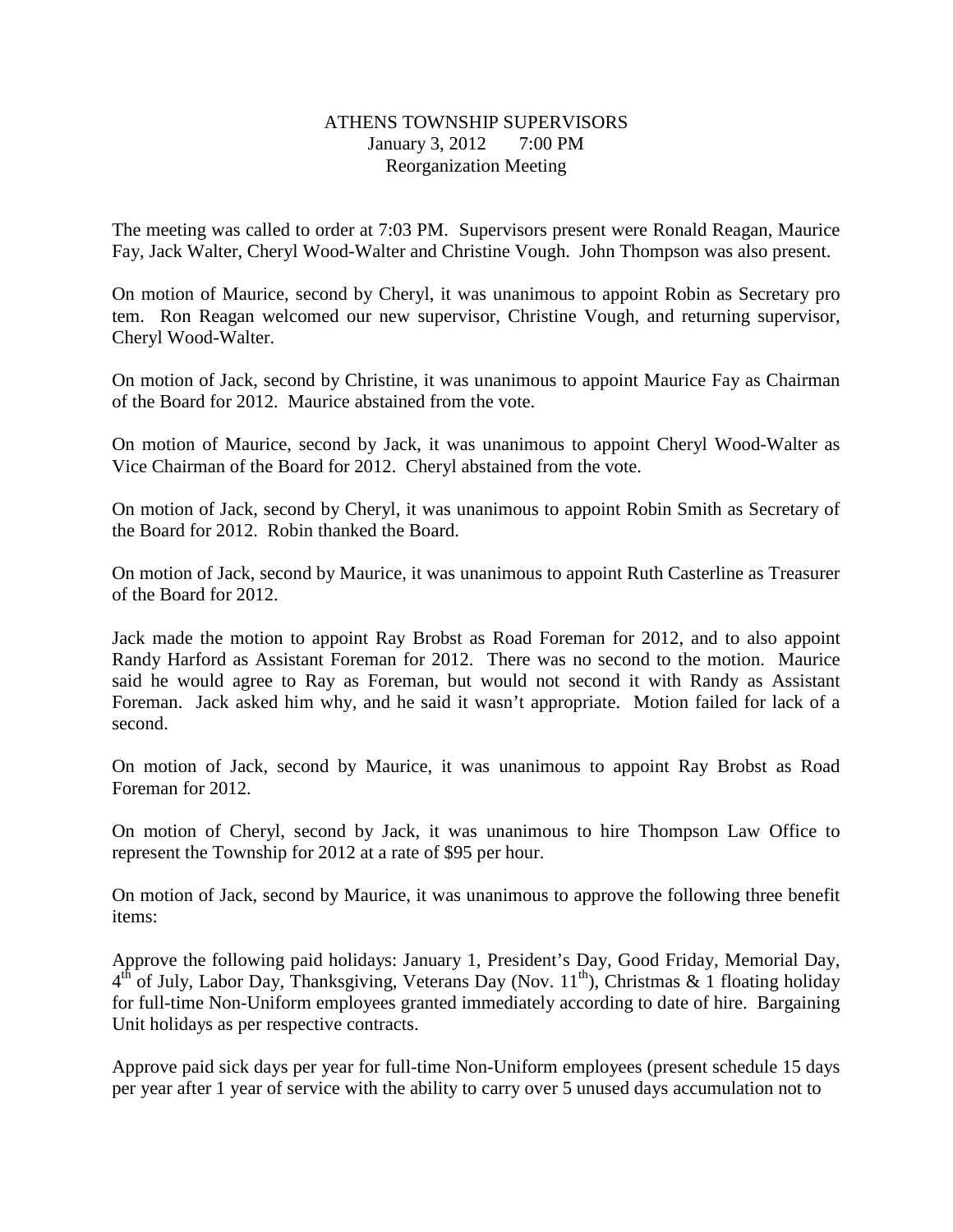Page Two Athens Township Supervisors January 3, 2012

exceed 30 days). A doctor excuse is required after 5 consecutive days. May use up to 10/yr. as FamilySick Leave if family member requires hospitalization or care afterwards. Bargaining Unit sick days as per respective contracts.

Approve vacation time for full-time Non-Uniform employees: After one year employment - 10 days. After 5 years employment - 15 days. After six years employment, one vacation day per year of service shall be received up to a maximum of 25 days. No more than 4 weeks can be carried over. Bargaining Unit vacation as per respective contracts.

On motion of Christine, second by Jack, it was unanimous to approve time off with pay for bereavement leave for Non-Uniform employees: for the death of husband, wife or children - 5 working days; mother, father, sister or brother - 5 working days; mother-in-law or father-in-law - 5 working days; aunt, uncle, grandparents, grandchild, niece, nephew, brother-in-law, sister-inlaw - 3 working days. This leave time is for employee or spouse family member. Granted immediately after employment. Bargaining Unit bereavement leave as per respective contracts.

On motion of Jack, second by Cheryl, it was unanimous to approve to continue to provide a basic dental coverage plan for each full-time Non-Uniform employee including the family plan, if applicable, provide individual and family hospitalization benefits under Blue Cross and Blue Shield Traditional or Blue Cross and Blue Shield EPO and short term disability. Provide life insurance of \$30,000.00 for full-time Non-Uniform employees Bargaining Unit employee insurance as per respective contracts.

On motion of Jack, second by Christine, it was unanimous to approve to continue to provide vision coverage for full-time Non-Uniform employees as per vision contract. Bargaining Unit employee vision insurance as per respective contracts.

On motion of Jack, second by Cheryl, it was unanimous to approve 4 personal days for full-time Non-Uniform employees. Granted immediately and prorated according to date of hire. Bargaining Unit employee personal days as per respective contracts.

On motion of Jack, second by Cheryl, it was unanimous to approve and provide the Township Non-Uniform Pension Plan and contribute \$84,772 to it and provide a Police Pension Plan and contribute \$126,503 to it for 2012. The employee will be enrolled immediately upon hiring.

On motion of Jack, second by Cheryl, it was unanimous to approve that any supervisor in office during 2012 shall be authorized to perform any duties pertaining to Township affairs, whether administrative, road work, etc.

On motion of Jack, second by Christine, it was unanimous to give authority to Chairman of the Board to purchase supplies and small items of equipment without formal approval of the Board;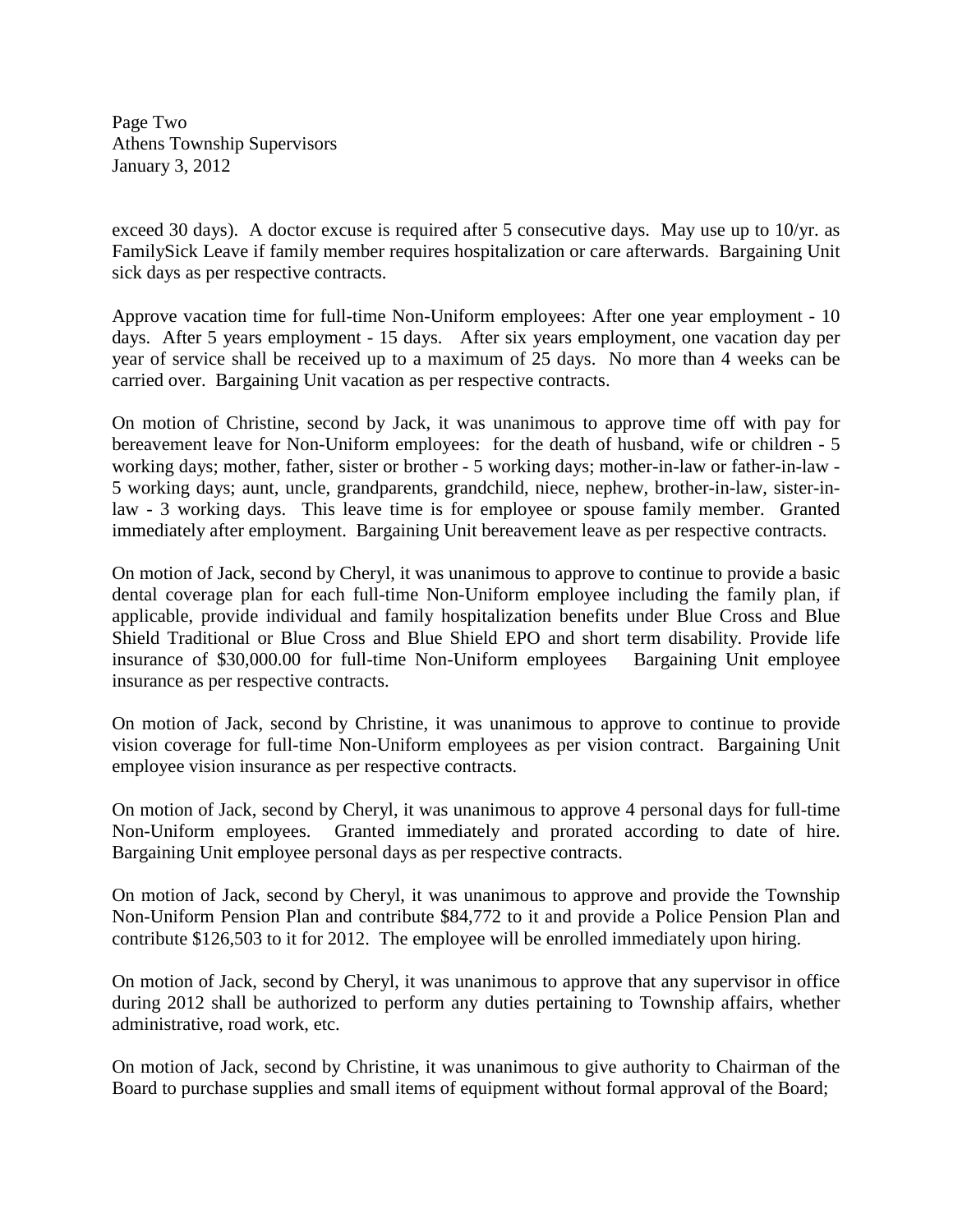Page Three Athens Township Supervisors January 3, 2012

and to approve the other four supervisors to act in the same capacity in the event of emergency when the Chairman is not available.

On motion of Jack, second by Cheryl, it was unanimous to appoint Richard Bean as a member of the Vacancy Board for 2012.

On motion of Jack, second by Christine, it was unanimous to adopt RESOLUTION 2012-01 designating C & N Bank and M & T Bank as our depositories for 2012. Ron asked if we would be able to change this during the course of the year and John Thompson said we would.

On motion of Maurice, second by Jack, it was unanimous to adopt RESOLUTION 2012-02 reappointing Cheryl Wood-Walter and appointing Christine Vough as Athens Township's two representatives to the Bradford County Sanitation Committee Appeals Board for 2012.

On motion of Maurice, second by Christine, it was unanimous to adopt RESOLUTION 2012-03, reappointing Ruth Casterline as primary voting delegate, Robin Smith as first alternate voting delegate, and Jack Walter as second alternate voting delegate to the Bradford County Tax Collection Committee for 2012.

On motion of Cheryl, second by Jack, it was unanimous to allow the Treasurer to pay bills during the month that become due or will be discounted before our meeting at the end of the month.

On motion of Cheryl, second by Jack, it was unanimous to set the 2012 mileage rate at the IRS rate for 2012. The IRS rate is presently at \$.555/mile.

Voice of the Residents – none

On motion of Cheryl, second by Jack, it was unanimous to hire Penny Estabrook as our cleaning person at a rate of \$10/hour, 2 hours/day, Monday through Friday beginning January 4, 2012.

On motion of Ron, second by Jack, it was unanimous to approve the Western Bradford COG dues invoice for payment for 2012.

On motion of Jack, second by Christine, it was unanimous to approve payment of the Gannon Insurance invoices for our insurance coverage for 2012.

Motion was made by Maurice and seconded by Jack to accept the donation of a 2009 pickup truck from Chesapeake Energy to the police department. Ron asked when this happened. Maurice said he thought we'd have to move quickly on it, so he called Jack and Robin and got the OK. Ron asked why we need a pickup truck for the police department? Maurice said it would be a second four-wheel drive vehicle for them. He added that he told them they would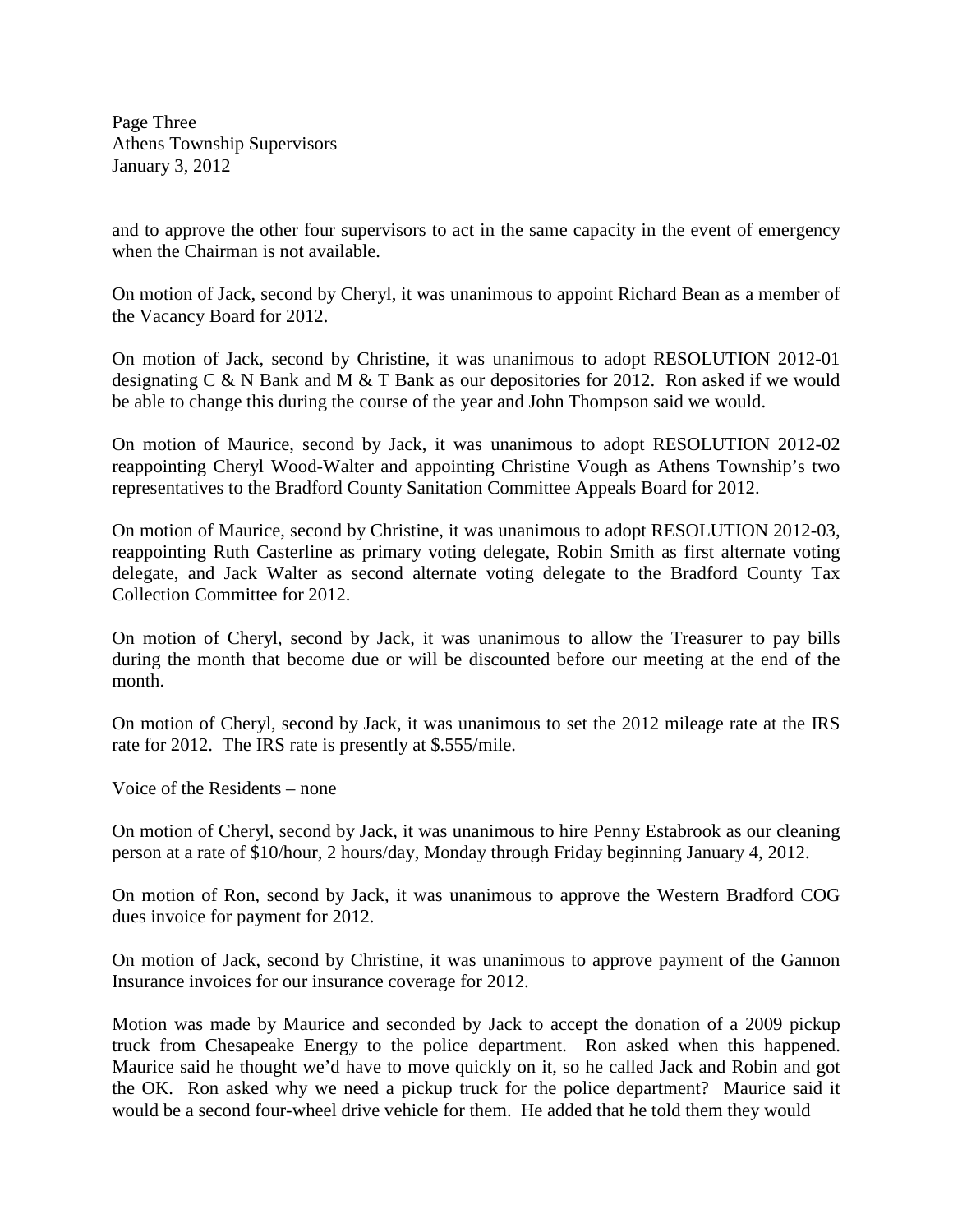Page Four Athens Township Supervisors January 3, 2012

have to get rid of the Hummer – we shouldn't be paying insurance on that for 12 months just to use it in 2 parades a year. Ron asked John Thompson if we have a problem with Chesapeake on this and John said no. Maurice said we didn't ask, they offered. It was the same with the fire company's receipt of \$10,000 from Chesapeake. Ron said we just approved a large land development for Chesapeake and we get a truck. He wants that on the record. Chairman Fay called for a vote on this motion. Motion passed with Ron opposed and voting no.

Maurice said we need a motion to have Larry transfer the Hummer to the Bradford County Sheriff's Department. Robin asked if that was legal. Maurice said Larry told him it was legal. They can donate it to another department or return it. On motion of Jack, second by Ron, it was unanimous to donate the Hummer to the Sheriff's Department.

On motion of Maurice, second by Ron, it was unanimous to appoint Ed Reid as Deputy Emergency Management Coordinator for the Athens Township.

Robin reported that the Sayre Area School District lease for their antenna expired on December 31, 2011. She asked the Board if they wish to have John Thompson draft a new lease at the same rate and for the same length of time. On motion of Ron, second by Cheryl, it was unanimous to renew the lease with the Sayre Area School District in the amount of \$600/year for 5 years.

Chairman Fay adjourned the meeting at 7:22 PM.

Respectfully submitted,

 Robin L. Smith Secretary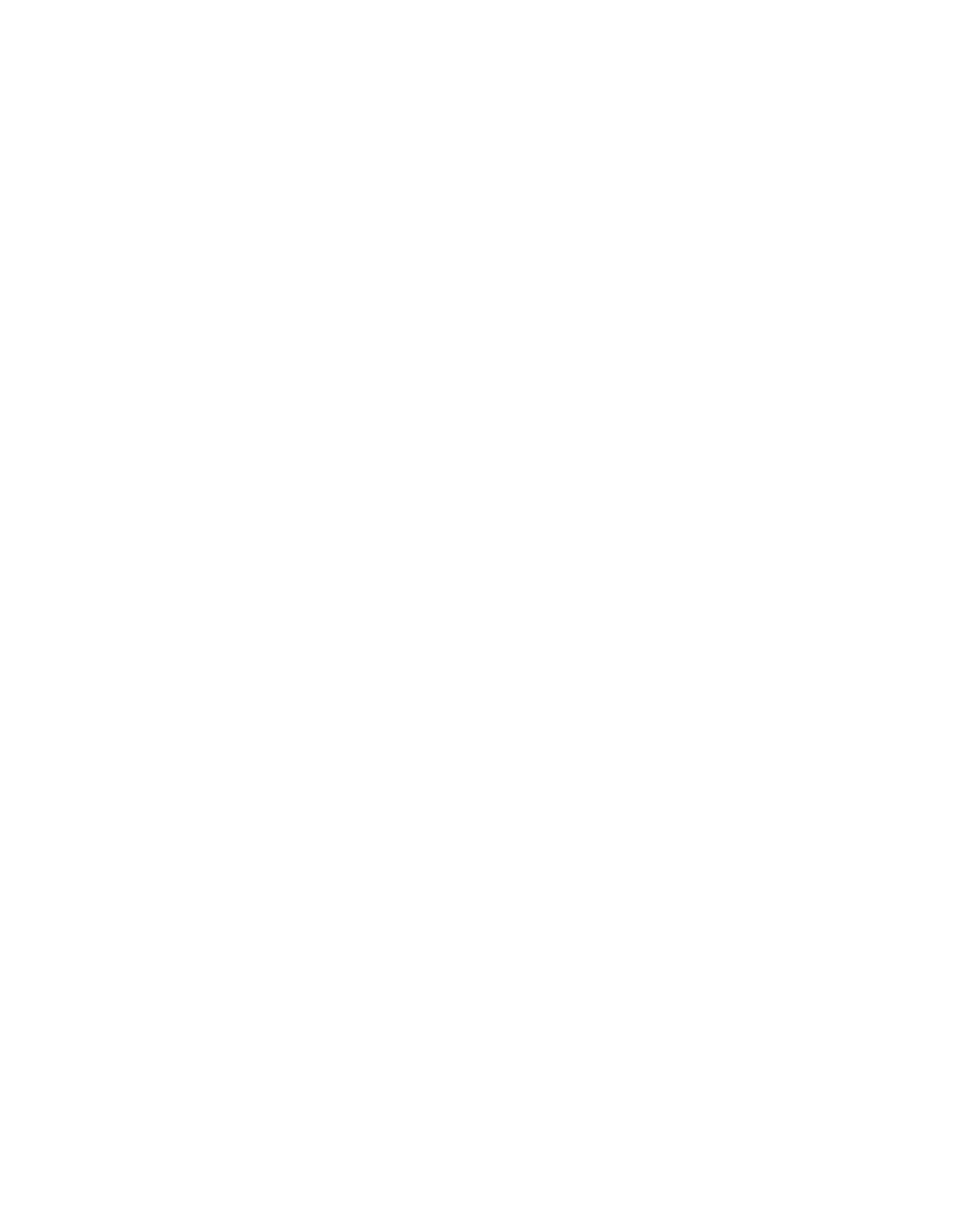## ATHENS TOWNSHIP SUPERVISORS January 25, 2012 7:00 PM

Chairman Maurice Fay called the meeting to order at 7 PM. Supervisors also present were Ronald Reagan, Christine Vough, Cheryl Wood-Walter and Jack Walter. Secretary Robin Smith and Attorney John Thompson were also in attendance.

Maurice introduced Christine to those in attendance, and then called for the opening of the bids for the aluminum box culvert, which were as follows:

| Chemung Supply Corp. | \$33,399 |
|----------------------|----------|
| Bradco Supply Corp.  | \$34,994 |

On motion of Jack, second by Ron, it was unanimous to accept the bid of Chemung Supply Corp. for this item.

Voice of the Residents: None

On motion of Cheryl, second by Jack, it was unanimous to approve the minutes of December 23 and 28, 2011 and January 3, 2012 (both the reorganization meeting minutes and the WalMart Conditional Use hearing minutes).

Clif Cheeks introduced Casey Cawley from Reilly Engineering to present the Athens Township Comfort Inn & Suites 4-lot subdivision, part and parcel, on Elmira Street. They will be combining 4 lots to for one for their 85-room hotel. This is just the subdivision – the land development will be submitted separately. Clif confirmed that all the deficiencies have been met. On motion of Ron, second by Jack, it was unanimous to grant preliminary and final plan approval to this subdivision.

Clif then introduced Carl Bankert of Glenn O. Hawbaker to present their Greens Landing Wash Facility land development on the west side of Route 220. Carl explained the project to the Board. There were still six outstanding deficiencies: 1) No signatures on the plans; 2) No raised seal on the plans; 3) No approved erosion and sedimentation plan; 4) No NPDES permit; 5) Waiver request for sidewalks; 6) No permit yet from SRBC. They are requesting preliminary approval only. On motion of Jack, second by Ron, it was unanimous to grant preliminary approval only to this land development, contingent upon the resolution of the six above-listed deficiencies.

Next was the Chesapeake Gravel Lay Down Yard on King Lane. Dave Young explained the project to the Board. This is the old Camco site that was purchased by Chesapeake. They intend to put Hodges Trucking at this location until their actual building is constructed on the old airport property. They will keep the existing parking lot for employee parking. They will have an automated gate where the trucks will enter and exit. Jack asked what a "lay down yard" was. Dave said they'll be parking trucks there mostly. Ron asked if this was just temporary for Hodges and Dave said yes. Ron asked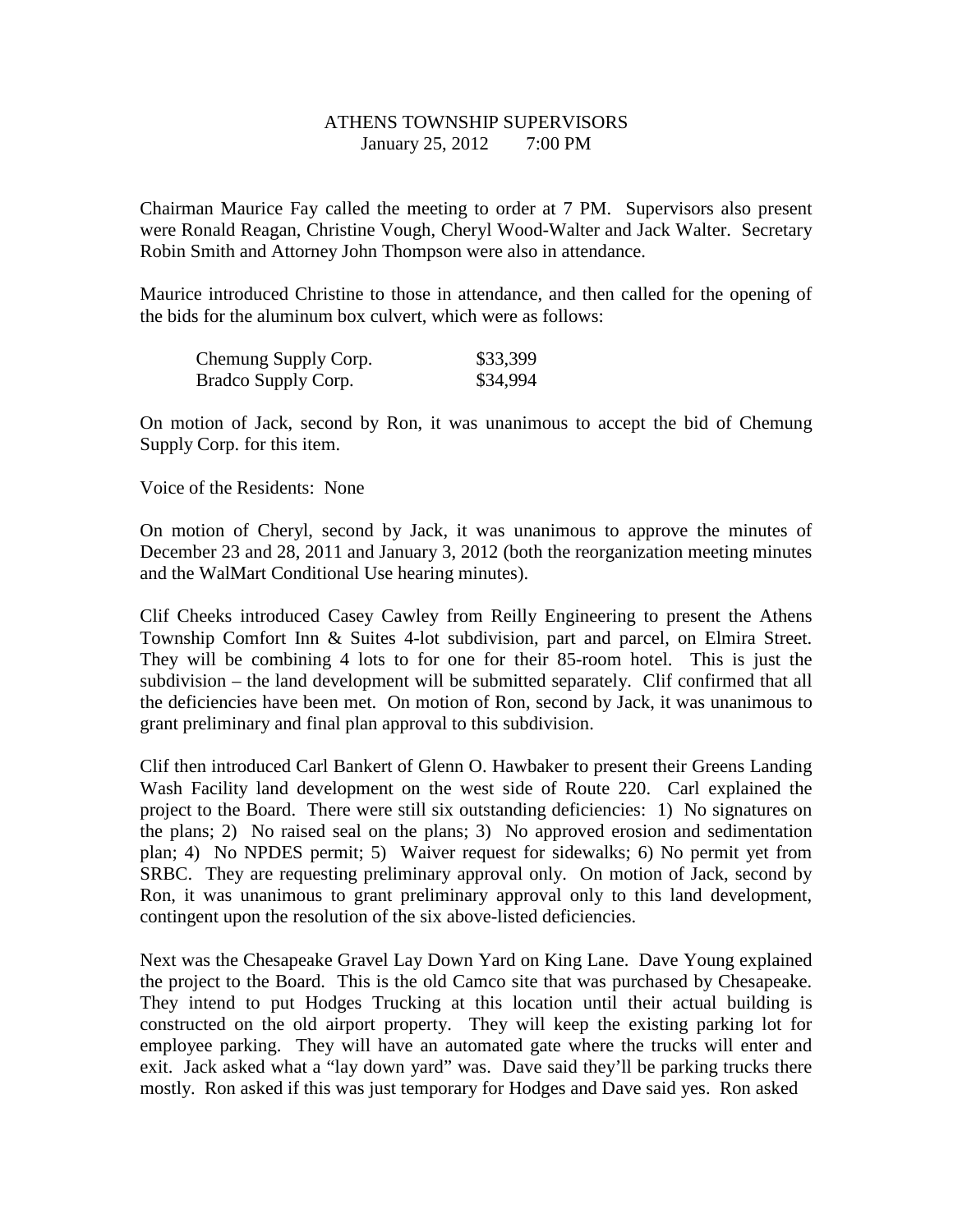Page Two Athens Township Supervisors January 25, 2012

if King Lane will be improved and Dave said they plan to pave King Lane from Wilawana Road to Lamoka Road as part of Phase I in the Spring. Dave said presently they'll have to gravel it if they want to use it before it's paved. Ron asked what the biggest truck will be for this operation and Dave said the proposed 15 ft. x 75 ft. parking spaces accommodate their biggest truck with a few feet to spare. Ron said our Zoning Ordinance requires the parking spaces to be 18 ft. x 85 ft.. The Supervisors cannot reduce the size of the spaces – that will have to be done by Zoning Hearing Board. Dave said they could increase the size of the spaces. Jack said this was on their own property so he didn't see this as a problem. John Thompson said the spaces need to be 18 ft. x 85 ft. unless they are granted a variance by Zoning Hearing Board. Christine asked about the turning radii – whether or not the trucks would actually be able to make the turns. Dave Young said they would be in the other lane for a bit, but would be able to make it. Ron said he measured parking spaces in a truck stop and they are 18 ft. x 85 ft.. Maurice asked what kind of time frame is "temporary", and Dave said until their building is built. Cheryl asked about the lighting and there will be no light spill onto adjoining residential property. Christine asked if they will be putting in shrubs along the residential property lines and Dave said they will be installing a fence with privacy slats. Ron told Maurice he might want to ask if there are any questions from the public, which he did.

Bob Smith then asked if King Lane will be paved from start to finish and Dave Young said it will be paved from Wilawana Road to Lamoka Road as part of Phase I. He asked if this road will become a township road and that is the intention. Ron said they will have to meet our specs and we will have an independent engineer review the road spec and inspect the road to make sure it is built to spec. We will also require a minimum of one year after completion before we will accept the road so it will go through a freeze/thaw cycle. On motion of Ron, second by Jack, it passed to grant the waiver for the sidewalks on the Residential Suburban side and grant preliminary plan approval only, contingent upon the resolution of the 4 deficiencies: 1) Parking space sizes will be increased to 18 ft. x 85 ft.; 2) NPDES permit will be secured; 3) Design information will be added to the drawings for the HDPE pipe/culvert; and 4) A letter is submitted giving assurances that the increase in the impervious surface will be able to be handled sufficiently by the storm water facilities. Christine voted no.

On motion of Jack, second by Ron, it was unanimous to sign the sewage postcard mailer for the Senior Health Care Solutions land development off Lamoka Road.

Casey Joyce of Otis Eastern was present concerning the possible use of the Todd Campbell industrial site off Front Street in East Athens. He said Otis Eastern is a construction contractor and they are in need of a temporary storage yard. They want to use the Campbell site. He contacted Ed Reid and submitted a plan for land use. Ed said he would need to do a land development. Maurice asked how long they plan to be there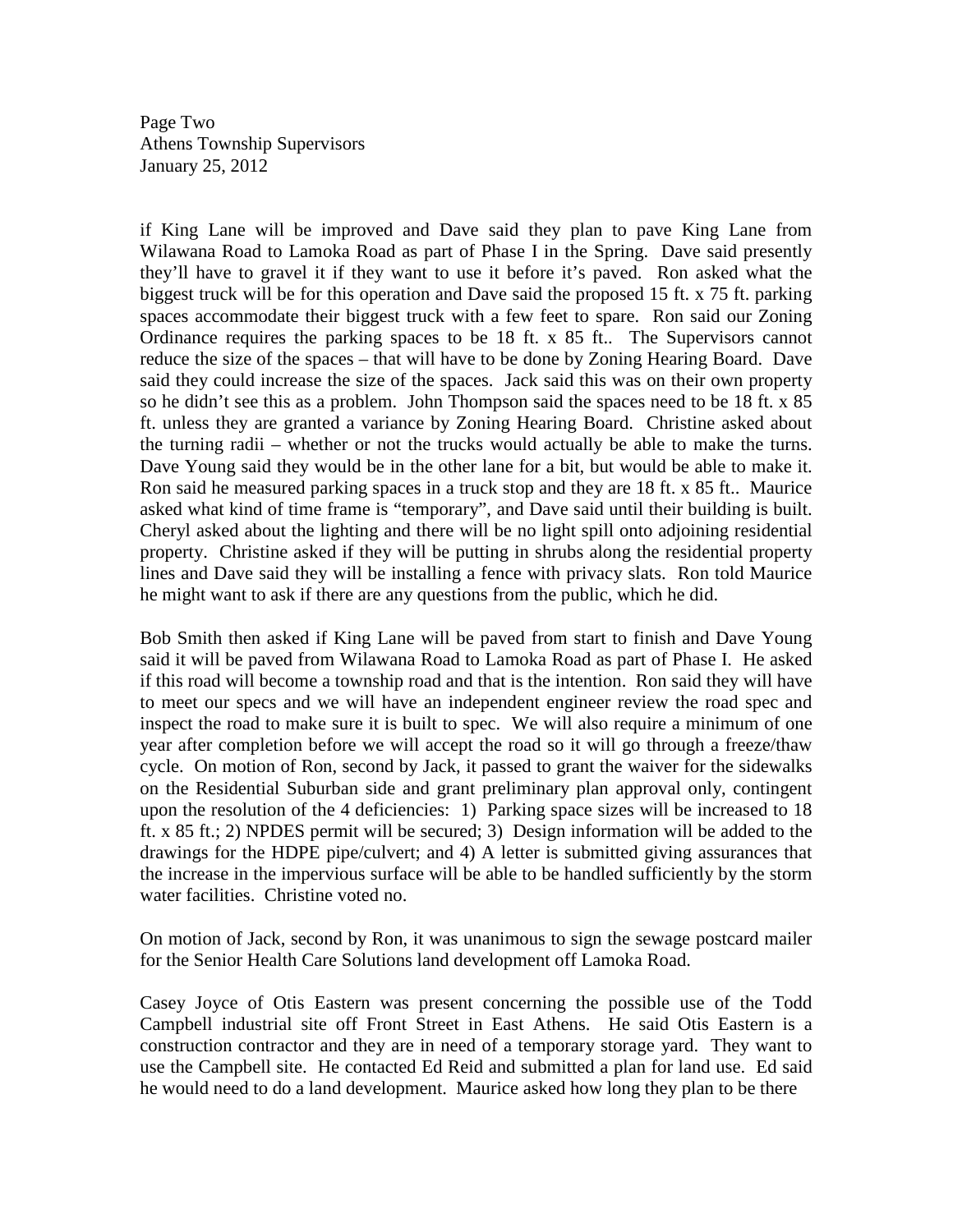Page Three Athens Township Supervisors January 25, 2012

and Casey said 6 months. John Thompson said there is no provision to differ between a temporary use or other use. Ron asked why this is different from the Tennessee Gas Pipeline yard in the Valley Business Park, and John said we were requiring them to do the land development until they waved the 'FERC flag'. Ron asked what they will be doing for sewer and they will use port-a-johns. Ron asked what all would be on this site and he said storage trailers, construction trailers, a lay down yard for pipe, equipment storage….. Ron asked if this is temporary, how much do they need to do? John Thompson said even with Tennessee we required partial pavement. Cheryl asked what the hours of operation were and Casey said 7 AM to 5:30 PM. She asked what kind of vehicles would be on-site and he said flatbeds, lowboys, they'd have pipe storage, and would have  $5 - 7$  trucks a day in and out. He said some of the people might arrive at 6 AM. John asked if there would be any fabrication and Casey said minimal. Christine said she would like to see something in writing. Ron said he would like to see a map. Casey said they will be using about 5 acres, and will access through the present driveway. Christine said we already have water trucks coming in and out  $-$  she would like to see paving. She also has concerns with the flooding that has occurred, she is concerned about contamination. Jack asked if they will be welding this pipe. Casey said minimal. When asked what kind of other activity they will be doing he said some welding, staging, etc. Ron asked if they would be storing fuel and he said no. Christine asked how many employees they would have and there will be  $50 - 60$  employees. She asked where the parking would be located and Casey said on the 5 acres. Todd said there is existing pavement up to where the old office was, and that could be used for parking. Casey said some of the employees would be transported to sites, and some would drive the vehicles stored on the site.

Maurice asked John Thompson if there is any way to get around this in our rules and regulations. Ron read the temporary permit definition. John is still apprehensive about this. Ron suggested John sit down with Cindy and Casey and see if this can be worked out. Ron is concerned that this is in the floodplain. He asked Casey if he has a lease and he said they're working one out. Ron said this should be for no longer than 6 months. Casey said if they needed an extension, they would have to come back. Todd said he intends this to be temporary, as he is in the process of working out a long-term land development for this site. Jack asked how long to get the pipeline in and Casey said they hope to have it in the ground by mid-April and finished with the land reclamation by midsummer. Casey said they have a similar site on Route 6 just past the State Police barracks in North Towanda. On motion of Ron, second by Cheryl, it was unanimous to have John and Cindy work with Otis to see if an agreement can be worked out.

On motion of Ron, second by Jack, it was unanimous to increase Cindy's hours from 20 per week to 30 per week, with the ability to have her work extra hours if determined necessary by the Board. This will begin as soon as Cindy is able to start.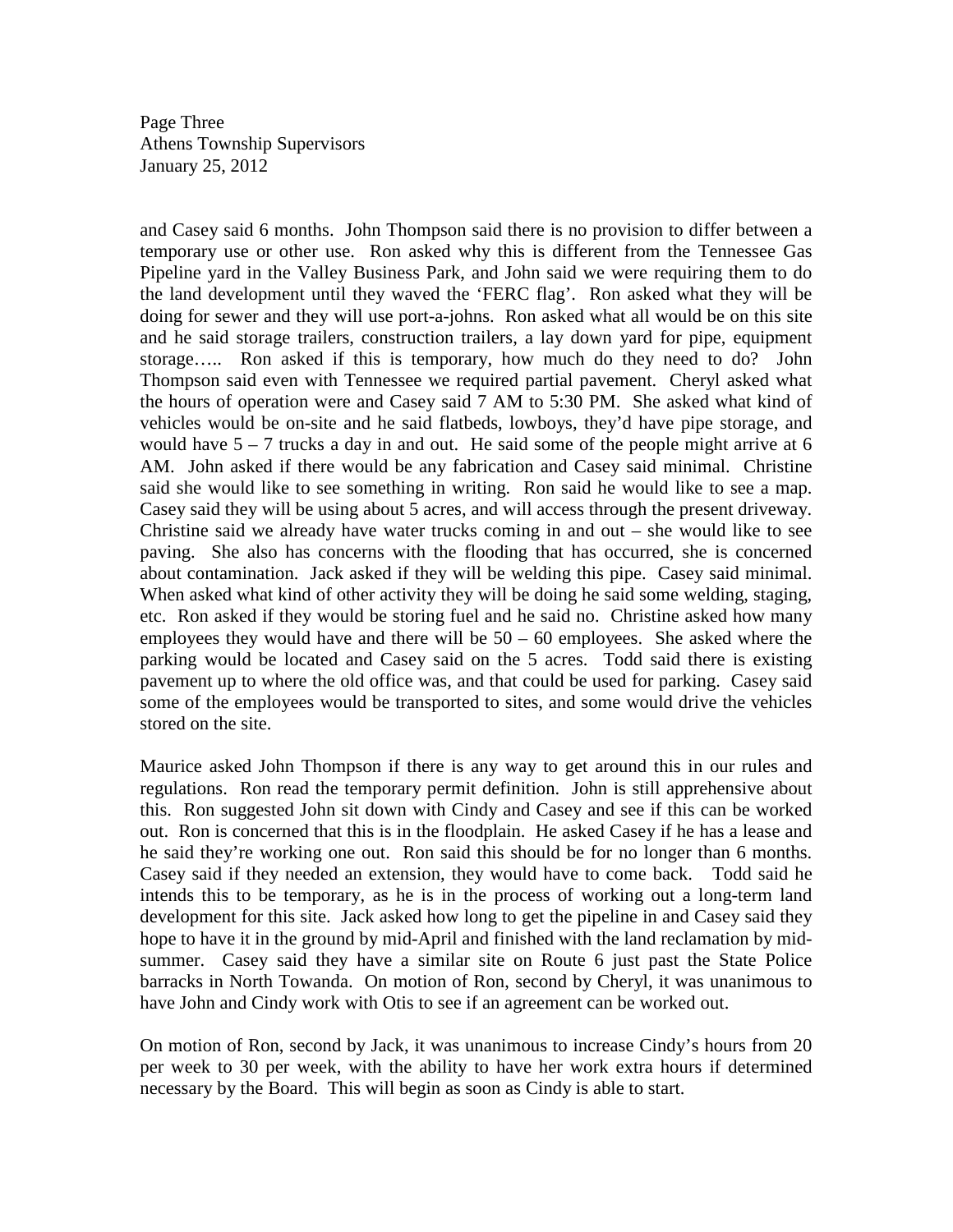Page Four Athens Township Supervisors January 25, 2012

Richard Bean reported for the Parks Commission. The Eagle project is progressing. They are working on the grant for the pond. He also showed the Board a proposed land development for Tozer's Landing Boat Launch, with wooded picnic areas and walking trails, as well as an additional boat launch at the south end of the property. They are working with 2 non-profit groups for grants for this project.

Ray Brobst reported for Public Works. He said the loader was fixed today. It had a blown left hydraulic cylinder. It was not under warranty. They are working on Wolcott Creek. He asked if he still has a clothing allowance because we still have no contract for Ray for 2012 and Ruth needs direction from the Board. On motion of Jack, second by Christine, it was unanimous to give Ray the same clothing allowance as the public works employees. Ron asked if they had fixed the drainage problem at the Betty Jo Morris property and Ray said they have to get the creek done first. Maurice said he had talked to her about it. Ray said they intend to get it done by Spring. Cheryl asked if they have corrected the problem that Dr. Musto reported in his letter about Orcutt Creek Road. Jack said it's a clay fault there like Jacklin Road. Ray said they will fix it again when it settles down. Ron asked how the new truck is working out, and Ray said good.

John Thompson presented ORDINANCE 2012-01 for adoption. This is the ordinance to prohibit engine brake retarders on portions of Front Street in East Athens. On motion of Jack, second by Christine, it was unanimous to adopt this ordinance. Ray will need to order the signs and get them up.

The speed limit has been reduced by PENNDOT on US 220 from Macafee Road south to the Milan line at the request of Hawbaker and the township. John Thompson said we do not need an ordinance for this.

On motion of Jack, second by Cheryl, it was unanimous to approve our participation in the COSTARS salt contract for the 2012-2013 season at 850 tons per Ray.

On motion of Ron, second by Jack, it was unanimous to send Ed, Cindy, John Northrup and Mike Chilson to the PA One Call Locator class to be held at the Best Western in Sayre on March 16, 2012 at 8 AM.

On motion of Ron, second by Jack, it was unanimous to ratify the 2012 raises that were placed in the 2012 budget but had not been recorded in the minutes. Christine asked what the raises were, and Robin said Eddie was 7%, Ray was 10%, and the remaining non-bargaining unit employees were 4%, with the exception of Larry, who received a \$5000 raise.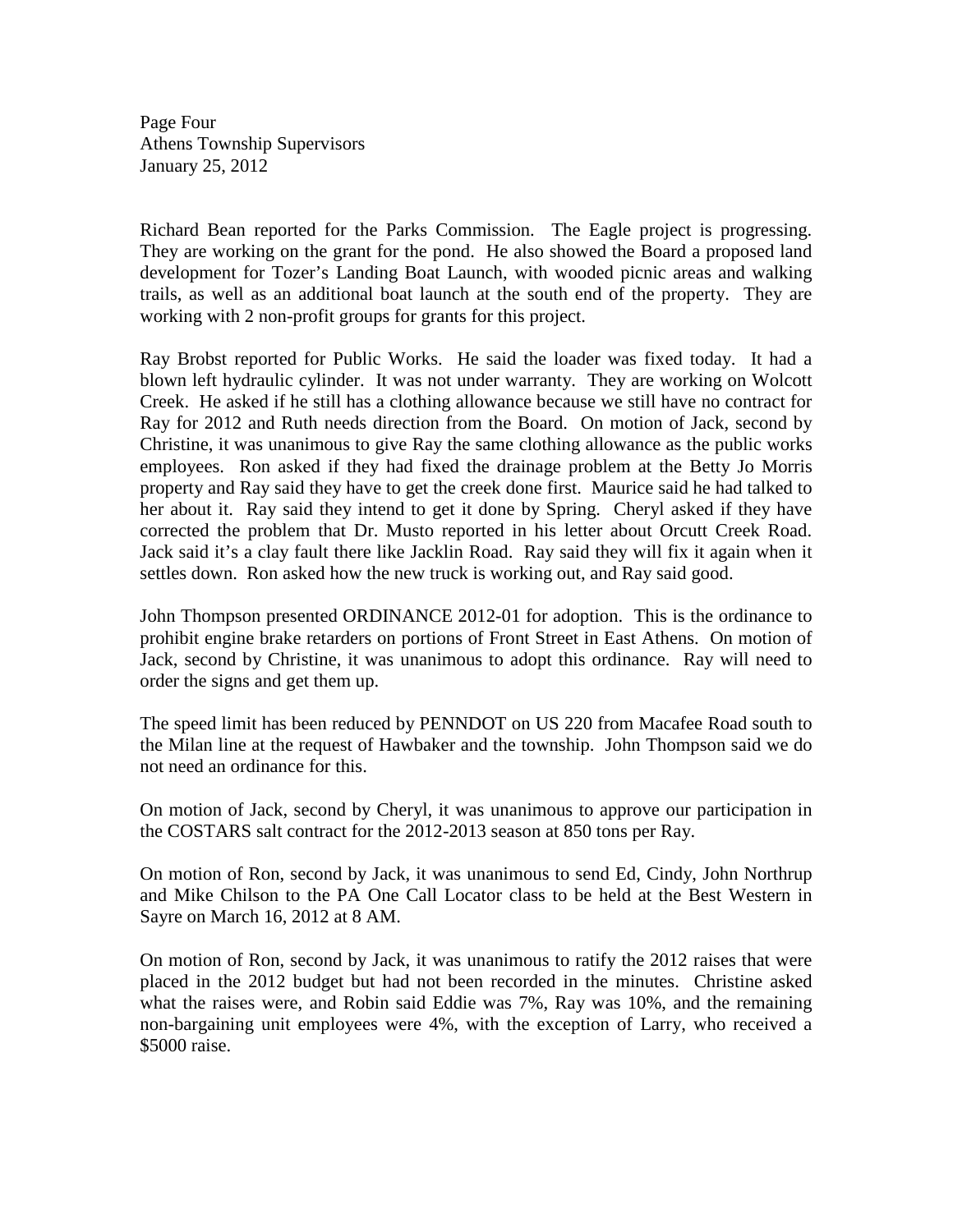Page Five Athens Township Supervisors January 25, 2012

On motion of Jack, second by Ron, it was unanimous to allow the Quilt Guild use of the meeting room on Tuesday evenings from 5:30 – 8:30 PM unless something else is scheduled for those nights.

On motion of Ron, second by Jack, it was unanimous to send Ruth to the "Comprehensive Municipal Financial Management" class at the convention to be held on the Sunday prior to the start of the convention.

On motion of Jack, second by Maurice, it was unanimous to send Christine to the "What Every Township Supervisor Needs To Know" class to be held in Wellsboro in March.

On motion of Ron, second by Jack, it was unanimous to approve the payment of the bridge inspection invoice through the County umbrella contract in the amount of \$3,677.41, which is 20% of the cost.

On motion of Jack, second by Ron, it was unanimous to approve the purchase of the newest version of Quickbooks and to purchase the payroll portion as well. We must upgrade because they will no longer supply support of the older version.

On motion of Ron, second by Cheryl, it was unanimous to accept the monthly reports as presented. There was no building permit report for the month as Ed was off on medical leave. His year-end report was submitted, however, as was the year-end Planning Commission report.

On motion of Ron, second by Jack, it was unanimous to approve the payment of the bills as presented. A complete listing of revenues and expenditures is on file in the office of the Treasurer.

Correspondence/Information was as listed in the meeting agenda.

Chairman Fay took the Board into executive session at 8:50 PM for personnel. The regular meeting reconvened at 11:37 PM.

There being no further business, on motion of Cheryl, second by Ron, it was unanimous to adjourn the meeting at 11:37 PM.

Respectfully submitted,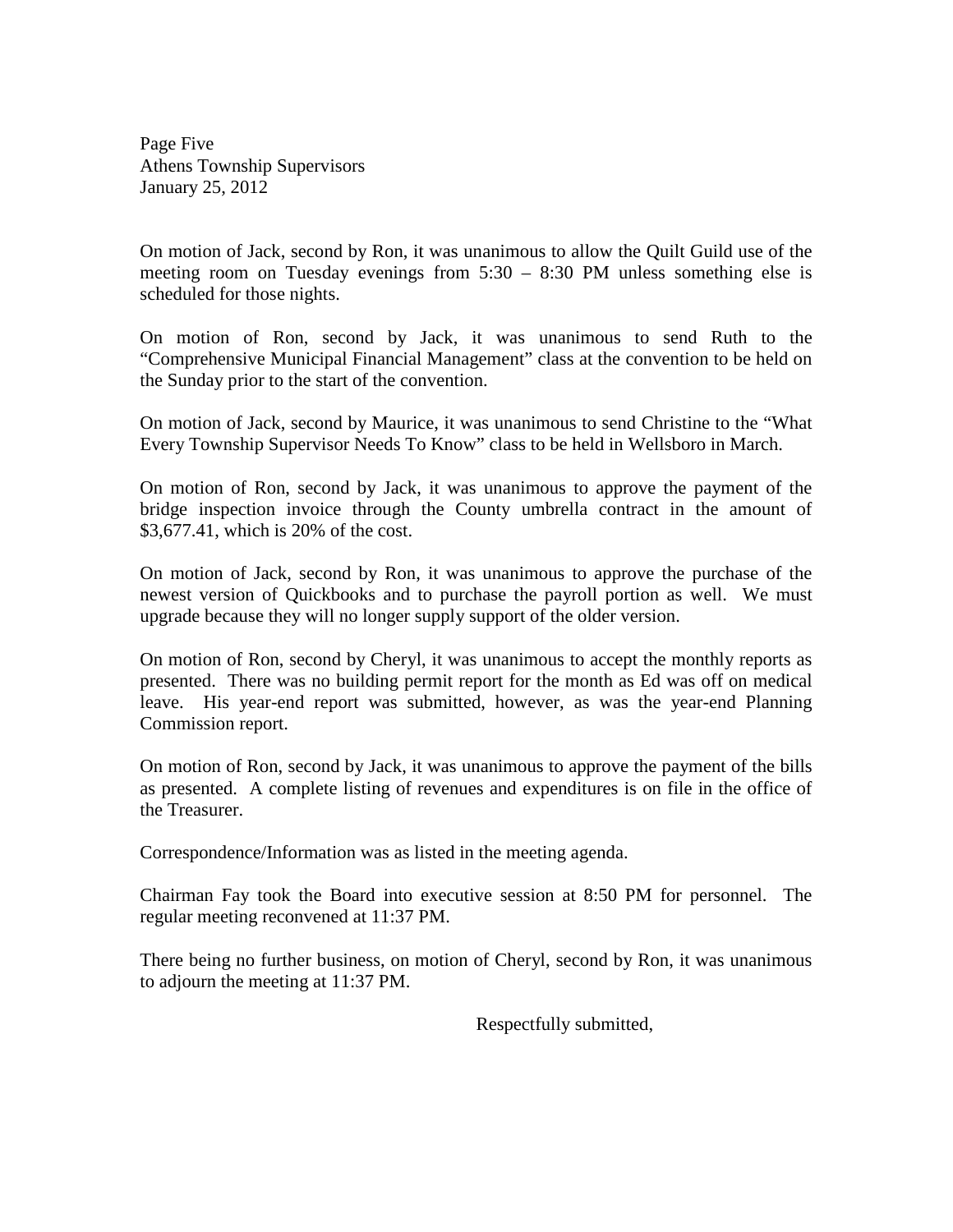Robin L. Smith, Secretary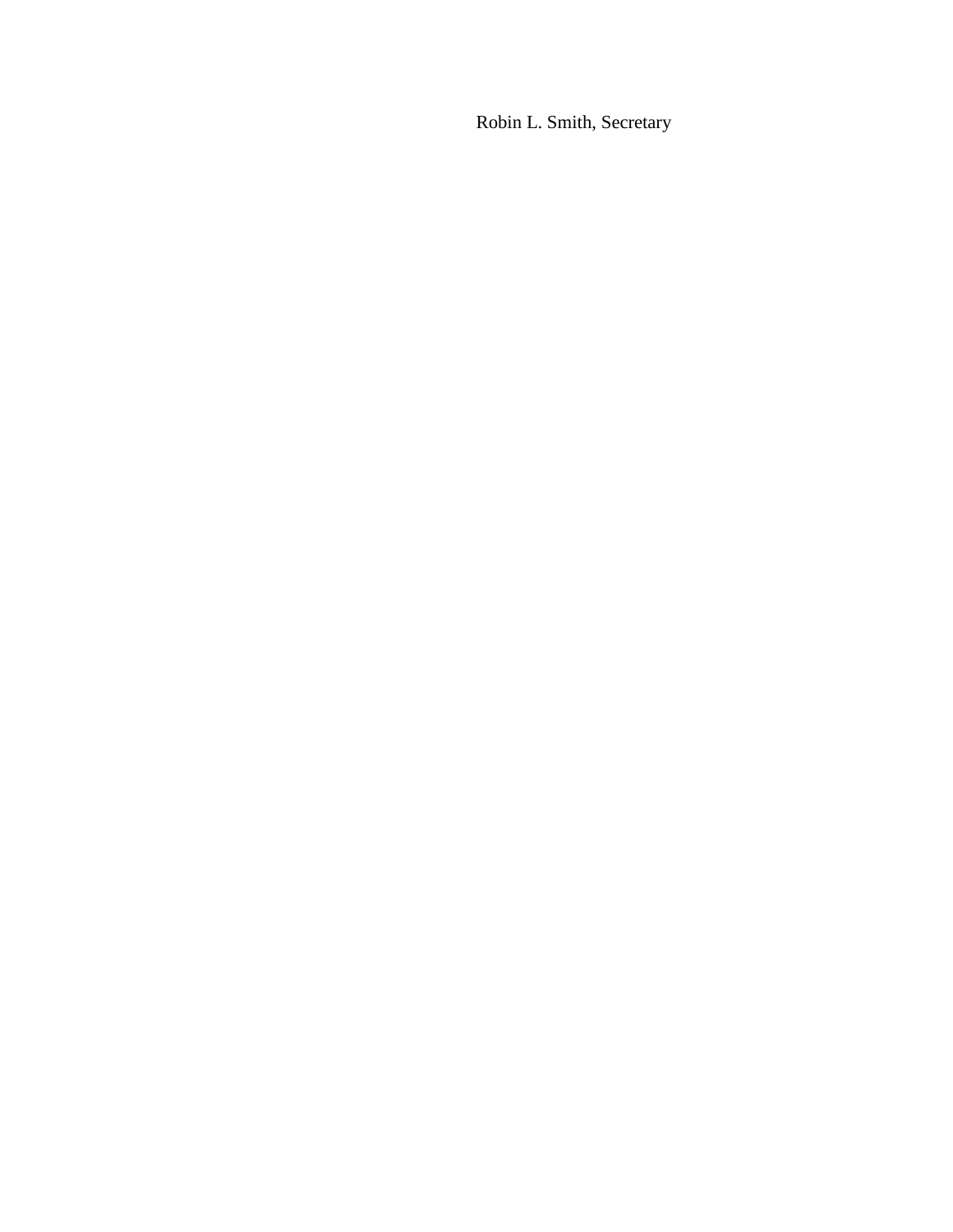# ATHENS TOWNSHIP SUPERVISORS February 9, 2012 6:30 PM

Chairman Fay called the meeting to order at 6:35 PM. Supervisors also present were Jack Walter, Ron Reagan and Cheryl Wood-Walter. Attorney John Thompson and Secretary Robin Smith were also in attendance.

Voice of the Residents: None

Chairman Fay turned the meeting over to John Thompson to conduct the Conditional Use Hearing for Senior Healthcare Solutions. They are looking to place a 74-bed nursing home on property presently owned by Sayre Borough, west of Lamoka Road just south of the Nomac Housing and Training Facility. John introduced the Board members to those in attendance. Christine Vough arrived at 6:38 PM. Attorney Damian Rosetti of Landy and Landy represented the applicant, Michael P. Kelly. Gary Burcher of Keystone Consulting also testified on behalf of the applicant. Testimony was taken by Stenographer, Linda Wettlaufer.

Chairman Fay took the Board into executive session at 7:40 PM for deliberation on this issue. The hearing reconvened at 7:45 PM. Motion was made by Ron and seconded by Cheryl to approve the Conditional Use request. Attorney Thompson took a roll-call vote, which was as follows: Supervisor Walter – yes; Supervisor Fay – yes; Supervisor Vough – yes; Supervisor Wood-Walter – yes; Supervisor Reagan – yes. The Conditional Use request was unanimously granted. The hearing adjourned at 7:48 PM.

Chairman Fay reconvened the regular meeting to discuss a request from Chesapeake to have PENNDOT conduct a Safe Running Speed Determination Study for SR1052 – Ridge Road. On motion of Christine, second by Ron, it was unanimous to have Robin send a letter requesting the study.

There will be a meeting at 10 AM on February  $14<sup>th</sup>$  at Athens Borough with FEMA concerning flood maps. Ed, Robin and Clif will be going so far. The Board is welcome to attend as well.

Ron asked Robin is she thought we should join the PSATS Emergency Management Association and she said it would be a great help. On motion of Ron, second by Maurice, it was unanimous to have the township join.

Ron advised everyone that his committee will be meeting with Kathie Hunter for our zoning ordinance revision on February  $15<sup>th</sup>$  at 10 AM and he invited whoever is interested to come. John is working on revisions to the temporary uses and Eddie is concerned about the legal ramifications if Corbett signs HB 1950. Ron doesn't think we'll be able to complete the revision for the end of March and it may be pushed to April. He added that Tony Ventello will be coming to talk about the housing shortage in the Valley and discuss if there are any areas we could rezone to accommodate housing.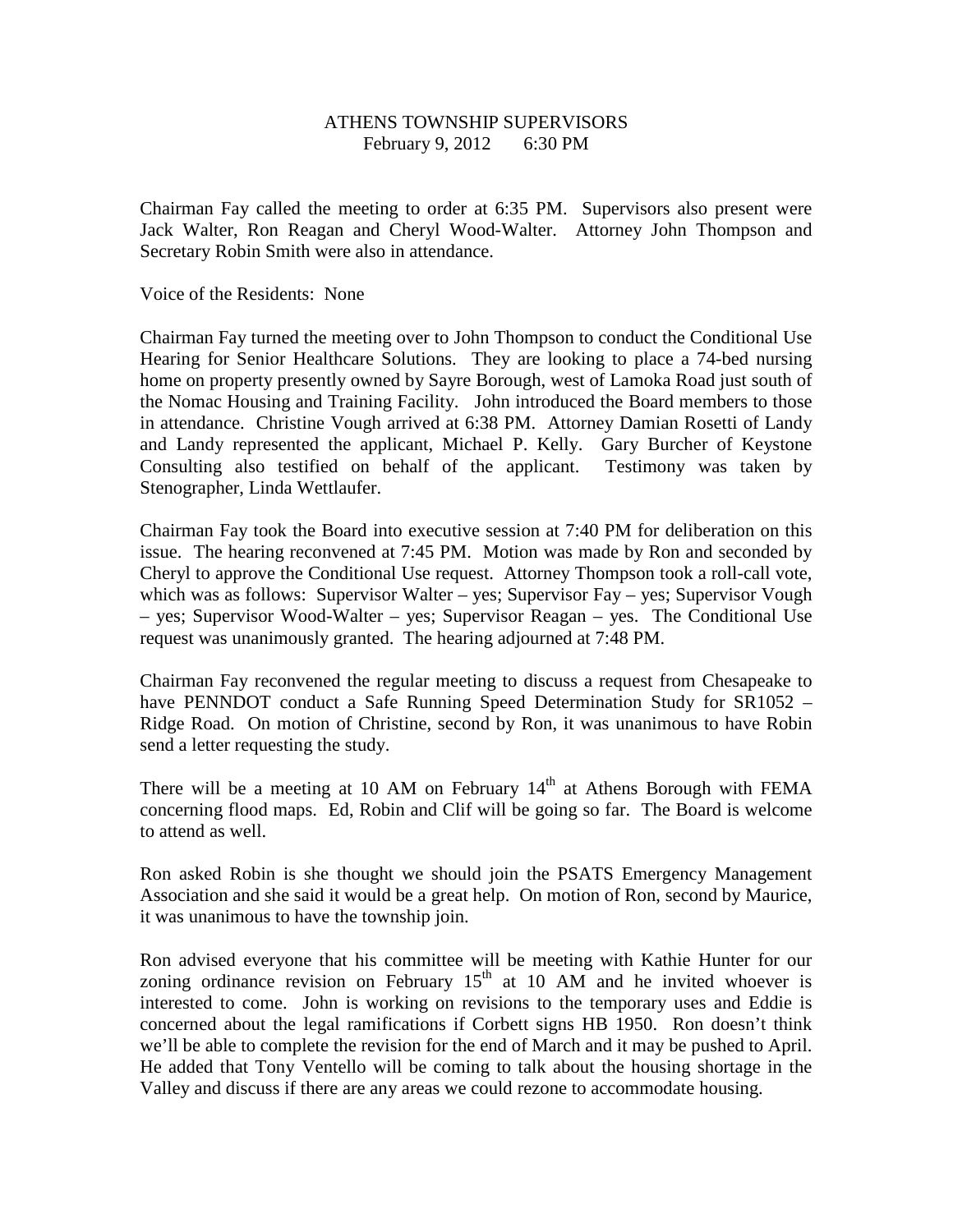Page Two Athens Township Supervisors February 9, 2012

John Thompson said an "accusation" has been made regarding a "boarding house" in which several gas workers have allegedly taken up residence. Discussion was held as to whether we are going to enforce our "boarding house" definition as it stands. Presently, even rentals or homes where two unrelated residents live would be considered a "boarding house" by definition. Robin asked if Code Inspections has a definition that they have to abide by that we could use for our definition. Cindy said she talked to Matt about it and he said no, but Ed said he's going to revisit this with Matt because he thinks it is a code issue. Ron said the one issue that comes immediately to mind for him is where all the cars/trucks will park. They will discuss this with Kathie on the  $15<sup>th</sup>$ .

Ron Reagan requested an executive session at 8:05 PM. The meeting reconvened at 8:25 PM. On motion of Cheryl, second by Ron, it was unanimous to adjourn the meeting at 8:25 PM.

Respectfully submitted,

 Robin L. Smith Secretary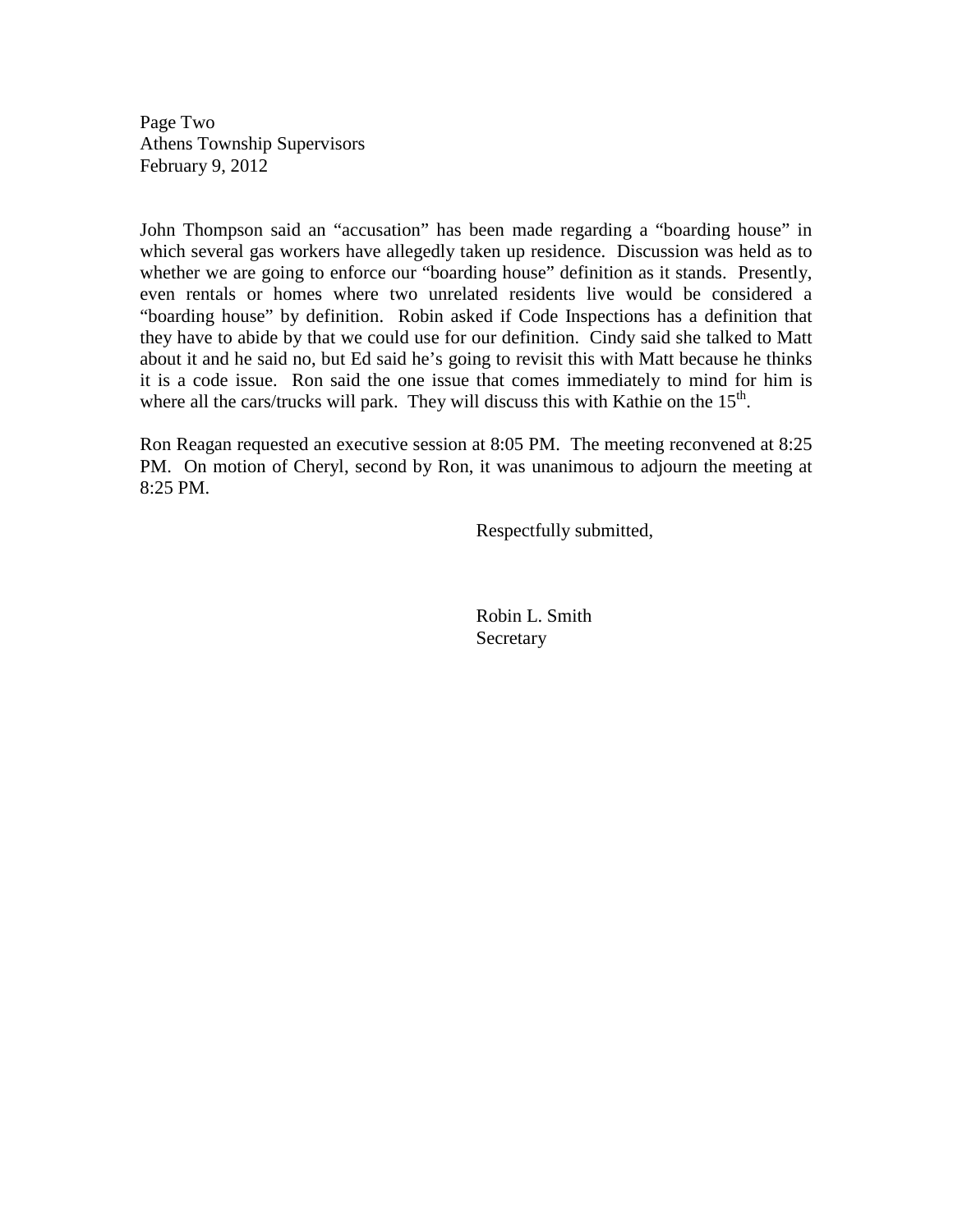# ATHENS TOWNSHIP SUPERVISORS February 29, 2012 7 PM

Chairman Maurice Fay called the meeting to order at 7:05 PM. Supervisors also present were Jack Walter, Cheryl Wood-Walter and Christine Vough. Ron Reagan was late because of an emergency at the farm.

Voice of the Residents:

 Shellie Northrup of Sayre was interested in our agenda items about the Act 13 Impact Fee. She had read one legal opinion about road repair which said if you have posting and bonding or road maintenance agreements, the gas companies will still need to repair the roads. John Thompson said that is just like any other contract, and that was correct. She had concerns about Act 13 now mandating certain oil and gas operations be allowed in all zoning districts. John Thompson said this is actually good timing because we have been working for the last several months revising our ordinance to include these changes. Shellie asked about the plans at the Cohen site. Maurice said the last we had heard Todd Campbell was going to bring in plans for the staging of pipe and for a water withdrawal site for a Conditional Use, but we haven't seen anything yet on either one.

Laura Blackstone and John Zakian were present from FEMA to talk about long-term community recovery. John said certain communities have suffered so much damage from the recent flooding that they need a special team to help them with recovery. They are presently working with Athens Borough to put together a long-term plan – they say about 20 projects will alleviate all the damage they had. John explained the "Main Street Program" (for downtowns) and the "Elm Street Program" (for housing). He said they go through a process to receive national recognition and then they can pursue certain grants. They found that the Main Street Program doesn't like to recognize any municipality with less than a population of 5000. DCED is encouraging partnerships of the small communities and suggested that to Athens Borough. DCED has lumped KOZs in with these two programs, which would make the township an eligible partner. FEMA recommended that Athens Borough designate their downtown as a Main Street Program and that they partner with another community. John added that these grants are competitive grants and not automatically granted. There are matches required with these grants. Money can be used for staff to administrate the programs, economic development money and bridge repairs. Congress has expanded the CDBG grant program to include supplemental disaster funding in the amount of \$27-million. 80% goes to federally declared counties. John said their team is only advisory. They suggest. Their client is Athens Borough and their steering committee. They are putting a plan together for the end of March.

Robin asked what projects they see for the township. John said the Borough would be in the Main Street Program and the township would be in the KOZ. This would be a means to create a plan.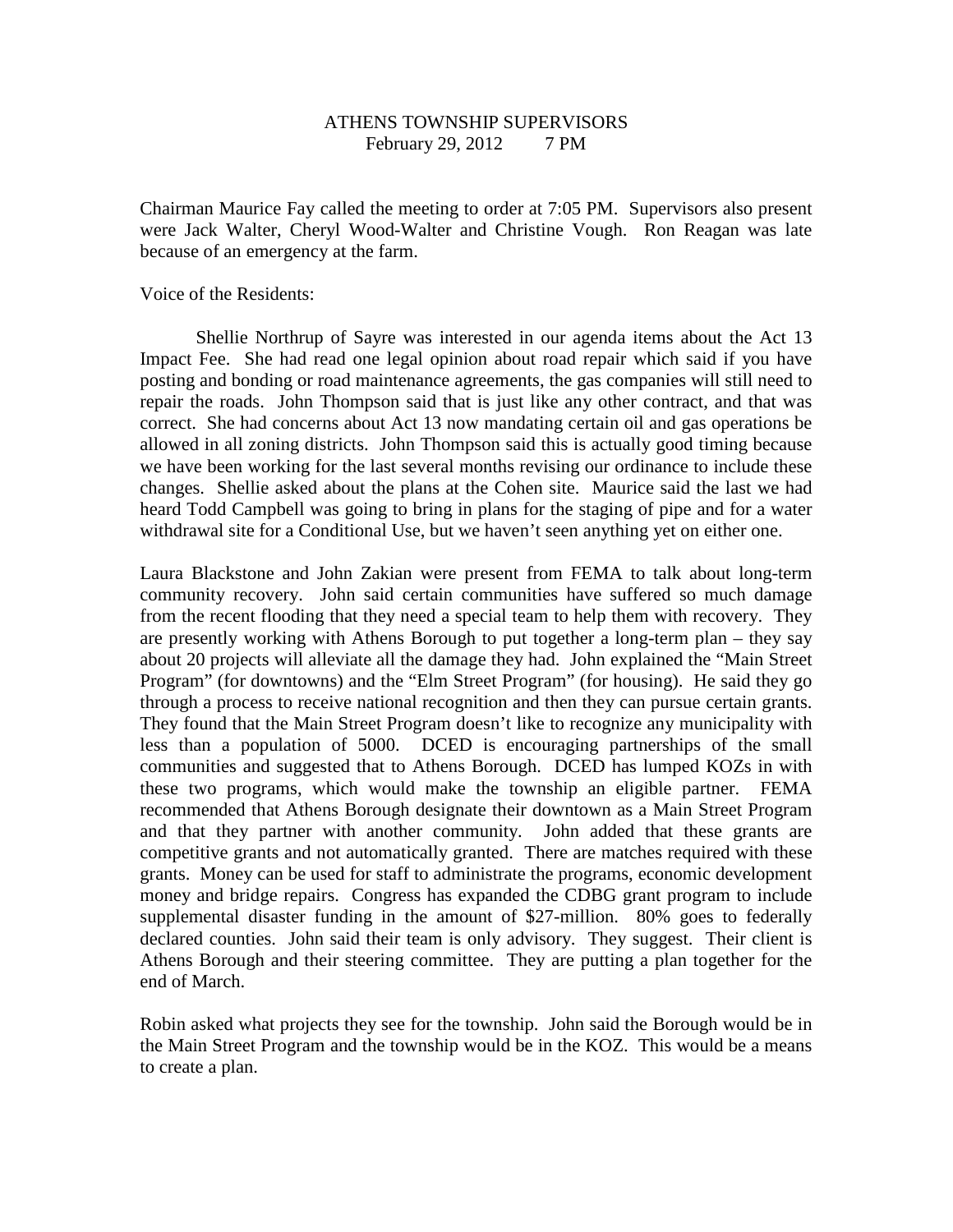Page Two Athens Township Supervisors February 29, 2012

Jack said we have a lot of poor bridges in our township. Would they qualify? John said not in the Main Street Program. They could possibly in the CDBG program. DCED will have to present a plan to HUD for the use of the CDBG money. Jack wants to see us do something tonight. Robin asked what if Athens Borough doesn't go through with the program? Jack said our action would just be void then. On motion of Jack, second by Christine, it was unanimous to partner with Athens Borough in pursuing their Main Street Program.

On motion of Cheryl, second by Christine, it was unanimous to approve the minutes of January 25, 2012 with the revision (page 4, last ¶, changed "…and the remaining employees…." to "…and the remaining non-bargaining unit employees…") and the minutes of February 9, 2012 as written.

Robin advised the Board that we had discussed the waiver of sidewalks for Hawbaker's Wash Facility Land Development on US 220 at our January meeting, but had never taken the official action. On motion of Jack, second by Cheryl, it was unanimous to grant the waiver for the sidewalks for this land development.

Robin said she received Martha Brennan's resignation from Planning Commission today. Martha has had schedule changes that no longer allow her the time to attend meetings and workshops on a regular basis, and she did not feel it would be fair to Planning Commission to stay on. Robin said Ron Reagan had expressed an interest in rejoining Planning Commission if an opening became available. On motion of Maurice, second by Cheryl, it was unanimous to appoint Ron Reagan to finish out the term of Martha Brennan which will expire October 30, 2013.

Richard Bean reported for the Parks and Recreation Commission. The Eagle Scout project and the pond project are still moving forward. They are finalizing plans for Pathways at Tozer's Landing. Round Top will open May 5<sup>th</sup> and Barry will start on April 2<sup>nd</sup>. The Commission will do parks inspection on April 7, 2012 at 9:30 AM beginning at Tozer's Landing.

Robin advised the Board that LTAP will be holding an "Equipment and Worker Safety" class here on March  $12<sup>th</sup>$  from 8 AM to noon. She said it is free. On motion of Cheryl, second by Jack it was unanimous to send the public works department to this class.

Robin said we have received 6 applications for Bob Birk's position in the public works department. Jack said he will get with Ray and look them over.

Robin said there is a class on "Working in the Stream – the Facts" at the Wysox Fire Hall on April  $3^{rd}$  from 1-4 PM. Registration is \$5. Jack said he will go with Ray Brobst.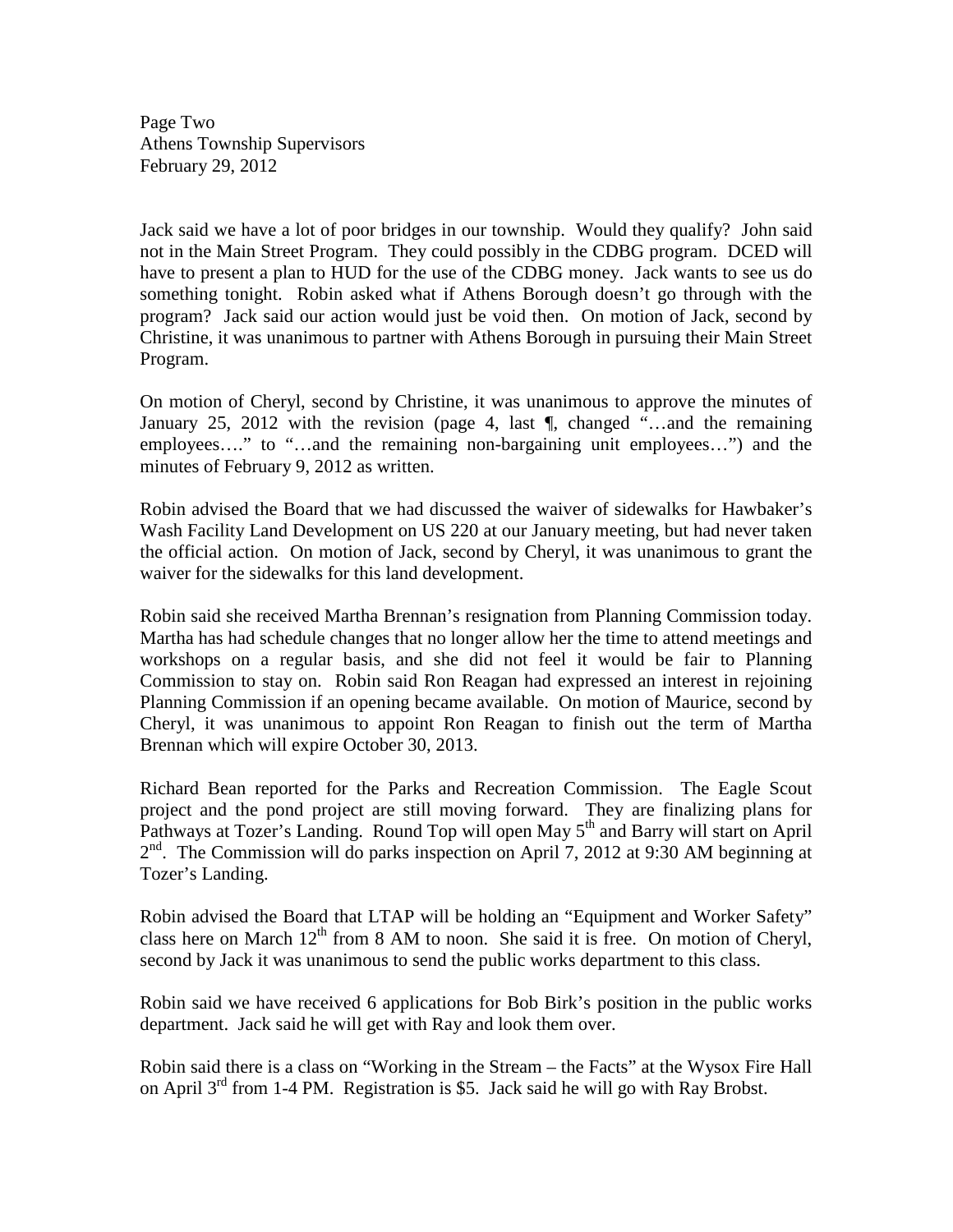Page Three Athens Township Supervisors February 29, 2012

Dave Young requested to address the Board concerning the possibility of a signal at the intersection of Mile Lane and Wilawana Roads. He said Chesapeake was willing to install a light at that intersection, but the intersection does not meet all the criteria necessary for signalization. If the Supervisors send a letter of support with documentation showing accidents and dangerous issues at this location to Chesapeake, they will include it with their traffic study. Maurice said once their complex is in, the traffic will warrant it. Cheryl said she witnessed a truck having a problem making the turn there. A light would have alleviated that problem. Dave said signage could also be added with the signal. On motion of Cheryl, second by Ron, it was unanimous to send the letter to Chesapeake once the police department gets us the information.

Robin advised the Board that we have only purchased 359.15 tons of the 850 tons we contracted for this season, and we will need to purchase 60% of our contract by June, so we need to keep that in mind.

On motion of Ron, second by Cheryl, it was unanimous to close Pennsylvania Avenue between Frederick and Pine Streets for the school district on May  $12<sup>th</sup>$  from 8 AM to 5 PM for the NTL track and field meet; on May  $19<sup>th</sup>$  from 7:30 AM to 9:30 PM for the District IV Class AA & AAA track and field meet; and for Commencement, which is tentatively set for June  $8<sup>th</sup>$ , dependent on the weather. No timeframe was given for that closure.

On motion of Cheryl, second by Jack, it was unanimous to reappoint Russell Watson and Dr. Kenneth Meyer to the Spalding Memorial Library Board.

On motion of Jack, second by Christine, it was unanimous to reappoint Terry Depew to the Athens Township Authority Board for a term to expire 12-31-16.

Chairman Fay listed the following committee assignments:

 Jack Walter: Roads, Sewer, Safety, Labor Relations (LR) Maurice Fay: Fire, Police, LR, Recycling Christine Vough: Parks, Junkyards, LR and Planning Cheryl Wood-Walter: Finance, Insurance, Right-to-Know, Junkyards, LR Ron Reagan: Office, Buildings/Grounds, Planning, Zoning, LR

Discussion was held as to sending a letter to the County Commissioners urging them to enact the Act 13 Impact Fee Ordinance. Robin had drafted a letter for review. Jack said he doesn't think their position against this fee is a good course for them to take for the good of the County. He doesn't feel the fee will impede the industry. On motion of Jack, second by Cheryl, it was unanimous to sign and send the letter to the Commissioners.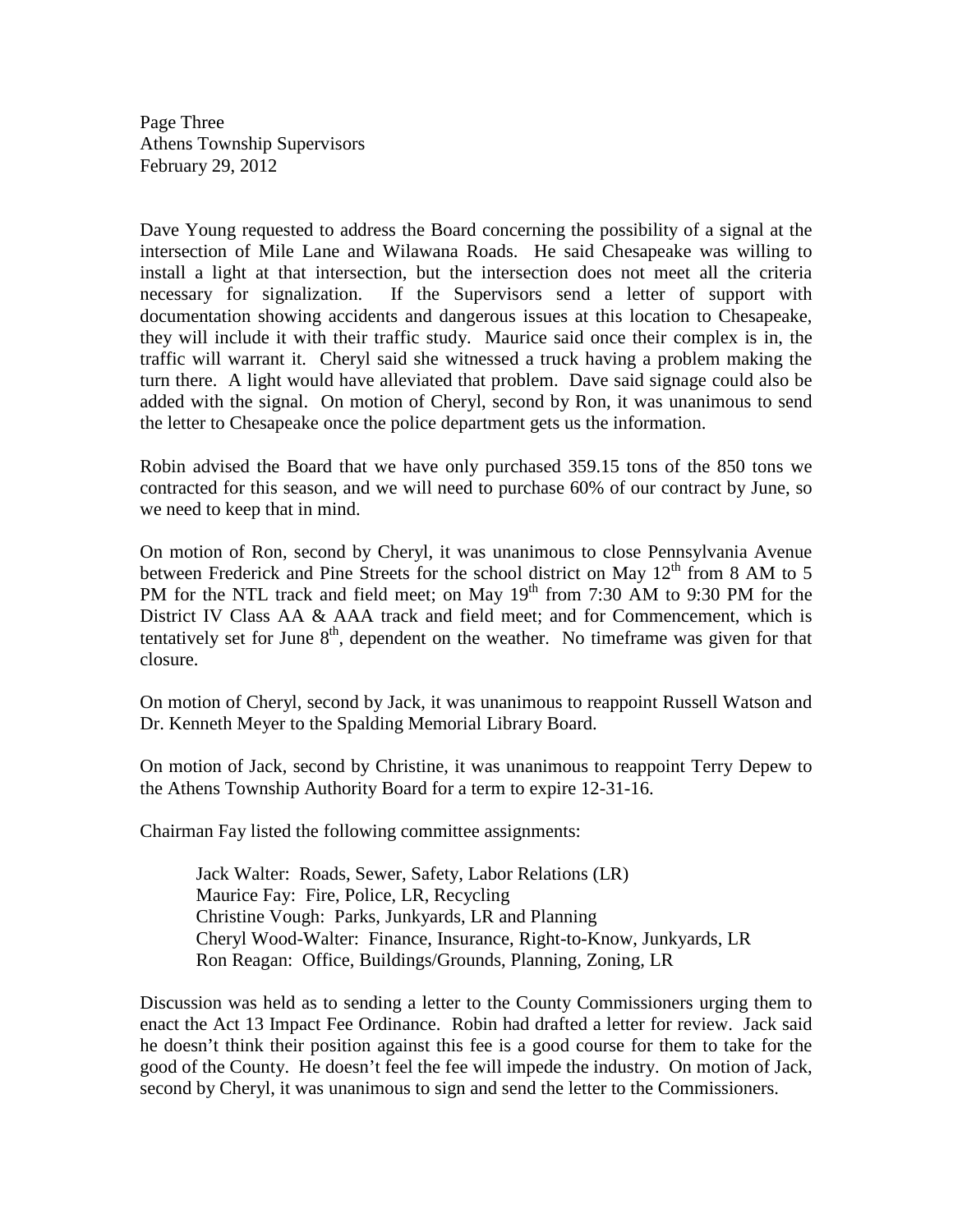Page Four Athens Township Supervisors February 29, 2012

Maurice told the Board that he had received a postcard from a company that does town clocks. His wife saw the card and thought it would be a great project for the Veteran's Memorial Committee to undertake. She thought it would be nice to have a sidewalk installed off the main sidewalk to the eternal flame that would run toward Elmira Street where they could put the clock and a couple benches for people to sit. Maurice said the Veteran's Memorial Committee would pay for it if the Board approves it. He will have Ron Nogar design it and then we can look at it and decide. Maurice will try to get something for our next regular meeting. Robin asked Maurice if he had seen the fire company sign out front when he came tonight as it was lit up for the first time. The Veteran's Memorial Committee had paid to connect the electric to the sign. Robin thanked Maurice and the Committee.

On motion of Ron, second by Cheryl, it was unanimous to approve, sign and execute the copier agreement for 2012 in the amount of \$715.

Maurice asked Ron to read the monthly reports, which he did. On motion of Maurice, second by Cheryl, it was unanimous to accept the monthly reports as presented.

Dave Young had another question concerning the height modification needed for the Chesapeake Phase 3 and Phase 4 buildings. He said he met with the township 2 weeks ago and said they need to go higher than the 3 and 4 stories they had originally proposed because of some issues with the soils in that area. They are now looking at 5 stories for both buildings. They know we are working on revisions to our ordinance and ask that we move forward with the revisions as quickly as possible. They could have requested a variance from Zoning Hearing Board, but they did not want to do that. Dave said they know they have to come back to Planning Commission with Phase 3 because they are increasing by two stories. Ron said their revision committee is meeting with our consultant tomorrow in hopes of getting all the changes wrapped up. They will be shooting for the second week in April if all the revisions are finalized tomorrow. Ron said they are recommending 8 stories in Industrial and 10 stories in Interchange Commercial. Ron asked Dave Young if the extra stories would be a problem with the water problem out there and Dave said it wouldn't. Bill Cotton of Athens Borough said the biggest issue was the 2000 yards of concrete they were going to be using before to keep it from floating. With this new design, they won't need that much concrete.

On motion of Ron, second by Christine, it was unanimous to approve the payment of the monthly bills as presented. A complete listing of revenues and expenditures is on file in the office of the Treasurer.

Maurice asked Robin to read the correspondence, which she did. It was as listed in the meeting agenda.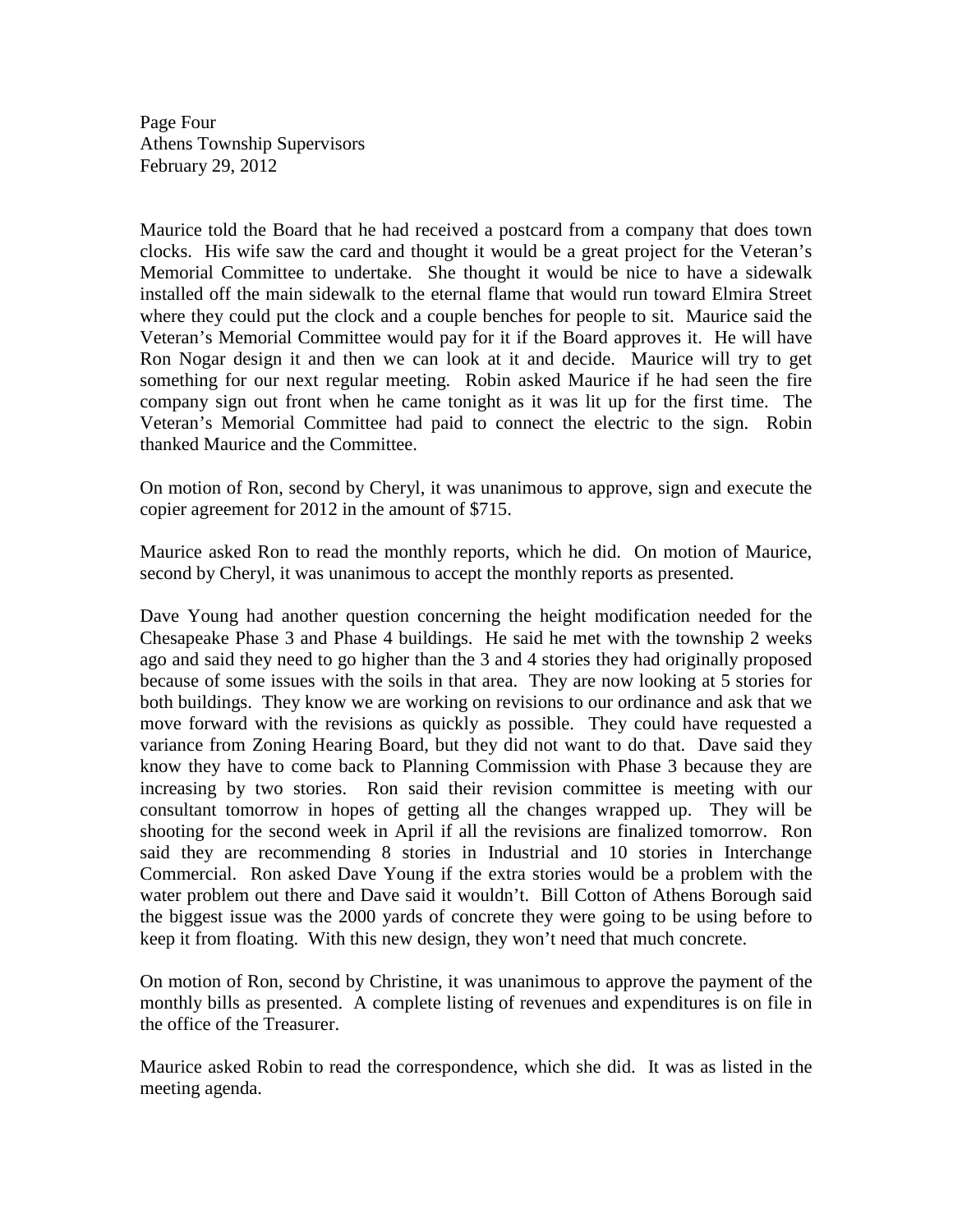Page Five Athens Township Supervisors February 29, 2012

Chairman Fay took the Board into executive session for personnel issues at 8:14 PM. The regular meeting reconvened at 10:41 PM.

The police contract was discussed. Maurice feels it is a good contract. Motion to accept the contract made by Christine Vough, second by Jack Walter with the stipulation that the other non-bargaining unit employees be added to the Teamsters insurance through the police contract if they choose. Roll call vote was taken for approval of the police contract and was as follows: Mr. Fay – yes; Mrs. Wood-Walter – no; Mr. Reagan – no; Mrs. Vough – yes; Mr. Walter – yes. The motion passes.

On motion of Ron, second by Maurice, it was unanimous to adjourn the meeting at 10:45 PM.

Respectfully submitted,

 Robin L. Smith Secretary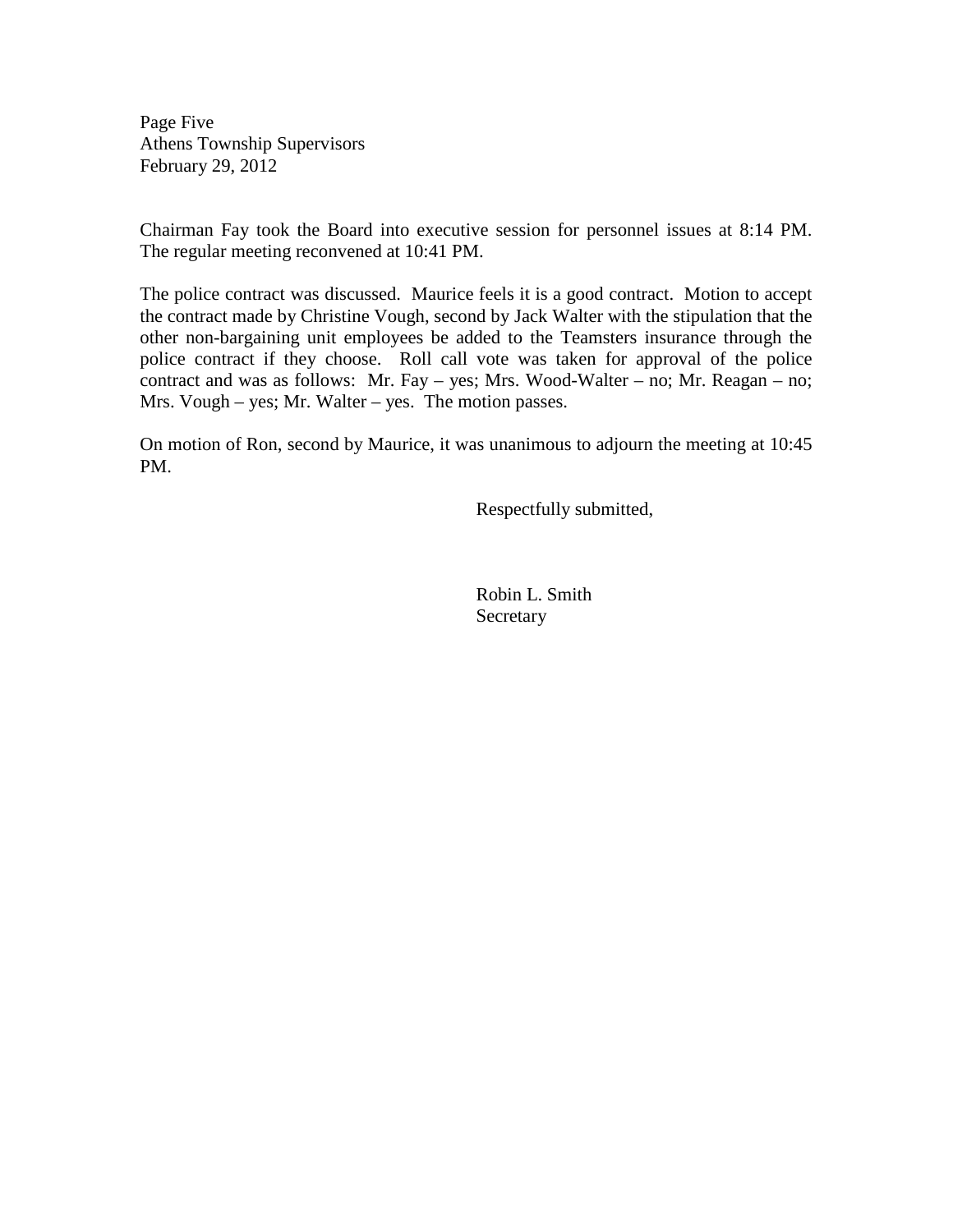# ATHENS TOWNSHIP SUPERVISORS March 28, 2012 7:00 PM

Chairman Maurice Fay called the meeting to order at 7 PM. Supervisors also present were Jack Walter, Cheryl Wood-Walter, Christine Vough and Ronald Reagan. Secretary Robin Smith and Attorney John Thompson were also in attendance.

Voice of the Residents: None

Bill Morris, Chairman of the Board of Auditors, reported on the 2011 audit. He distributed copies of the audit to the Board. He said they were pleased to submit a balanced report to the State. He assured those in attendance that everything is in order and the books are balanced. Ruth does an excellent job.

Athens Township Volunteer Fire Company representatives Chief Bill Kneebone, Fire Police Captain John Northrup, Fire Police  $1<sup>st</sup>$  Lieutenant Carmon Birks, Chairman of the Board of Directors Bob Birks and Treasurer Deb Northrup were present for several fire company issues. Deb presented a list of yearly nonemergency events that the fire company participates in by request, to be approved by the Board of Supervisors which will allow coverage by Worker's Comp insurance. The events are: Memorial Day parade; Homecoming parade; Halloween parade, Christmas parade, Athens Graduation; Boy Scouts Rummage Sale; District athletic event gate security; Arts Fest parking; Jim King Run; Turkey Trot;, Valley Soccer Tournament; Poker Run; Pride Ride; Guthrie Gallop; Rock and Mineral Show security; Relay for Life Run; and Gold Wing Riders. On motion of Jack, second by Ron, it was unanimous to approve these nonemergency events for ATVFC participation on an annual basis.

Chief Bill Kneebone advised the Board that the fire company has just purchased a 2007 Ferrara aerial truck for better access for high-rise structures. This truck will have a platform on the end of the bucket so people will not have to climb down the ladder – the platform can be lowered to the ground. It will be much safer. The new truck can reach 100 ft. in the air. It should be here in 21 days. Christine asked how many stories that would reach and Bill said about 10 stories.

On motion of Jack, second by Christine, it was unanimous to approve the minutes of February 29, 2012 as written. Cheryl asked to clarify her opposing vote for the police contract that was taken after executive session at our last meeting. She said she voted no because of concerns over the health insurance benefits, not because she has any issues with the police department. She has been on the board for over six years now, and every year we see our insurance costs go up. Every year we also talk about doing something about it. Negotiating this first police contract this year was our opportunity to do it and we didn't. That is why she voted no.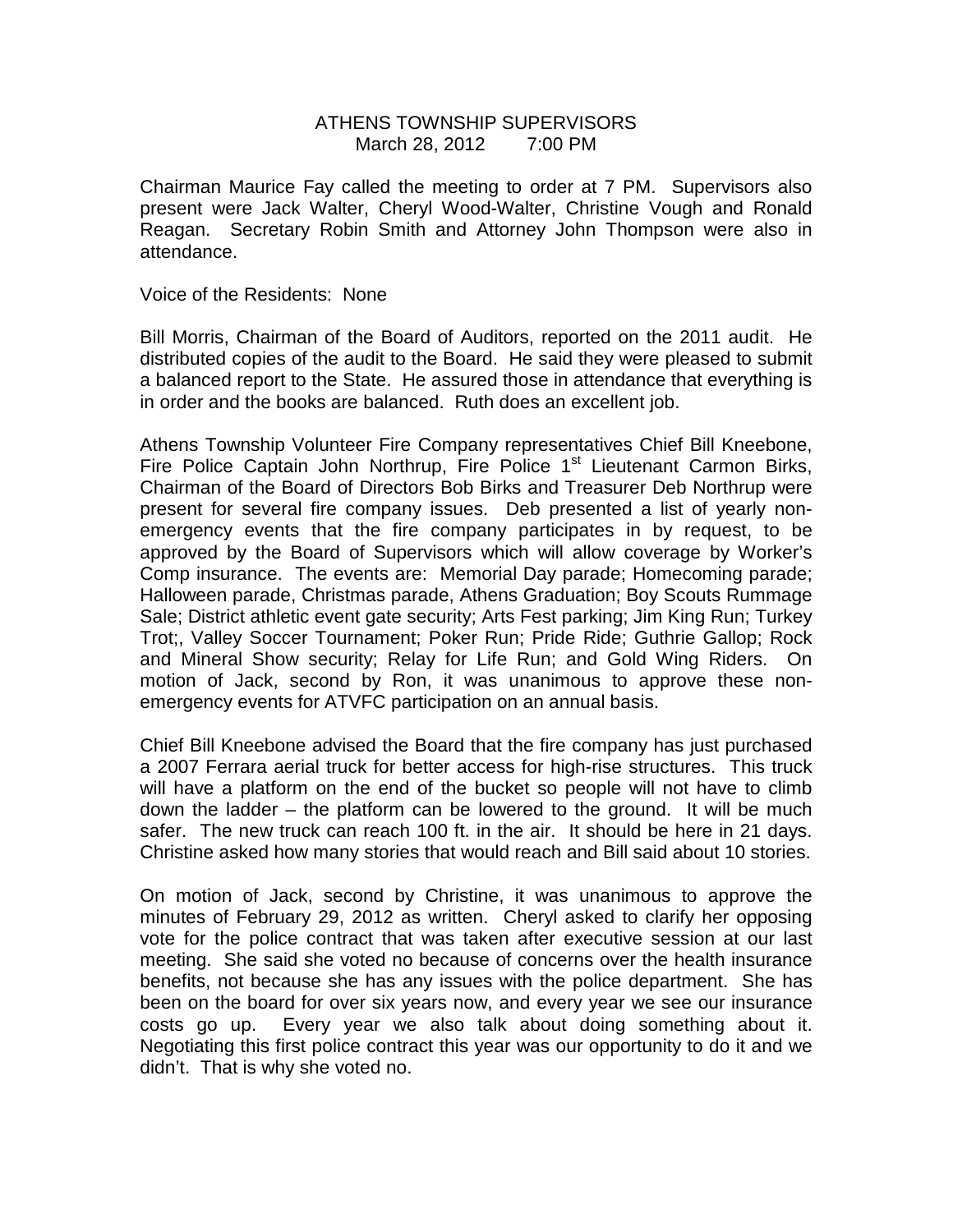Page Two Athens Township Supervisors March 28, 2012

Richard Bean reported for the Parks and Recreation Commission. The Eagle Scout project is still moving forward. Round Top Park will open May 5<sup>th</sup>. Barry will start on April 2<sup>nd</sup>. The Commission will hold park inspection on April  $7<sup>th</sup>$  at 9:30 AM, starting at Tozer's Landing. The East Athens neighborhood will be landscaping the Jim King Memorial Park. Mary Hutz of Guthrie Clinic presented plans to the Commission for a Walk from Obesity in Round Top on September  $29<sup>th</sup>$ . They will be using the pavilions on the upper level. There is a fee to participate, but the fee will "stay in the Valley". The Commission is inviting the Supervisors to a meeting on April  $9<sup>th</sup>$  at 7 PM to bring them up-to-date on what the Parks Commission is doing. Richard invites the press to this meeting as well. This will be an informational meeting on the plans for the pond in Round Top and for Tozer's Landing. They are working directly with the Fish and Boat Commission on this. Richard asked the township not to forget the Parks when we receive the impact fee.

Ron presented the Athens Township Comfort Inn and Suites land development on the corner of Elmira and Westbrook Streets for preliminary approval. The highway occupancy permit (HOP) is the only deficiency, and it has been submitted to PENNDOT for approval. Ron said the NPDES permit was issued to Susquehanna Hospitality, but now they are Bradford Hospitality. Ron asked if any of the names on the permit had changed, and they had not. John Thompson said we would need a notarized statement that they are all the same. Casey Cawley, representing the applicant, said the permit can be transferred. This will be a 3-story hotel with 85 units. They will have 90 parking spaces as per our ordinance. The HOP will include the retiming of the traffic signal there (Lowe's). The storm water will be handled by subsurface tanks that will disperse it. There will be fencing and landscaping at the rear of the property. Ron said we will need a developer's agreement and Casey showed where this is included on the plans.

Maurice recessed the regular meeting at 7:27 to hold a public hearing on this land development. Sharon Campbell of Rosh Road said she bought her house 2 years ago. Why do we need another hotel? Why wasn't she notified? Maurice said they have applied for this and it was in the paper. John Thompson said there is no requirement to give notice to any property owners. Christine said in other instances there have been notices. John said they are required for Conditional Use and Special Exception hearings, but not in this case. Sharon asked why we need a  $4<sup>th</sup>$  hotel? John said it is not up to the Supervisors. If they meet the criteria of the ordinances, it's allowed. Sharon said this is a nice quiet area. Why here? She asked if there will be landscaping and screening and there will be. Ron said they will enter and exit from Elmira Street, so it will just be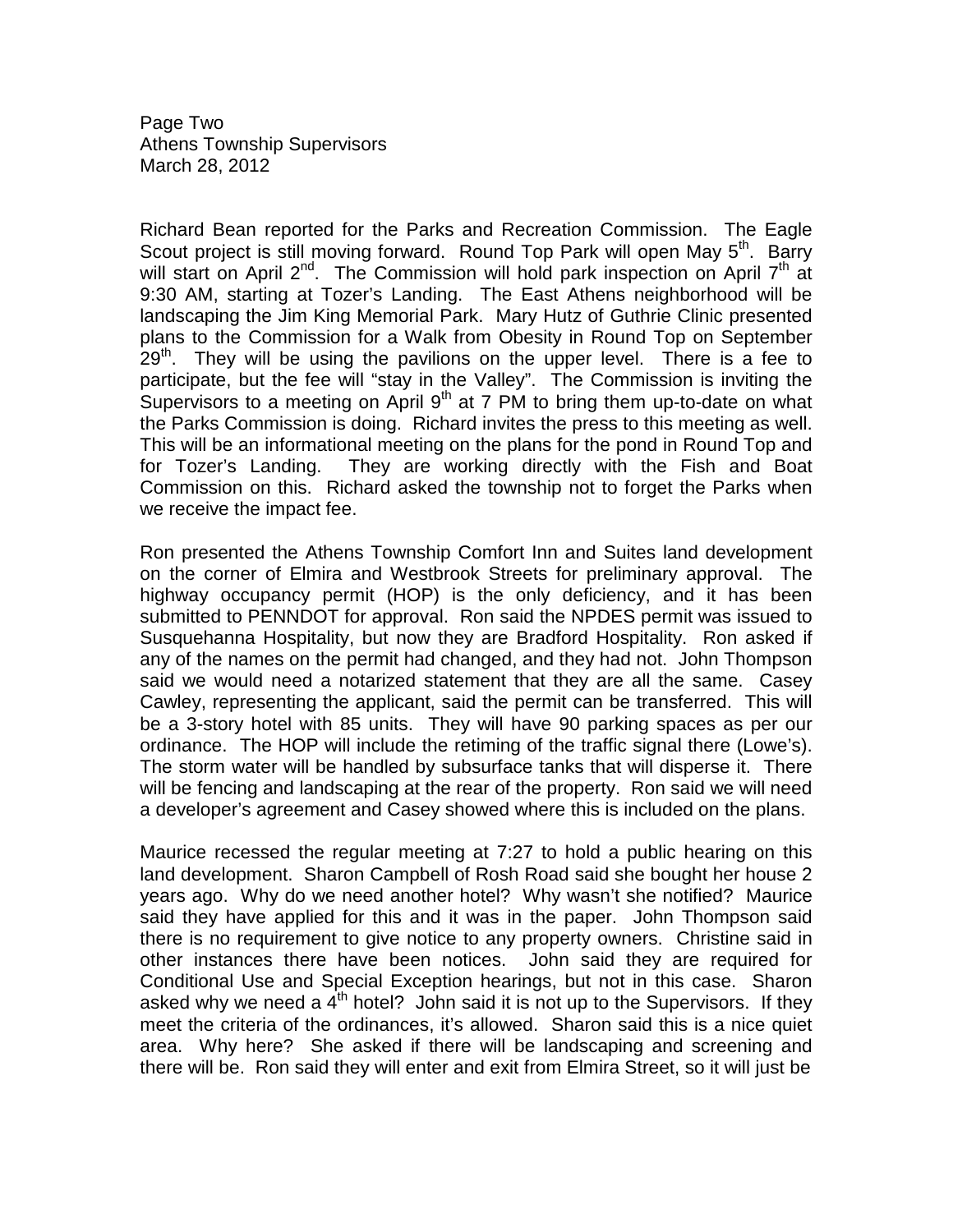Page Three Athens Township Supervisors March 28, 2012

the parking lot in the rear by the residential area. Sharon said this is a done deal and they have no voice.

Cheryl said it's the same as selling your home. We have no control as to whom you sell your home. In the Commercial District, this is an allowable use. Sharon asked what about a restaurant? Cheryl said we can't dictate that.

Bruce Fay of Rosh Road said he came to the Planning meeting on March  $5<sup>th</sup>$  with his concerns about the buffer area and lighting. The back of the hotel will be 110 feet from his house. There used to be houses all along Elmira Street. Now it has changed to Commercial. Ron said this has been zoned Commercial over 10 years because it was developing with commercial businesses. Zoning does give us some control as far as setbacks, screening, etc. Cheryl said that lot has been for sale there for a long time. Mr. Fay said it could have been a gas station, and that would have been a lot worse.

Pat Campbell of Rosh Road said the gas company lighting on Wheellock Avenue is horrible. Maurice commented that the FEMA trailers have bright lighting, too.

Bruce Fay asked if they will be planting trees and shrubs that will act as a sound barrier, and Casey said they would. The fence will be 6 ft. tall, and lighting will be within the standards of the ordinances.

Maurice closed the public hearing and reconvened the regular meeting. On motion of Ron, second by Jack, it passed to grant preliminary approval only to this land development, contingent upon receipt of the HOP. Christine voted no, and asked Robin if she recorded her vote as no. Robin said she did, and asked Christine if she would like to elaborate, but she did not wish to.

Next was the Ronald/Joyce Ellers 2-lot subdivision on Clinton Street, lot 3A to become part and parcel to lot #1. All deficiencies have been met. On motion of Ron, second by Jack, it was unanimous to grant preliminary and final plan approval to this subdivision.

Ron presented the Discover the World Learning Center LLC land development on Clinton Street for review. Lisa and David Scheftic presented their plan. There will be a fenced area for the playground. The fence will be 6 ft. high with privacy slats. The existing building will be modified to accommodate 50 children. The parking lot will be refurbished for minimum parking. Drainage for the entire lot will be to a rain garden along the rear. Ron commented that there was no sign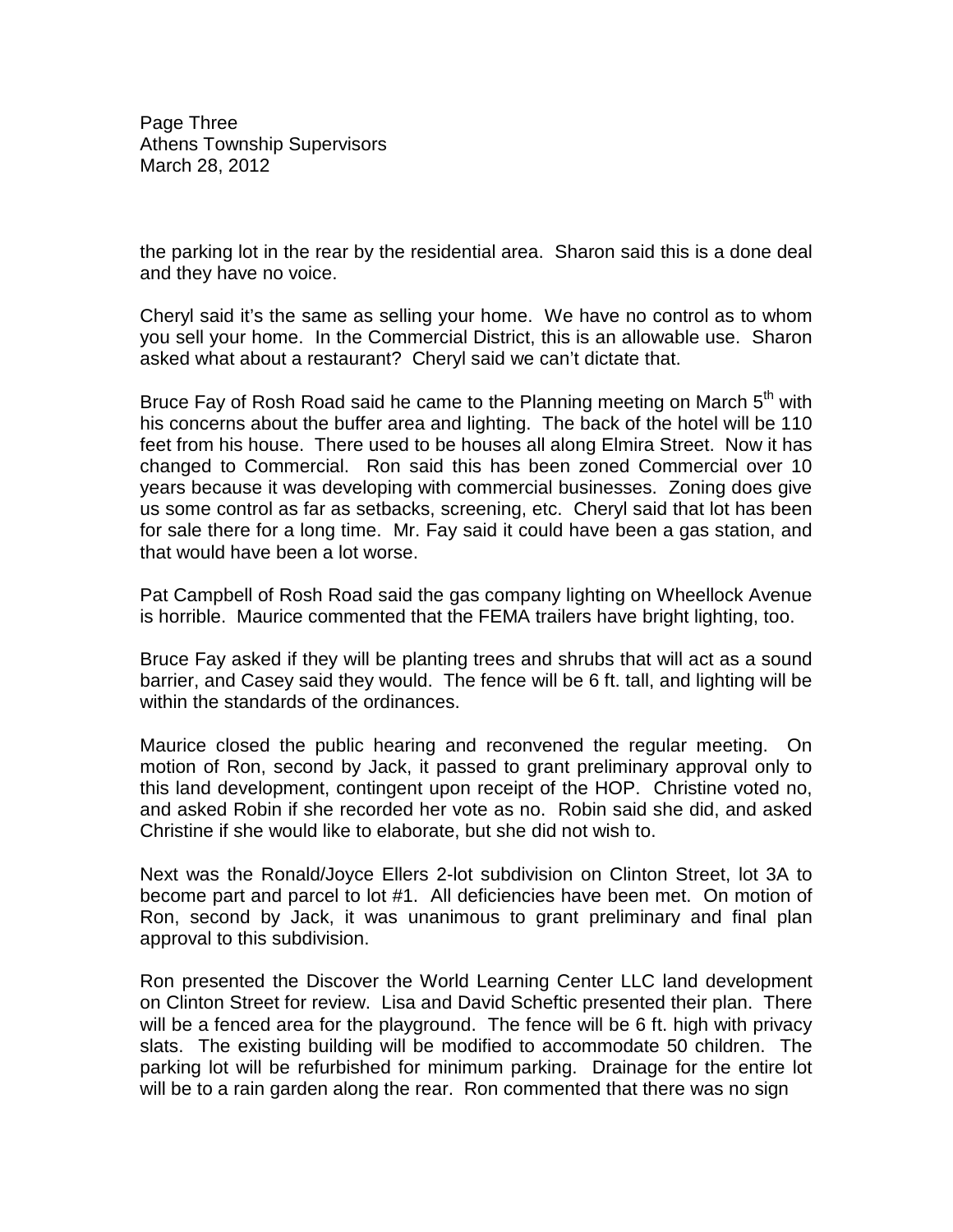Page Four Athens Township Supervisors March 28, 2012

package. Dave said he has provided that to Eddie. He also has his driveway permit. Ron said we need to have surety posted. Ron had a list with the amounts required for the surety. John Thompson will do the agreement and will work with Kevin Dougherty of Citizens and Northern Bank.

On motion of Maurice, second by Ron, it was unanimous to grant preliminary AND final plan approval to this land development, contingent upon receipt of the executed improvements agreement.

Ron said the next regular Planning Commission meeting will be April  $2^{nd}$ , and reminded the board that we have a public hearing on April  $12<sup>th</sup>$  at 6:30 PM for the amendments to the zoning ordinance. He said we have also submitted our oil and gas changes to the PUC for Act 13 and are waiting to see if they will be compliant with the Act.

Ray Brobst was present for Public Works. He said they got the guardrails up on Jacklin Road. He also said we have a serious traffic situation at the corner of Center Street and Pennsylvania Avenue – the owner needs to cut the trees (the house that was formerly owned by the Bergmans). John said he needs to know if the trees are in the right-of-way (ROW) – we would need a survey. Ray said he will get measure the ROW. On motion of Cheryl, second by Christine, it was unanimous to have Ray measure the ROW and have Robin get a surveyor if we need one.

Ray requested part timers for patching. Cheryl said they are not in the budget. We didn't have them last year. Discussion was held. On motion of Jack, second by Maurice, it passed to hire 2 part-timers with a 'yes' vote from Christine. Cheryl and Ron voted no.

Ron asked Ray what he is going to do with Chamberlain Road – why did you put the big rocks in the road? Ray said creek gravel makes the best base. Ron said he's been getting complaints about it. Ray said they will do something. Ron asked what they're going to do with Tutelow Creek Road? Ray said they need a bridge to fix the problem. Cheryl asked about the condition of Dunkley Hill Road at the corner. Ray said it was bad – washboarded. He said it should be graded this week.

On motion of Jack, second by Christine, it was unanimous to approve the Dirt and Gravel Road contract for Highland Drive.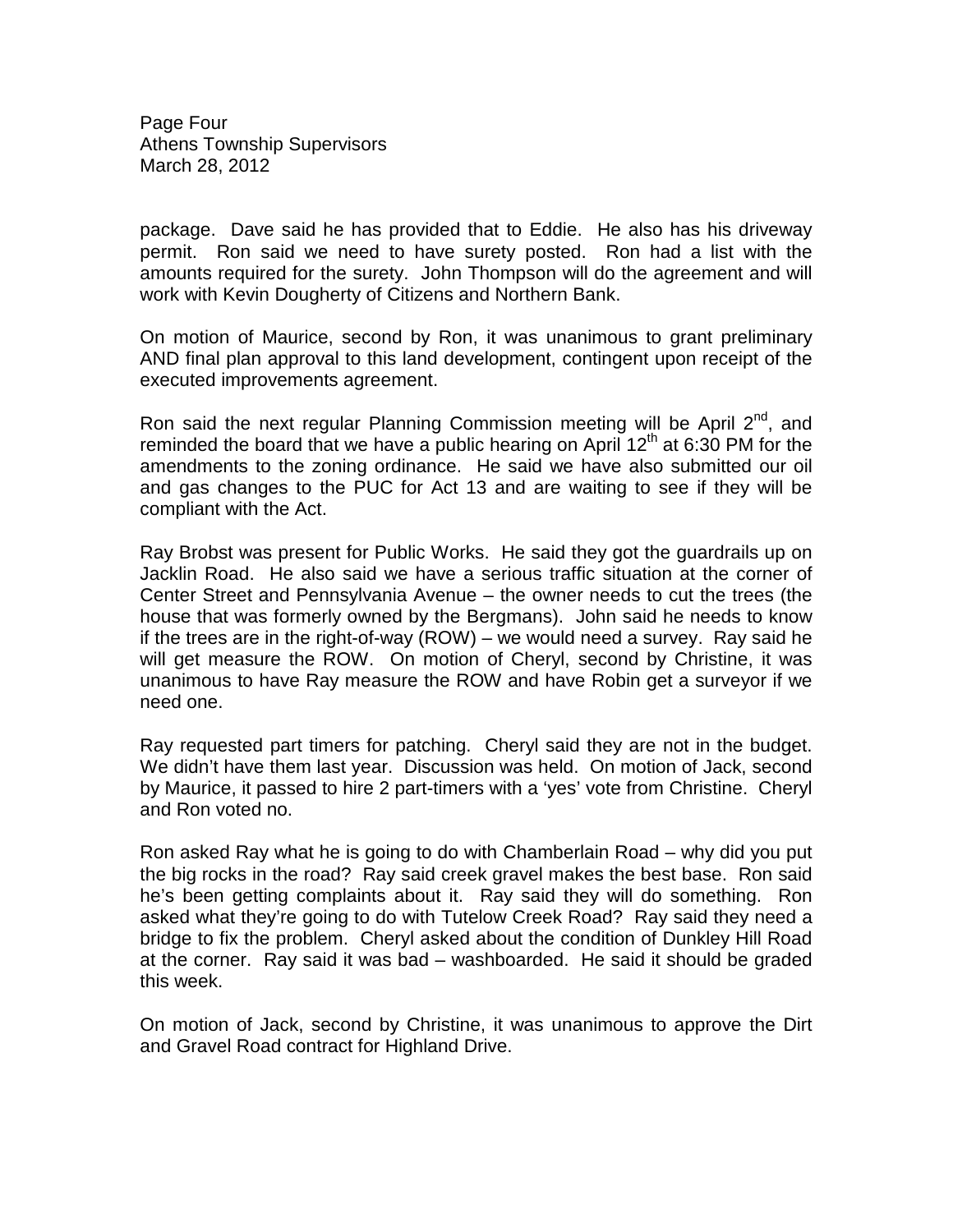Page Five Athens Township Supervisors March 28, 2012

Discussion was held as to Bob Birks' replacement. Ron asked when we made a motion to advertise this position? Jack said he interviewed 6 applicants and picked a "#1" and #2. Ron asked when it was that we made a motion to replace Bob – he didn't know we were replacing Bob. Ron asked who did the interviews and Jack said he did. Ron asked if there were any other supervisors present and there were not. Jack said Ray sat in. Cheryl asked when did Bob give his notice and Ray said February 24<sup>th</sup>. Maurice asked if there were any more comments. Cheryl said there should have been something about this at our February meeting since notice was given prior to that. Robin said there was discussion but no motions were made. Jack made a motion to hire the guy they chose as #1. He said he was not aware he needed permission to replace Bob – they've always had a 6-man crew. We need a man. Cheryl asked if we could discuss the applicants in executive session as we don't even know who we're voting on. The Board agreed. There was no second to Jack's motion at this time.

On motion of Ron, second by Maurice, it was unanimous to ratify the addendum to the Dawood Engineering contract for the Meadowlark Drive bridge (to have them complete the GP-11 permit at a cost of \$3200.00).

On motion of Cheryl, second by Jack, it was unanimous to adopt RESOLUTION 2012-04 urging our legislators to eliminate/amend the PA Prevailing Wage Act. PSATS had sent out a sample resolution to all townships asking them to consider adopting it. The prevailing wage law is antiquated, and the one change proposed would be to increase the cap at which prevailing wage would be required from \$25,000 to \$185,000.

Robin received a request for a "Children At Play" sign on Wolcott Hollow Road near McCloe's trailer park. She explained to the caller that Wolcott Hollow Road is a PENNDOT road. He said he has contacted PENNDOT on numerous occasions with no success. He stated the traffic flies through that area. People walk along the road there and there are a lot of children in that location. Robin asked the board if they would consider sending a letter to PENNDOT requesting this sign. On motion of Maurice, second by Cheryl, it was unanimous to send a letter to PENNDOT requesting this sign.

John Thompson had prepared a draft ordinance for Roadway Undercuts and Borings. Jack would like to 'beef' this up considerably. He would like to see some control of the utilities in our right-of-way (ROW). He would like to see the utilities out of our ditches. If they would need to go in our ROW at all, we would only approve to keep them at the edges. We also need some kind of spec on the borings – how big, how deep, etc. Jack would like to see the requirement for the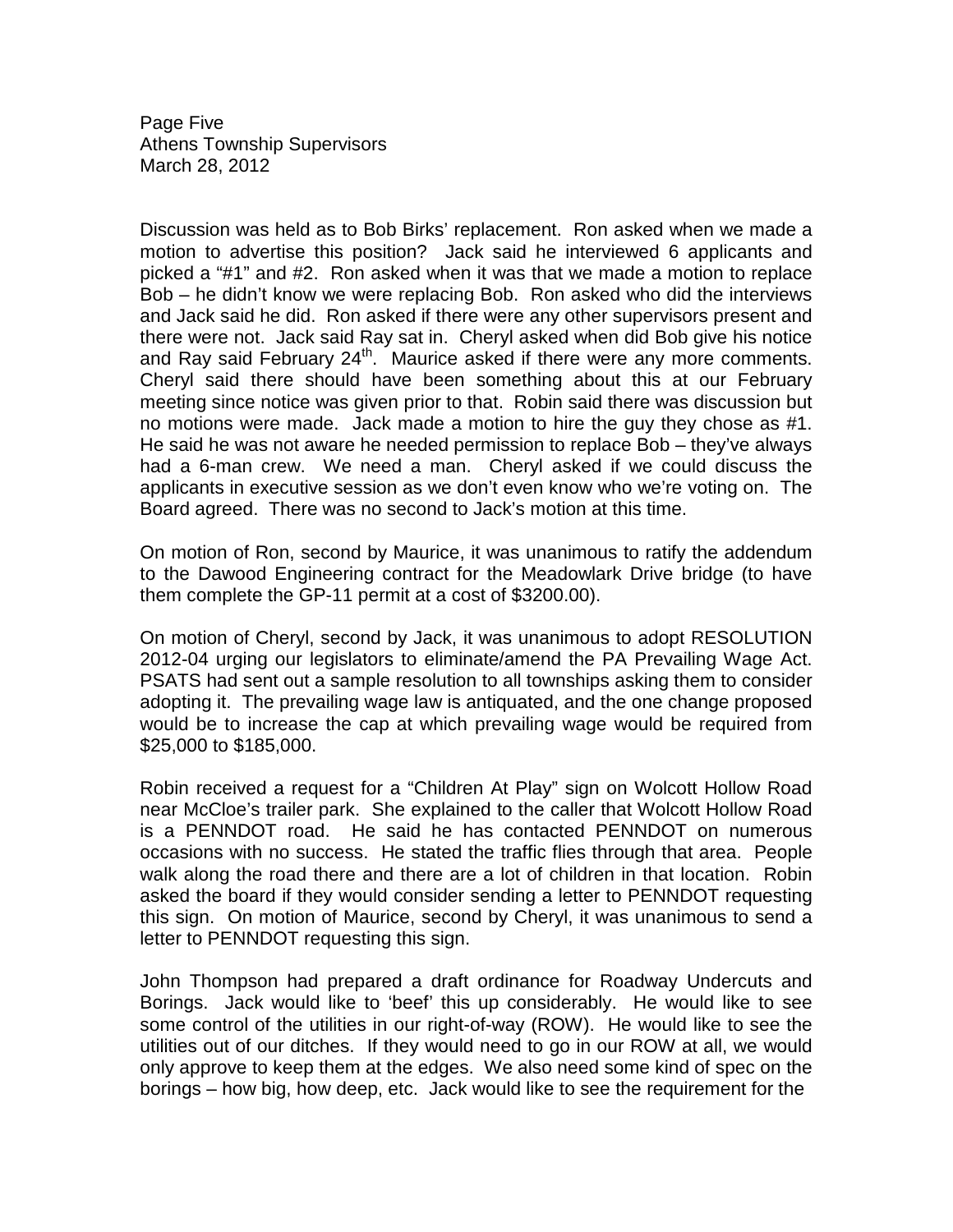Page Six Athens Township Supervisors March 28, 2012

PA One-Call in the ordinance as well. He knows it's a state law, but it may not hurt to reference it. Ron said this is not going to take care of the existing utilities – just any new utilities. Christine said Athens Township Authority is having this problem as well. Ron said we need to make sure we allow for them to CROSS our ROW in the ordinance. John took Jack's notes. He said these changes may need to be in a separate ordinance. He will re-do the ordinance for our next meeting. Jack thinks the utilities should be at the adjoining back property lines. Ron read our requirements from the SALDO. The ordinance states the utilities SHALL be in the street ROW. We would need to change that if we do this. Christine asked if this could be added to the meeting on the  $12<sup>th</sup>$  and Ron said it can't – the  $12^{th}$  is for zoning, not SALDO.

Robin is concerned about our salt contract for 2012-2013. We have contracted for our usual 850 tons. With the mild winter we have had, our salt shed is full and we still need to order 161 more tons to fulfill our contract from 2011-2012. She would like the board to consider reducing the amount to 600 tons for 2012-2013. She called about amending the contract and we only have until March 31, 2012 to amend our requirements. Discussion was held. On motion of Jack, second by Maurice, it was unanimous to amend the 2012-2013 salt contract to 600 tons.

Robin received an email from Virginia Feigles-Kaar at PENNDOT concerning the necessity for a construction inspection engineer for the Road C project. PENNDOT said Ray does not have the qualifications to do this. On motion of Ron, second by Cheryl, it was unanimous to have Robin advertise for this position.

Robin received a call from PENNDOT concerning the speed limit on Ridge Road. We had contacted PENNDOT about this after we received a request from Chesapeake asking for a speed reduction. PENNDOT had responded initially that they would not lower it, but they have since received a letter from Sheshequin Township and are expecting one from Litchfield as well. They would like to meet with representatives from all three municipalities on April  $10^{th}$ ,  $11^{th}$  or  $12<sup>th</sup>$  to discuss this further. Maurice and Jack would be available any of those days. Christine said she may be available if it was on a Tuesday. Robin will get this scheduled.

On motion of Maurice, second by Cheryl, it was unanimous to ratify the institution of the burning ban on March  $7<sup>th</sup>$  and the lifting of the burning ban on March 26<sup>th</sup>.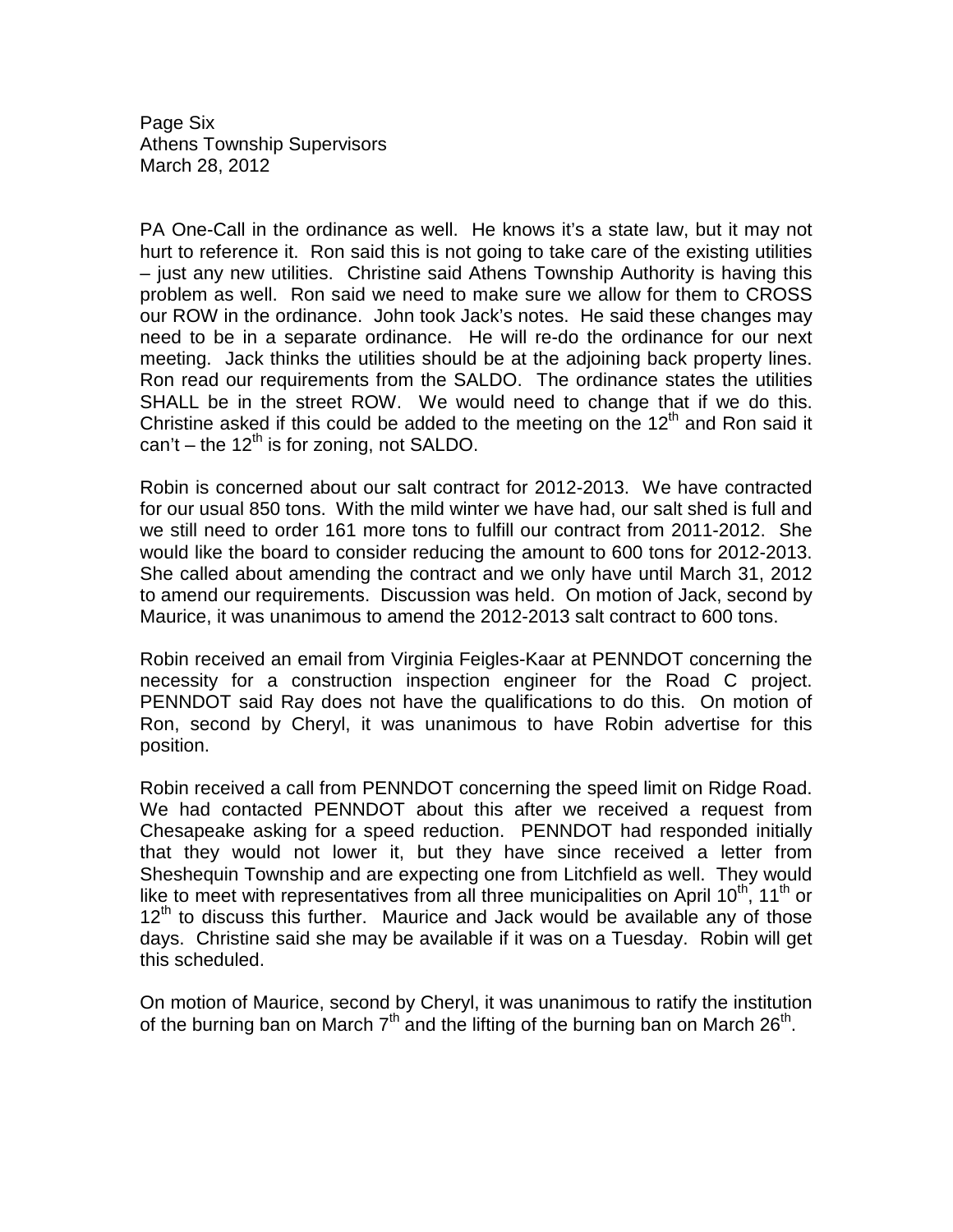Page Seven Athens Township Supervisors March 28, 2012

On motion of Ron, second by Maurice, it was unanimous to ratify the lease of a rental car for \$25/day from Williams for Ed to use to go to his Floodplain Management class next week.

Ginger Kinner sent a letter advising us that she has appointed Robin Pane as her Deputy Tax Collector for times when she is unable to perform the duties herself. She hopes the Supervisors approve of this appointment. On motion of Maurice, second by Jack, it was unanimous that the Board approves of this appointment.

On motion of Ron, second by Maurice, it was unanimous to hire Emily Casterline as a back-up recycling attendant on an as-needed basis, effective immediately. Emily will start at minimum wage.

On motion of Ron, second by Cheryl, it was unanimous to approve the requested tax refund for Hal and Janet Lambert.

On motion of Maurice, second by Cheryl, it was unanimous to approve the payment of the invoices for Actuarial Services for both pension funds (\$2025 each) for 2011-2012 from the respective pension funds.

Robin advised the Board that Jack Belles' brother, Daniel, had passed away on March 16<sup>th</sup>. The family requested any donations be made to the American Diabetes Foundation, Wilkes-Barre PA Office, 65 E. Elizabeth Ave, Suite 502, Bethlehem, PA 18018. On motion of Jack, second by Maurice, it was unanimous to have Ruth send a donation of \$50 in memory of Daniel Belles.

On motion of Jack, second by Ron, it was unanimous to adopt RESOLUTION 2012-05, adopting the Bradford County Emergency Management Plan as our own plan.

On motion of Cheryl, second by Maurice, it was unanimous to adopt RESOLUTION 2012-06, adopting NIMS for emergency management.

Ron said he would like us to have a picnic at Round Top for all employees, board members, fire company members, and their families in appreciation for all they do. He would like us to possibly have it catered. Discussion was held. On motion of Ron, second by Cheryl, it was unanimous to set the date for this picnic as September 15, 2012 from noon to 3 PM, to have the meat and beverage catered, have everyone bring a dish to pass, and have the township provide the table service.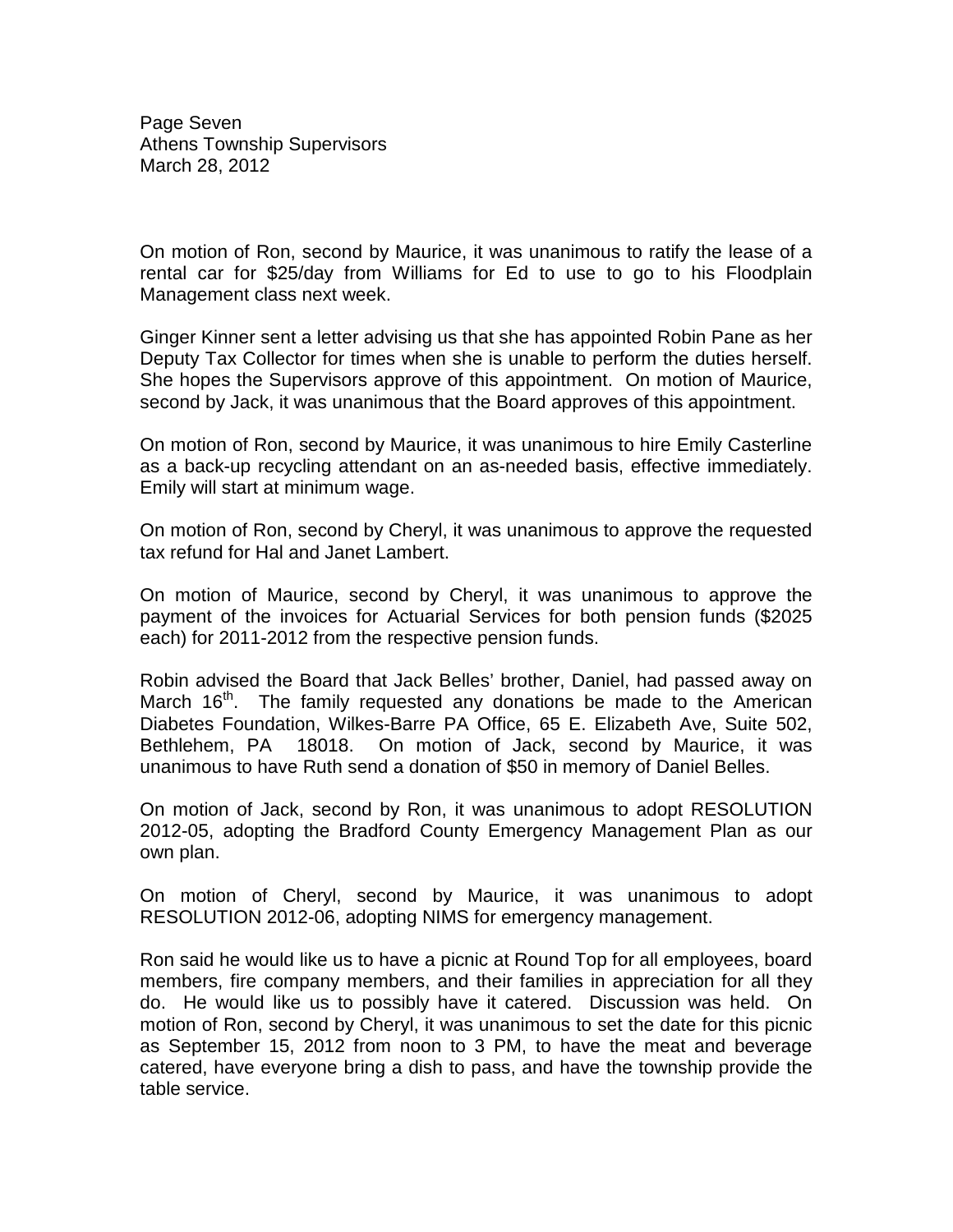Page Eight Athens Township Supervisors March 28, 2012

Robin advised the Board that a literacy tutor had contacted the township to see if she could use our meeting room on Wednesdays from  $2 - 3:30$  PM to tutor 4 students. She is presently tutoring them at Wendy's Restaurant, but that is not conducive to tutoring. She needs a place that the kids can walk to  $-$  they are from DeSisti's trailer court on Clinton and Elmira Streets. On motion of Maurice, second by Cheryl, it was unanimous to approve this.

Maurice read the monthly report totals. There was no building permit report because Ed was out this week at a seminar. On motion of Christine, second by Jack, it was unanimous to accept the monthly reports as presented.

On motion of Ron, second by Jack, it was unanimous to approve the payment of the monthly bills as presented. A complete listing of revenues and expenditures is on file in the office of the treasurer.

Maurice read a flyer that had been given to him by Ed Campbell of Wildwood Road requesting volunteers for a cleanup of the Wildwood Nature Reserve wetlands to be conducted on April 14, 2012 in conjunction with Carantouan Greenways.

Correspondence/Information was as listed in the meeting agenda.

Maurice said a dumpster has been donated to clean up the Gastl property on McCardle Road if the township will pay to dump it. Discussion was held. Maurice will check with the fire company to see who they had to clean and will see if they would be willing to do Gastl's.

Maurice took the Board into executive session at 8:52 PM. The regular meeting reconvened at 10:34 PM.

On motion of Maurice, second by Christine, it was unanimous to give Ray a clothing allowance of \$150 until such time as the public works contract is approved, with the difference (of the negotiated clothing allowance) added at that time for Ray. The employee requesting reimbursement for boots is granted; this will be deducted from the total clothing allowance agreed to and ratified in the contract.

Ruth advised the Board that our next payday is a holiday for the office (Good Friday) and requested permission to do payroll on that Thursday. On motion of Ron, second by Jack, it was unanimous to have Ruth do payroll for that Thursday.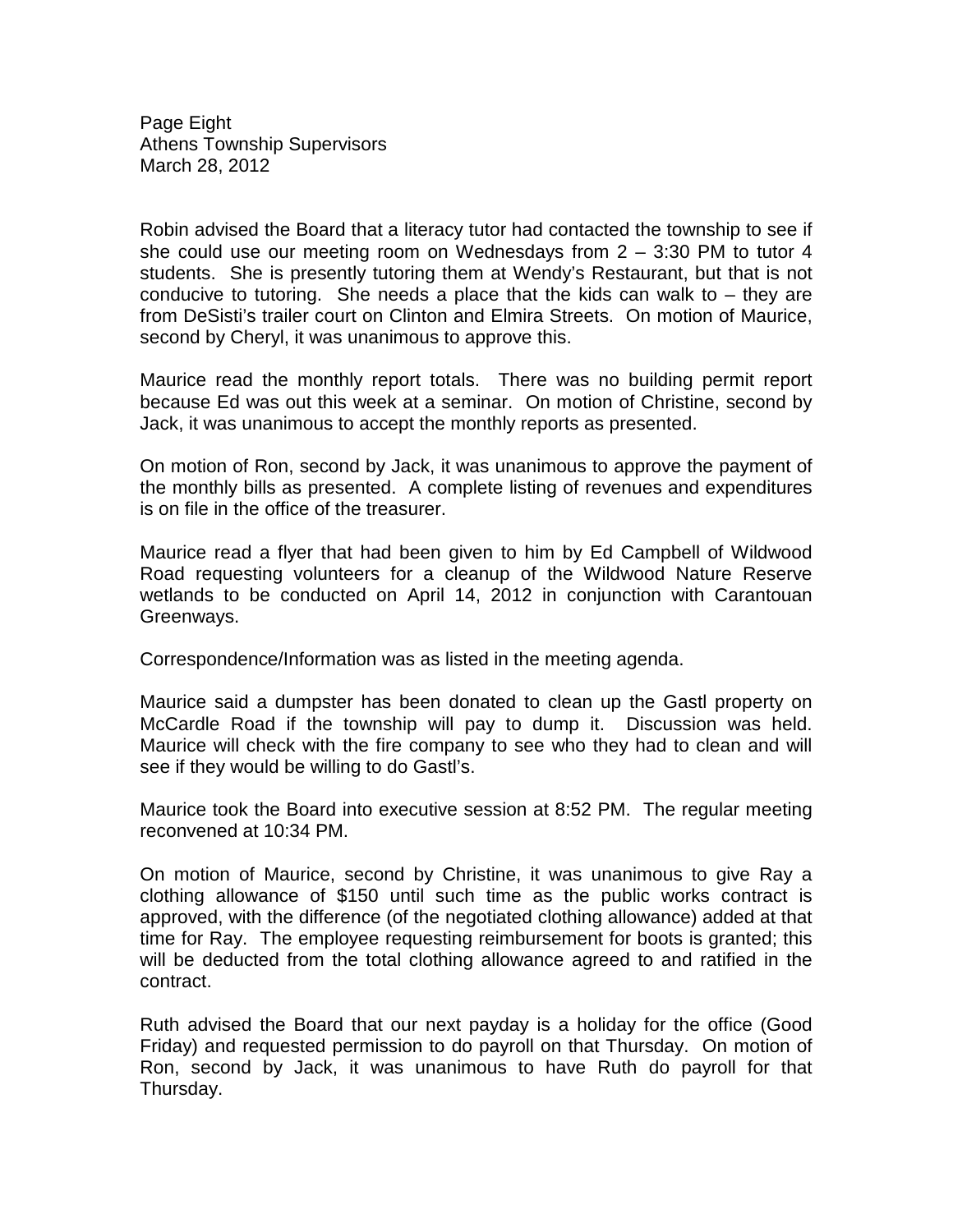Page Nine Athens Township Supervisors March 28, 2012

Leo Wisniewski has an issue with action that was taken on "paper streets" in 2009. John would like to read the meeting minutes regarding this to see who spoke at the meeting. The minutes should be dated late 2008 or early 2009, and would have to do with the actual adopted ordinance 2009-06 of March, 25, 2009. February 3, 2010 deed conveys parcel/lot to the Watkins' – description says "conveys commonly known as Dean Street", and "all of Dean Street north of Center Street". It is not our property to convey or change. No action was taken at this time by the board other than to have John Thompson look at the minutes.

John brought up Gastl to ask if the signs had been taken down, but Maurice said "No" and he has taken some old tires, etc.

The improvements agreement on the rain garden at Discover the World Learning Center was discussed. John will look into the timeframe of 1 year, and will check with Eddie on stormwater management.

April  $6<sup>th</sup>$  is the argument on Aqua Pennsylvania's appeal for their Riverside Drive water withdrawal operation. It will be at 8:30 AM before Judge Smith.

Discussion was held again on the contracts for Larry and Ray for 2012. No action was taken.

On motion of Ron, second by Christine, it was unanimous to have Robin cancel the First Priority Health EPO, United Concordia and Vision insurance for the police department bargain unit members effective April 1, 2012 (the effective date of their new Teamster's insurance benefits).

On motion of Ron, second by Maurice, it was unanimous to have Robin also cancel the short- and long-term disability insurance for the police department bargaining unit members effective April 1, 2012 as this is not part of their contract. We will retain the \$75,000 life insurance at the township's expense as per their contract.

On motion of Christine, second by Jack, it was unanimous to hire Benjamin Coyle as replacement for Bob Birks in the public works department at the old contract starting salary, contingent upon the results of his drug test and background test.

On motion of Ron, second by Cheryl, it was unanimous to adjourn the meeting at 10:48 PM. Respectfully submitted,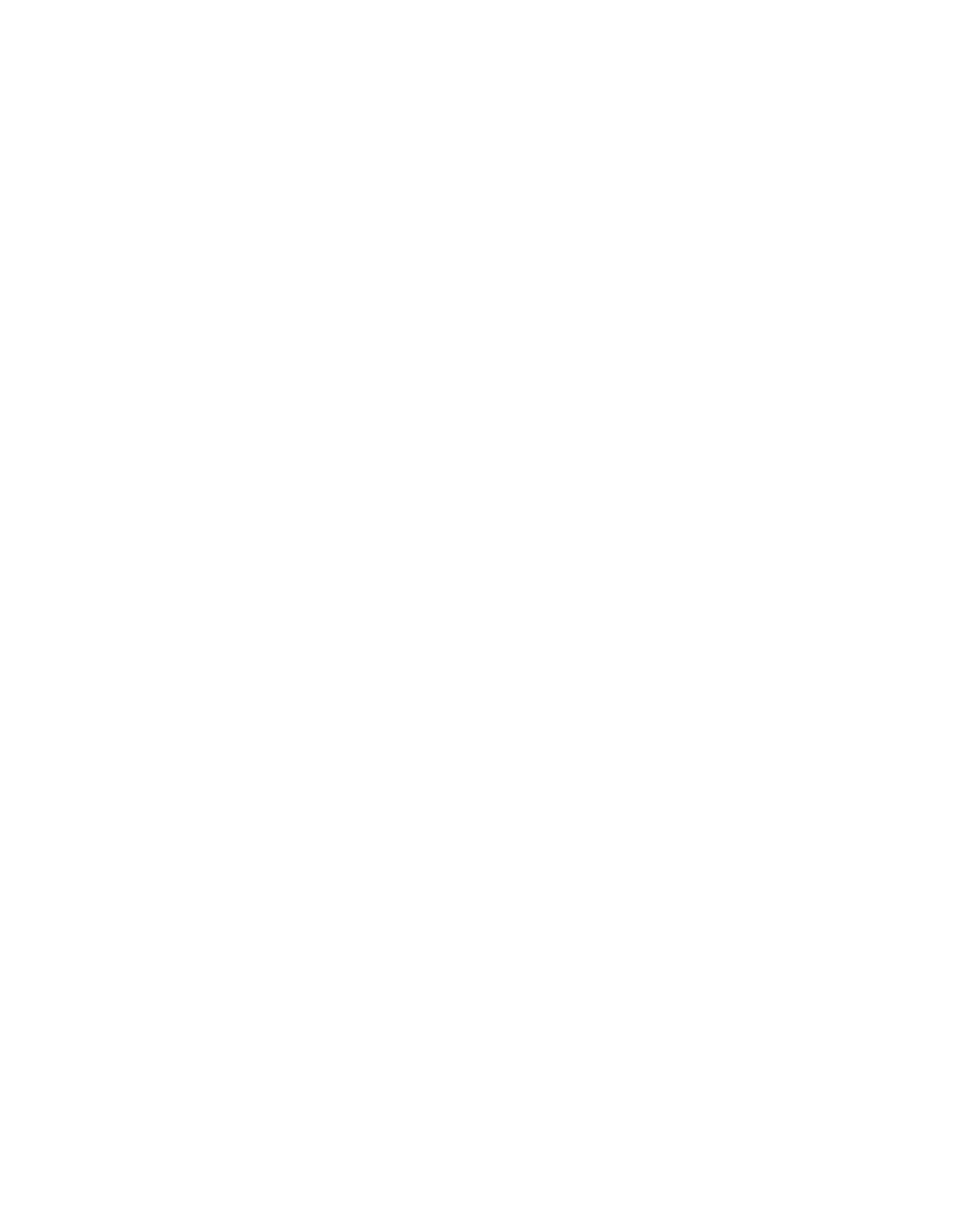# ATHENS TOWNSHIP SUPERVISORS April 25, 2012 7:00 PM

Chairman Maurice Fay called the meeting to order at 7:04 PM. Supervisors also present were Jack Walter, Cheryl Wood-Walter, Christine Vough and Ronald Reagan. Attorney John Thompson and Secretary Robin Smith were also in attendance.

Voice of the Residents: None

Richard Bean was present for the Parks and Recreation Commission. The park will open on May 5<sup>th</sup>. The water was tested and is good. Richard said the Commission completed inspection of the parks and left the list of things to be done on Robin's desk for Barry. The residents of East Athens will be doing landscaping in the Jim King Memorial Park. The expansion of Tozer's Landing is still being "created". Chesapeake has fixed Tozer's Landing Road, but there are still a couple of things that need to be done. Eddie will get with them on this. Richard said the rear gate to Round Top Park is a problem. People keep driving around the locked gate to gain entrance to the park. Richard asked if it might be possible to have the highway department place 2 or 3 of their big cement blocks to close off this access. Maurice said they can still get in through Rick Simonds' driveway by the towers so we'll need to do something about that. Richard also stated that the speed limit should be lowered on Glen Valley Road to 25 mph – or "Children At Play" signs should be installed. Maurice said that is a state road and they haven't done anything about that. Richard said something needs to be done. The EPA has denied the expansion of the Round Top pond into the wetland area. Richard said their other option would be to move the dam to where the power lines are. The electric company easement would need to be changed if that is done. He will be meeting with the engineers tomorrow to see if there are other options.

On motion of Jack, second by Ron, it was unanimous to approve the minutes of March  $28<sup>th</sup>$  and April 12, 2012 as written.

John Thompson said the bond counsel for the Athens Township Volunteer Fire Company (ATVFC) has advertised that they will be holding a public hearing on behalf of the Athens Township Supervisors at his office at 10 AM on May 2, 2012 in regards to the ATVFC tax-exempt loan for their new ladder truck. Ron asked what the Resolution is for that we need to adopt tonight and John said it's basically giving him permission to hold this hearing on behalf of the Supervisors at his office. He added that the Supervisors are not guaranteeing this loan. Ron asked why the hearing was being done at his office and he said it took him by surprise. John said the bond counsel had requested this. Ron said he was a little put out that an ad was done for this and the Board of Supervisors weren't even aware of this until after-the-fact. Robin asked why we need to do this. Deb Northrup, treasurer of ATVFC was present (along with ATVFC members Carmon Birks, Director Bob Birks, Chief Bill Kneebone and 2<sup>nd</sup> Assistant Chief Brent Beidleman) and said they were unsure why this was necessary as well. Usually this is required if a fire company if funded by a municipality, but they are independent. Deb was out of the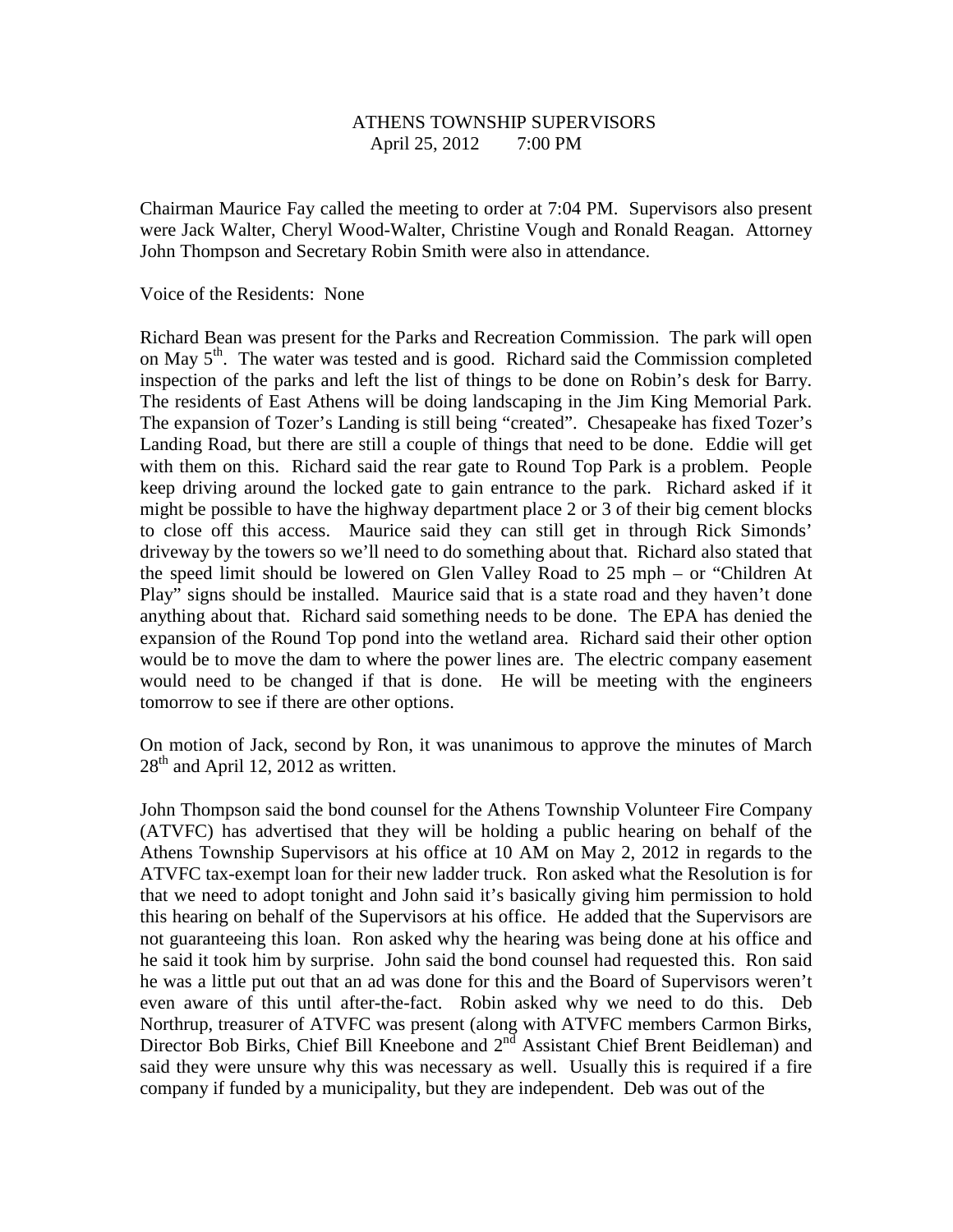Page Two Athens Township Supervisors April 25, 2012

country and didn't know about it until this week. She would have called the bond counsel if she had been here, adding that ATVFC has had tax-exempt loans before and purchased trucks and equipment before and have never had to do this. On motion of Jack, second by Christine, it was unanimous to adopt RESOLUTION 2012-07 authorizing the public hearing to be held at John's office on behalf of the Supervisors at the request of the ATVFC bond counsel. Deb thanked the Board for their support.

Ray Brobst was present for Public Works. He said there is more and more flood work they need to be doing, and we will need to bid R-4 and R-8 rock. We will need it for the Dirt and Gravel Road Project (DGRP), too. Robin said we have already purchased some of this – what if the bid comes in lower from another supplier? Ron asked if we could bid the rock just for the DGRP and John said yes. On motion of Jack, second by Christine, it was unanimous to bid the DGRP rock separate from the rock for the flood.

The hiring of a replacement for Bob Birks and two part-time patching crew members will be discussed in executive session.

John said he needs help from Jack Walter concerning the addition of some items Jack requested be included in the Roadway Undercuts and Borings ordinance. He wants to sit down and get something that will work for Jack. They need some samples to look at. Jack asked if they'll be "plowing new ground" and John said in a way. They will set a time to get together.

Robin presented paperwork that needs to be executed for the Road C utility relocations. Christine asked to review the paperwork. Maurice asked if the Authority would be moving their lines at their own expense and Robin said they have asked that the relocation be included in the construction funding for the project. On motion of Jack, second by Ron, it was unanimous to approve, sign and execute this paperwork, which does include the relocation of the Authority lines in the contract.

Robin presented a letter from NYDOT requesting comments for their Route 17/I86 Conversion construction schedule for the next 2 years. They will require Exits 60 and 61 to be closed temporarily for a short period of time. Detours are being developed for consideration. No detour is expected to stay in place overnight. They are requesting our comments. Jack said he thinks we should write and tell them we don't have any problem with that. On motion of Jack, second by Cheryl, it was unanimous to send a letter to NYDOT stating we have no objections.

Ray said he is getting prices from Vestal Asphalt for paving. He will be bringing in a hefty list of paving projects and will let the Board decided what should be done.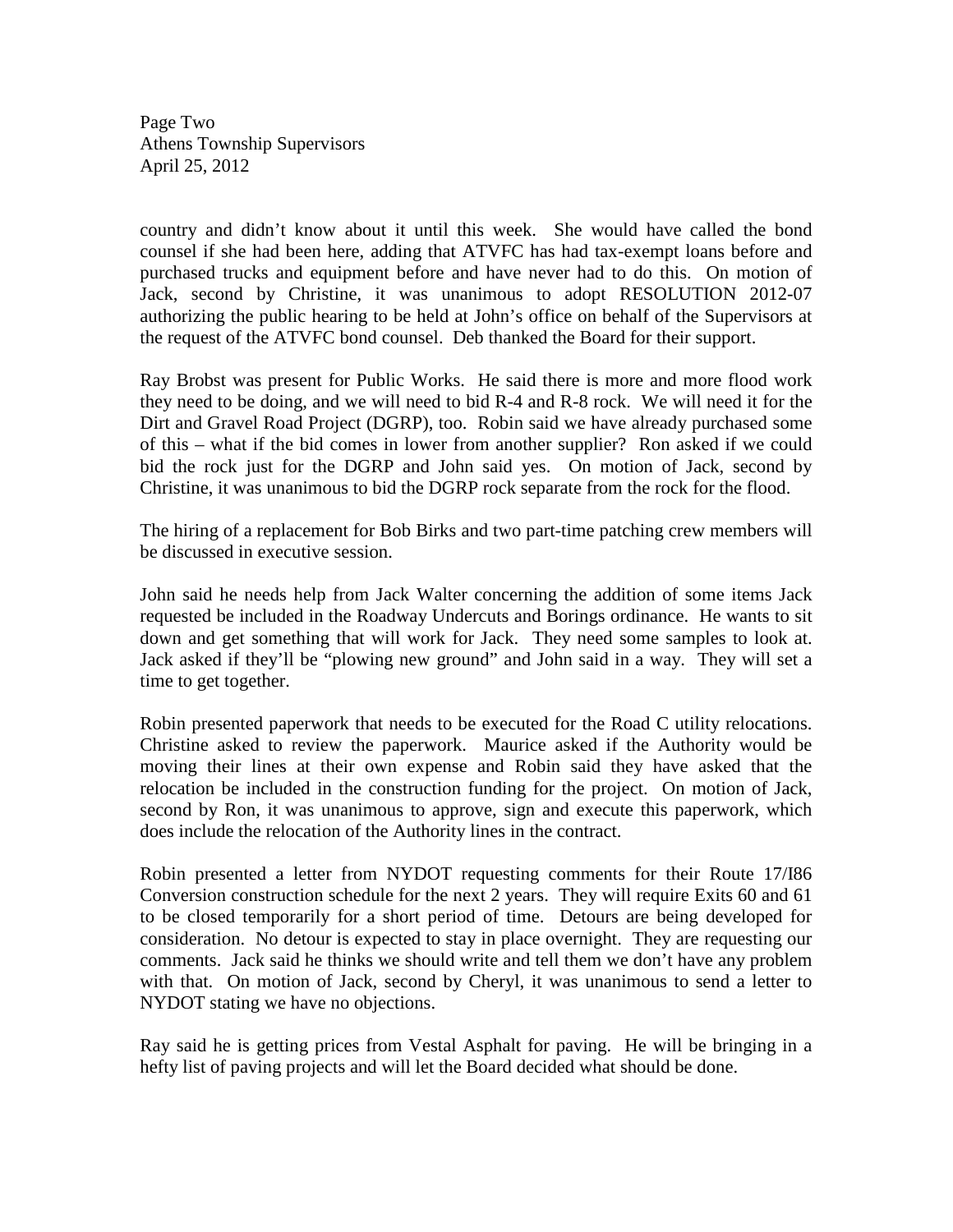Page Three Athens Township Supervisors April 25, 2012

Jack said FEMA will not pay us for the cleaning of Wolcott Creek along Macafee Road. Ray said he talked to Ken and they may pay for the loads that came out. It will be resubmitted.

Jack said they are trying to get things in line to get the Meadowlark bridge project going. He likes this type of construction as a replacement for the tanks we have used for years. The state doesn't want us to use railroad cars any more. This design looks good – it's the one we're going to learn on. We had an engineer to the hydraulic and hydrologic study. He would like to get this ordered. We've bid it out. Now we're working with Chemung Supply to get this ordered. The last thing he wants is the Board nay-saying the project after it starts, so speak now if you have anything to say. They decided to go with concrete footer pads, which will be engineered by Contech. Phil Prunoske of Chemung Supply was present and said the bridge itself is approved by the state. We can get it stamped, but it doesn't change the warranty. It will be \$500 for stamped drawings. Phil said Dawood should be able to stamp the drawings and Robin said Dawood needs Contech to stamp the drawings. Phil said that's not a problem. Jack said the aluminum footers made him uneasy. The Contech rep said because of the volume, probably concrete would be better. If we give Phil the OK tonight, he can have the drawings in about a week. Ron asked who will inspect this to make sure it's done properly. Phil said we would have to hire someone. Jack said the Town of Barton has done two of these and one of their guys could get us going. It's all prefab – he doesn't know how you can make a mistake. Maurice said the state inspects our bridges. Robin said they inspect bridges over 20 ft. This bridge will be over that. Maurice said they can inspect this bridge, too. Jack said he would rather build the bridge on-site than build it here and move it. He said this is a good step-up from what we've been using. Ron asked how many guys it will take to do this and how long. Ray said it will take a couple days to bolt together and a couple days to build the wing walls. Jack said they are getting ready to pull the trigger. On motion of Jack, second by Christine, it was unanimous to move forward with this project with the concrete footers; to order the bridge pieces from Chemung Supply and to get the stamped drawings for the permit.

Ron asked how soon we need to get the concrete bid out. Robin said we can't bid it until we have the specs. On motion of Ron, second by Cheryl, it was unanimous to have Robin advertise the concrete footers for bid upon receipt of the specs.

Robin had information on a "Trenching and Excavation Training", but Ray said they don't dig that deep that they'd need to go to that.

Scot Saggiomo of Planning Commission presented the Callear's R&R Bar-B-Que Catering, Inc. 2-lot subdivision at 2081 Elmira Street for review. All 4 deficiencies have been met. On motion of Ron, second by Christine, it was unanimous to grant preliminary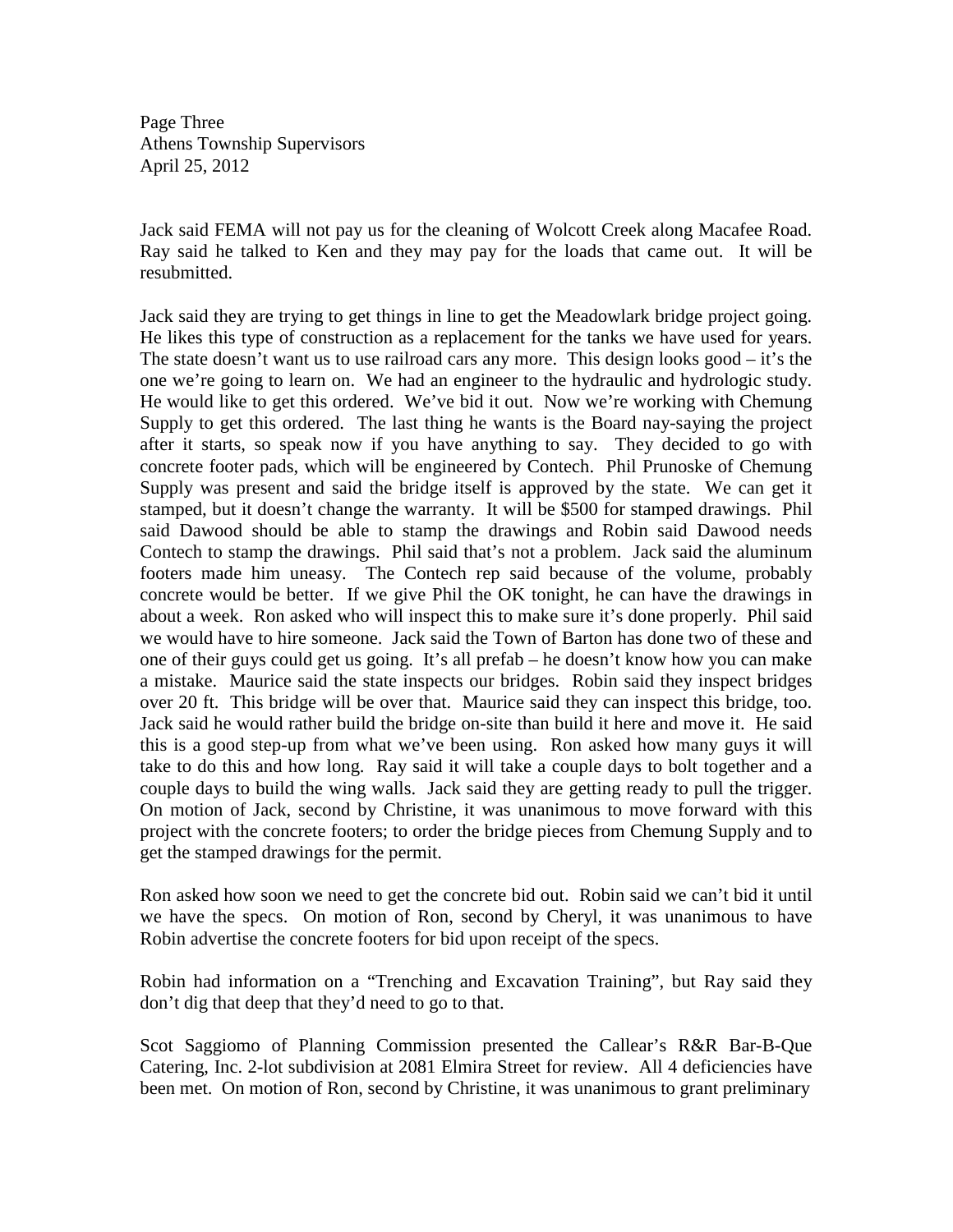Page Four Athens Township Supervisors April 25, 2012

and final plan approval to this two-lot subdivision – Lot #2 to become part and parcel to Lot #1 to form a single lot owned by Ronald E./Roxann E. Callear located at 2081 Elmira Street.

Next was the Michael D./Kelly L. Miner three-lot subdivision located on Meadowlark Drive. All deficiencies have been met and Kelly stated that Ed was OK with everything. On motion of Jack, second by Ron, it was unanimous to grant preliminary and final plan approval this subdivision, and to execute the sewage planning module.

Ron advised the Board that not all engineers/surveyors have raised seals for the drawings – they use a stamp and original signature. The raised seal is a requirement in our SALDO. Ron asked John Thompson if we would be able to waive that requirement since it is in the SALDO and not the zoning ordinance and John agreed that we could.

Scot presented the Douglas C./Patricia D. Tappan two-lot subdivision on Mile Lane Road for review. All deficiencies have been met. On motion of Ron, second by Christine it was unanimous to grant preliminary and final plan approval to this subdivision.

Next was the Consulting and Design, LLC (Drake Petroleum) subdivision-by-lease located on Elmira Street (XtraMart). There were 4 deficiencies, but all have been resolved. On motion of Ron, second by Cheryl, it was unanimous to grant preliminary and final plan approval to this subdivision-by-lease.

Scot presented the Consulting and Design, LLC (Drake Petroleum) land development on Elmira Street. This is also at the XtraMart property. They will be moving the diesel pumps/tanks to the south side of the property to lessen congestion. All 3 deficiencies have been resolved. Planning Commission recommends preliminary approval only. On motion of Ron, second by Jack, it was unanimous to grant preliminary approval only to this land development.

Robin presented the Jeffrey/Jean Barber non-building waiver for the remaining 1.99 acres of their subdivision that was approved at our November 30, 2011 meeting. This is the lot on which the existing house sits and the non-building waiver is necessary so that no other sewage-generating structure goes on that lot. (Christine left the table). On motion of Cheryl, second by Jack, it passed with Maurice also voting in favor and Ron abstaining as his daughter is looking to purchase this property.

On motion of Ron, second by Maurice, it passed with Cheryl and Jack also voting in favor to change the date for the Campbell Conditional Use Hearing and the Merrick Zoning Map Amendment Hearing to May 31, 2012 as Mr. Campbell's engineer had a conflict with the original date of June 6, 2012. Christine was not present for the vote.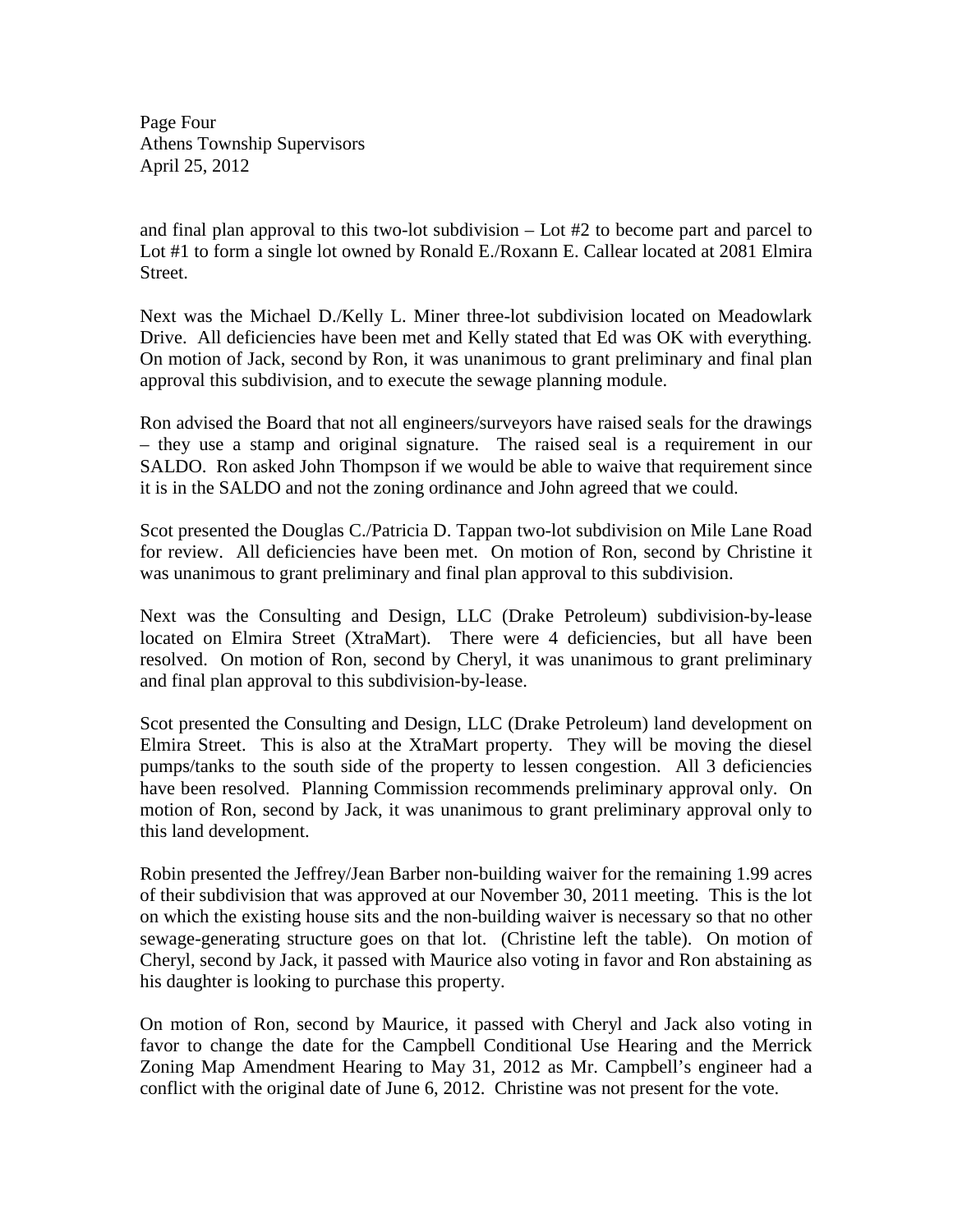Page Five Athens Township Supervisors April 25, 2012

On motion of Ron, second by Cheryl, it passed with Jack and Maurice also voting in favor of adopting RESOLUTION 2012-08 approving the modification of the existing Lowe's traffic signal and intersection by the developer of the Comfort Inn and Suites. Christine was not present for the vote.

On motion of Cheryl, second by Jack, it passed with Maurice and Ron voting yes to ratify the instituting of the burning ban on April  $9<sup>th</sup>$  and the lifting of the same on April 23, 2012. Christine was not present for the vote. Ron said he feels it's too confusing to the public when we put the ban on, take it off, put it on, take it off… We should put it on for a specific length of time so people will know when they can and when they can't burn. Dorothy Stark said people should use common sense and not burn when it's so windy, too. No action was taken at this time.

On motion of Maurice, second by Jack, it passed with Ron and Cheryl voting in favor to hire Hunter Allen as a back-up recycling attendant at minimum wage contingent upon receipt of his working papers. Christine was not present for the vote.

On motion of Cheryl, second by Ron, it passed with Maurice and Jack voting in favor of issuing a tax refund to Helene/Steven Rouse for 115 days of 2011 because of flood damages to their home. Robin will have Ginger calculate the amount according to the letter from Bradford County Assessment. Christine was not present for the vote.

Robin had received a request from Sue Williams on Wildwood Road to see about starting an "Adopt-A-Highway" program for the township, as she and another neighbor are interested in 'adopting' Wildwood Road. Ron had talked about starting something like this a while back, but no action was taken. Discussion was held. On motion of Ron, second by Cheryl, it was unanimous to have John Thompson draft guidelines for this type of program for the township roads for our next meeting.

Robin announced that Ed Reid had passed his exam to become our Certified Floodplain Manager – congratulations, Ed! We have received a notice from FEMA for a meeting concerning the new digital flood maps for the township and Robin suggests Ed be the one to attend this meeting. On motion of Ron, second by Maurice, it was unanimous to have Ed attend this meeting on May  $3<sup>rd</sup>$  from 6 – 8 PM in Towanda.

Robin received an email from John Ambrusch of Bradford County Emergency Management concerning his drafting of a debris management plan for the County. He asks each municipality to identify a large area within their boundaries that debris can be taken during an emergency event to be sorted and then taken for disposal. Discussion on this matter was tabled at this time.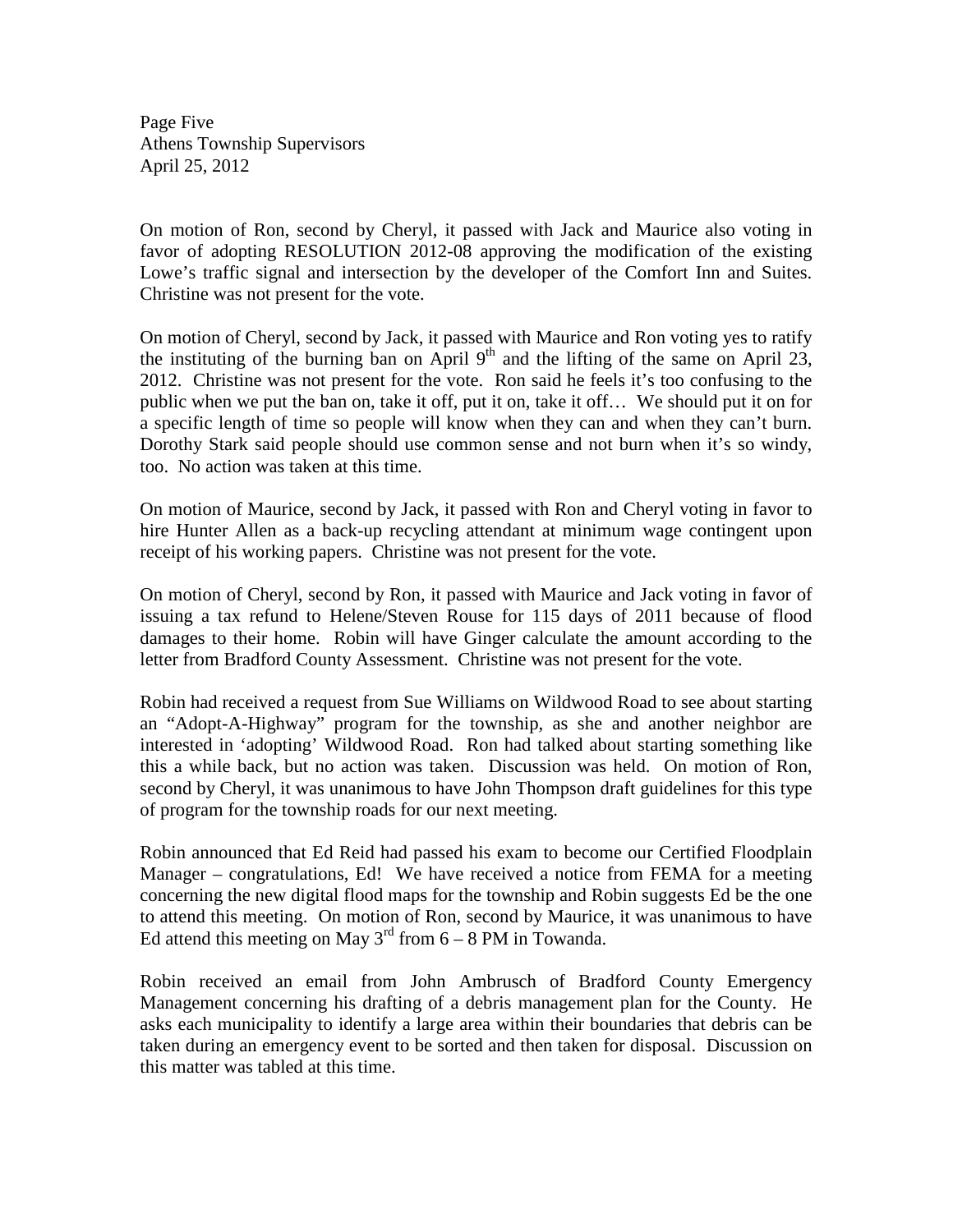Page Six Athens Township Supervisors April 25, 2012

Larry submitted 2 estimates for computer hardware for the police office – one estimate is for equipment that will be 100% reimbursed by the AG's office in the amount of \$3309 and the other will be paid from his equipment budget in the amount of \$4144. On motion of Ron, second by Jack, it was unanimous to approve these purchases.

On motion of Ron, second by Maurice, it was unanimous to accept the estimate in the amount of \$1148 for replacement of the awnings over the police doors. Ron said we need to find out what is causing the leaks on the overhang at the main door. Robin said we have it repaired, then the birds peck at it and it leaks again, we fix it, they peck it, etc. Christine asked why the roof has never been fixed in the garage and Robin said because we do not have a spec that we can advertise. No action was taken.

Robin has been asked to facilitate the Secretary Roundtable at the Equipment Show on September 13, 2012. On motion of Ron, second by Maurice, it was unanimous to send Robin to do this.

Maurice read the totals from the monthly reports. Jack said that on the east side of the township, Chesapeake has been doing a lot to improve the roads – all but Brown Road. They have made pretty passable roads. He was surprised and pleased. His only thought is that he doesn't want to lose that. Since they've invested in the base, he wants to put an oil and chip surface on that. He wants to enter into a campaign to pave those over in the next 2-4 years. Ron asked Eddie when they will be coming back to the Sunnyfield Drive neighborhood and Eddie said in a month or so. Ed said right now they're doing Sayre Hill Road. Christine asked if we need a motion for the reports. On motion of Christine, second by Cheryl, it was unanimous to accept the monthly reports as presented.

Maurice asked if there was anything else at this time. We need to finish the agenda items on page 1 and go to page 2.

On motion of Ron, second by Jack, it was unanimous to pay the monthly bills as presented. A complete listing of revenues and expenditures is on file in the office of the Treasurer.

Correspondence/Information was as presented in the meeting agenda.

Christine asked how much it costs to pave. Jack said it used to be \$5000/mile, but now it's up around \$15,000 - \$20,000/mile. It varies with the cost of oil.

Chairman Fay took the Board into executive session at 8:46 PM for personnel and pending litigation issues. The regular meeting reconvened at 11:07 PM.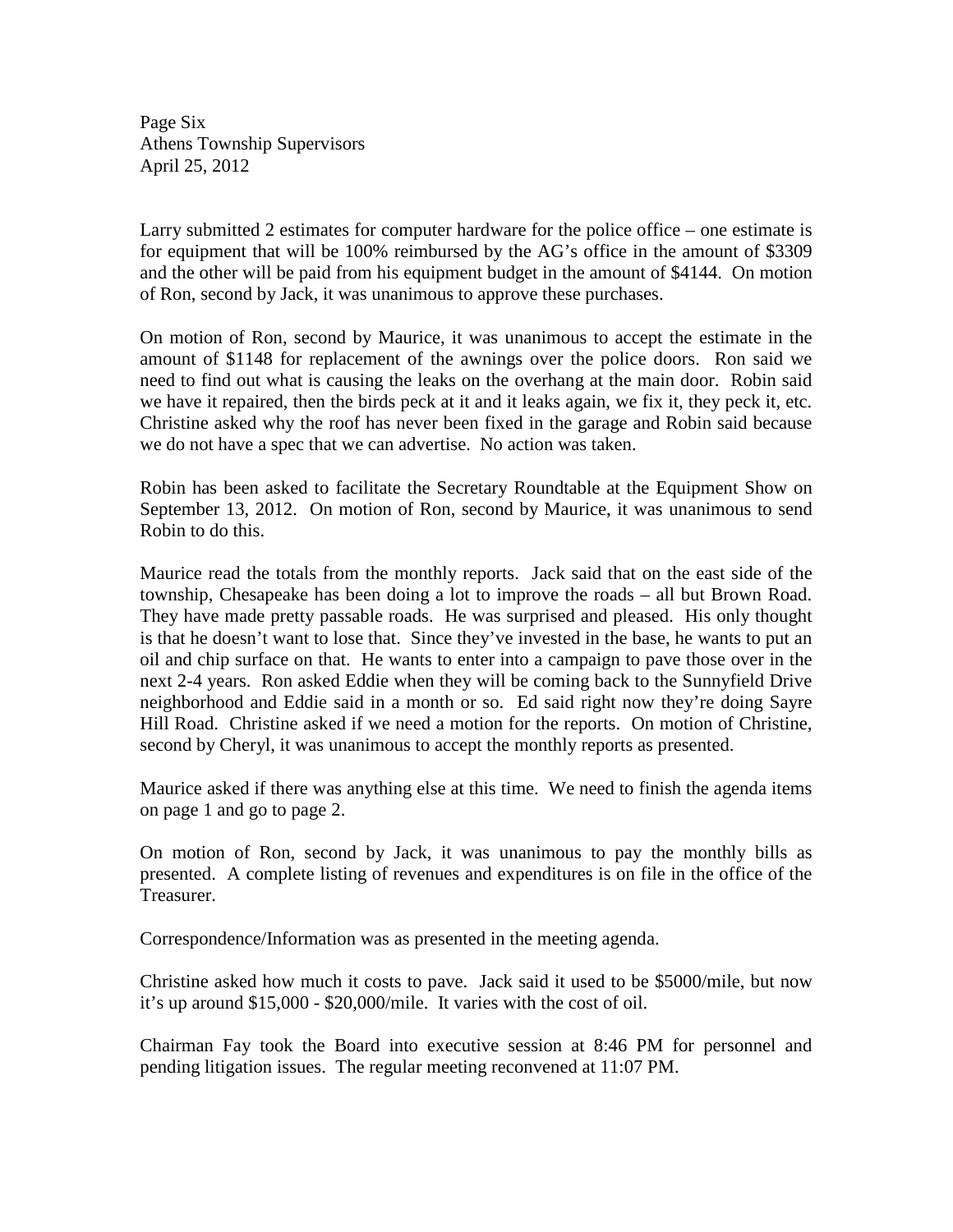Page Seven Athens Township Supervisors April 25, 2012

On motion of Cheryl, second by Maurice, it was unanimous to have Attorney Thompson file an appeal of the Zoning Hearing Board Advanced Auto zoning decision of April 24, 2012 and to obtain a transcript of the hearing.

On motion of Jack, second by Maurice, it was unanimous to send the tower lease agreement to the Sayre Area School District to sign and return before we execute it.

On motion of Maurice, second by Jack, it was unanimous to have John Thompson send a letter to Larson Design Group in response to the letter they sent regarding Chesapeake's request to only have to pay for a small percentage of the traffic lights required because of their development on Mile Lane Road. The Board said no to their request.

Maurice asked Ron if he would meet with Larry to draft a Memorandum of Understanding for his employment for 2012. Maurice is in charge of Police, but he said he's too close to the department. On motion of Cheryl, second by Christine, it was unanimous to have Ron meet with Larry on this.

On motion of Cheryl, second by Ron, it was unanimous to have Ruth pay the insurance bills for Blue Cross Traditional, United Concordia and Blue Cross Vision for the month of May because Larry has been asked for additional information on his family before the Teamsters insurance will accept all the family members.

On motion of Jack, second by Maurice, it was unanimous to hire Eric Benjamin for the Public Works position vacated by Bob Birks, contingent upon drug and background check clearances, and with a 1-year probation period.

On motion of Maurice, second by Jack, it was unanimous to have Jack Walter hire 2 parttime people for the patching crew at a rate of \$10/hour, if available.

On motion of Jack, second by Maurice, it passed with Christine voting in favor of appointing Randy Harford as the Assistant Foreman. Cheryl and Ron voted no.

There being no further business, on motion of Jack, second by Maurice, it was unanimous to adjourn the meeting at 11:12 PM.

Respectfully submitted,

 Robin L. Smith **Secretary**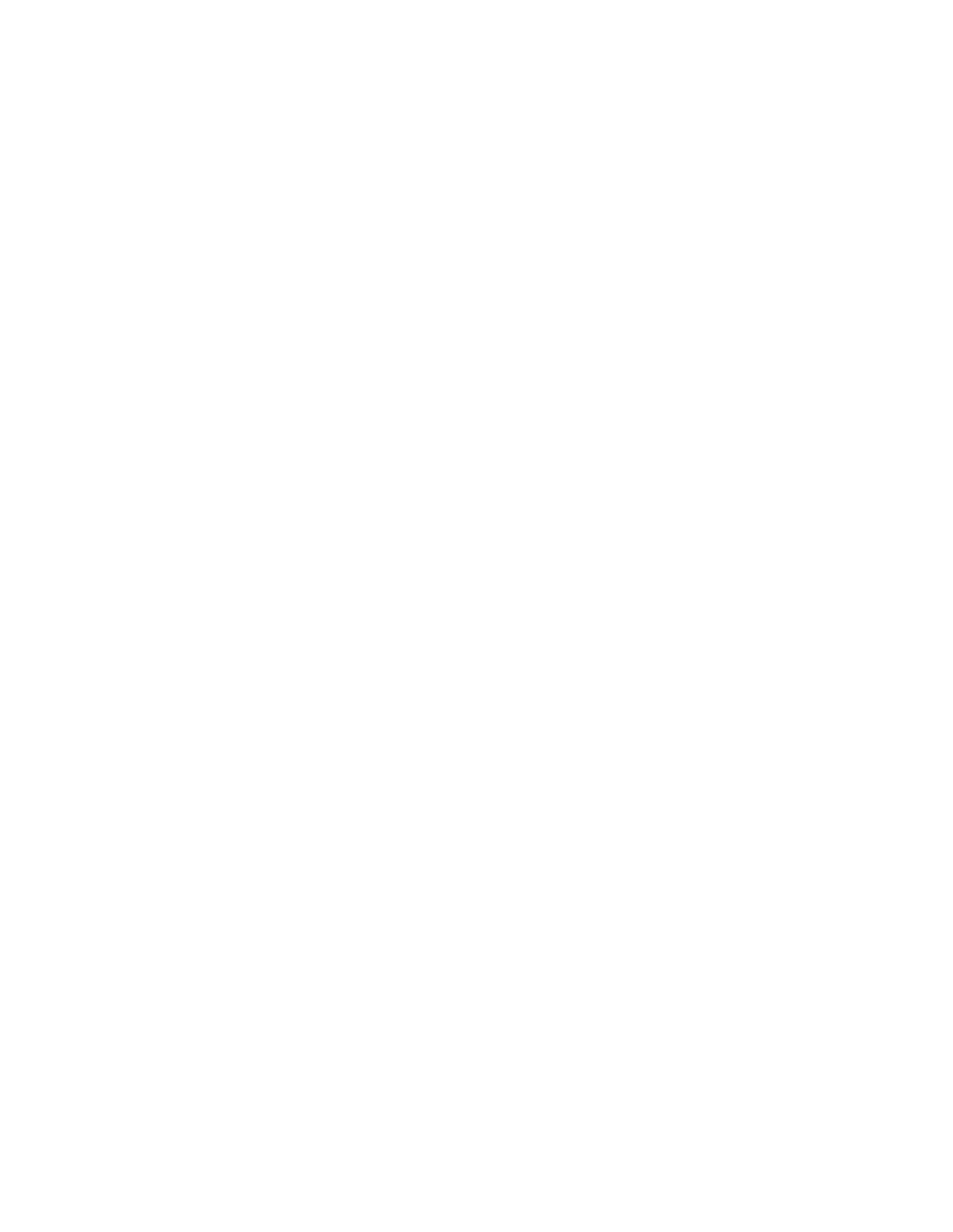#### ATHENS TOWNSHIP SUPERVISORS May 30, 2012 7:00 PM

(Executive Session was held at 6:30 PM for Public Works contract negotiations)

Chairman Maurice Fay called the meeting to order at 7:13 PM. Supervisors also present were Jack Walter, Ronald Reagan and Christine Vough. Cheryl was at an awards ceremony at school for her son and will be late). Solicitor John Thompson and Secretary Robin Smith were also in attendance.

Bids were opened for the 500 tons  $(+/-)$  R-4 rock and 300 tons  $(+/-)$  R-8 rock, delivered, and were as follows:

| <b>FS Lopke Contracting</b> | $R-4$ : \$18.00/ton | $R-8: $28.00/t$ on |
|-----------------------------|---------------------|--------------------|
| S. Andrulonis Enterprises   | R-4: $$26.73/ton$   | $R-8$ : no bid     |

On motion of Jack, second by Maurice, it was unanimous to accept the bid of F. S. Lopke for these items.

Voice of the Residents:

Susan Loomis of Winslow Street presented a list of questions to the Board that she would like to have answered. John Thompson will prepare an answer from the Board.

Diane Blasi was unable to attend the meeting tonight, but had dropped off information to Robin and asked her to present it to the Board on her behalf. Robin passed out the information, which was in regards to the FEMA Housing Facility off Wilawana Road. Robin had emailed Diane's concerns to FEMA and they are working to resolve the issues. On motion of Maurice, second by Ron, it was unanimous to have Robin continue to work to resolve this with FEMA.

Shelly Northrup of Sayre asked if public comment would be taken during the Planning Commission portion of the meeting, and it will.

On motion of Jack, second by Ron, it was unanimous to approve the minutes of April 25, 2012 as written.

Richard Bean was present for the Parks and Recreation Commission. He has an Eagle Scout project proposed to construct 2 sandboxes in Round Top Park – one on each level. Another Scout is also interested in doing something in Round Top. Richard said he will be following up with the Fish and Boat Commission about the boat landing. The residents of East Athens will be starting the landscaping in the Jim King Memorial Park. Chesapeake is continuing to repair their damage to Tozer's Landing Boat Launch – Ed is working with them on this. Richard asked when the road crew will get the concrete blocks places by the back gate in Round Top. Jack said he didn't know we were doing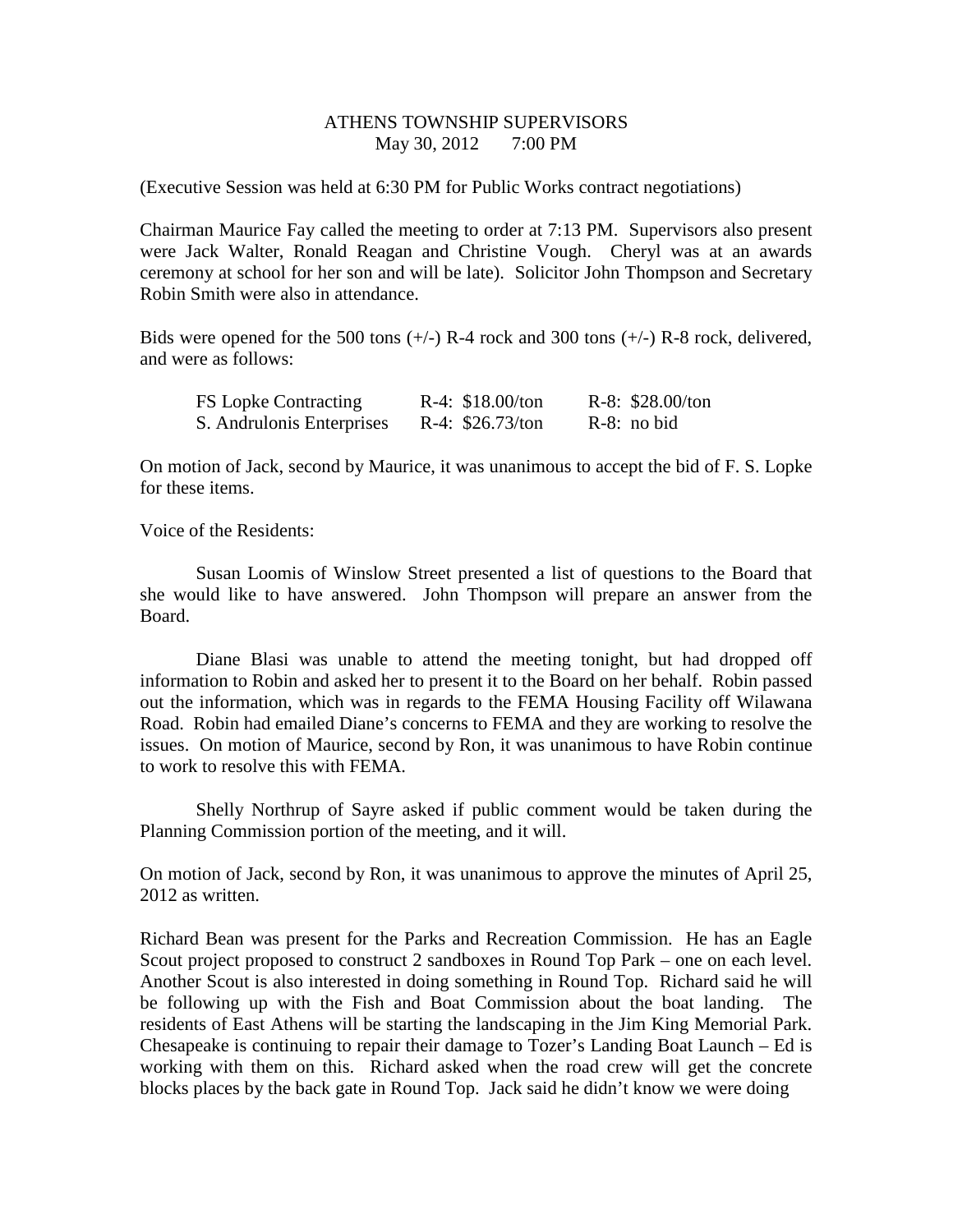Page Two Athens Township Supervisors May 30, 2012

that. Maurice said they haven't gotten to it yet, but they will. Richard would also like to see a speed limit reduction on Glen Valley Road. Jack asked if the police can enforce it and Maurice said there's no place to set up Vascar. Christine asked if the police could just sit there, as people do slow down when they see a police car. She thought we were going to put up signs. On motion of Ron, second by Jack, it was unanimous to send a letter to PennDOT, asking them to do a traffic study to see what can be done to reduce speed and increase safety on this road. Richard said the wetlands near the Round Top Pond can't be touched, so they will not be able to enlarge it as much as they'd planned. They will be dredging it to 14 feet and enlarging it a little bit. It will be \$200,000 for the work. A composting toilet will be about \$60,000 and a pavilion about \$20,000. Robin asked if this will have a handicap accessible dock and Richard said yes – everything over there will be handicap accessible.

Mike Spolar had been in attendance to present the work that Midland Asphalt plans to do for the township this year, but he left.

Ray Brobst was not present at the meeting tonight.

On motion of Jack, second by Christine, it was unanimous to have Ray get the data needed to Robin to bid what materials he still needs for this year.

John Thompson said he needs to meet with Jack again before he can continue work on the Roadway Undercuts and Borings ordinance.

Ron said he had talked to Tri-County Electric (when they responded to Murray Creek Road by Ed Hiley's for the pole that was snapped when Ray hit the guy-wire with the stone rake) about moving the guy-wire for that pole out of our roadway. He would like to follow-up with a letter. On motion of Jack, second by Ron, it was unanimous to have Robin send a letter to follow up on this issue.

Maurice was approached by a resident who is worried about engine brakes on Sayre Hill Road and Moore Road now that a gas well pad has been located there. Maurice would like us to prohibit the engine brakes in this area. Ron said it's all downhill in that area. Maurice had asked Robin to check into what needs to be done for us to do this. Robin checked with our Municipal Services rep, who said we would have to hire an engineering firm to do a study to let us know how/if we can do this. If we do it without an engineering study, we will assume all liability for any accidents that occur because a truck was prohibited from using its engine brakes. Robin asked if they would be coming in on the 'downhill side' and they will be. (Cheryl Wood-Walter arrived at 7:35 PM). Maurice said he thinks we should hire an engineering firm and get the signs up. Robin asked if the Board would like to find out what the cost of the study would be first. Ron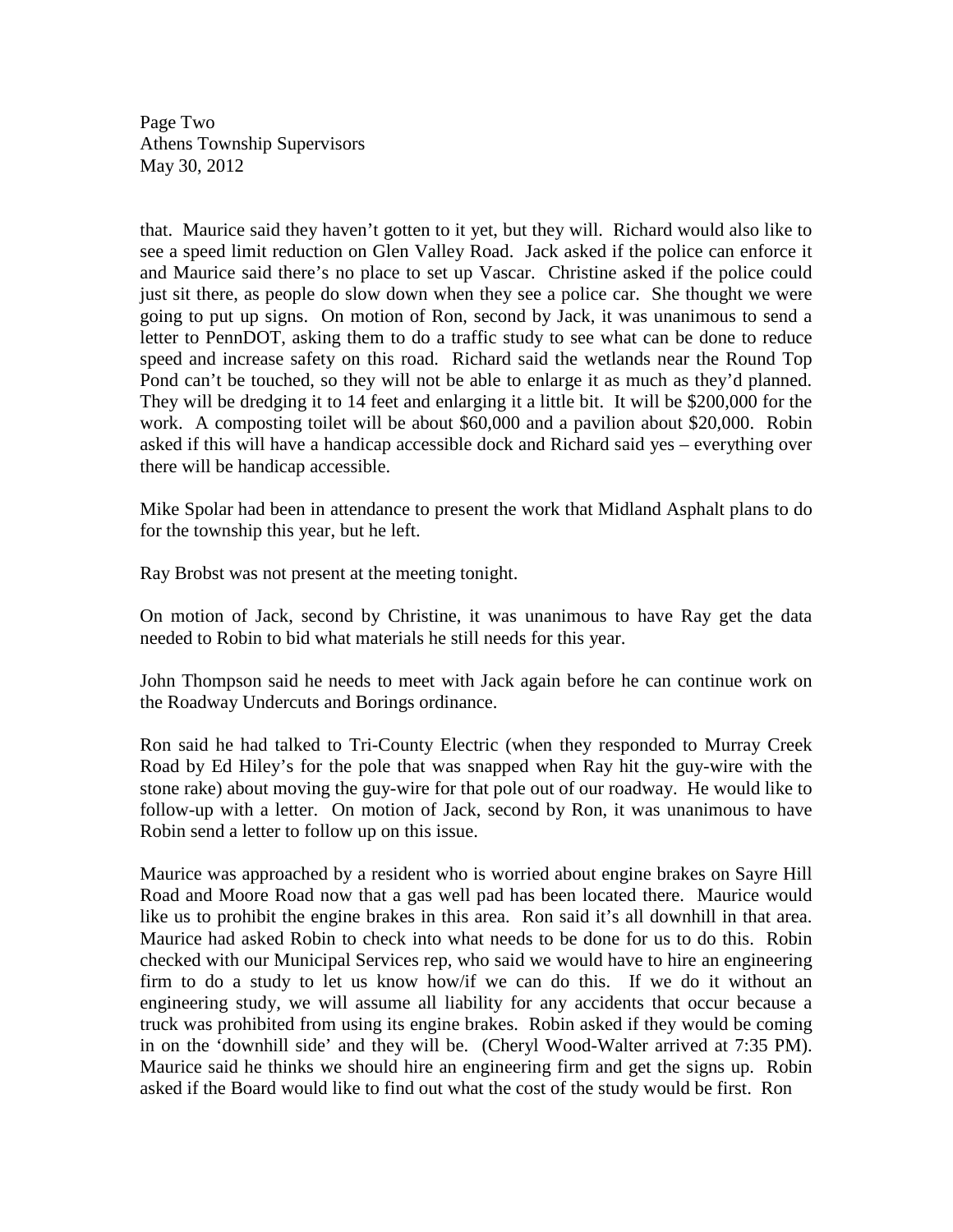Page Three Athens Township Supervisors May 30, 2012

said we should price it out. Robin asked from 'where' to 'where' and the study area will be from the Litchfield line on Sayre Hill Road to the well pad on Moore Road. On motion of Maurice, second by Jack, it was unanimous to get a cost for this study.

On motion of Maurice, second by Ron, it was unanimous to have the Public Works Department go back to working their hours of 7 AM to 3:30 PM with a half-hour lunch.

Robin reported that the engineering company for the Thomas Avenue Bridge project has sent out the surveys to determine the traffic usage on the bridge, and we received one to complete. Jack will try to come in and help Robin complete the survey. The company will also be holding the public information meeting for this project at our July 25, 2012 meeting.

On motion of Jack, second by Maurice, it was unanimous to have the committee review the Statements of Interest for the Construction Inspection Engineer for the Road C project and make their recommendations.

Dr. Patrick Musto was present to report for the Athens Township Authority (ATA). He requested that ATA be contacted when a residential building permit is issued on public sewer so they can be sure the people connect properly. He asks the same for any apartment conversions and any RV connections. Code Inspections, Inc. would be the permitting agency for some of these, and we will make them aware as well. Dan Stark of Clinton Street asked how they're coming along on the Valley Joint Sewer upgrade and Dr. Musto said they hope to have the big tank in by December. Dan asked whether composting would be resuming at the plant after that and Dr. Musto said this upgrade will be a whole new process and they will not have composting any more. They gave their composting equipment to Sayre.

On motion of Ron, second by Jack, it was unanimous to sign the sewage postcard mailer for Chesapeake Phase III.

Discussion was held on the mailer for the Senior Health/Personal Care Home project. John Thompson said they have now added a second phase to this project and a third phase is also coming in the near future. This was not brought forward when we held their Conditional Use Hearing for the construction of a nursing home only on this property. Everything that was presented that night has now been reconfigured to accommodate a second building for a personal care home. John recommends they come back to us for a modification to the Conditional Use before any further action is taken on this project. He also has concerns with the number of primary uses proposed for this lot. On motion of Ron, second by Jack, it was unanimous to have Senior Healthcare Solutions come back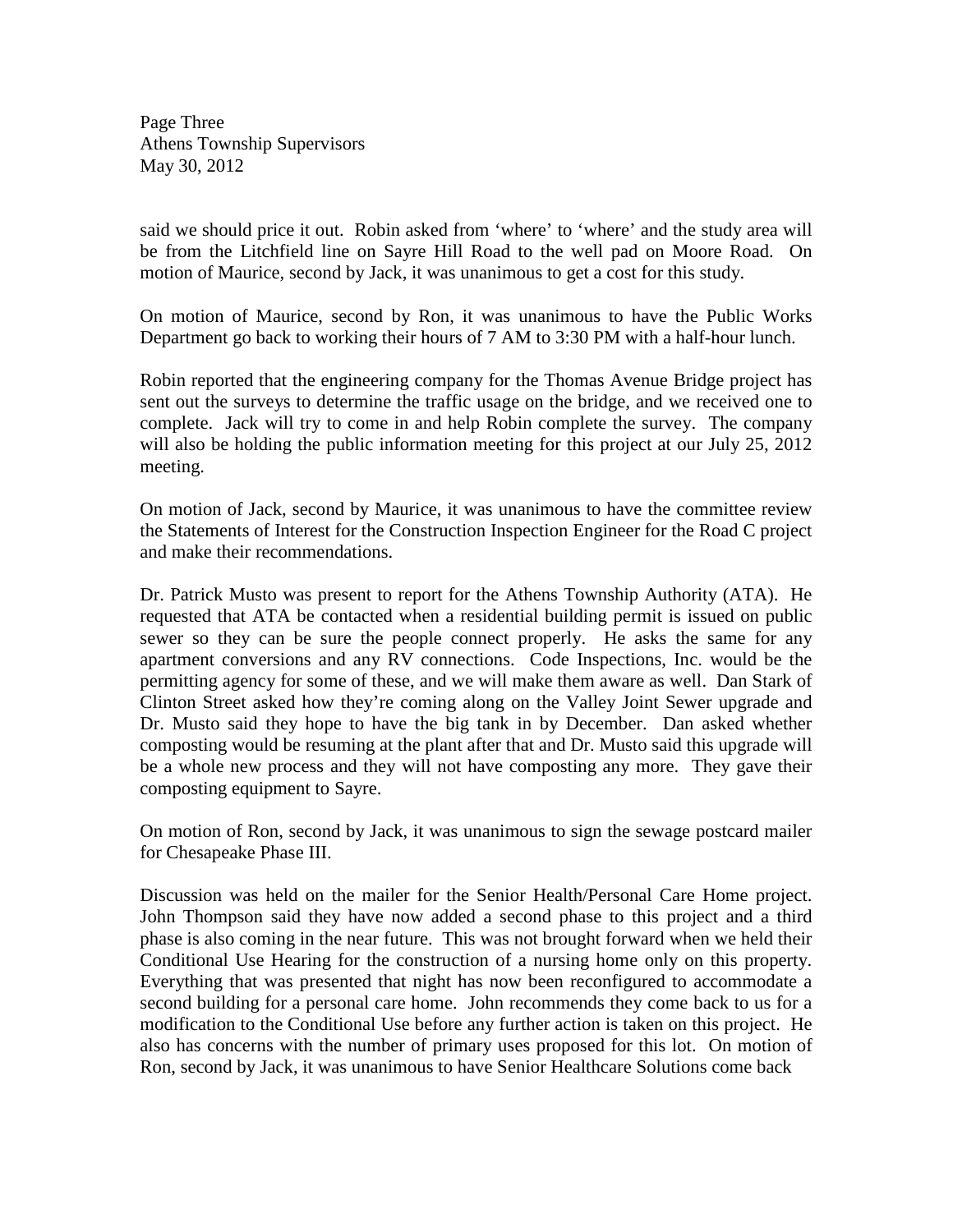Page Four Athens Township Supervisors May 30, 2012

for another Conditional Use hearing before we proceed any further, and we will not sign the postcard mailer at this time.

Robin advised the Board that Comfort Inn and Suites did not record their subdivision before the 90-day deadline, so they have resubmitted the subdivision for reapproval tonight. On motion of Ron, second by Jack, it was unanimous to grant preliminary and final plan approval to this subdivision.

Next was the Walmart Supercenter land development to be located at 1887 Elmira Street. Planning Commission had reviewed this at their meeting and listed the following deficiencies:

- 1) Need approved PennDOT Highway Occupancy Permit
- 2) Need approved Township driveway permit(s)
- 3) Need sign package and permits
- 4) Need to change parking counts
- 5) Final signatures needed on plans
- 6) Developer's Agreement and Line of Credit need to be submitted & approved
- 7) Subdivision needs to be recorded

John said he had received the draft developer's agreement but he needs to sit with Ed and make sure everything is covered (stormwater, street improvements, utilities, etc.).

Chairman Fay recessed the regular meeting at 8:10 PM to hold a public hearing on this issue. Susan Loomis of Winslow Street asked if they have received their PennDOT approvals and Skip Schneider of CEI Engineering said not yet. There being no further comment, the regular meeting reconvened at 8:11 PM. On motion of Ron, second by Cheryl, it was unanimous to grant final plan approval to this project, contingent upon the above-listed deficiencies being met.

Candlewood Suites & Restaurant subdivision-by-lease was presented for review. This will be located on Elmira Street across from Aldi's and next to Dunkin' Donuts. All deficiencies have been met. Chairman Fay recessed the regular meeting at 8:15 PM to hold a public hearing on this issue. There being no adverse comment, the regular meeting reconvened at 8:16 PM. On motion of Ron, second by Jack, it was unanimous to grant preliminary and final plan approval to this subdivision-by-lease.

Next was the Candlewood Suites and Restaurant land development on Elmira Street. This will be a four-story, 95-room extended stay hotel with a high turnover, sit-down restaurant similar to a Chili's or a TGI Friday's, etc. Cheryl asked if they have done soil testing on this site and Jamie Genzel, engineer for the project, said they have done the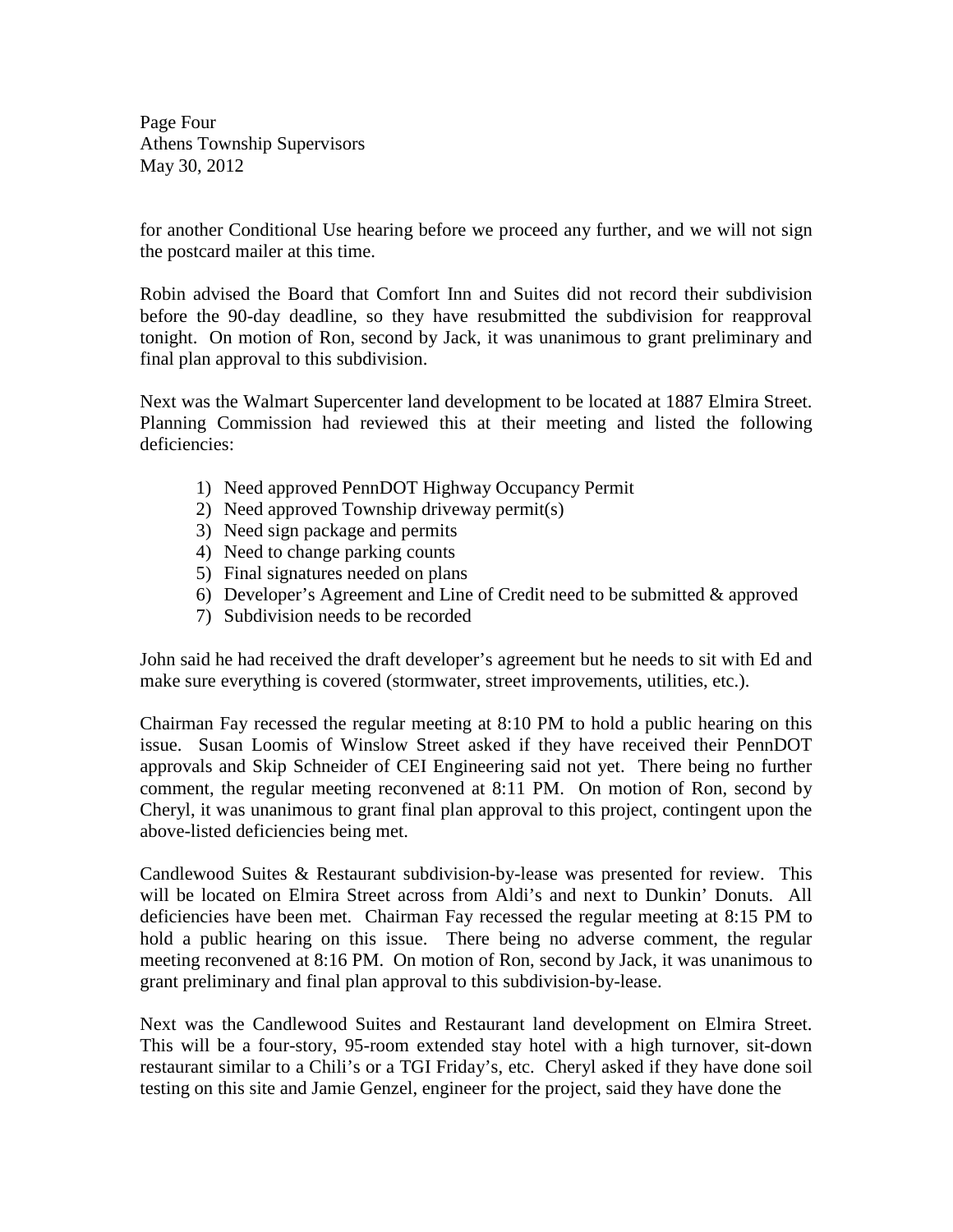Page Five Athens Township Supervisors May 30, 2012

soil testing and this building will require a "non-conventional foundation" that goes all the way down to "native ground". Cindy Parrish, Assistant Zoning Officer, said the plans that Planning Commission reviewed were for an 85-room hotel, not a 95-room hotel. Robin asked if this increase in rooms would affect the EDU's or parking spaces and Jamie said it wouldn't, as it was based on the hotel in Big Flats that is the same size (95 rooms). Chairman Fay recessed the regular meeting at 8:35 PM to hold a public hearing on this issue. There being no adverse comment, the regular meeting reconvened at 8:36 PM. Ron asked our review engineer, Skip Schneider, about the deficiencies he found and he said they were minor changes that needed to be made. On motion of Ron, second by Christine, it was unanimous to waive the requirement for an engineer's raised seal on the plans and to grant preliminary approval ONLY subject to the deficiencies noted below:

- 1) Room count changed to 95 rooms
- 2) Sign package to be submitted for approval and permit
- 3) C11 still says "Final" plan correct to "Preliminary"
- 4) Show that lighting spillage is contained to the property
- 5) Approval from ATA and DEP for sewer
- 6) Provide retaining wall designs with PE signature and seal
- 7) Provide cost estimate and time table for project
- 8) Approved stormwater plan with Bradford Co. Conservation District approval
- 9) C4 add north arrow to plans
- 10) C4 revise silt fence and proposed grading to include the excavation for the pipe at the southeast corner of the property.

The Elmira Street Dandy Mini Mart – Phase 1 CNG Fueling Facility land development at the intersection of Elmira and West Pine Streets (the old Arnold's Truck Center) was presented for review. Dave Young of Larson Design Group presented Phase 1 of 2. The property includes four lots that will be combined into one lot. H was asked to show that a Dandy Mini Mart (Phase 2) would fit on the property. Planning Commission also requested a time line showing the 3-year time period. The PennDOT Highway Occupancy Permit has been submitted. This fueling facility will consist of 2 dispensers with 4 fueling spaces. The CNG (Compressed Natural Gas) equipment will be enclosed in a concrete block structure. Traffic circulation was designed to allow the movement of a city bus through the site. Ron asked Eric Beavers of Beavers Petroleum, Horseheads, NY, to come and explain what this is. Eric said this process pressurizes natural gas for use in vehicles. This will be a "fast fill" site, which will allow larger vehicles such as buses, etc, to fuel up 5 times faster than a normal car. The facility will also have slow fill capability for smaller CNG vehicles. It is similar to a regular gas station. The vehicle connections for filling are significantly different, so a normal car can't fill here. The connections are also sealed so there is no chance of gas escaping. This will be an unattended, 24-hour site. PA Labor and Industry has very stringent restrictions on these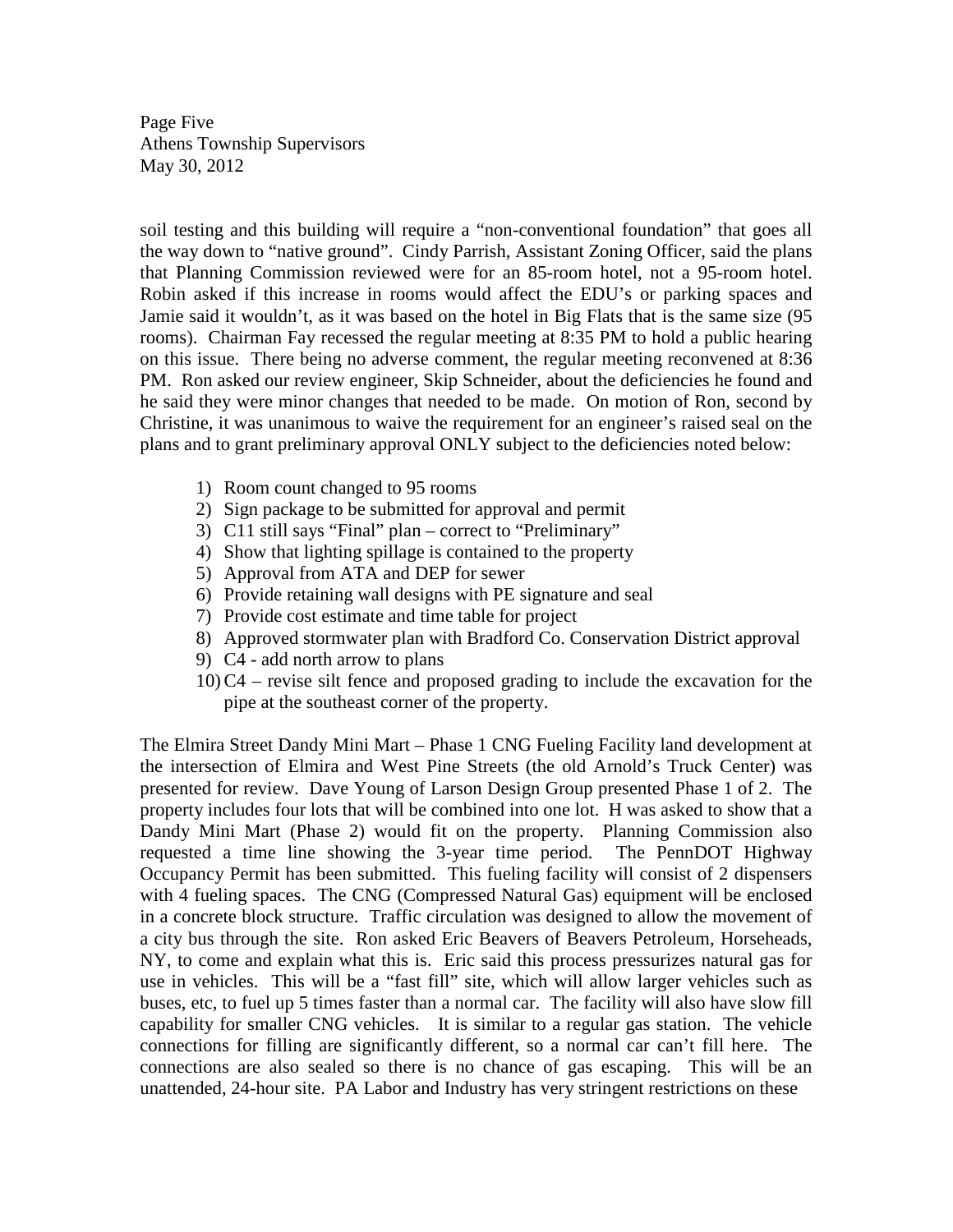Page Six Athens Township Supervisors May 30, 2012

facilities. You will only be able to use this facility with a fleet card or a club card. There will be no use by the public.

Ron asked if vehicles will stack while waiting to fill, and if that will affect traffic. Dave said that is always a possibility. Jack said NTSWA was looking at this fuel. They backed off because of this project. They want to change their trucks over as it will be about half the cost for fuel. Cindy said there is the potential for this facility to exist 8 years without the Dandy Mini Mart (Phase 2). Ron said if this facility is a stand-alone facility without the Dandy, it would require a variance from Zoning Hearing Board. Jack said he doesn't see that as a problem – he doesn't see them lapsing for 8 years. Duane Phillips of Dandy Mini Marts said these projects are not generally phased. The grant they have for the CNG portion of the project expires in a month. They still have not acquired all the properties for the full build-out – they need to acquire 1 more property for Phase 2.

Chairman Fay recessed the regular meeting at 9:06 PM to hold a public hearing on this issue. Shelly Northrup of Sayre said this is a very busy intersection – traffic already backs up. Also, the school is right across the street. This is a high-pressure filling station. Eric said the compressor proposed is 150 hp. It is not yet finalized because of the Valley Energy pressures. He said there are many safety features in place to prevent any accidents. Shelly said she has concerns with emissions. Dan Stark of Clinton Street said there was a regular gas station on that corner for years – even with the school there. He's not against the concept, but thinks this would be much better suited at the Wilawana Dandy at Exit 59A off Route 17/I 86. John Baggerly of Wilawana Road said this is long overdue. It's really needed in this area. There being no further comment, the regular meeting reconvened at 9:14 PM.

Ron Reagan said Planning Commission is really upset that the township is being pushed on this because the grant is going to expire. They had 17 months to get it here. Planning Commission feels like this is a big push with their backs against the wall. They needed to take time to look at all the issues. The biggest concern is the traffic backing up at the intersection of Elmira and West Pine Streets, where we already have significant problems. We have to make sure that everything is done properly.

Christine said a person can come in and fill at their leisure – not necessarily at the backed-up traffic times. Schools across the country have CNG stations right on their property. She feels more comfortable about that. Some people have these stations right at their homes. She hears "safety" and "American made" and that's good. Shelly Northrup said a fill at home is a slow fill – not a fast fill like this.

Ron asked who the grant was through and it is through DEP. Eric said these have been around for many years – they're used at schools, airports and even hockey rinks. They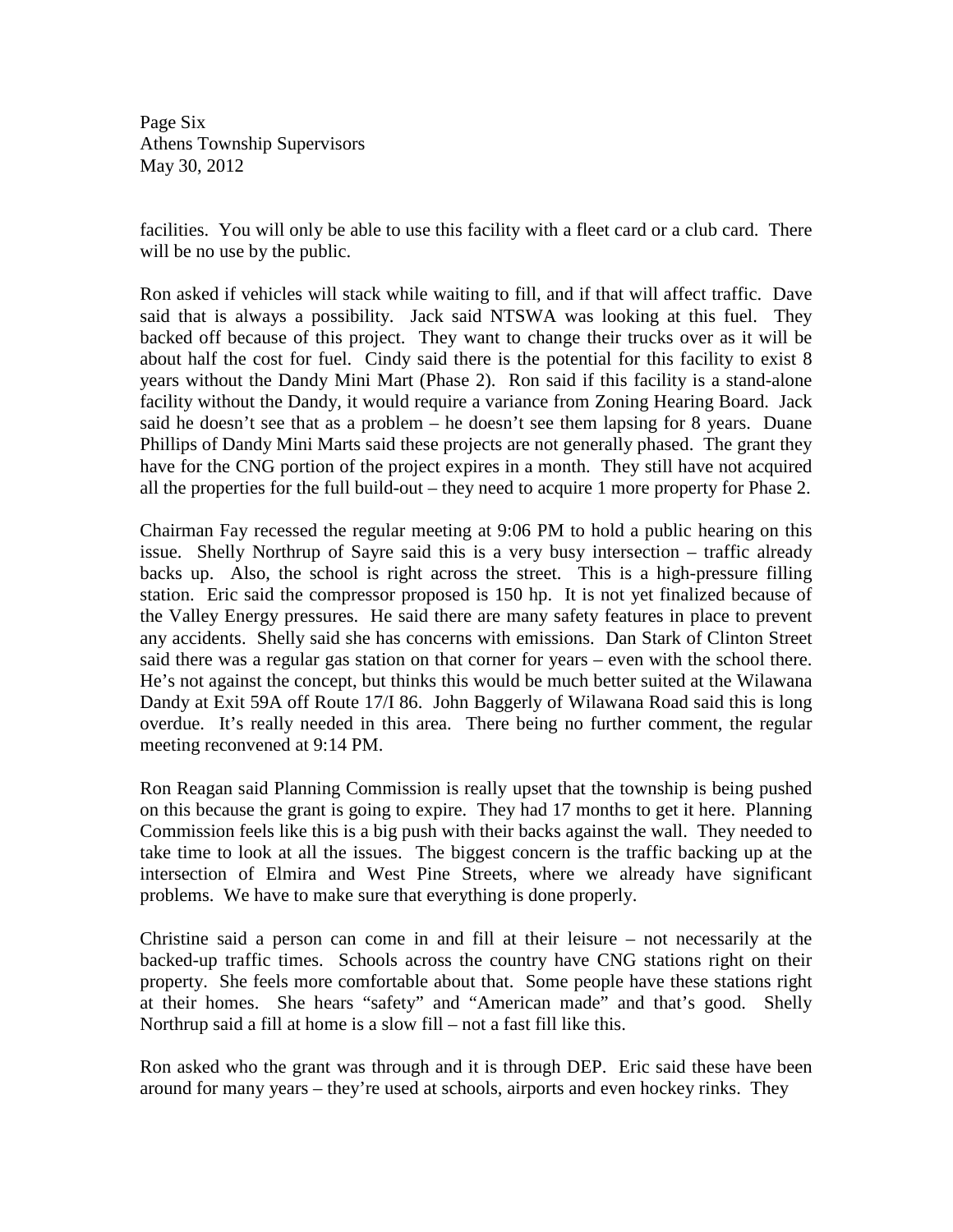Page Seven Athens Township Supervisors May 30, 2012

are much cleaner, with  $1/10^{th}$  of the emissions of gas or diesel. Philadelphia school buses have been running on this since 1995. Cheryl said CNG would be a choice over diesel. When she has bus circle duty at school, you stand in a blue cloud of diesel exhaust. Fire companies have been installing filters on their trucks to filter out emissions – they have a high rate of illness. They should do a study on bus circles. Eric said hockey rinks use CNG because it burns cleaner than propane.

Cheryl said the intersection of Elmira St./W. Pine St./US 220 has a design flaw. Heading east, the curve gives you poor sight distance. Cindy said the Zoning Office feels there are issues with traffic and feels this project needs to be sent to Zoning Hearing Board for a variance as an Automotive Service Station. Dave Young said they will be doing a full traffic impact study when the Dandy is done. Robin said at that point the traffic at the CNG station will be considered "existing traffic"….. Dave added that this facility doesn't fit the criteria of Automotive Service Station from our zoning ordinance, which would require them to seek a variance. Cindy said it actually DOES fit the criteria, and then read the definition to the Board.

There being no further comment, the regular meeting reconvened at 9:26 PM. Ron listed the deficiencies, and said they are asking for a waiver from the sidewalk requirement. On motion of Jack, second by Christine, it was unanimous to grant a TEMPORARY waiver of the sidewalk requirement until Phase 2 is constructed, and to grant preliminary approval ONLY to this land development contingent upon the resolution of the following deficiencies:

- 1) An agreement needs to be in place to shut the CNG facility down if the Dandy is not completed in the proper timeframe.
- 2) When the PennDOT traffic impact study is done, the township wants to have input.
- 3) C2 Zoning information still has inaccuracies
- 4) C3 LD in legend (red) is different that on site plan
- 5) Need dimensions of signage on dispensers
- 6) Not showing any turning radii coming from northbound traffic (also concerns with more than 2 trucks waiting to turn in, traffic will block intersection).
- 7) Letter of Agreement needed from owner/developer to require a fully approved plan for Phase 2 within 3 years of the CNG station becoming operational.
- 8) Sign permit application needed
- 9) PennDOT Traffic Memo (4-13-12) compares only two fueling positions to the existing "use". Applicant will need to agree to abide by future PennDOT requirements for the full build-out.
- 10) Section 408 of the E & S report: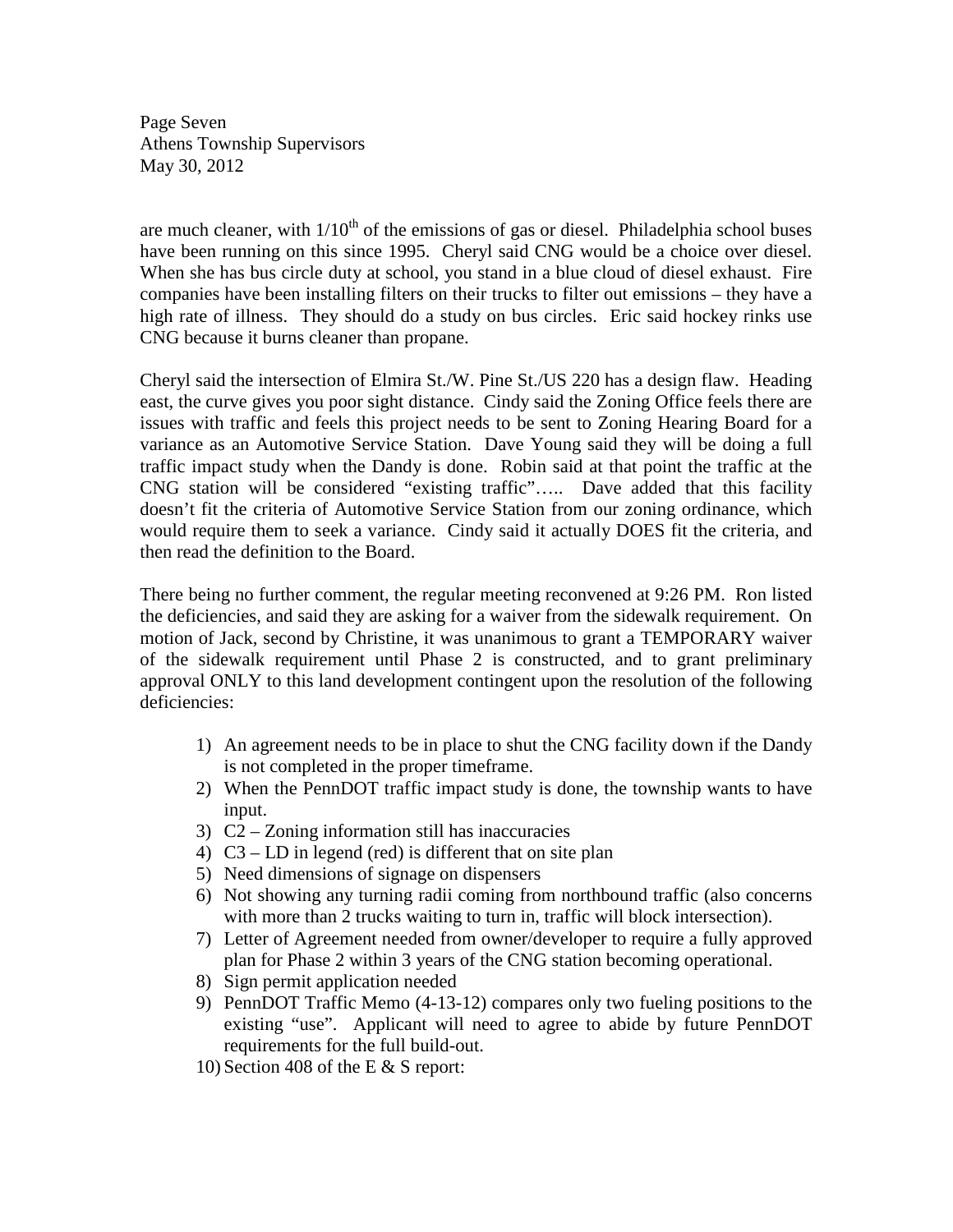Page Eight Athens Township Supervisors May 30, 2012

- a) Summarize volume control measures in the narrative (table is acceptable)
- b) Provide infiltration report and design rate (site specific)
- c) Provide information on controlled discharge from swale (should infiltration fail)
- 11) C-3 Proposed contours don't connect to the existing contours. Proposed spot elevations are in conflict with the proposed contours.

On motion of Ron, second by Maurice, it was unanimous to set the date for the Chesapeake Robinson Water Withdrawal Facility Conditional Use Hearing as June 28, 2012 at 6:30 PM. John will secure the stenographer and Robin will do the legal notice.

Ron requested permission to bring Kathie Hunter back to help us work through more ordinance revisions. Things are moving so fast we can't keep up. We're also waiting to hear from the PUC on the gas changes. On motion of Maurice, second by Ron, it was unanimous to hire Kathie Hunter for further ordinance revisions.

On motion of Jack, second by Maurice, it was unanimous to proclaim June 23, 2012 as "James M. King Day" and to donate \$100 to the Jim King Run to be held on that date.

On motion of Jack, second by Christine, it was unanimous to have Robin apply for the lighting grant for the building through Northern Tier Regional Planning and Development Council.

On motion of Jack, second by Christine, it passed to approve, sign and execute the lease for the Sayre School District antenna. Cheryl was not present for the vote.

Ron presented the draft of the Memorandum of Understanding between the township and Chief Larry Hurley for the board to review so it can be approved, signed and executed at the Conditional Use hearing tomorrow night.

John Thompson looked further into the 'Adopt-A-Highway' program that PennDOT has and said it is more extensive than he anticipated. PennDOT provides safety vests, garbage bags, trash pick-up, a sign acknowledging the group, and also conducts safety training. Their program goes for a 2-year term and is done 4 times a year. We will look into it more. No action was taken at this time.

NYS Teamsters Council Health and Hospital Fund conducted an audit of the records from November, 2005 through December of 2011. The result of the audit showed that no audit liability is due the NYS Teamsters Council Health and Hospital Fund.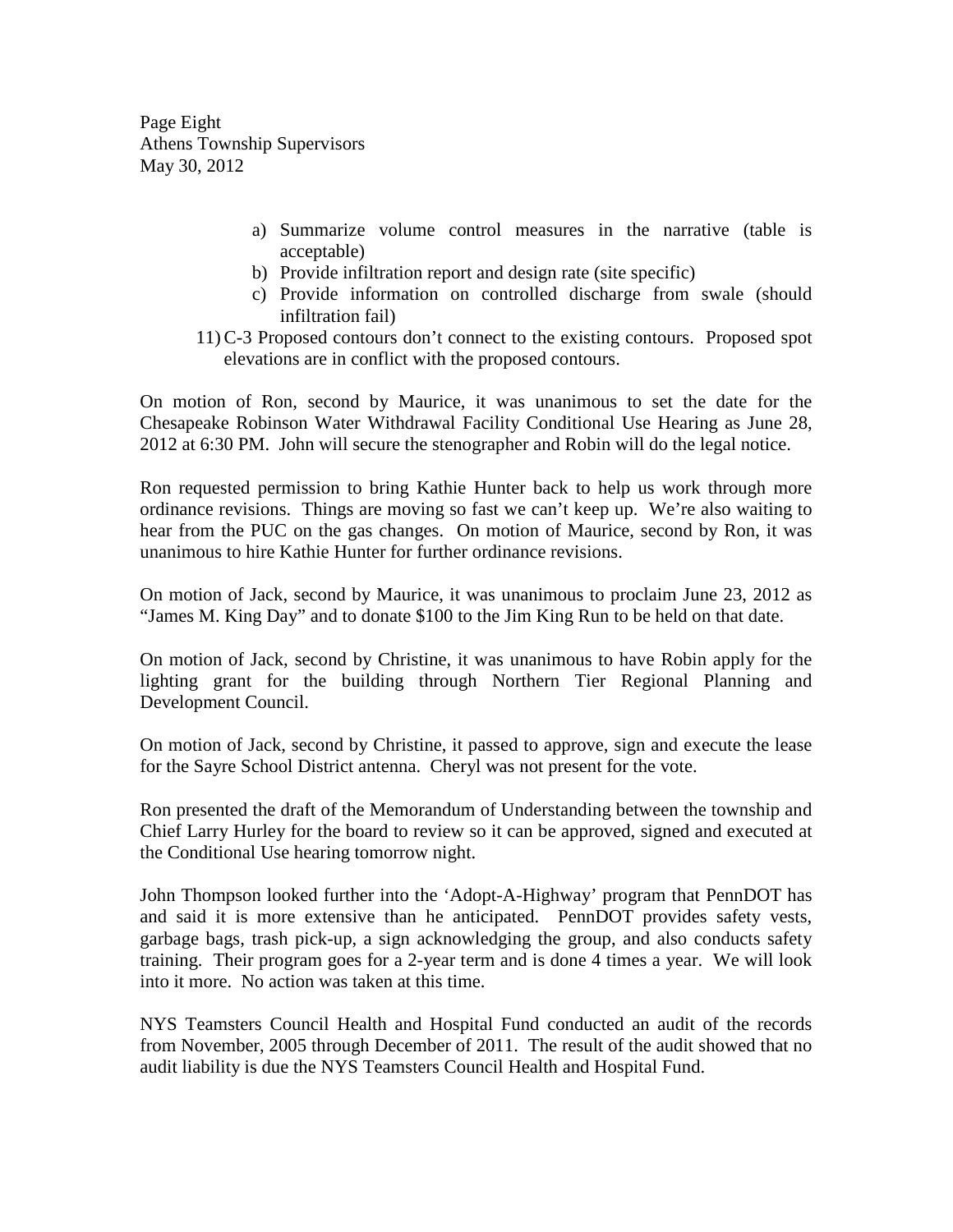Page Nine Athens Township Supervisors May 30, 2012

Maurice suggested we only need one copy of each monthly report that the Board can review at our meeting. On motion of Maurice, second by Jack, it was unanimous to require one copy of the monthly reports for the Board, and to accept tonight's monthly reports as presented.

On motion of Ron, second by Cheryl, it was unanimous to pay the monthly bills as presented. A complete listing of revenues and expenditures is on file in the office of the Treasurer.

The Treasurer's Report was reviewed at this time. Payroll and Time Sheets were available for the Board's review. Attorney Carroll is currently handling the Public Works Department contract and getting clarification of the wages for Mike and Randy. Ruth requested that two authorized signatures be required on all checks – not just the Liquid Fuels checks. Discussion was held. Christine would like to require this. The remainder of the Board was not in favor of it, and no action was taken. On motion of Ron, second by Cheryl, it was unanimous to authorize Ruth to open a separate bank account exclusively for the Developers Review Engineer Retainer Fees and Invoices at C & N Bank, and to have it be either an interest-bearing checking account or a municipal free checking account. On motion of Jack, second by Maurice, it was unanimous to have the township's portion of the Thomas Avenue Bridge Replacement expenditures taken out of General Fund. Ruth also created a new line item in General Fund for Non-Resident Earned Income Tax, and will also be placing any FEMA/PEMA grant funds received from the 2011 storms in "Refunds of Prior Year Expenditures". (Funds must also be repaid to any accounts that they were taken from in order to balance the 2012 budget). The Bradford County Tax Committee's next meeting is June 20<sup>th</sup> at 7 PM in Towanda.

Correspondence/Information was as listed in the meeting agenda. Robin also reminded the Board that we have two Conditional Use Hearings tomorrow night starting at 6:30 PM.

Christine asked about the Hazard Mitigation funds. Robin said the buyouts have been approved for Round 1, but not yet for Round 2. She asked where the Hazard Mitigation funds will go, and Robin said for the buyouts. Robin asked if she meant the Public Assistance funds for road work and Christine said yes. Robin said Ruth will be putting them in the "Refunds of Prior Year Expenditures" line of General Fund, and also must repay any accounts or line items that money was taken from in order to balance the 2012 budget, as per Ruth's report. Jack asked if we had received any funds yet. Robin said we've received all the funds from the April storms, but nothing yet from the September flooding or the buyouts.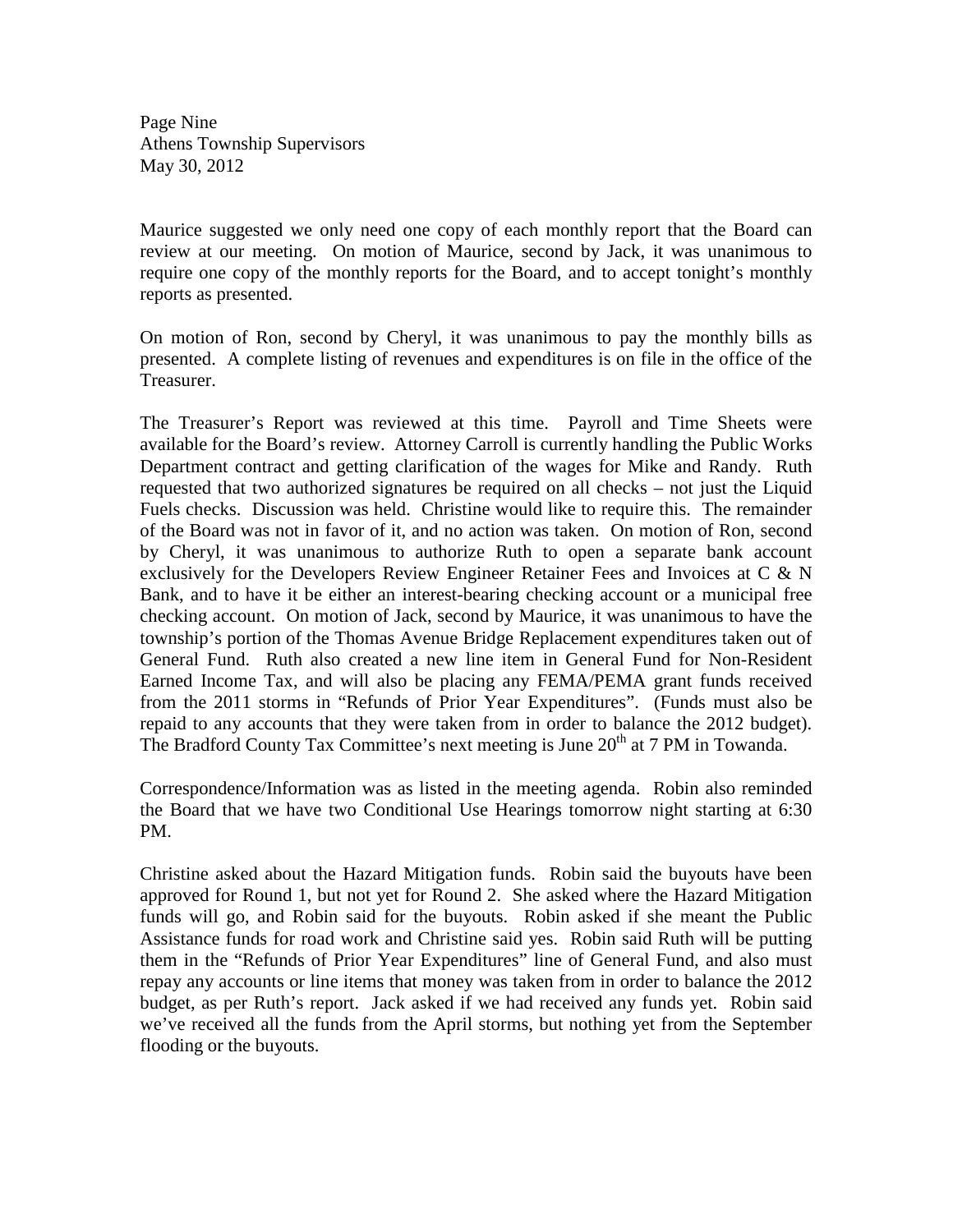Page Ten Athens Township Supervisors May 30, 2012

Chairman Fay took the Board into executive session for personnel issues and pending litigation at 9:55 PM. Secretary Robin Smith was excused at this time, and the following minutes were continued by Cheryl Wood-Walter when the regular meeting resumed at 10:51 PM:

On motion of Jack, second by Maurice, it passed with Christine also voting in favor of directing Chief Larry Hurley to look for two prospective part-time police officers with the intent of hiring one. Ron and Cheryl voted no.

On motion of Jack, second by Maurice, it was unanimous to have Attorney Thompson send a letter to the Bergman Estate lawyer in response to their letter advising them that although some work has been done, the issue is not completely resolved.

On motion of Christine, second by Maurice, it was unanimous to direct Chief Larry Hurley to provide an incident report for his collision with the electric pole (was provided in the Executive Session folder for tonight).

On motion of Ron, second by Maurice, it passed to have Attorney Thompson write a letter to Hills informing them that the status of the cul-de-sac hasn't changed. Cheryl abstained because her mother is an adjoining property owner.

On motion of Ron, second by Maurice, it was unanimous to have Attorney Thompson write a letter to Landy & Landy regarding Sayre Healthcare Solutions, LLC, informing them that the Board of Supervisors is requiring them to submit an application for the modification of their Conditional Use.

There being no further business, on motion of Cheryl, second by Ron, it was unanimous to adjourn the meeting at 11:05 PM.

Respectfully submitted,

Robin L. Smith, Secretary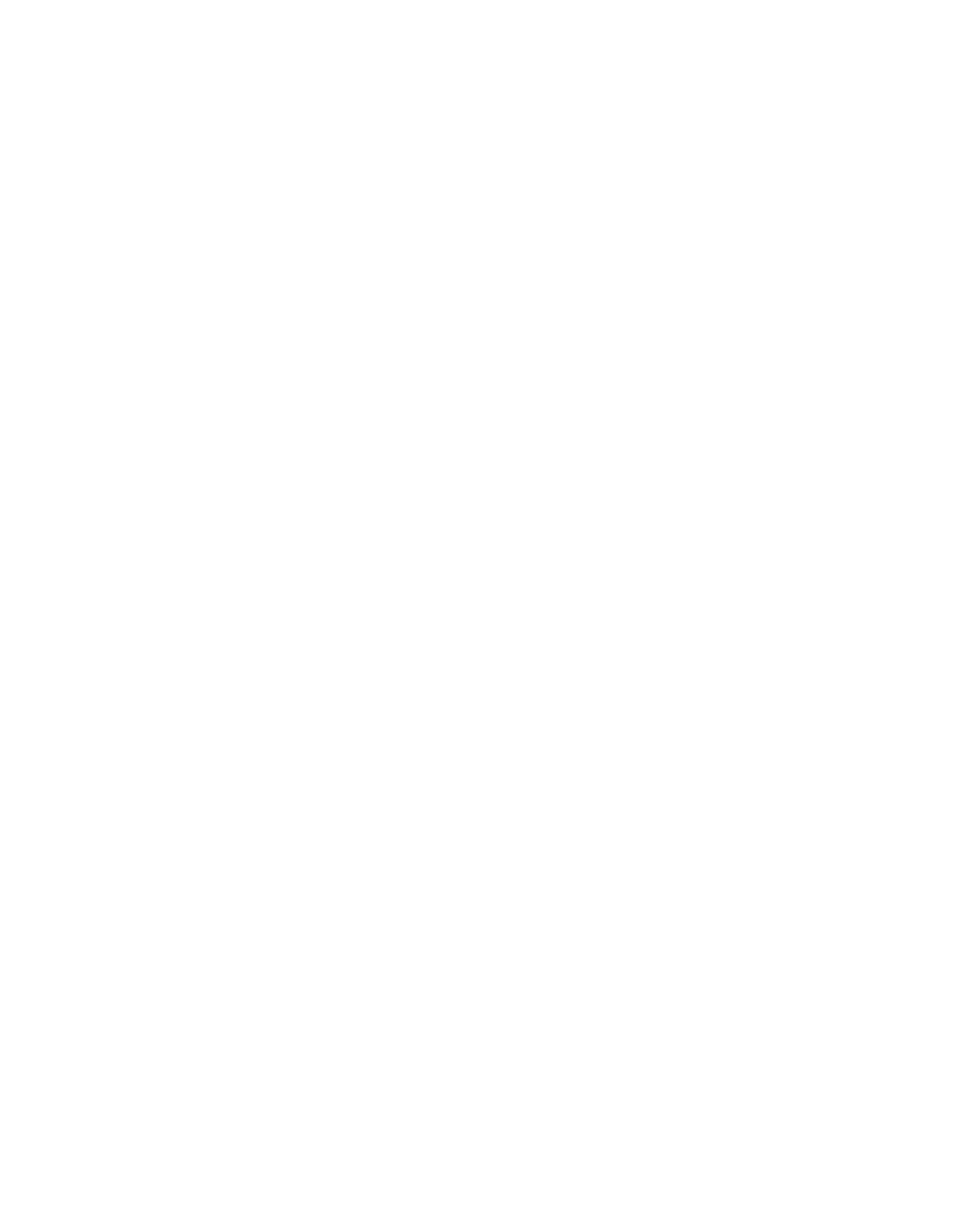# ATHENS TOWNSHIP SUPERVISORS Zoning Map Amendment Hearing Conditional Use Hearing Meeting May 31, 2012 6:30 PM

Chairman Maurice Fay called the meeting to order at 6:42 PM. Supervisors Jack Walter, Cheryl Wood-Walter, Ron Reagan and Christine Vough were also present. Solicitor John Thompson and Secretary Robin Smith were also in attendance.

Voice of the Residents: None

Attorney Thompson introduced the John/Laurie Merrick Zoning Map Amendment Hearing for their parcel 09-006.00-016-001-000 off Wilawana Road. This parcel was originally zoned Residential Suburban and was changed to Commercial at the Merrick's request. They are requesting that the parcel be returned to its original zoning of Residential Suburban. Laurie Merrick was present as the applicant. Attorney Thompson conducted the hearing. Edmund Reid, Athens Township Zoning Officer was present to testify for the township. Testimony was taken by Stenographer Laura Schmieder. There was no public comment. On motion of Ron, second by Cheryl, it was unanimous to grant the zoning map amendment. The roll call vote was as follows: Mr. Walter – yes; Mr. Fay – yes; Mrs. Vough – yes; Mrs. Wood-Walter – yes; Mr. Reagan – yes. The hearing concluded at 7:01 PM.

Next was the Todd/Gemma Campbell/Niagara Gas & Oil Conditional Use Hearing for a proposed water withdrawal facility to be located on the Campbell parcel #09-020.10-001- 000-000 off Front Street in East Athens (the former Max Cohen property). Chairman Fay called the hearing to order at 7:10 PM, and turned it over to Attorney Thompson. Attorney Karpovich, representing the applicant, began by saying they feel the water withdrawal approval should be an accepted use, and should not need a Conditional Use. He wants to reserve that right, and was noted for the record. Attorney Thompson presented the application and submitted the exhibits. Testimony was given by Edmund Reid, Zoning Officer. Andrew Strassner was present as the applicant's engineer and Todd Campbell was present as the applicant and landowner. Testimony was taken by Stenographer Laura Schmieder. Attorney Thompson conducted the hearing. Chairman Fay took the Board into executive session at 9:35 PM for deliberation. The hearing reconvened at 10:12 PM. Attorney Thompson stated that the Board deliberated and has reached a decision. The Supervisors have indicated their intent to grant the Conditional Use with 3 conditions: 1) a land development plan is completed and approved; 2) they comply with all Athens Township Zoning and Land Development Ordinances; and 3) they anchor the tanks according to the requirements of the Land Development Ordinance. Motion was made by Jack to grant the Conditional Use with these 3 conditions, seconded by Ron, and a roll call vote was taken: Mr. Walter – yes; Mr. Fay – No; Mrs. Vough – yes; Mrs. Wood-Walter – yes; Mr. Reagan – yes. The motion passes. The hearing concluded at 10:15 PM.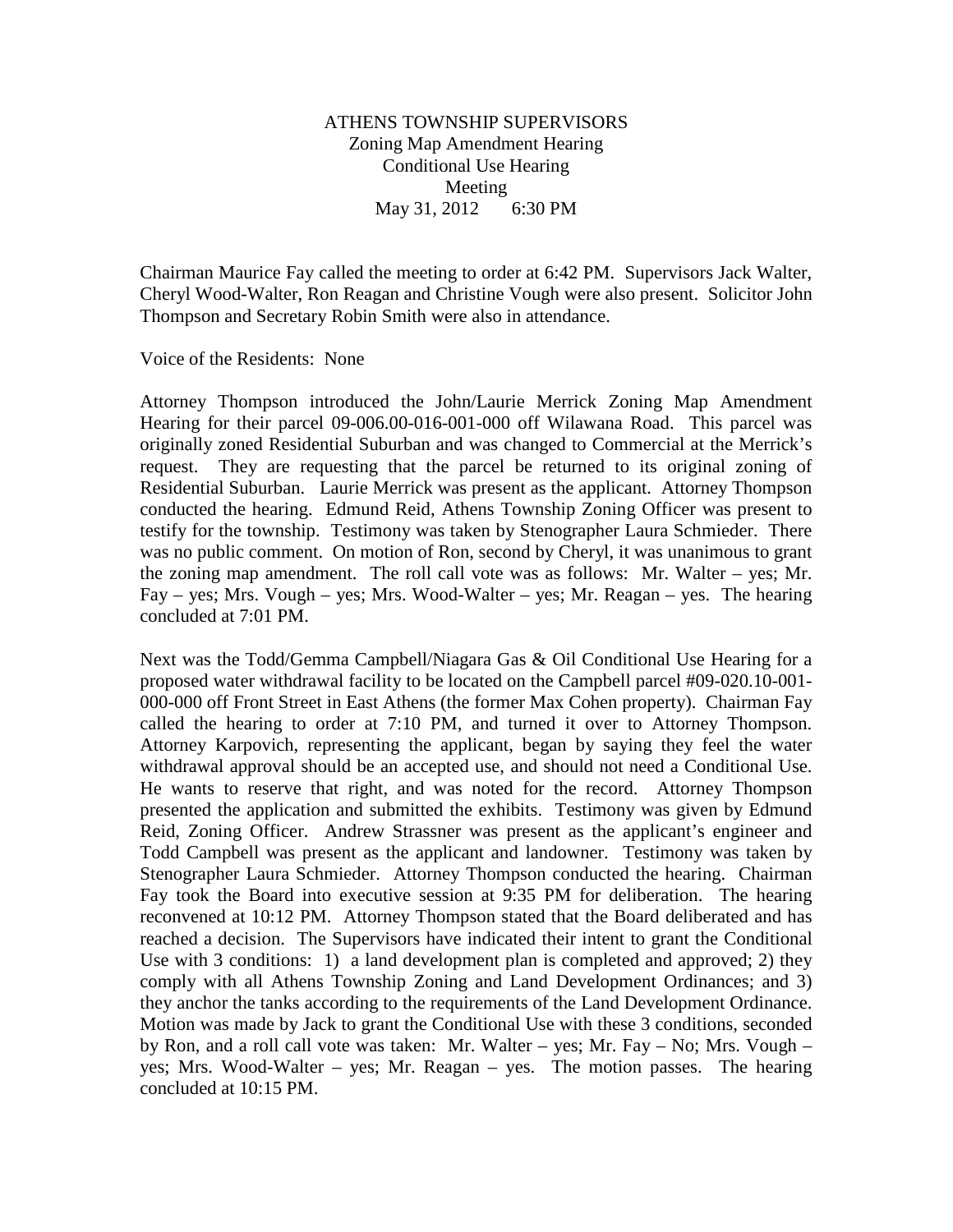Page Two Athens Township Supervisors May 31, 2012

On motion of Jack, second by Ron, it was unanimous to approve, sign and execute the Memorandum of Understanding with Chief Larry Hurley for 2012.

Discussion was held as to whether our portion of the Thomas Avenue Bridge Replacement project costs should be taken out of General Fund (as was decided at the May 30, 2012 meeting) or out of Capital Purchases. On motion of Ron, second by Cheryl, it was unanimous that any expenses the township is responsible for on this project will come out of Capital Purchases and be replenished with funds from next year's budget.

Chairman Fay took the Board into executive session at 10:22 PM for pending litigation. The regular meeting reconvened at 10:37 PM.

On motion of Ron, second by Jack, it was unanimous to have Attorney Thompson work out an agreement with Advance Auto Parts that their sign be the same size or smaller in size, and that they also work with Zoning Officer Ed Reid on this matter.

There being no further business, on motion of Ron, second by Cheryl, it was unanimous to adjourn the meeting at 10:40 PM.

Respectfully submitted,

 Robin L. Smith **Secretary**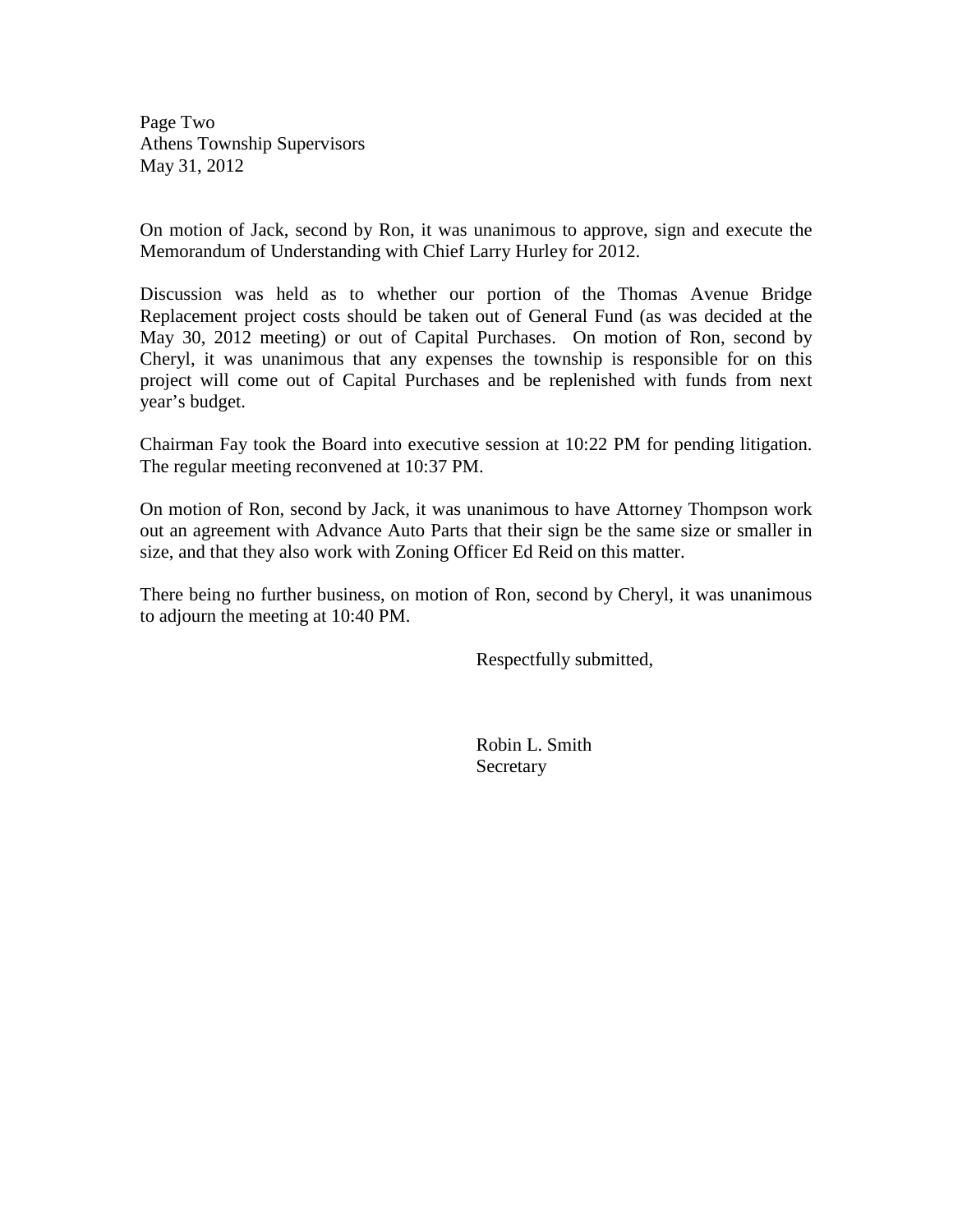# ATHENS TOWNSHIP SUPERVISORS June 11, 2012 7:00 PM Special Meeting

Chairman Fay called the meeting to order at 7:10 PM. Supervisors also present were Jack Walter, Cheryl Wood-Walter, Ron Reagan and Christine Vough. Minutes were taken by Cheryl Wood-Walter. Attorney Jim Carroll was also in attendance.

Voice of the Residents: None

On motion of Ron, second by Jack, it was unanimous to set the date for the Sayre Health Care Center, LLC – Nursing Home Conditional Use Hearing as July 30, 2012 at 6:30 PM.

On motion of Jack, second by Ron, it passed to hire Erik Lundberg effective June 7, 2012 as our Road B Construction Inspection Engineer at \$30/hour, to be reimbursed by Chesapeake at that rate plus our costs of paying him through our payroll. Erik will be paid \$30/hour and will not bill for mileage, nor will he receive any benefits. He will also be paid through the township payroll. Christine voted no.

On motion of Cheryl, second by Christine, it was unanimous to purchase vests for recycling attendants that say "recycling staff".

Chairman Fay took the Board into executive session at 7:20 PM for personnel and contract negotiations. The regular meeting reconvened at 8:20 PM.

On motion of Jack, second by Christine, it passed to approve the changes to the tentative agreement for the Public Works Department that had been worked out by Maurice and Cheryl. Ron voted no. Jim Carroll will have the contract for signatures at our next meeting.

There being no further business, on motion of Jack, second by Ron, it was unanimous to adjourn the meeting at 8:21 PM.

Respectfully submitted,

 Robin L. Smith (for Cheryl Wood-Walter) **Secretary**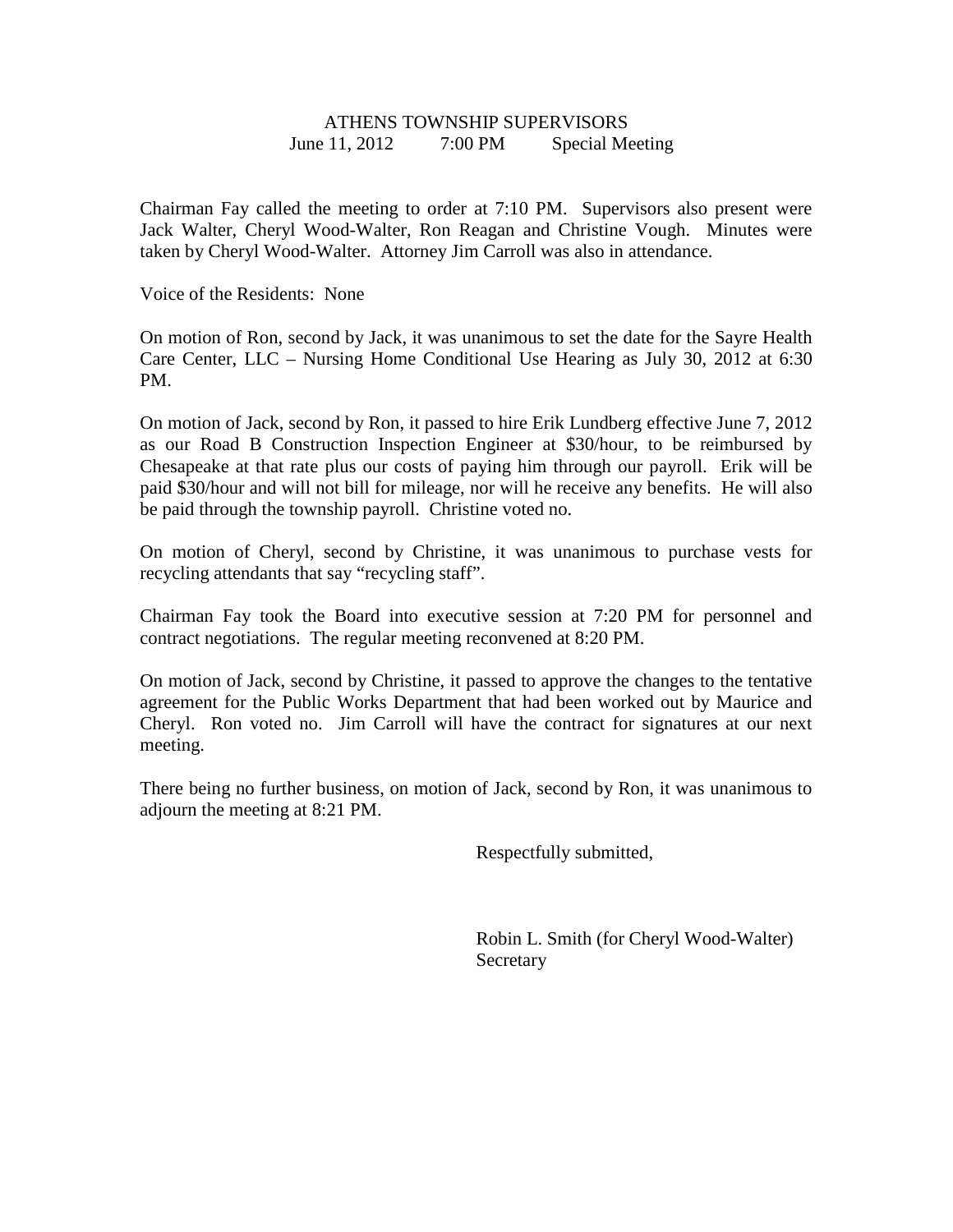# ATHENS TOWNSHIP SUPERVISORS June 27, 2012 7:00 PM

Chairman Maurice Fay called the meeting to order at 7 PM. Supervisors also present were Jack Walter, Cheryl Wood-Walter, Ronald Reagan and Christine Vough. Solicitor John Thompson and Secretary Robin Smith were also in attendance.

Chairman Fay recessed the regular meeting for an executive session with the Athens Township Police Department at 7:02 PM for a contract issue. The regular meeting reconvened at 7:30 PM. Ron Reagan had left the executive session and did not return for the regular meeting or the executive session at the end of the regular meeting.

Bids were opened for the 4000 Tons (+/-) Dirt and Gravel Road Driving Surface Aggregate delivered to the job site and installed with a paver and an operator, and were as follows:

| Hawbaker, Inc.           | \$27.10/ton   |
|--------------------------|---------------|
| $E \& J$ Construction    | \$22.80/ton   |
| Popple Construction      | $$21.59$ /ton |
| TMT Gravel & Contracting | \$15.87/ton   |

The bid of TMT Gravel & Contracting was disqualified because no bid bond was submitted and the bid price did not include a paver and an operator. On motion of Jack, second by Christine, it was unanimous to award the bid to Popple Construction for this material.

Only one bid was received for fuel (Williams Oil) and was as follows:

| 14,000 gal. LSD diesel         | \$2.9505 |
|--------------------------------|----------|
| 11,000 gal. 87 octane unleaded | \$2.8683 |

On motion of Jack, second by Cheryl, it was unanimous to award the bid to Williams Oil.

Voice of the Residents:

 Richard Bean of Stover's Acres asked when the poplar tree at the corner of the parking lot will be taken down, as it is dangerous. Maurice said he is taking care of it.

On motion of Jack, second by Cheryl, it was unanimous to approve the minutes of May 30, May 31 and June 11, 2012 as written.

Richard Bean reported for the Parks and Recreation Commission. He has 2 Eagle projects in the works – sandboxes and mulching of playground equipment. A Girl Scout troop has also approached the Parks Commission about doing some painting in the parks as a community service project. The Tozer's Landing project is not resolved yet.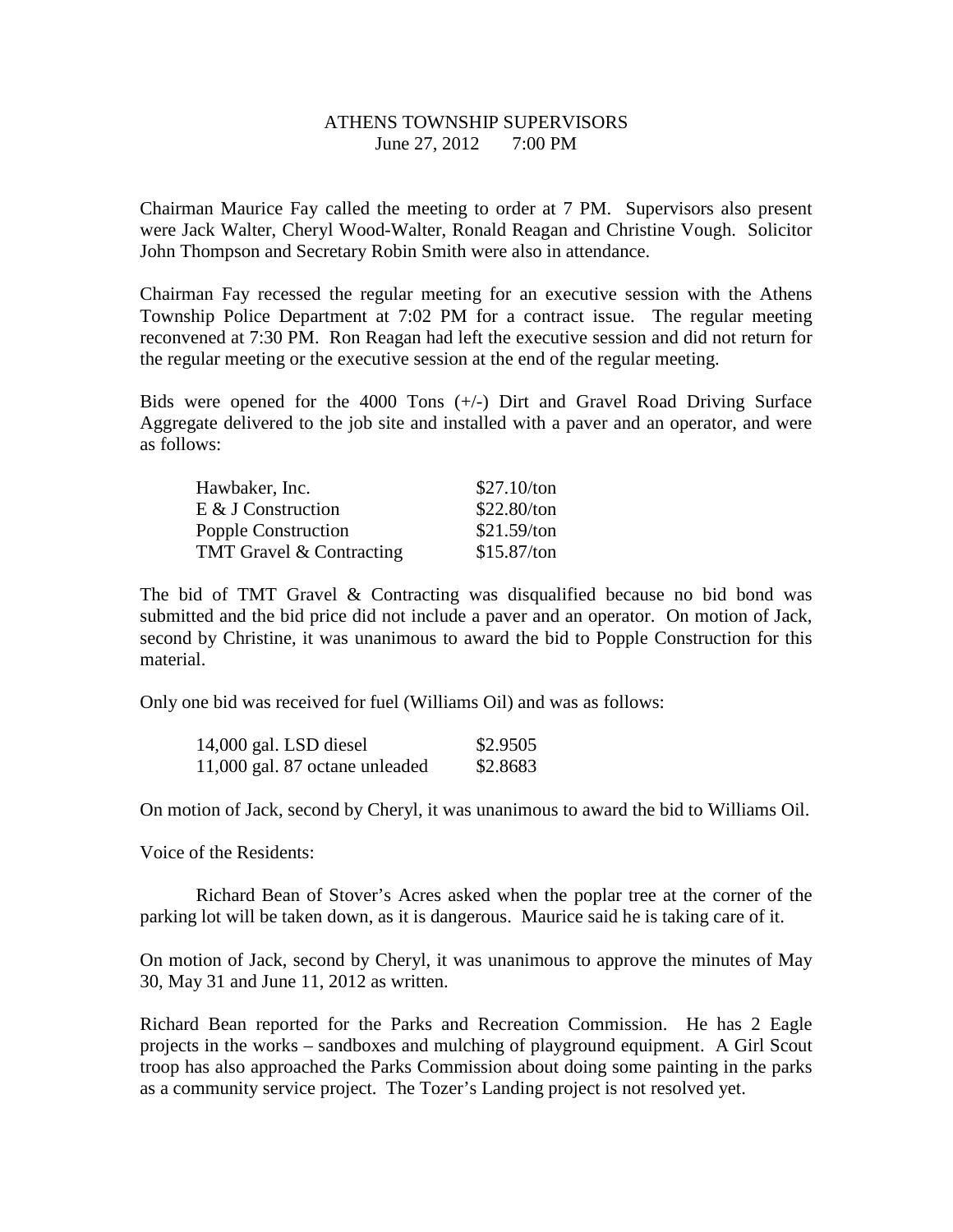Page Two Athens Township Supervisors June 27, 2012

Richard has spoken with Maurice and Jack about this. The East Athens Park landscaping is being done. The King family wants to do a project for the Jim King Memorial Park. The pond project in Round Top Park came in at \$312,000, but he thinks it can be shaved down. Richard asked again about the status of placing the cement blocks at the sides of the back gate to Round Top. Jack said they will get to it. Richard said he has talked with Barry and Maurice about resetting the breakers for the electric at the pavilions on Fridays and Saturdays.

On motion of Maurice, second by Cheryl, it was unanimous to reappoint Cathy Eccker to the Parks Commission for a term to expire July, 2017.

Robin said she had been contacted by Paul Covey as a representative of Masco Cabinetry about doing a community service project for the township since they are located here. Robin told him she would bring it to the Board for ideas. Cheryl suggested maybe something at the Tozer's Landing boat launch since they are close to that. Jack said maybe they would consider trimming the trees on the south side of Round Top Park to reopen the view that has long since grown in. Robin said Paul also expressed interest in "adopting" Road C when it is finished – in the 'Adopt A Township Road' program.

Ray Brobst was not present for the Public Works Department.

Robin had been contacted about picking up the old signal masts left from the traffic signal upgrade that had just been done on Elmira Street. Jack will see that Ray picks them up along with the old street signs that were removed.

Robin contacted Rick Biery for an estimate on conducting a traffic study for engine brake retarders on the portion of Sayre Hill Road and Moore Road that was discussed last meeting. Rick said the study would probably run \$1200 - \$1800. He added that the road slope can't exceed 4% and he thinks it does exceed that. Discussion was held. We will not proceed with the study.

Discussion was held on the repair of the roof in the garage. Jack had contacted Hale Roofing from Horseheads to come look at the roof. Jason Weigand came to look at it. He is suggesting filling in the indentations on the steel roof with Styrofoam, then place a layer of insulation and cover it with rubber roofing. He talked with Robin and asked if there was a spec. Robin said we have been working this process for a very long time, and one suggestion was to bid it out as a design/build project. We had also received feedback that we should remove the existing steel roof and replace it with a new steel roof, as this roof has lasted 40 years and the rubber roofing only lasts 20 years. Because the design/build bid would bring in a variety of options, on motion of Jack, second by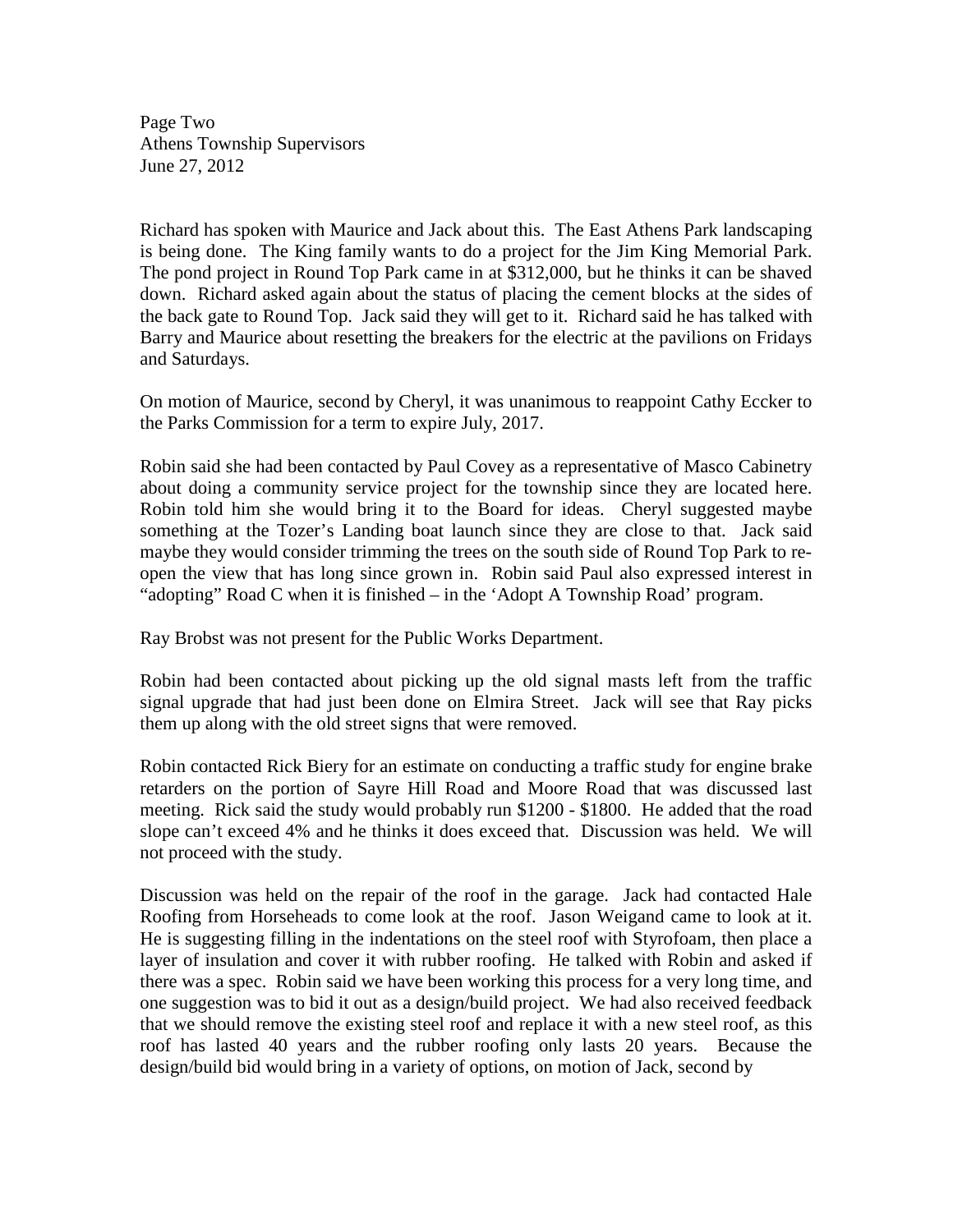Page Three Athens Township Supervisors June 27, 2012

Christine, it was unanimous to have Jack meet with Dawood Engineering and hire them to create a spec for us to use to bid out this roof replacement.

Clif Cheeks, Vice Chairman of Planning Commission, presented the Callear's R&R Bar-B-Que land development at 2081 Elmira Street for review and approval. Roxann Callear said they received previous approval for their subdivision a few months ago for this project. They have now added ingress and egress from Elmira Street, more parking, and have split the project into two phases. Jack asked if they would be using shrubs for screening and Roxann said they would. She hadn't priced them yet, but knew they would be evergreen. Maurice asked how high they would be when they were planted. Roxann said according to our ordinance they would have to reach a height of 6 feet within 2 years. Maurice had met with Susan Loomis and she is concerned about the screening between their restaurant development and her property. He said the concrete barriers would need to be moved as well. Clif said there will be new pavement with the project that will take care of the setback issues. Maurice said he was also concerned about the lights from the cars hitting the Loomis property. Jack suggested a 6-ft. fence might be better – and less expensive. Cheryl has the same concerns. Jack asked Ron and Roxann Callear if they would accept the fence requirement. Discussion was held. Roxann said they will do a fence if it will help to move the project along. Jack asked where a fence can be placed – on the line, several feet back, etc. Clif asked if we would be changing the ordinance now because the ordinance gives the applicant a choice of live screen plantings or a fence. Jack said we don't have to change the ordinance. He said the trees will expand and eventually take up more room than a fence would. Clif read the outstanding deficiencies, which were as follows:

- 1) Need sign application
- 2) Sign needs to be moved out of the setback at the east end of the property
- 3) Screening needs to start at the front southeast corner of the existing restaurant
- 4) Need HOP permit from PennDOT
- 5) The existing entrance off Winslow Street needs to be made one-way heading south.
- 6) A 6 ft. fence needs to be installed as screening instead of shrubs

Susan Loomis of Winslow Street looked at the maps and has concerns with the lighting, and whether or not this development will affect her well as it's only 31 feet deep. Jack said it is being built-up all around her and she may want to go on public water. She asked why she should have to pay for that – she has good water. She was also concerned about parking on Winslow Street. Maurice said the Walmart plan calls for No Parking on the north side of Winslow Street, so that should take care of that. On motion of Jack, second by Christine, it was unanimous to grant preliminary approval only to Phase I of this land development, contingent upon the resolution of the 6 deficiencies listed above.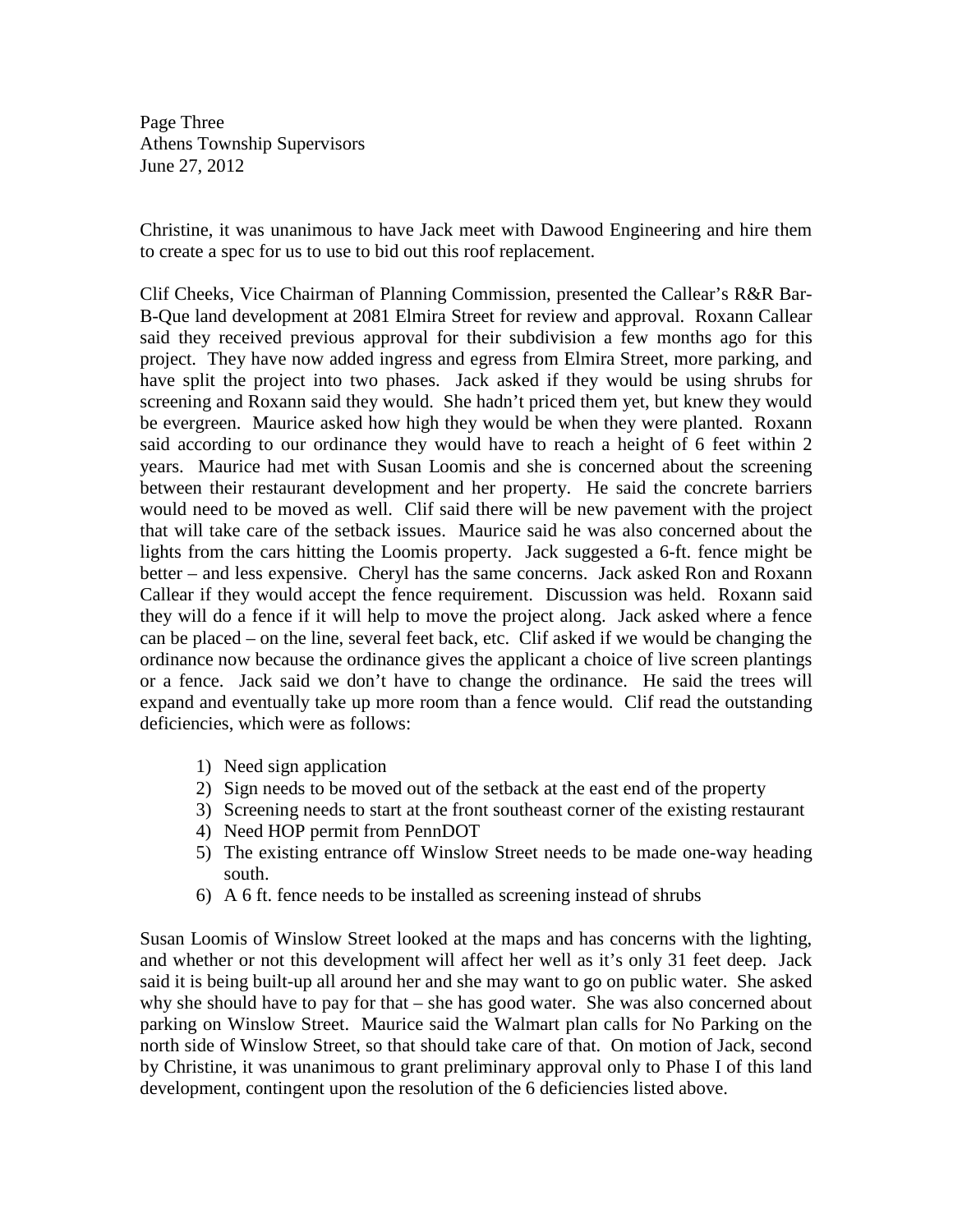Page Four Athens Township Supervisors June 27, 2012

The Whitetail Hollows Zoning Map Amendment Hearing was scheduled for August 22, 2012 at 6:30 PM. John Thompson will prepare the legal notice  $\&$  secure a stenographer.

On motion of Jack, second by Cheryl, it was unanimous to pay the \$275 invoice from Sutty's for repair of the police cruiser instead of turning it in to our insurance.

On motion of Maurice, second by Jack, it was unanimous to approve the purchase of vests for the recycling attendants from FullSource, LLC for a cost not to exceed \$229.04.

Maurice reported that he had been contacted by TodayInAmericaTV.com about doing a spot on Athens Township to show how 'small town America' is doing today with the gas business. The cost would be \$19,800. The Board was not interested in this.

On motion of Cheryl, second by Christine, it was unanimous to accept the monthly reports as presented.

On motion of Cheryl, second by Jack, it was unanimous to approve the payment of the monthly bills as presented. A complete listing of revenues and expenditures is on file in the office of the Treasurer.

Discussion was held on short and long term disability for the police department. Jack said the public works department doesn't have long term disability and we try to keep things uniform around here. Cheryl said that is a different contract and not for this discussion. Christine asked if we could add it to this motion and Cheryl said we are not discussing the public works department at this time. Christine asked if it could be a separate motion. Cheryl said if she would like to bring this to executive session they could discuss it then. On motion of Christine, second by Jack, it was unanimous to provide both short and long term disability insurance through Harleysville to the 8 officers in the police bargaining unit, with Christine making the necessary arrangements for this with Harleysville and then directing Ruth to pay the invoice.

Chairman Fay took the Board into executive session at 8:45 PM for contract negotiations. The secretary was excused. The regular meeting reconvened at 9:25 PM.

On motion of Jack, second by Maurice, it passed 4-0 to approve, sign and execute the Public Works 3-year contract between the Teamsters and the Board of Supervisors. There was no motion to adjourn, nor was there a time of adjournment noted.

Respectfully submitted,

Robin L. Smith, Secretary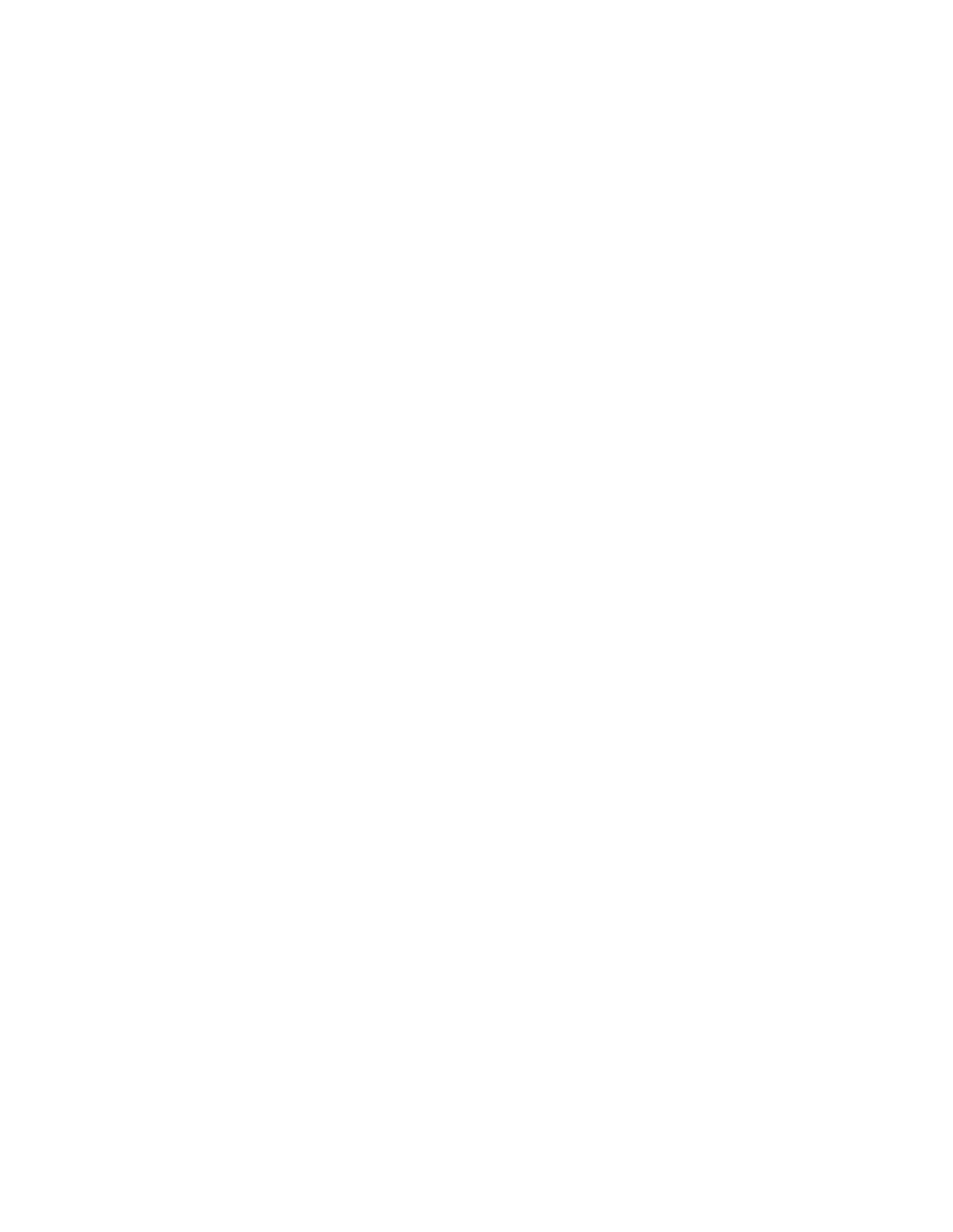## ATHENS TOWNSHIP SUPERVISORS June 28, 2012 6:30 PM

Chairman Maurice Fay called the meeting to order at 6:35 PM. Supervisors also present were Jack Walter and Christine Vough. Ronald Reagan and Cheryl Wood-Walter were absent. Solicitor John Thompson and Secretary Robin Smith were also in attendance.

Voice of the Residents: None

Chairman Fay turned the meeting over to Attorney Thompson for the Chesapeake Robinson Water Withdrawal Conditional Use Hearing. John introduced the Board to those in attendance. Josh Brown and Brian Davis of Chesapeake were present as the applicant and were requesting the hours of operation at the Robinson facility be lifted to allow the facility to be used 24-hours per day, 7 days per week. The present hours are 7 AM to 7 PM. Testimony was taken by Stenographer Linda Wettlaufer. Zoning Officer Edmund Reid was also present to testify.

Chairman Fay took the Board into executive session at 7:09 PM for deliberation. The hearing reconvened at 7:38 PM. Motion was made by Maurice to approve the operations as 24-hours/day, 7 days/week, and seconded by Jack Walter. A roll-call vote was taken and was as follows: Mr. Walter – yes; Mr. Fay – yes; Mrs. Vough – yes, with her explanation of her vote. She stated that she lives at 1057 Front Street, and she hears what the residents are saying. She sees the concerns – the safety of children getting mail from the mailboxes, getting on and off the school bus, etc. It's a simple fact that unfortunately it's difficult to come to decisions. She said some of the residents in attendance had her campaign signs in their yards. She is voting yes for the 24/7, hoping the 24-hour operations will cut down on the peak times and times of concern. She stated that her vote is yes. John Thompson said the requested relief is hereby granted. Maurice said he's hopeful that the 24-hour operation will spread the traffic out more. He knows the residents are not happy, but that's the way it's got to be. The hearing concluded at 7:43 PM.

Chairman Fay took the Board into executive session at 7:44 PM for pending litigation. The secretary was excused from the session, but asked to stay to take minutes after the session. The regular meeting reconvened at 8:18 PM.

On motion of Jack, second by Christine, it was unanimous to withdraw the Township's appeal of the Advance Auto Zoning Hearing Board decision. It was also decided to hold off on Gastl until Attorney Thompson gets more information. The Campbell decision needs to be signed. John is waiting for the final version of the Walmart developer's agreement.

There being no further business, on motion of Jack, second by Christine, it was unanimous to adjourn the meeting at 8:23 PM.

Respectfully submitted,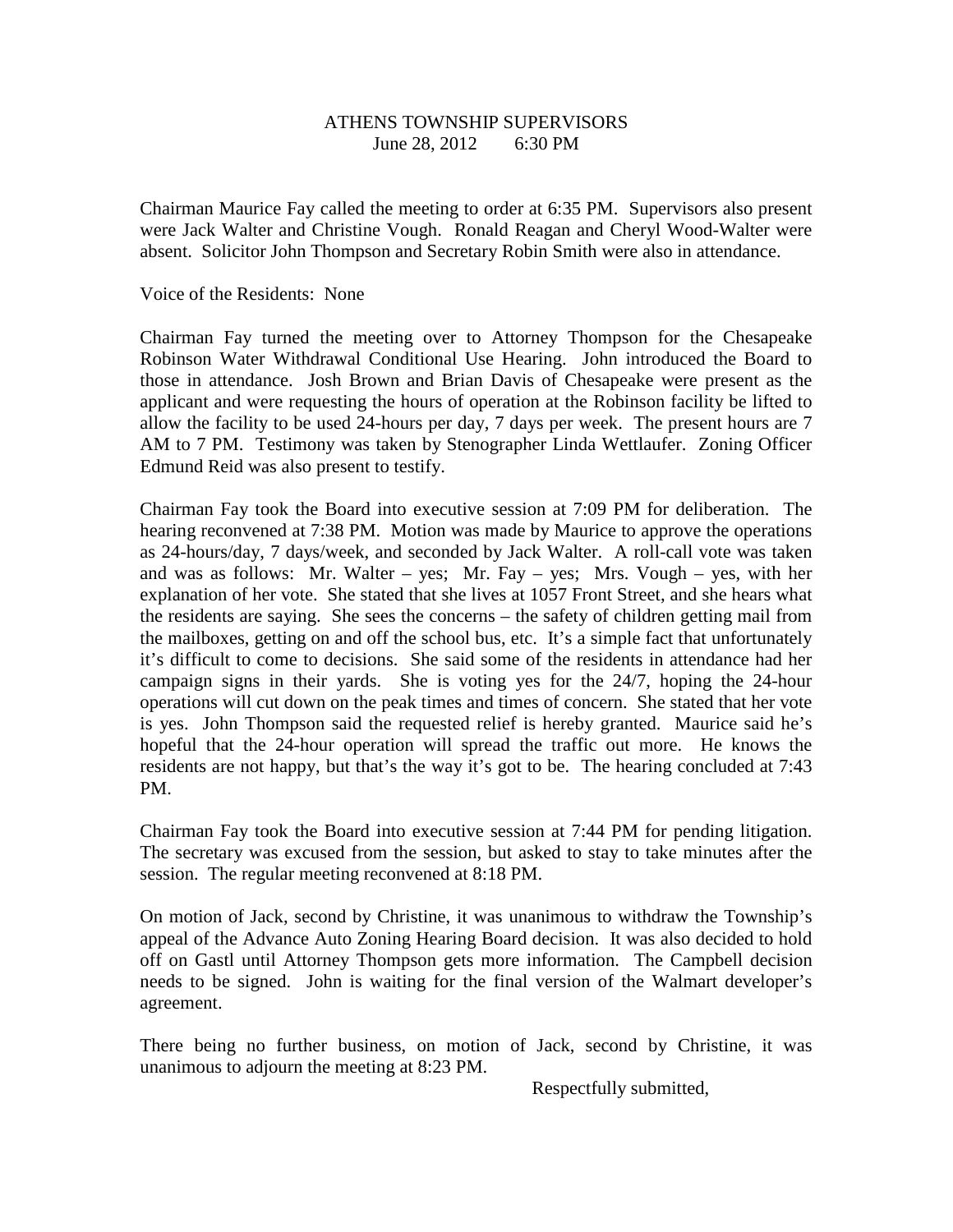## ATHENS TOWNSHIP SUPERVISORS July 25, 2012 7:00 PM

Chairman Maurice Fay called the meeting to order at 7 PM. Supervisors also present were Jack Walter, Cheryl Wood-Walter and Christine Vough. Ron Reagan was out of town. Attorney John Thompson and Secretary Robin Smith were also in attendance.

Chairman Fay recessed the meeting to hold a public hearing for the Thomas Avenue Bridge Replacement Project at 7:01 PM, and turned the meeting over to the engineering firm of Borton-Lawson. Scott Shimko, Project Manager, gave the overview of the project. Five alternatives are proposed and were explained by Scott. The purpose of the hearing tonight is to find what the needs of the community are to help decide which alternative will be the best fit. The bridge was built in 1920 so it is eligible for the National Historic Register. At its last inspection in 2011, the physical condition was listed as poor. The bridge also prohibits pedestrians and is one-lane. Their study showed approximately 2000 vehicles per day. This is also in a FEMA special study area. The cost of the bridge will be funded at 80% Federal, 15% State and 5% local. Preliminary engineering should conclude in 2012. Construction should be in the Spring of 2016. Questionnaires were sent out to assess the needs of the community and about half of them have been returned.

Dan Stark of Clinton Street asked how far back they need to go to widen the road for 2 lanes. John said far enough to eliminate the "bottleneck". John Baggerly of Wilawana Road asked what the costs of the different alternatives were, but they had not calculated that yet – this hearing is just to gather the needs of the community. John said it would just be a waste of time to put back a one-lane bridge. Lloyd Davis asked about the 2011 bridge inspection with a condition of "poor". Jack said we've repaired the bridge twice recently. We had to replace a lot of purlins – Robin thought about 18 of them. Robin added that after that inspection we were told we would need to do an immediate 10-ton posting for the bridge or close it completely until it was repaired. We posted it for 10 tons and were told to remove the weight restriction after the repair had been completed. The bridge is inspected every 2 years. One resident thought it would be good to keep that bridge in use for pedestrians and bicyclists and build a new bridge for traffic.

There being no further comment, the hearing concluded at 7:21 PM. Chairman Fay reconvened the regular meeting at 7:22 PM.

Voice of the Residents: None (Mr. and Mrs. Hill were not in attendance)

On motion of Jack, second by Cheryl, it passed to approve the minutes of June  $27<sup>th</sup>$  and June 28, 2012 as written. Christine abstained because she said she didn't get the minutes and had not read them.

Richard Bean was on vacation. Robin told the Board that PENNDOT was reviewing our request to do a traffic study for safety and speed on Glen Valley Road by the park. Maurice said we can't use radar so it's hard to enforce, but we will try to control it.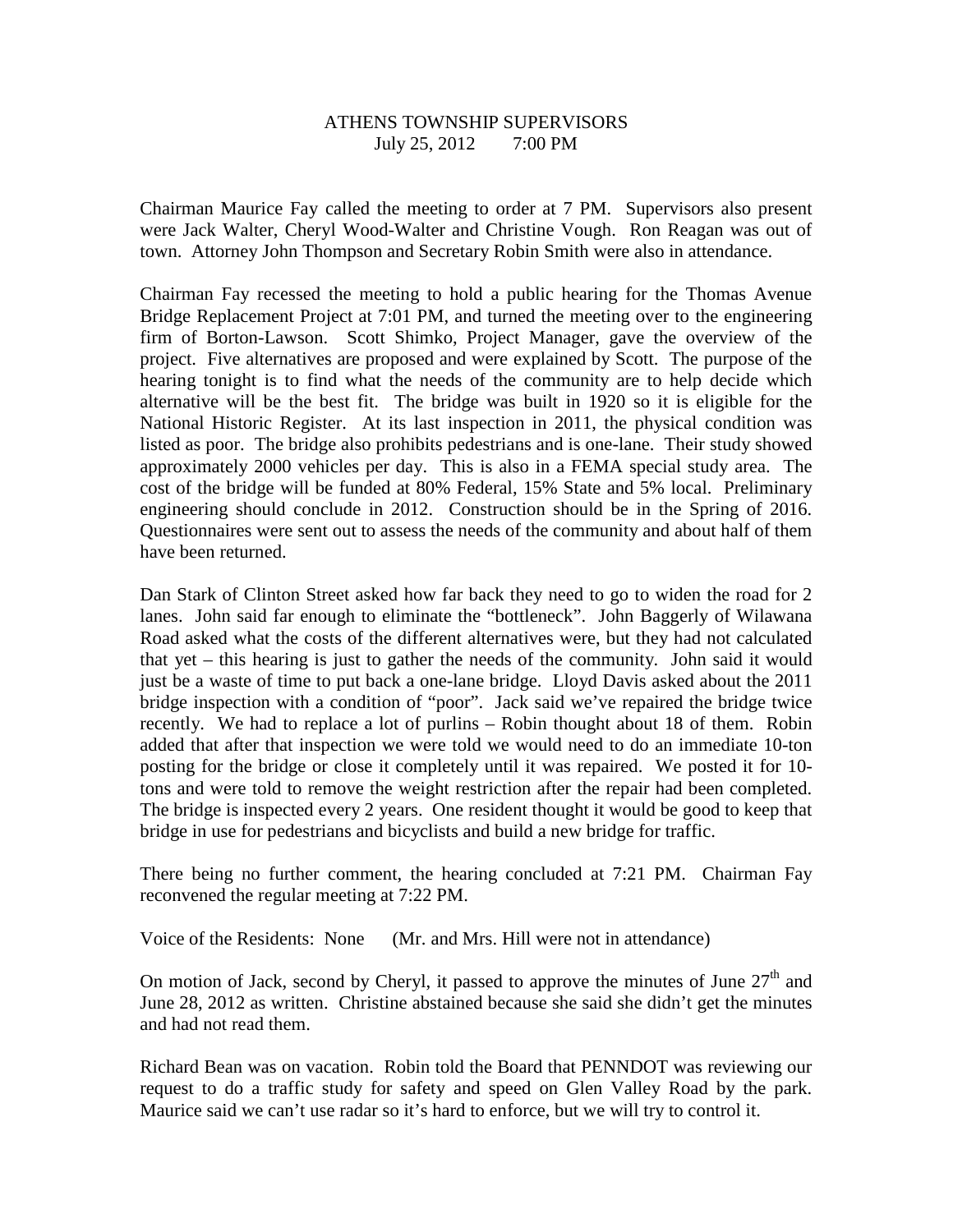Page Two Athens Township Supervisors July 25, 2012

John Wilkinson said the carousel on the playground at Round Top Park has a bad bearing and it can't rotate any more. Robin will let Barry know so he can take a look at it.

Ray Brobst did not come to the meeting, so Maurice said there's no need to review the items under Public Works without him. Robin said we should to #4 and #6 as they require action from the Board. On motion of Jack, second by Cheryl, it was unanimous to approve, sign and execute the proposal from Dawood's architect to draft a spec for the roof repair in the amount of \$1,187. Discussion was held on the three quotes received for the concrete footers for the Meadowlark bridge. It was decided to postpone any action on these quotes until our meeting on Monday night.

Clif Cheeks was present for Planning Commission and presented the Chesapeake Athens Office Complex, Phase 6 subdivision-by-lease for preliminary and final plan approval. All deficiencies have been met. Chairman Fay recessed the regular meeting at 7:31 PM to hold a public hearing on this issue. Shellie Northrup of Sayre asked how they will access this property and was told it would be via Road B. There being no further comment, the regular meeting reconvened at 7:33 PM. On motion of Jack, second by Christine, it was unanimous to grant preliminary and final plan approval to this subdivision-by-lease.

Next was the Chesapeake Athens Office Complex, Phase 6 CNG Facility land development. Clif said there were originally 20 deficiencies, but the only one remaining is the sign package and permit. They will need that before the project can go operational. Planning Commission recommends preliminary approval. Chairman Fay recessed the regular meeting at 7:35 PM to hold a public hearing on this issue. There being no adverse comment, the regular meeting reconvened at 7:36 PM. On motion of Jack, second by Christine, it was unanimous to grant preliminary approval only to this land development, contingent upon resolution of the one deficiency.

Clif presented the Chesapeake Athens Office Complex, Phase 1 land development for final plan approval. There were 15 deficiencies originally and there are 3 remaining:

- 1) The tract map does not show the adjoining property owners
- 2) Parking spaces are striped, but do not match the as-built drawings.
- 3) Lamoka Road has spots of erosion that need to be repaired.

Jack Walter said there is a lot of water that comes off the hill. He wants them to raise the manholes to keep the water out. They need an 18" berm on the road. Michael McDonnell of Larson Design Group said he thinks Jack is talking about Road B, not Lamoka Road, which he was. Chesapeake said they will stabilize the spots on Lamoka Road. Chairman Fay recessed the regular meeting at 7:43 PM to hold a public hearing on this issue. There being no adverse comment, the regular meeting reconvened at 7:44 PM.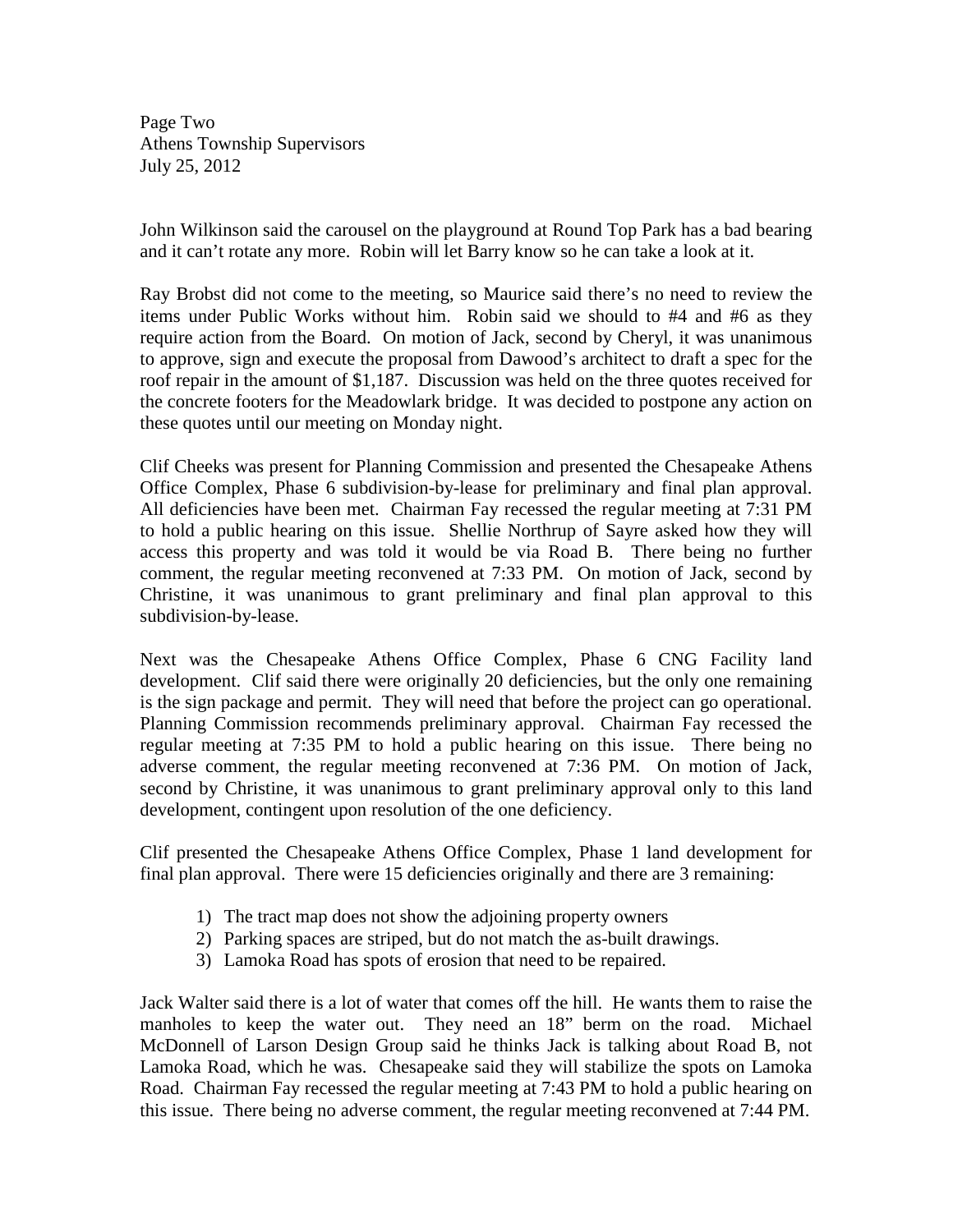Page Three Athens Township Supervisors July 25, 2012

On motion of Christine, second by Jack, it was unanimous to grant final plan approval to this land development, contingent upon resolution of the three deficiencies.

Last was the Niagara Gas & Oil Services, Inc./Susquehanna Water Withdrawal land development on the old Cohen site. There were 23 deficiencies, and 6 remain:

- 1) Identify the radius on the entrance
- 2) Zoning information (requirements) not on the plan
- 3) No 'will serve' letter from Penelec
- 4) Need HOP permits for the entrance and the exit
- 5) No lighting plan with detail
- 6) If there will be signage, a permit will be needed.

John Thompson asked how much of the Sheshequin Road access will be paved and Clif said about 100 ft. from Sheshequin Road. Jack asked if SRBC was OK with this since there was another site adjacent to this one and they are OK. Planning Commission recommends preliminary plan approval contingent upon the resolution of deficiencies. Todd Campbell said they may be paving further than the 100 ft. because the designs are changing with PENNDOT. Clif said Ed Reid submitted a letter expressing concern that the area being built-up for the Sheshequin Road access could potentially create a coffer dam, and he would like to see a sluice pipe under that section. Todd said his engineers and DEP have looked at this situation and do not feel the sluice is necessary. The property itself has already been raised as well. Maurice thinks we need to send this back to Planning Commission. Cheryl said that's a good suggestion as they don't appear to have a completed plan. Maurice said there's still too much lacking. Christine asked how long it would take to make the required corrections and Todd said they could have them tomorrow morning. On motion of Jack, second by Cheryl, it was unanimous to table this land development until the required information is received and it goes back to Planning Commission.

On motion of Jack, second by Cheryl, it was unanimous to change the name of King Lane to King Road.

Robin received a request from the purchaser of the Merrick property to change the name of the access road from Merrick Lane to Dawson Lane. Discussion was held. Cheryl was concerned that every time a property changes hands the new property owner will want to change the name of the private road. Who pays for all these road signs? Robin explained that the signs are purchase by the resident and the township installs them. On motion of Jack, second by Cheryl, it was unanimous to approve the name change of Merrick Lane to Dawson Lane.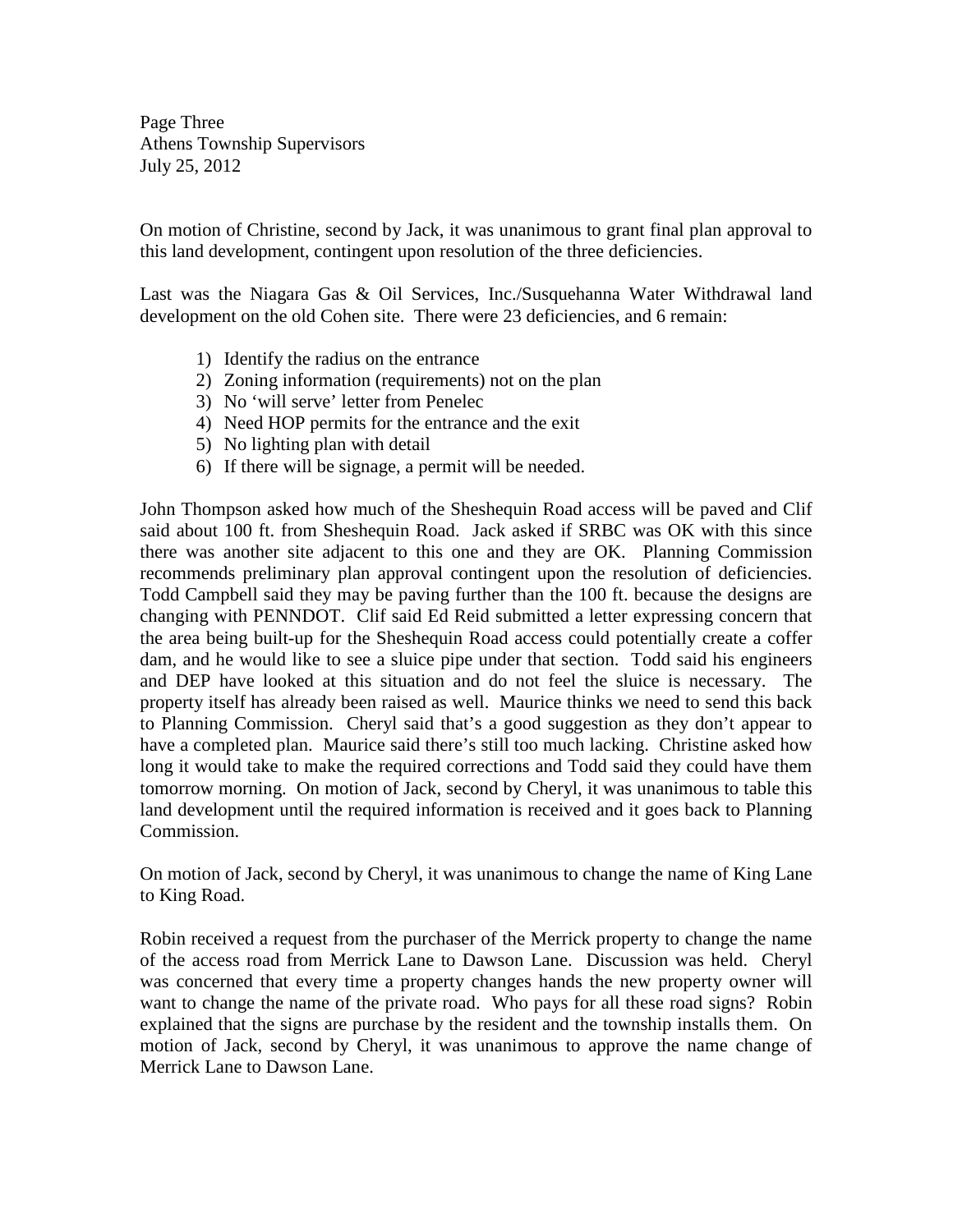Page Four Athens Township Supervisors July 25, 2012

On motion of Jack, second by Cheryl, it passed to approve, sign and execute the sewage mailer for Sayre Health Care, LLC after their Conditional Use hearing on July 30, 2012 if the use is approved. Christine abstained from the vote.

On motion of Jack, second by Cheryl, it was unanimous to ratify Barry's 3 days of bereavement pay on July 9-11 for the loss of his Mother-in-Law, Millie Simons.

On motion of Jack, second by Cheryl, it was unanimous to ratify the burning ban that was put in effect on July 10, 2012. The ban is in effect until further notice.

Discussion was held as to a donation in memory of Brian VanFleet who just passed away on July  $14<sup>th</sup>$  after a hard battle with leukemia. He was 27. Cheryl excused herself at this time. Brian was Officer Tom VanFleet's brother, Supervisor Cheryl Wood-Walter's nephew, and former township auditor Sharon VanFleet's son. On motion of Maurice, second by Jack, it was unanimous to send a donation of \$100 to Visions Federal Credit Union, 2121 Elmira Street, Sayre, PA, 18840 RE: College Fund for Elaina.

On motion of Maurice, second by Jack, it was unanimous to send a letter to Athens Borough confirming the fact that we agree to continue discussions with them concerning their contracting with the township for police services.

On motion of Maurice, second by Jack, it was unanimous to send Ed to the Public Information Officer class in Montoursville on September 29th  $\&$  30<sup>th</sup>, to pay his reasonable expenses, and to have him take 2 days off during the week prior to the class or the week after the class for having to attend the weekend class.

On motion of Jack, second by Christine, it was unanimous to have Ed attend the "Managing Floodplain Development through the National Flood Insurance Program" class September  $17 - 20$  at the Best Western in Sayre as part of his certification requirements as our floodplain manager.

Robin reported that we received the decision from Bradford County Court of Common Pleas on the Simonds appeal and the Court upheld the Supervisor's decision. Robin added that Simonds will be submitting another application for the same thing.

On motion of Jack, second by Cheryl, it was unanimous to pay the invoice for General Code for hosting our township code online.

On motion of Maurice, second by Cheryl, it was unanimous to deny the request for another tutor to use our meeting room 2 mornings a week because we are too busy to accommodate this.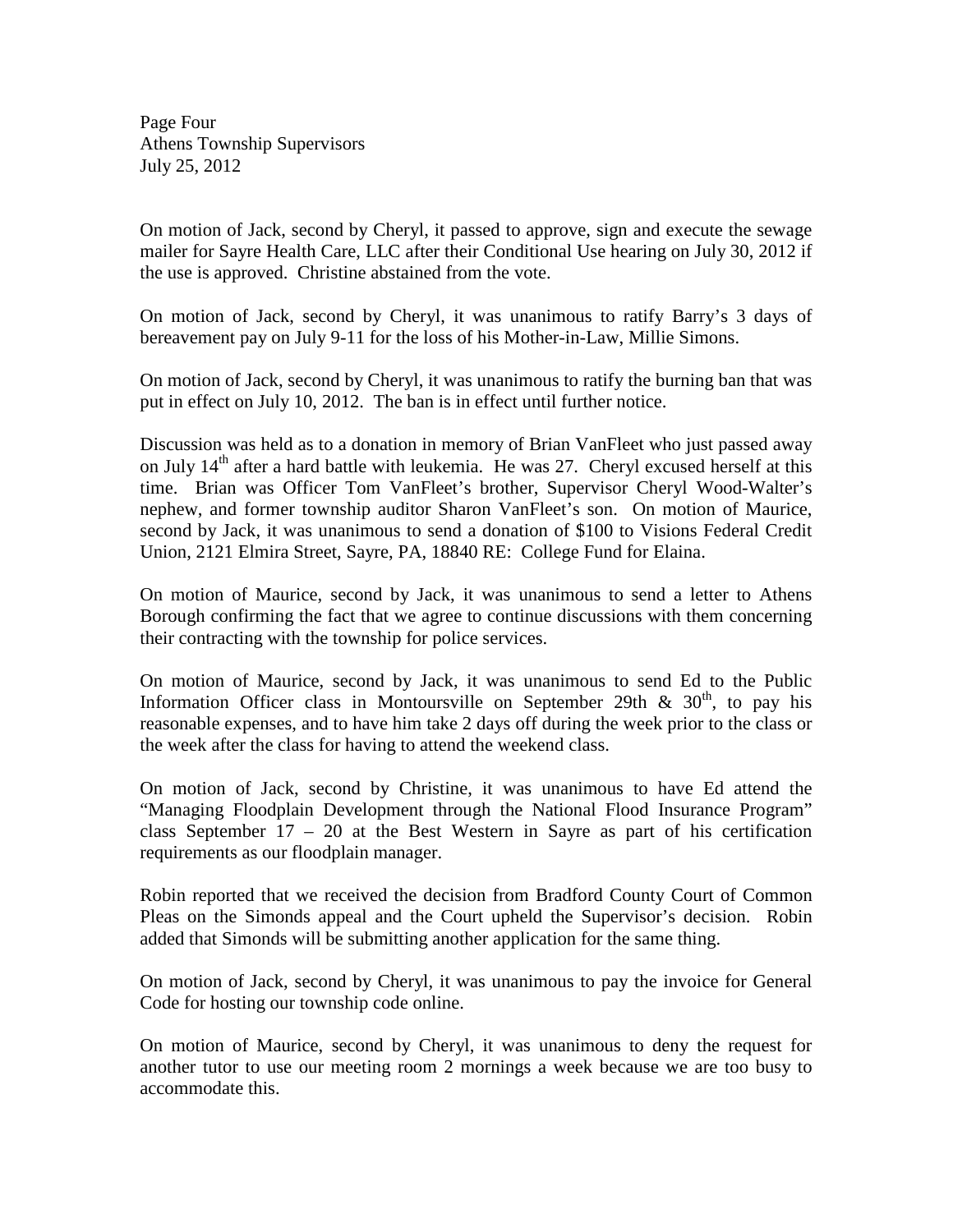Page Five Athens Township Supervisors July 25, 2012

On motion of Cheryl, second by Maurice, it was unanimous to waive the zoning permit fee for the Guthrie Weight Loss Center "Walk From Obesity" to be held at Round Top.

John Thompson presented a draft agreement for the Adopt-A-Road program and also the Chesapeake/Robinson decision for the board to review for their meeting on Monday.

Robin requested that Attorney Thompson look at the Act 13 requirements for ordinance revision adoption to clarify the deadline (August or December). The Board would like him to do this.

John Thompson said the issue of the very substantial IRS lien on the Gastl property was satisfied on June  $8<sup>th</sup>$ . On motion of Maurice, second by Cheryl, it passed to have Ruth do a check for \$1000 for a Writ of Execution on this property, with Christine voting no.

On motion of Jack, second by Cheryl, it was unanimous to accept the monthly reports as presented. There was no fire report.

On motion of Jack, second by Maurice, it was unanimous to pay the monthly bills as presented. A complete listing of revenues and expenditures is on file in the office of the Treasurer.

Correspondence/Information was as listed in the meeting agenda.

Maurice said Elaine approached him about the lateness of the Planning Commission meetings. She does not want to work past 9:30 PM. Maurice said that one of the women - Mrs. Stromick or Mrs. Carling - could take the notes after 9:30 PM. Robin asked why 'the women' and Maurice said because they write neater and pay better attention to detail. Maurice made the motion that Elaine doesn't have to work past 9:30 PM and that one of the women could take notes after 9:30 PM. Cheryl said she would second the motion if Maurice changed it to "the Chairman of Planning Commission appoint someone to take the minutes after 9:30", which he did. The vote was unanimous.

Chairman Fay took the Board into executive session at 8:45 PM for personnel and pending litigation. The secretary was excused, and Cheryl Wood-Walter took the remaining minutes when the regular meeting reconvened at 10:15 PM.

On motion of Jack, second by Maurice, it was unanimous to reinstate the Accidental Death and Dismemberment insurance as of August 1, 2012 with Harleysville Insurance, and directing Supervisor Vough to follow through with this.

On motion of Maurice, second by Christine, it was unanimous to table the bids for concrete until our July  $30<sup>th</sup>$  meeting.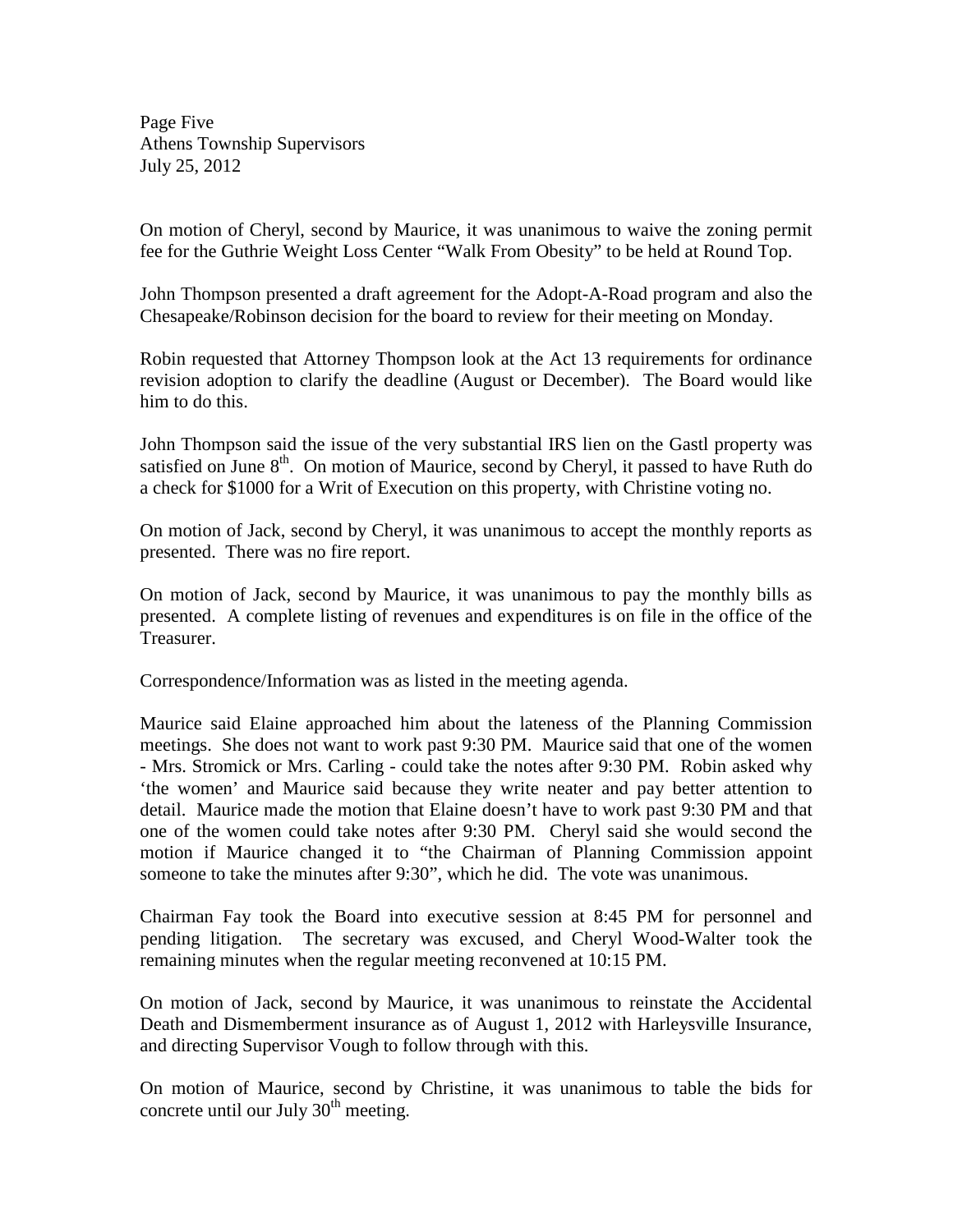Page Six Athens Township Supervisors July 25, 2012

The Hill issue was discussed. No action was taken at this time. Motion by Maurice, second by Jack, directing Attorney Thompson to write a letter to Dr. and Mrs. Hill informing them the Board will not take action at this time. The motion passed with Cheryl abstaining as her mom is an adjacent property owner.

On motion of Maurice, second by Jack, it was unanimous the Secretary get prices on replacement chairs for the meeting room for budget discussion in September.

There was no motion to adjourn, and no adjournment time recorded.

Respectfully submitted,

 Robin L. Smith **Secretary**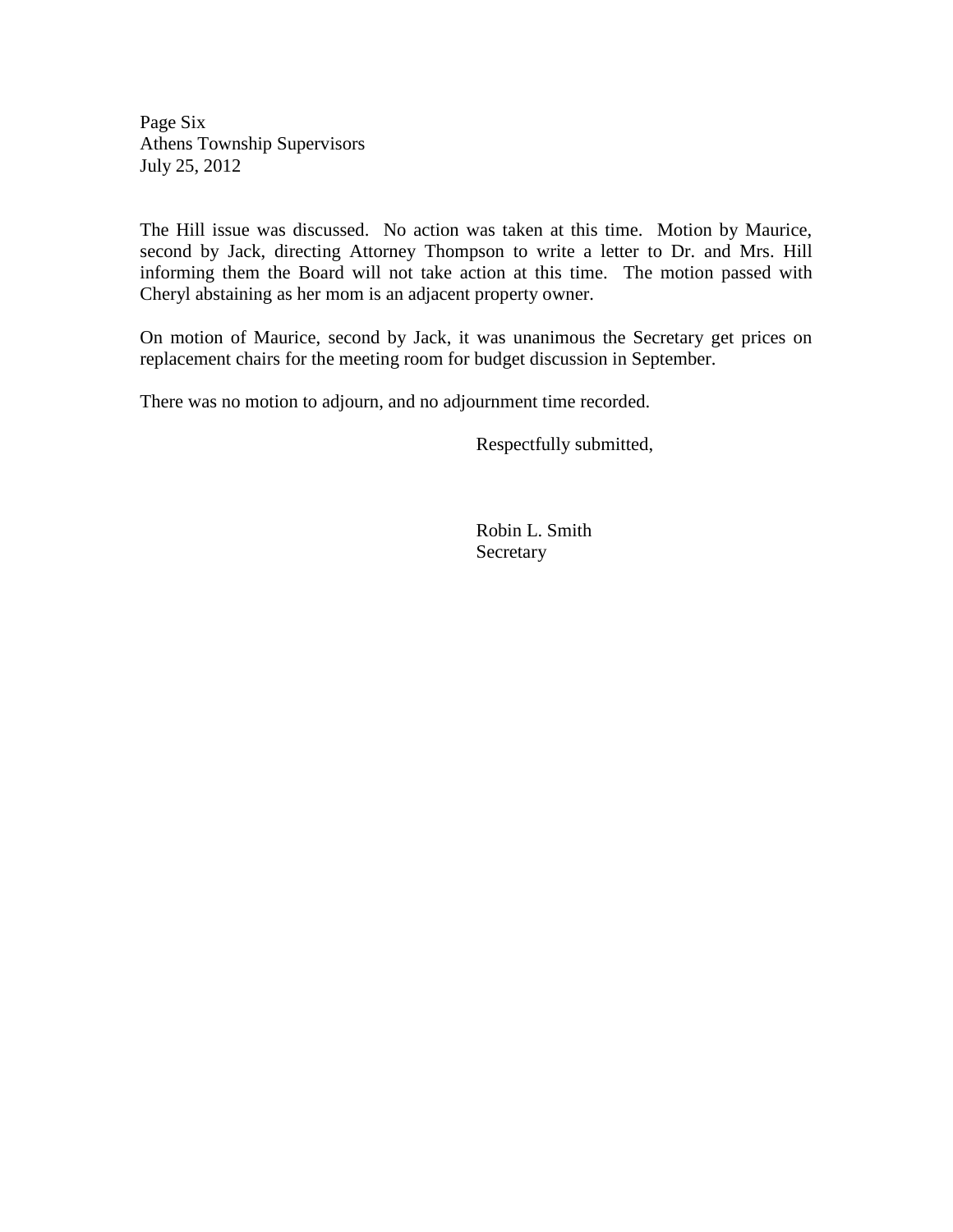#### ATHENS TOWNSHIP SUPERVISORS Conditional Use Hearing and Meeting July 30, 2012 6:30 PM

Chairman Maurice Fay called the meeting to order at 6:36 PM. Supervisors also present were Jack Walter, Cheryl Wood-Walter, Christine Vough and Ronald Reagan. Attorney John Thompson and Secretary Robin Smith were also in attendance.

Voice of the Residents:

 Pam Arnold said she lives in the area and says there is a lot of truck traffic – particularly at the corner down there (meaning the corner of Wilawana Road and Mile Lane Road). She is worried about a head-on there. They're going much faster than the speed limit. Trucks aren't all tarped and she's had 2 broken windshields in 2 months. Maurice said PennDOT is aware of this – it's a PennDOT problem. Robin said there's a possibility of a traffic light at that intersection in the near future. Pam would like to see more enforcement from the police department. Cheryl said the curve there is deceiving – people need to slow down and they don't realize it. Pam said there was just a frack truck rollover there – no leakage, but….. She's glad to hear something is being looked at for that area.

Chairman Fay turned the meeting over to Attorney John Thompson to conduct the Sayre Health Care Center, LLC modification to their original Conditional Use hearing of February 9, 2012. Phase 1 of their project had been granted the Conditional Use at that time, and now they are adding Phase 2. Attorney Damian Rossettie represented the applicant, Michael Kelly, who is President of Sayre Health Care Center, LLC. Gary Burcher was present as engineer for the project. John introduced the Board to those in attendance. Secretary Robin Smith and Assistant Zoning Officer Cindy Parrish were also present. Testimony was taken by Stenographer Laura Schmieder. Chairman Fay took the Board into executive session at 7:40 PM for deliberation. The hearing reconvened at 7:49 PM. On motion of Ron, second by Jack, it passed to grant the modification to the Conditional Use as requested. Christine Vough abstained.

On motion of Ron, second by Cheryl, it passed to approve, sign and execute the sewage mailers for both phases. Christine abstained. Both had been approved previously by Athens Township Authority.

Clif Cheeks was present from Planning Commission to have the Board review the Niagara Gas and Oil water withdrawal facility revisions and to bring us up-to-date on the deficiencies. Todd Campbell was present representing Niagara Gas and Oil. Todd said there will be no lights or signs with this project. The 2 HOPs have been applied for. They have revised the blacktop area to show it from Sheshequin Road down to the flat area. A note was left on the plans in error, and Todd will draw a line through that and initial/date the correction. The will-serve letter from Penelec has been submitted, and the zoning information has been added to the plan.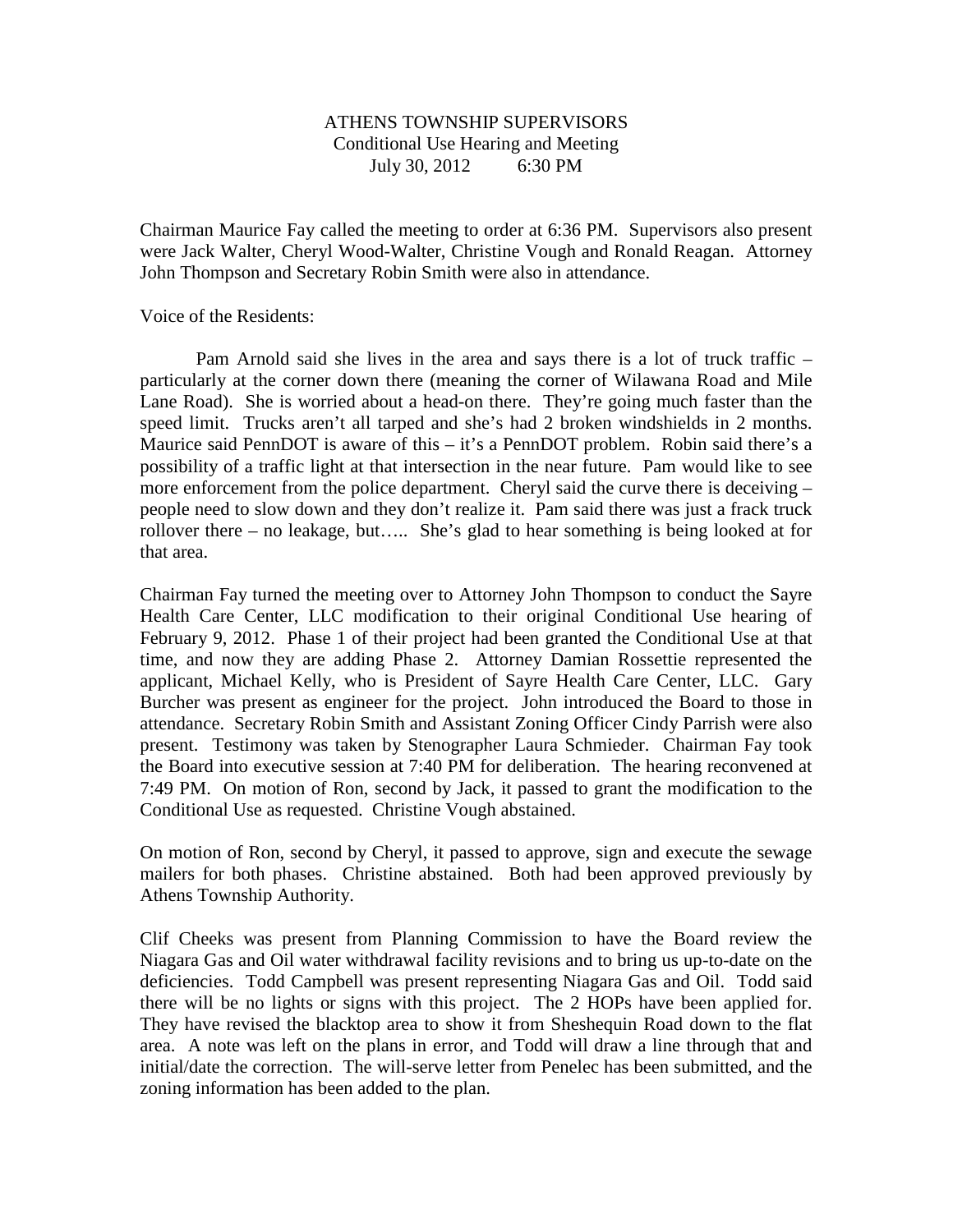Page Two Athens Township Supervisors July 30, 2012

The one problem remaining is the radius at the intersection of the entrance road and Front Street. The radius is supposed to be 15 and is listed on the plan as 10. Discussion was held. There is not enough room to get the 15. One of the options would be to do one way access. Another would be to request a variance from the township requirements from Zoning Hearing Board. Another would be not to modify the driveway at all and let it remain grandfathered. Christine asked if we can override the Zoning Hearing Board decision if they deny the variance, and we cannot. Discussion continued. Todd is requesting to be able to begin the installation of the waterline now, while the river is low, and to be able to receive creek gravel to be used with the installation. He would not develop any other part of the property/project until the access issue was resolved. On motion of Ron, second by Jack, it was unanimous to grant preliminary plan approval to this land development contingent upon the resolution of the Front Street (SR1056) access issue by securing a variance or complying with the township Zoning Ordinance; but allowing Niagara Gas and Oil to commence with the water line installation now and allow the receipt of gravel for that purpose only, with no other development to occur until the access issue is resolved.

Robin said anyone planning to attend the COG dinner needs to let her know so she can make the reservations. Jack Walter, Ron Reagan and Shelly Reagan will attend.

Robin said PennDOT has completed their in-depth traffic study of Glen Valley Road and said they will not approve a speed limit reduction. They suggest we use enforcement to control the speed. They did, however, approve the "Watch Children" signs for Wolcott Hollow Road by the McCloe Trailer Park. We will need to purchase them and install them. Robin will have Ray order the signs and get them up.

Robin received notification that we are due for our water backflow prevention device test. We can either have Aqua do it and charge us for it, or have Jeff Paul Plumbing do it for us and charge us – he was the one who installed it. On motion of Maurice, second by Jack, it was unanimous to have Aqua do this for us.

On motion of Cheryl, second by Jack, it was unanimous to have John Thompson prepare the ordinance for our next meeting to change King Lane to King Road and to change Merrick Lane to Dawson Lane.

Discussion was held on the concrete quotes for the installation of the footers for the Meadowlark Drive bridge. Ray Brobst secured three quotes, which were as follows: Cotton's Concrete - \$17,865 (with township to do all excavation); Vought Construction - \$17,325 (excavation included); and J & D Ward Contracting - \$11,900 (no mention of excavation). On motion of Jack, second by Christine, it was unanimous to accept the bid of J & D Ward, and to let them use Randy if they need to.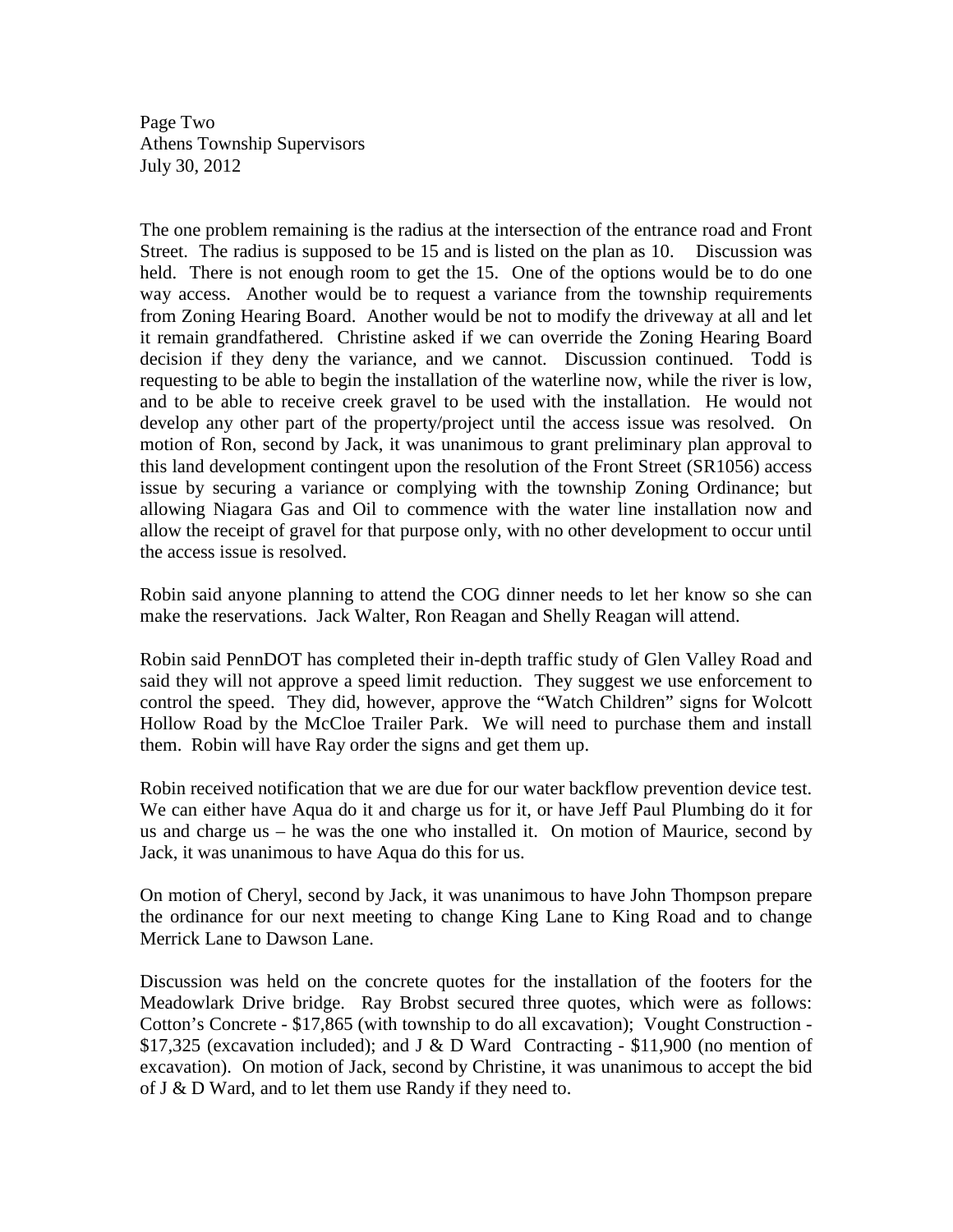Page Three Athens Township Supervisors July 30, 2012

On motion of Jack, second by Christine, it was unanimous to approve, sign and execute the decision for the Chesapeake Robinson Conditional Use. John will get Robin a copy of the fully-executed decision for the file.

On motion of Ron, second by Maurice, it was unanimous to approve the Adopt-A-Road program rules and form and to order vests and gloves for the volunteers to wear.

On motion of Jack, second by Christine, it was unanimous to have Maurice sign the mylars for the Walmart traffic signal when they are approved by PennDOT and delivered by Skip Schneider.

Discussion was held concerning the meeting with the union about hiring part-time officers. Robin said we are looking at the week of the  $13<sup>th</sup>$ . Cheryl isn't available after 2 PM on Tuesday, the  $14<sup>th</sup>$ , and Larry isn't available at all on Friday, the  $17<sup>th</sup>$ . Maurice said Larry doesn't have to be there and Cheryl said he does, because he does the scheduling. We are hiring part-timers only to fill in when needed, not on a regular basis. Maurice wants Keith to be there, too. Ron said we certainly should have the shop steward there. Maurice said we don't want to have to pay benefits. Ron asked what happens to the parttime officers when we go to Athens Borough? Christine said she was OK with any date at night, but if it was a day meeting, she would have to make arrangements at work. Robin will get back to Larry and Jim Carroll to finalize a date and time.

Robin received an email from Valorie with a request from Athens Township Authority for us to pay for a manhole cover replacement in the amount of \$1950 on Bressler Street because it was a "road repair issue". We have not done any roadwork on Bressler Street this year so this was not caused by the township. On motion of Jack, second by Maurice, it was unanimous not to pay for this repair because it was not caused by the township and was not a "road repair issue". Robin will advise ATA.

Robin advised the Board that Governor Corbett is appealing the recent Commonwealth Court decision striking down zoning provisions included in Act 13.

Discussion was held to set a date for the Simonds Conditional Use hearing. The Bradford County Court of Common Pleas recently ruled on the appeal filed by Simonds and upheld the decision of the Board of Supervisors, which denied the first application. They are now filing a second application for this same gravel mine. The date of September 19, 2012 was chosen with the hearing to be held at 6:30 PM. John Thompson will secure a stenographer and Robin will do the legal notice.

Maurice wanted to discuss employees responding to fire calls during working hours. Eric Benjamin left work to respond to a fire call in Ulster, without permission, and Ray did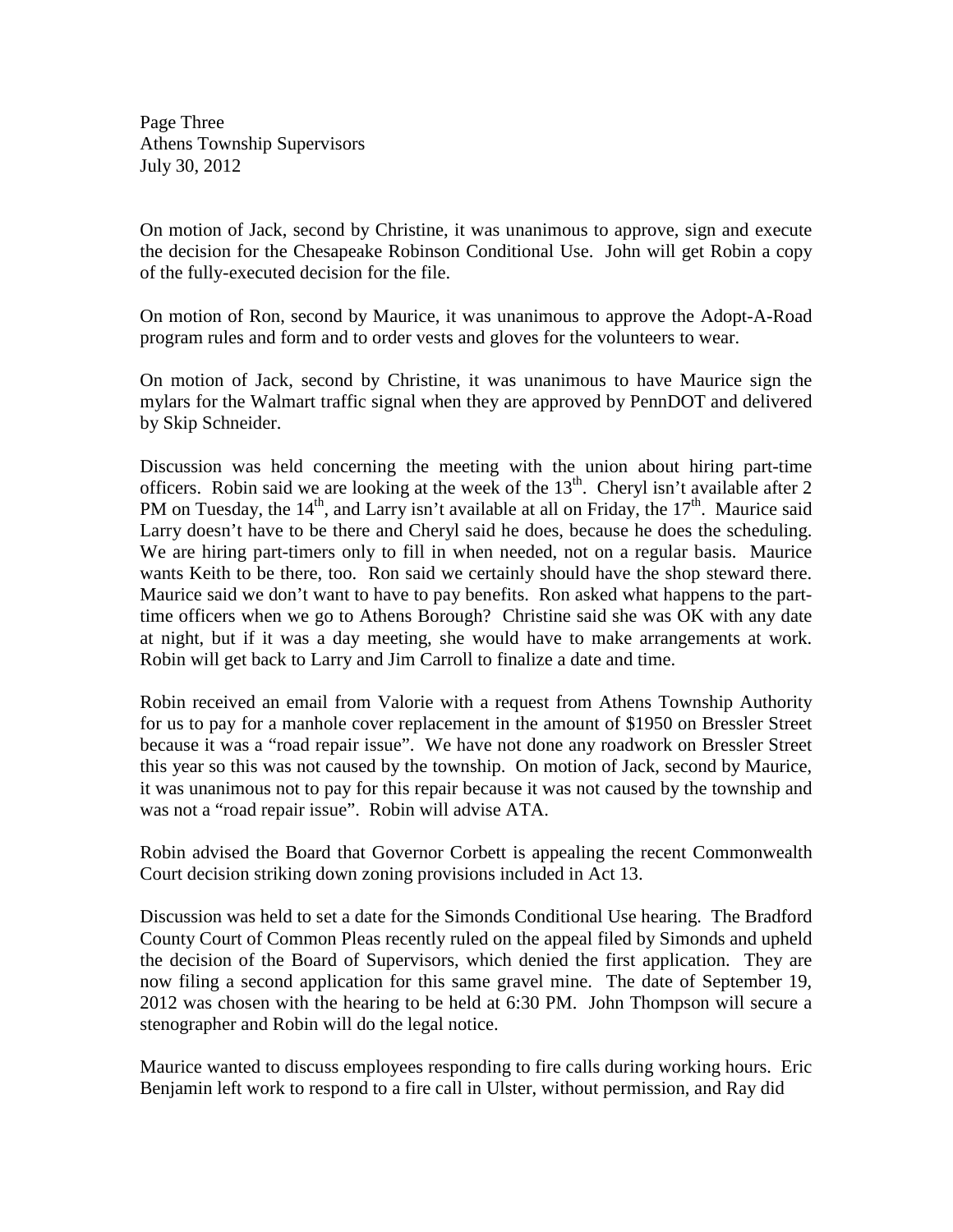Page Four Athens Township Supervisors July 30, 2012

not approve payment for the time (Eric is also a member of the Ulster Fire Company). Maurice would like to see us only allow employees to leave the job for a second alarm for manpower for a structure fire in Athens Township. Motion was made by Maurice and seconded by Jack to only allow employees to leave the job when there is a second alarm for manpower for a structure fire in Athens Township only. Discussion was held. Christine asked if anything was negotiated into the union contract for this and it wasn't  $$ nor has it ever been. She then asked if the motion passes, are we liable? Maurice said we already pay for the fire company's Worker's Compensation insurance. Ron asked why just a second alarm - why can't we give up a guy once in a while. Robin said our present policy that we have in place allows firefighters to respond during working hours to structure fires only, and only if they are not in the middle of something like paving where they would be needed. On motion of Maurice, second by Jack, it was unanimous to revise the previous motion to say that any employee of the township who is a firefighter or fire police may respond to a structure fire in Athens Township only, during working hours.

There being no further business, on motion of Ron, second by Cheryl, it was unanimous to adjourn the meeting at 9:10 PM.

Respectfully submitted,

 Robin L. Smith Secretary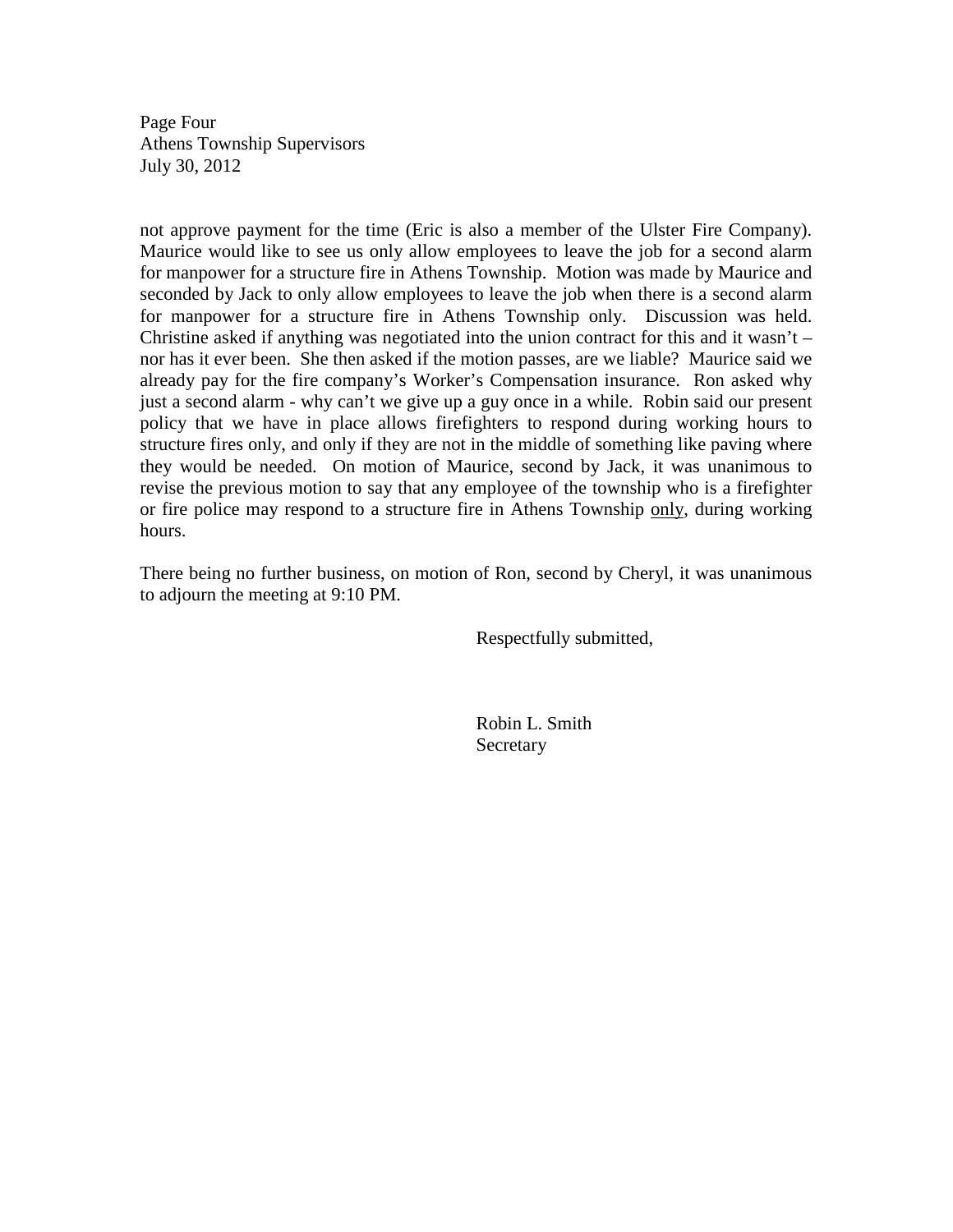#### ATHENS TOWNSHIP SUPERVISORS August 22, 2012 6:30 PM Zoning Map Amendment Hearing and Meeting

Chairman Fay called the meeting to order at 6:30 PM. Supervisors Jack Walter, Christine Vough and Ronald Reagan were also present. Attorney John Thompson and Secretary Robin Smith were also in attendance. Cheryl Wood-Walter was out of town.

Voice of the Residents:

 Dr. and Mrs. Hill were present with their attorney who spoke on their behalf about their issues with the cul-de-sac on Shuman Hill Road. Chairman Fay said we will bring this up at our next regular meeting.

Harmon Kelley presented a petition to the Board regarding the proposed rezoning of the Whitetail Hollows parcel located on Pump Station Hill Road. He said many people are against the rezoning. He is right next to it. He stated several of his concerns with the development of this parcel. He does not think this should be rezoned.

Chairman Fay recessed the meeting at 6:46 PM to hold the Whitetail Hollows Zoning Map Amendment Hearing. They are requesting to have their parcel on Pump Station Hill Road rezoned to Industrial from Residential Suburban. Whitetail Hollows was represented by co-owners Bill Cotton and Attorney Chris Jones. Testimony was taken by Stenographer Linda Wettlaufer. Testimony ended at 7:17 PM, at which time Chairman Fay took the Board into executive session for deliberation. The hearing reconvened at 7:38 PM. Motion was made by Ron and seconded by Jack to grant the request to rezone the 14-acre parcel to Industrial. The roll-call vote was as follows: Mr. Walter – yes; Mr.  $Fay - yes$ ; Mrs. Vough – no; Mr. Reagan – yes.

The meeting reconvened at 7:40 PM. On motion of Maurice, second by Jack, it was unanimous to ratify the lifting of the burning ban on August 1, 2012.

On motion of Ron, second by Maurice, it was unanimous to ratify the approval of the Technical and Price Proposal of Gwin, Dobson and Foreman for the construction inspection of Road C.

On motion of Jack, second by Maurice, it was unanimous to approve, sign and execute Addendums #3 (complete the GP-3 permit) and #4 (construction observation services) to the Dawood contract for the Meadowlark bridge. Jack advised the Board that the Meadowlark bridge project needs to have some change orders as the bridge needs to be longer to accommodate two lanes of traffic and shoulders. Discussion was held. The Board agrees that the project must be completed and therefore the change orders for the additional bridge sections and the increase in the length of the concrete footers to accommodate the additional length of the bridge are approved.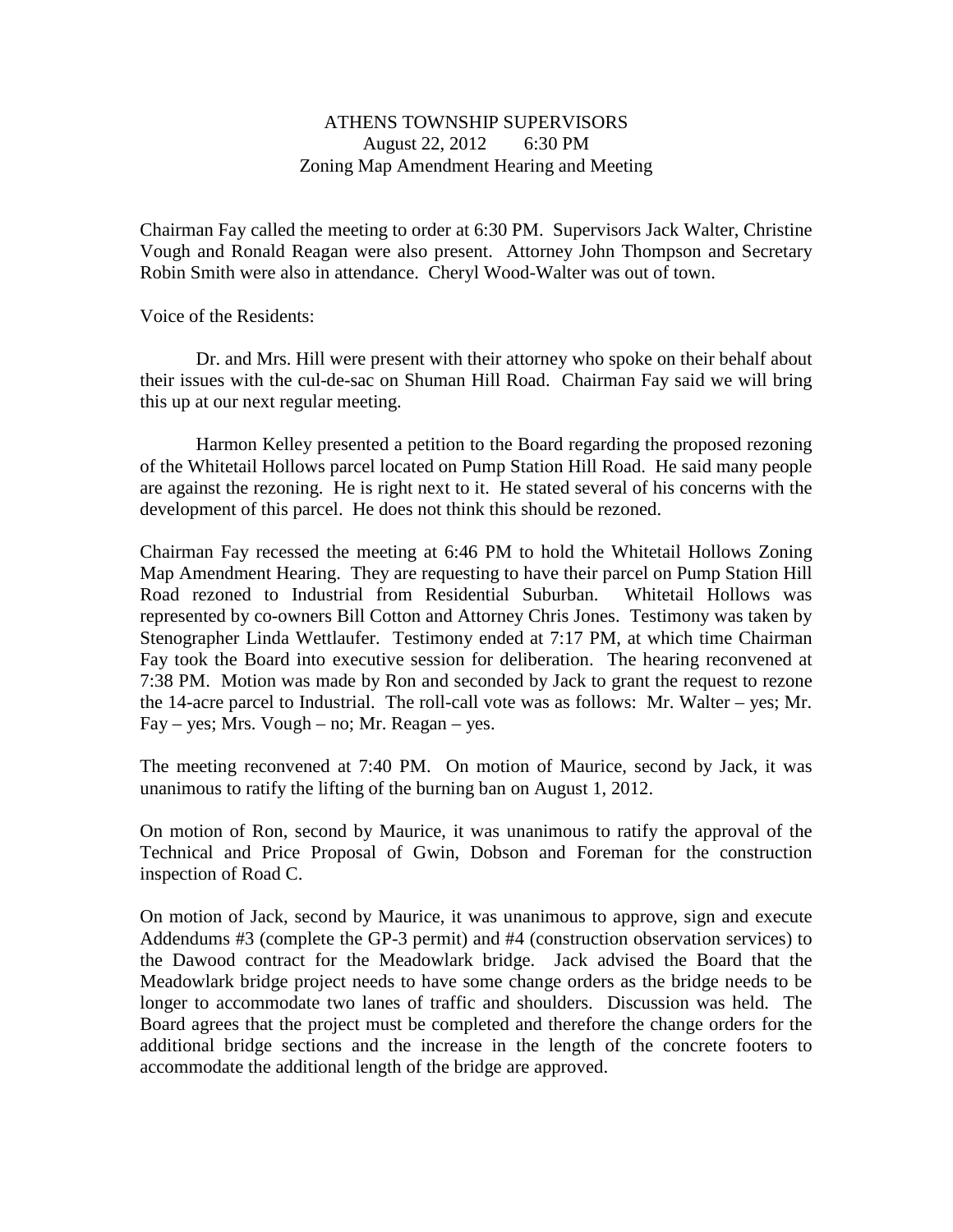Page Two Athens Township Supervisors August 22, 2012

On motion of Ron, second by Jack, it was unanimous to have the generator serviced.

On motion of Maurice, second by Jack, it was unanimous to contact Hal Fish to complete our backflow prevention device testing, and to contact Jeff Paul if Hal is unable to do this testing. We had previously approved Aqua Resources to do this testing for us, but they are separate from our local water company, Aqua Pennsylvania, and would have had to come from New Jersey to test this.

Robin advised the Board that the written agreement for the Adopt-A-Road Program requires "Volunteer Litter Crew Ahead" signs to be placed at the beginning and the end of the road section(s) that they will be cleaning, and that hard hats, a first aid kit and water will need to be supplied to the workers. Discussion was held. It was decided to have John revise the agreement NOT to include the hard hats; to order the signs and first aid kit; and to provide drinking water and garbage bags to the volunteers.

Correspondence/Information was as listed in the meeting agenda.

Ed Reid requested permission to go to Tina Pickett to see if she can get the HOPs for Walmart, Candlewood Suites and Chesapeake's office complex expedited. Ed said PENNDOT has been dragging their feet on these approvals. Discussion was held. Robin suggested he contact Senator Yaw as well. On motion of Ron, second by Christine, it was unanimous to have Ed contact both legislators and get them involved in these issues.

Ed also said he spoke to Skip Schneider concerning the information Christine had gotten for the installation of the backflow preventers on 199. PennDOT says it will require a feasibility study – that may be around \$15,000. A couple different engineers think the backflow preventers are a bad idea, because the water should be going through the pipes to relieve the flooding, and if the pipes are 'plugged' it will create higher water somewhere else. Discussion was held. On motion of Christine, second by Jack, it was unanimous to have Skip Schneider give us a cost proposal for this feasibility study.

Chairman Fay took the Board into executive session at 8:24 PM for personnel issues. The regular meeting reconvened at 9:43 PM.

There being no further business, on motion of Ron, second by Maurice, it was unanimous to adjourn the meeting at 9:44 PM.

Respectfully submitted,

Robin L. Smith, Secretary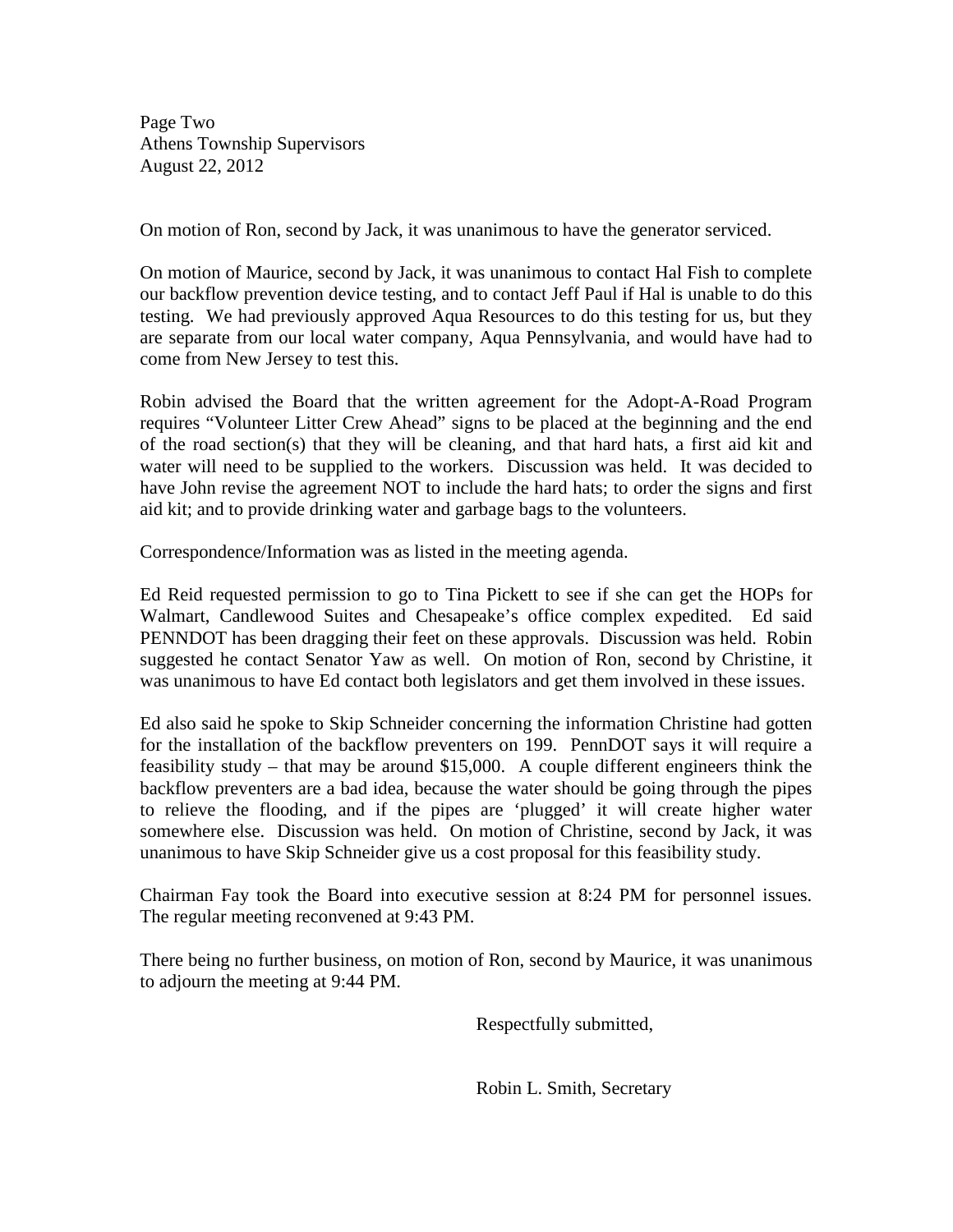# ATHENS TOWNSHIP SUPERVISORS August 29, 2012 7 PM

Chairman Maurice Fay called the meeting to order at 7:05 PM. Supervisors also present were Jack Walter, Cheryl Wood-Walter and Ronald Reagan. Attorney John Thompson and Secretary Robin Smith were also in attendance.

Voice of the Residents:

 Jeff McEwen of 3547 Wilawana Road was present with concerns about a diversion ditch next to his house. He said this flooded last September during the big flood and also in the Spring. He went with Jack to show him the area. Where CVS picked power up, they didn't dig down very deep. Water now runs across the cornfield over the road into his yard. He asked John Merrick if it would be OK for the township to come and clean the ditch on his (Merrick's) property and John said that would be OK. Jeff said his homeowner's insurance went up \$1200 because he's had 2 claims. If we can't resolve this, he'll turn the ditch back into lawn. Jack said he thinks the electric company did this when they picked up power and Jeff agrees. Jack thought Jeff was going to call the electric company about this. Jeff said they used a subcontractor. Christine Vough arrived and apologized for being late. She asked Jeff to tell her where he lived. He explained the situation to her. Jack said the electric company should take care of it. Jeff said when our road crew was working down the street (at the Betty Jo Morris property), he asked the 'little guy' if they would clean out his diversion ditch and he said yes. Jeff said shortly after that the "boss" told him they would not do it. Maurice said he knows this is a problem, but it's on private property. Jeff said if the water could get to the drywell at Betty Jo Morris's, it wouldn't be a problem. Maurice said he has calls into two guys about this. Christine said she would like to see it. Jeff said John Merrick said it would be OK to work on his property, but Ron said John doesn't own that property any more. Jeff said he'll come back next month to see what we've come up with. Maurice said he'd keep in touch with him.

Richard Bean was present for the Parks Commission. He has one Eagle project completed by Seth Bidwell – who built 2 sandboxes in Round Top Park, and held a fund raiser to help pay for the materials. Two other Eagle projects are in the works – Kevin Luchaco is putting PVC pipe and mulch around the playground equipment that doesn't have mulch in Round Top Park, and Tyler Burlew is doing the same at the Glen R. Clark Memorial Park on Herrick Avenue. Robin Walter's Girl Scout Troop painted the playground equipment that needed painting and also placed PVC pipe and mulch around one piece of equipment. The East Athens neighborhood has finished the landscaping in the Jim King Memorial Park and it looks great. Richard asked about the status of the concrete block placement at the back gate of Round Top – he's been waiting for this for 2 or 3 months now. Jack said his crew is awfully busy. PennDOT will not reduce the speed on Glen Valley Road. Robin will check on the request for Children at Play signs. The pond in Round Top was estimated to be 3-5 ft. deep by the engineers and it is actually 7-10 feet. The Park Commission has decided not to change the pond, but they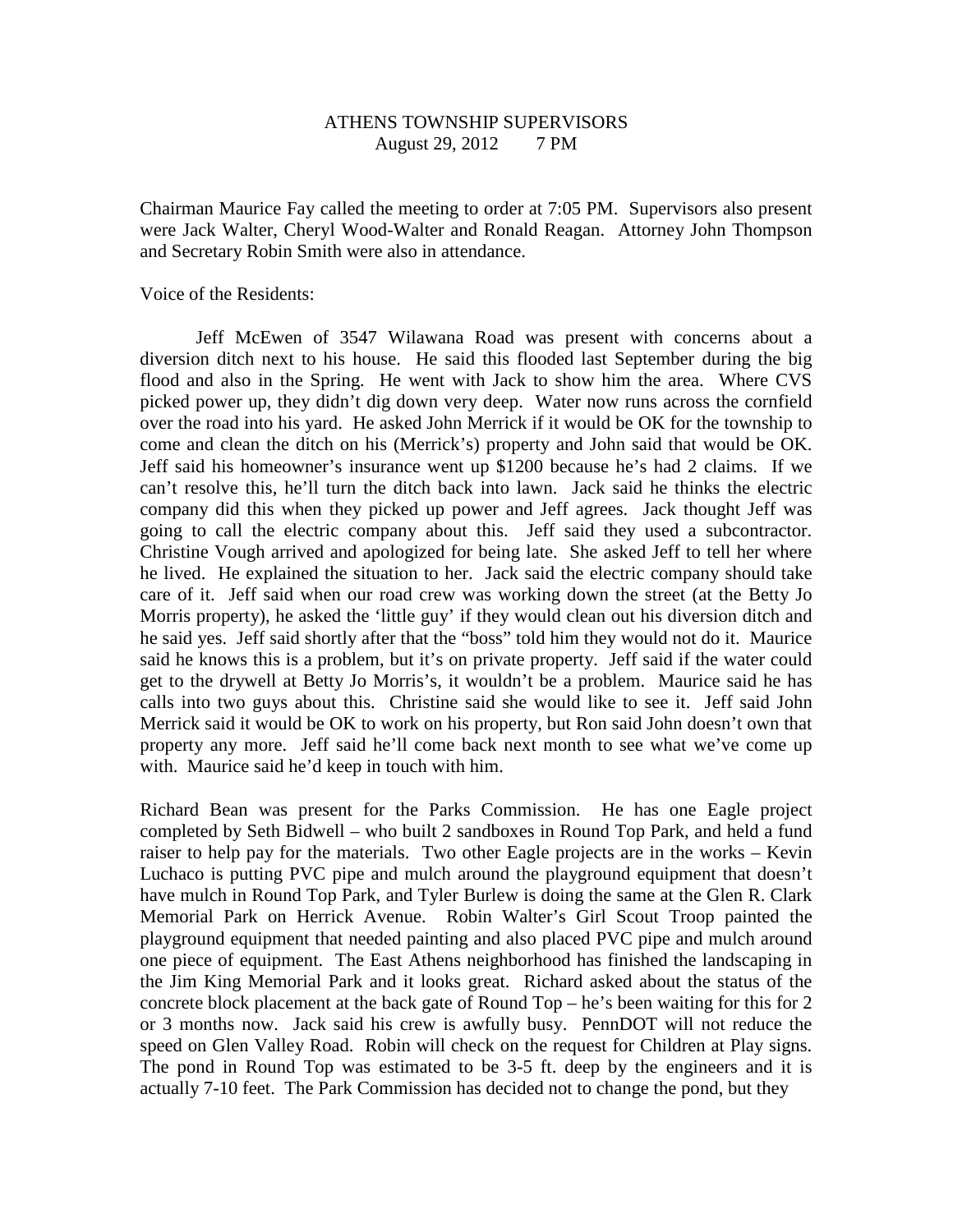Page Two Athens Township Supervisors August 29, 2012

will build a handicap fishing pier and pavilion at the pond. Richard said he's received several complaints about the condition of Bobcat Road, and he requested the road crew work the road. He said people are not using the parking lots and are parking on the grass. He has spoken to Larry about this, but it hasn't made a difference. He also stated that 4 wheelers are using the road. Pavilion rental is way up this year – we could use more pavilions.

On motion of Ron, second by Jack, it passed to adopt ORDINANCE 2012-04 to change the Whitetail Hollow parcel on Pump Station Hill Road from Residential Suburban to Industrial as per the Zoning Map Amendment Hearing decision. Christine voted no, and Cheryl was out of town.

On motion of Jack, second by Cheryl, it was unanimous to adopt ORDINANCE 2012-05 changing Merrick Lane to Dawson Lane; King Lane to King Road; and a private lane to Elsie Lane.

Clif Cheeks presented the James/Sandra Rosh 2-lot subdivision on Elsie Lane for review. The setbacks still need to be corrected on the map, but that is the only deficiency remaining. Chairman Fay recessed the regular meeting at 7:39 PM to hold a public hearing on this issue. There being no adverse comment, the regular meeting reconvened at 7:40 PM. On motion of Ron, second by Jack, it was unanimous to grant preliminary and final plan approval to this subdivision, contingent upon receipt of corrected maps.

Next was the Twin Tiers Hospitality, LLC two-lot subdivision at 3082 Wilawana Road. All deficiencies have been met but one: Queen Esther Dr. and White Wagon Rd. need to be shown as roads with dimensions (ROW & paved widths), not just a single line. Chairman Fay recessed the regular meeting at 7:32 PM to hold a public hearing on this issue. Roman Rosh had submitted 2 comments concerning this: 1) "The legal deed property descriptions and the sub-division plans for the Baggerly property deeds submitted to Athens Township for approval appear to be incorrect"; and 2) "The appurtenances, passed on through the chain of title to the Roshes, by the deeds of records for water rights to the Still House Spring or other water rights of record". There being no other comment, the regular meeting reconvened at 7:34 PM. On motion of Jack, second by Ron, it was unanimous to grant preliminary and final plan approval to this subdivision contingent upon the deficiency being met.

Clif presented the Twin Tiers Hospitality, LLC land development at 3082 Wilawana Road for review. They propose to put an 85-room Fairfield Inn and Suites at this location. Revised plans for this development have been received with some of the corrections, but the following deficiencies are still outstanding: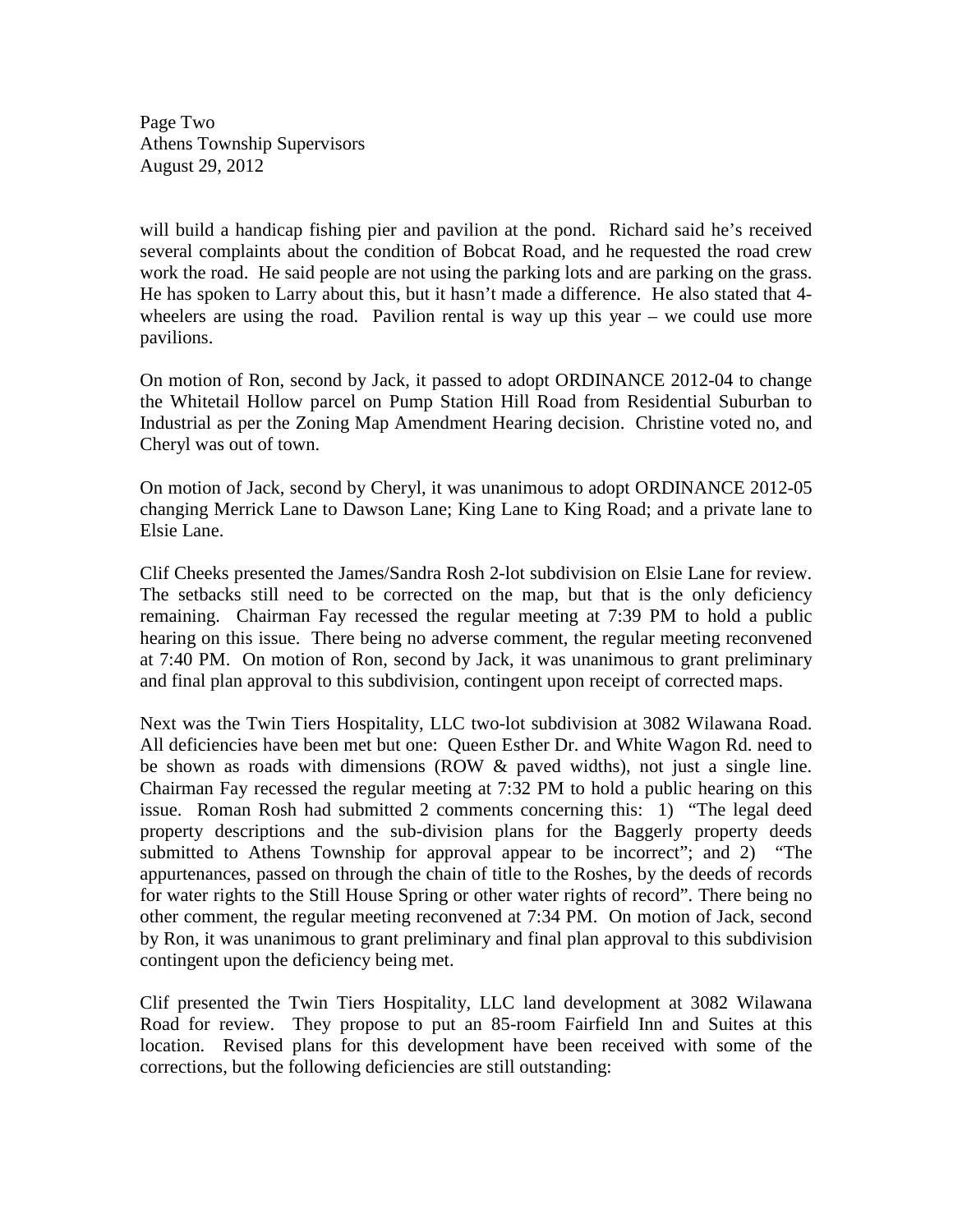Page Three Athens Township Supervisors August 29, 2012

- 1) Sign permit package required
- 2) Subdivision needs to be recorded
- 3) NPDES permit required
- 4) Easement for sign and electric access located on other parcel
- 5) HOP needed (note taking into consideration the fact that proposed drive might serve the adjacent lots, traffic study may be required for the overall development. PennDOT will determine with their scoping process).
- 6) With no curbing, the inlets at the entrance drive will not capture the access drive stormwater flows.
- 7) Maintenance of the inlets needs to be in the easement, and a maintenance agreement is required.
- 8) Waiver needed for sidewalks
- 9) Queen Esther Drive and White Wagon Road need to be shown as roads to include dimensions (ROW and paved widths), not just a single line.
- 10) SP-1 Parking setback should be 15 ft. from property line
- 11) SP-1 West side parking  $(2^{nd}$  stall from the north) is only a 9' x 20' instead of the required 10' x 20'.
- 12) SP-1 Retaining wall not clarified on the site plan
- 13) SP-1 Zoning table height requirement needs to be corrected to 8 stories (not 4)
- 14) SP-1 Impervious coverage listed as 68% needs to be broken down to verify accuracy
- 15) Keep grading and utility plans together, and keep E & S and PCSM plans separate out of plan set, but with the associated document report.

Ron stated that if we have this many comments at final plan approval, it will not be moving forward.

Chairman Fay recessed the regular meeting to hold a public hearing on this development at 8:32 PM. Roman Rosh had asked that his comments for the subdivision be carried over to this land development as well. There being no other comment, the regular meeting reconvened at 8:34 PM. On motion of Ron, second by Jack, it was unanimous to grant preliminary approval only to this land development contingent upon all deficiencies being met before Ed issues any permits.

Ron left the meeting at this time. On motion of Jack, second by Cheryl, it was unanimous to grant Walmart's request for a 90-day extension for both the subdivision and the land development.

Ray Brobst reported that the "Watch Children" signs for Wolcott Hollow Road are not here yet. They have the Meadowlark Drive bridge together up to the pieces that they have. They will be tar and chipping the following roads: Bradley, Alpine, Green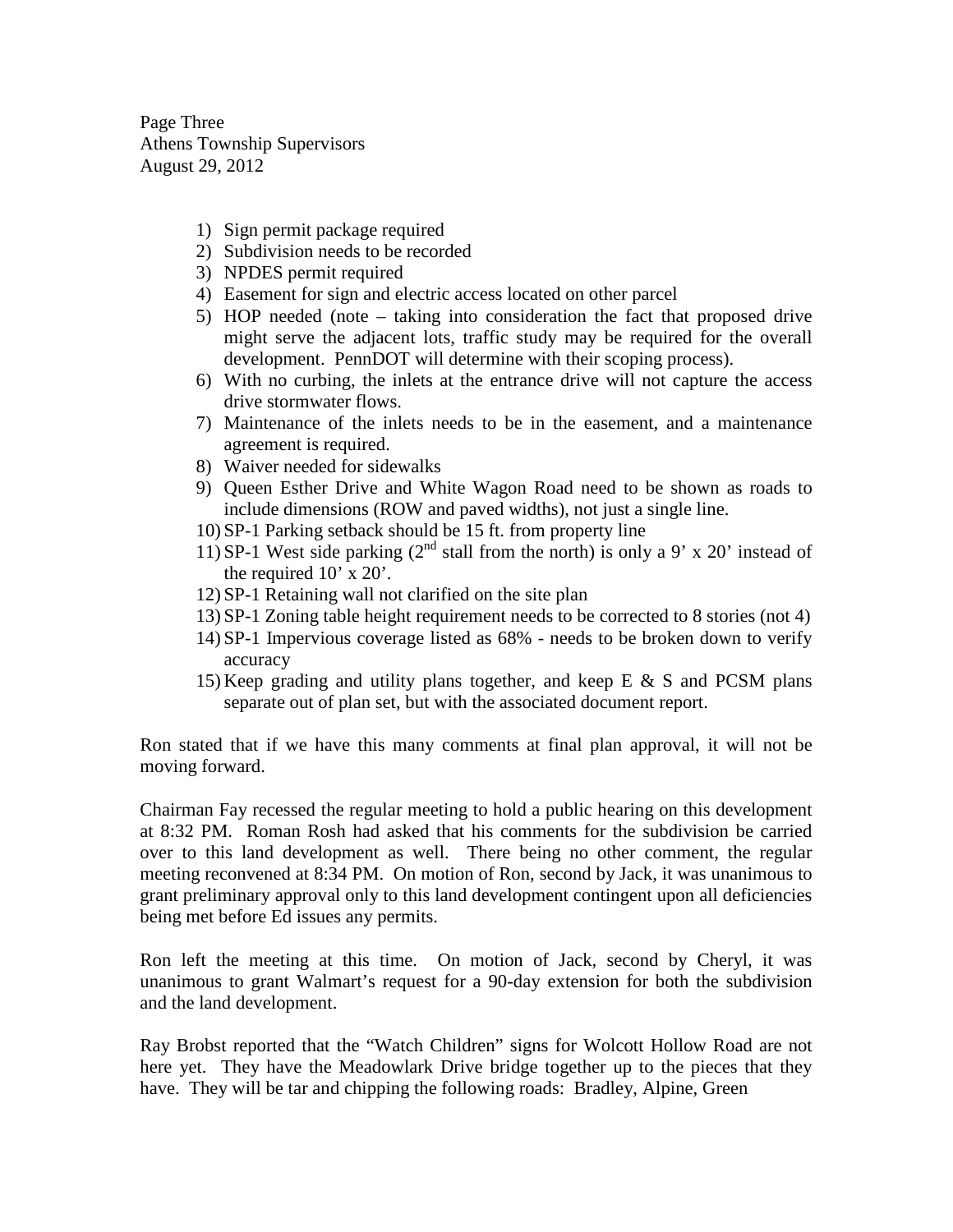Page Four Athens Township Supervisors August 29, 2012

Mountain, Forest, Vetter and Queen Esther Drive. They will also be putting a second coat on Herrick Ave., doing a fog seal and feathering in the driveways. The Dirt and Gravel Road project on Highland Drive is coming along well. It needs to be complete by December. Ron returned to the meeting.

Maurice had asked Robin to type up the work hours for the public works department so they can be signed by the Board and posted as required by the contract. They have been leaving at 3 PM for the last several months and this will get them back to regular hours. On motion of Maurice, second by Cheryl, it was unanimous to sign the designated work hours and post them in the garage. Maurice will post the hours.

Robin advised the Board that Addendum #2 for the Meadowlark bridge project had not been officially signed by the Chairman. On motion of Jack, second by Ron, it was unanimous to ratify this and have the Chairman sign.

Discussion on the roof report was tabled until a later time.

Martin and Moonyean Hill of Shuman Hill Road were present again concerning the culde-sac they live on. John suggested we discuss this in executive session. Ron asked what there is to discuss? Jack said let it go to court. Mrs. Hill said she has received complaints from her neighbors, and Mr. Earley said to get something done. She said Cheryl's mom (Anna Wood) had trees taken down on their road. There was an accident there 3 weeks ago. She stated that Mr. Sikora said he would take the fence down if the township told him to. Mr. Sikora also asked why 'they' didn't do anything before. Mrs. Hill stated that "Cheryl told him (Mr. Sikora) that she would fix it with the township supervisors". She demands that we make the cul-de-sac "safe". Ron said we can't regulate the size of the vehicles. Maurice said the entire road is off center, not just the cul-de-sac. Mr. Hill said the reason the road is off center is because Mr. Sikora has encroached. Maurice said he wants to see the survey map again before he decides. Mr. Hill said they were invited to the meeting to receive a decision. Ron made the motion to leave the road alone and it was seconded by Jack. Chairman Fay called for a roll call vote which was as follows: Mr. Reagan – yes; Mrs. Wood-Walter – abstain, as her mother is an adjoining property owner; Mrs. Vough – no; Mr. Walter – yes; Mr. Fay – yes. The motion passes to leave the road alone.

On motion of Ron, second by Jack, it was unanimous to approve the minutes of July 25, July 30 and August 22, 2012 as written.

On motion of Ron, second by Jack, it was unanimous to reappoint Diane Marvin and Walt Haggerty to their respective positions on Zoning Hearing Board for terms to expire September 9, 2015.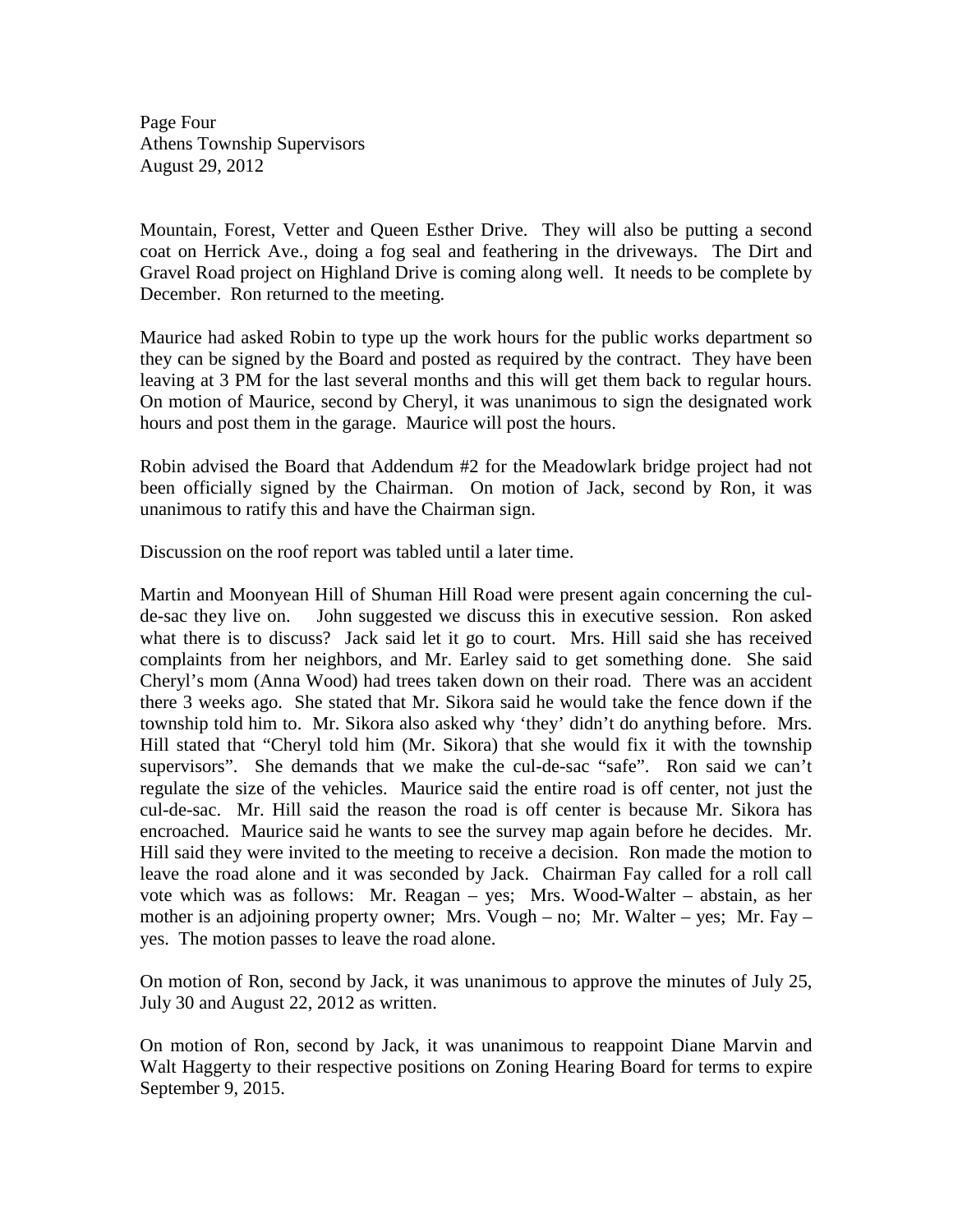Page Five Athens Township Supervisors August 29, 2012

Robin advised the Board that she had contacted Litchfield Fire Company to see if they would be interested in supplying barbecued chicken for our Volunteer Appreciation Picnic on September 15<sup>th</sup> in Round Top Park, and they will do it for \$6/half. Maurice asked if our fire company had declined to supply the chicken and Robin said she didn't ask them because we are inviting them to show our appreciation and it would defeat the purpose if they had to cook. On motion of Ron, second by Jack, it was unanimous to have Litchfield Fire Company supply the chicken for our picnic at \$6/half.

On motion of Ron, second by Jack, it was unanimous to advise Bradford County Emergency Management that we are interested in the CodeRED notification system (we are not committed at this time).

On motion of Ron, second by Jack, it was unanimous to send Ruth to the County Convention and to pay her for the time she would have worked.

On motion of Cheryl, second by Maurice, it was unanimous to approve Ed's attendance at the Floodplain Managers Annual Meeting on October 23/24 in Wilkes Barre for a registration fee of \$120, hotel, meals and mileage, and to pay him for the time he would have worked.

On motion of Ron, second by Cheryl, it was unanimous to accept the monthly reports as presented. We had been receiving one copy of each report for all to view at the direction of the Board, but Ron and Christine would now each like their own copy of the monthly reports and their own copy of the budget. We also received a Treasurer's Report which Maurice read to the Board.

On motion of Ron, second by Jack, it was unanimous to approve the payment of the monthly bills as presented. A complete listing of revenues and expenditures is on file in the office of the Treasurer.

Correspondence/Information was as listed in the meeting agenda.

Ed Reid has requested an upgrade to his cell phone. Discussion was held. The Board would like Ed to get a price for a phone that will have email, texting and phone service only, and also a proposal as to how much he would charge for use of his own cell phone for work.

Robin presented Eric Walker's report on the roof. He gave us 2 options and said we need to choose which we would like and he will give us a proposal as to what it would cost us for him to draft the bid spec. Jack said we should just have him do it because it needs to be done before winter. Discussion was held. On motion of Jack, second by Ron, it was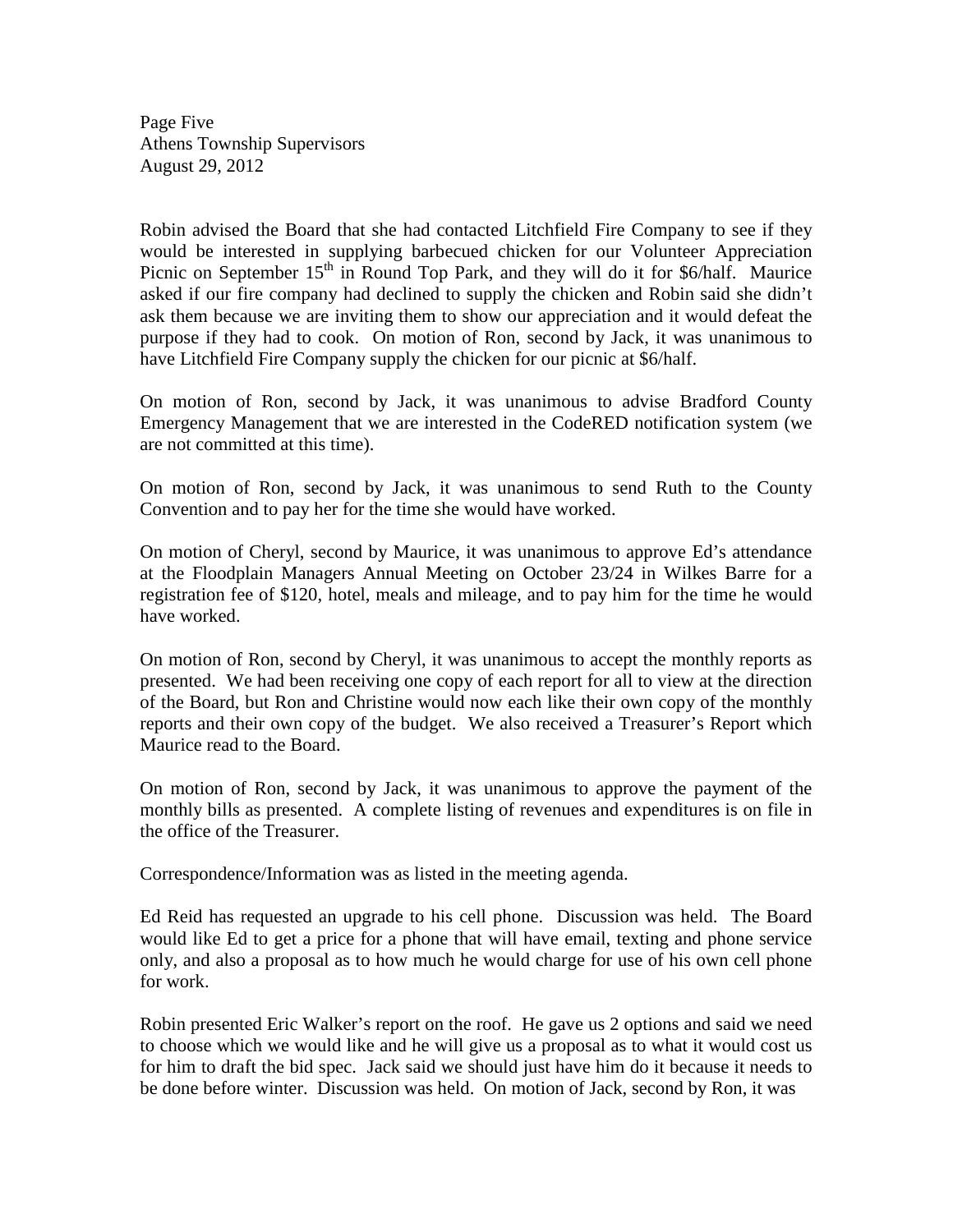Page Six Athens Township Supervisors August 29, 2012

unanimous to have Eric create the bid spec for us for Option #2 (both garage and office roof) as soon as possible.

Chairman Fay took the Board into executive session at 9:22 PM for pending litigation and contract issues. The secretary stayed until 9:44 PM and was then excused. The regular meeting reconvened at 10:10 PM.

On motion of Maurice, second by Christine, it was unanimous to adjourn the meeting at 10:11 PM.

Respectfully submitted,

 Robin L. Smith **Secretary**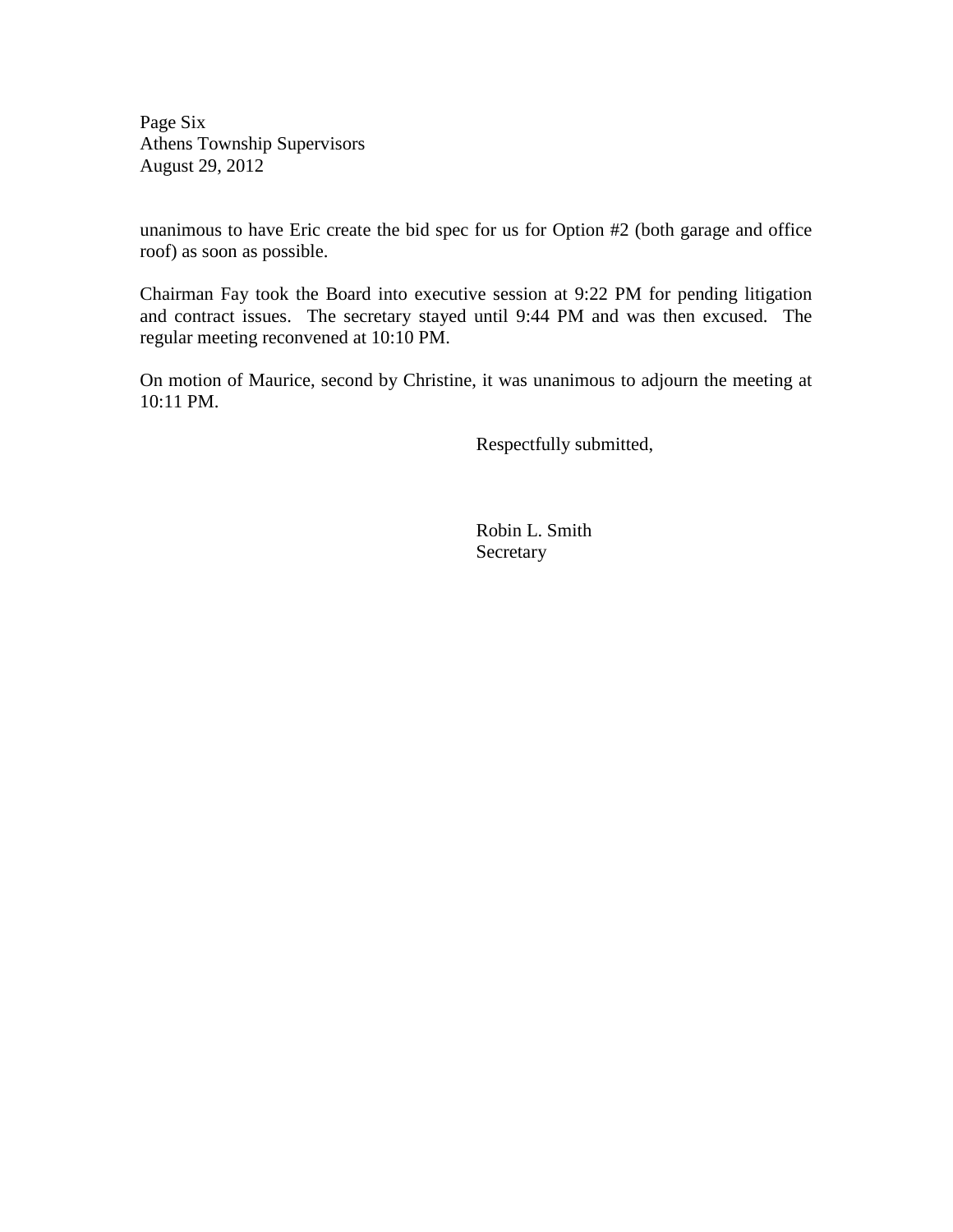# ATHENS TOWNSHIP SUPERVISORS September 26, 2012 7 PM

Chairman Maurice Fay called the meeting to order at 7:02 PM. Supervisors present were Jack Walter and Christine Vough. Cheryl Wood-Walter was out of town and Ronald Reagan was attending a viewing for his uncle. Solicitor John Thompson and Secretary Robin Smith were also in attendance.

Voice of the Residents:

 Jeff McEwen was not in attendance. Christine said she had spoken with him and they were going to set a time to meet so he can show Christine where this is and what is happening.

 Melanie Nittinger presented a petition to the Board requesting their road – Dawson Lane – be returned to its former Merrick Lane name. The County has recommended the change to Dawson Lane and stated there is a conflict between Herrick and Merrick, which should be corrected. Robin explained the process we went through when we did the E-911 readdressing and stated that address issues are determined by the NENA standards. John Thompson said the township did what they needed to do to make the road name change. Discussion continued. There appeared to be some miscommunication between the Dawsons, the residents and the township. Stanley Folk said when they called, his wife said not to give him an answer. Robin advised the residents that if they would like to get together and choose a different name for their road, they could submit it to the township for consideration. The residents would be responsible for the purchase of the sign. Mr. Nittinger asked if they could be addressed off Wilawana Road and Robin said their driveway would have to be off Wilawana Road, which it is not.

Richard Bean reported for the Parks and Recreation Commission. There are 3 Eagle Scout projects in the works. The highway department has placed the concrete blocks at the back gate of Round Top. PennDOT did not recommend "Children At Play" signs for Glen Valley Road – they did not recommend any additional safety measures except enforcement of the speed limit. The Park Commission is working on the Round Top Park Pond project. Bobcat Road still needs to be worked. September  $29<sup>th</sup>$  will be the Walk From Obesity. The King family gave a donation of \$4,479 to be used at the Jim King Memorial Park. There will be a ribbon cutting at the Jim King Memorial Park on October  $20<sup>th</sup>$  at 11 AM for all the improvements. Mattison's will be removing a tree at the park.

Fairfield Inn had requested a waiver from the sidewalk requirements for their land development on Wilawana Road at our last meeting, but no action was taken. On motion of Jack, second by Christine, it was unanimous to grant this waiver.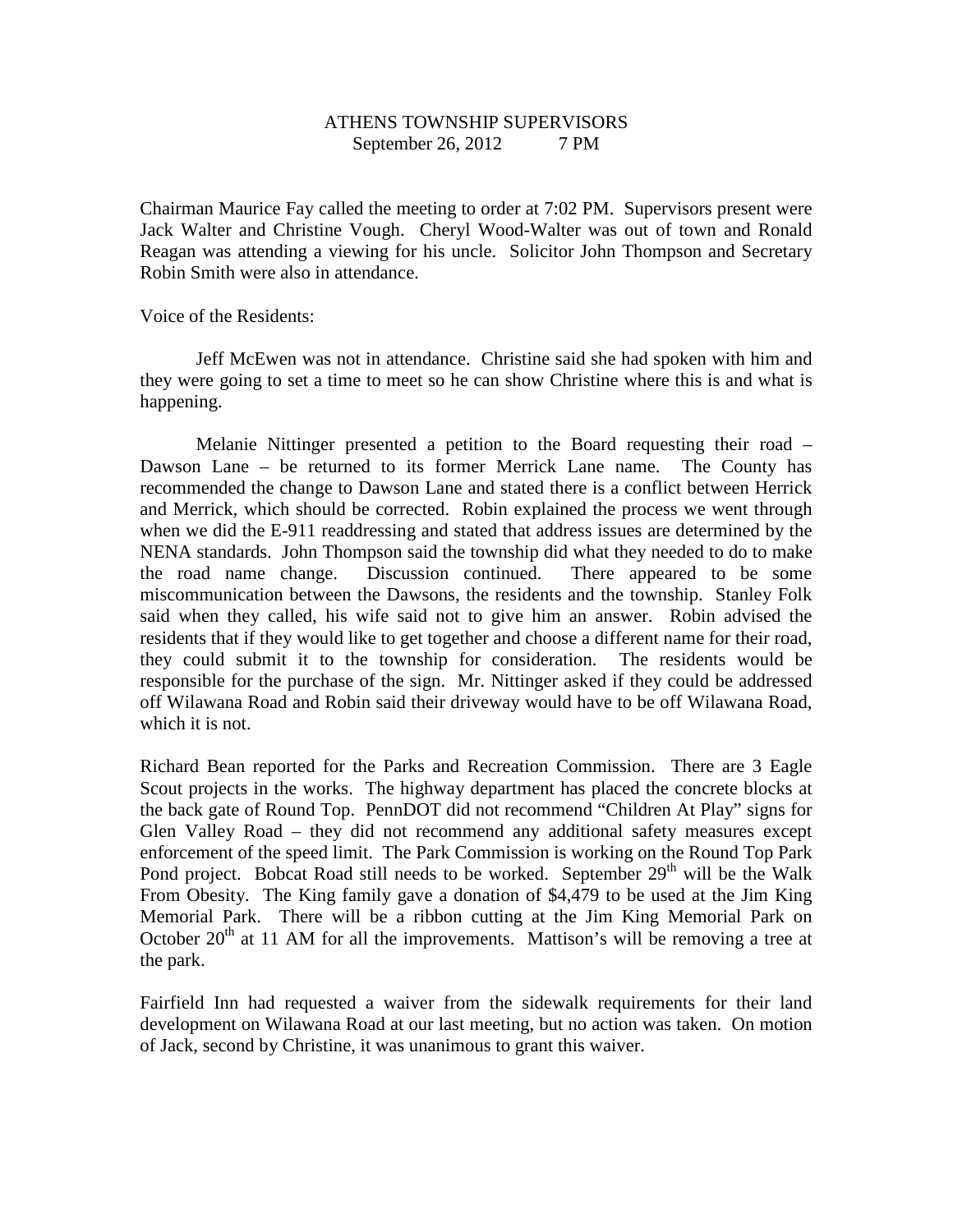Page Two Athens Township Supervisors September 26, 2012

Discussion was held as to the parking setback requirement for Fairfield Inn – it was listed as 15 ft. in the August  $29<sup>th</sup>$  minutes and it should be 10 ft.. Planning Commission is OK with the 10 ft. On motion of Jack, second by Christine, it was unanimous to change the parking setback to 10 ft., and to correct it in the August 29, 2012 minutes.

On motion of Jack, second by Christine, it was unanimous to reappoint both Clif Cheeks and Scot Saggiomo to Planning Commission for terms to expire October 30, 2016.

Jack Walter said Ray Brobst had called him to tell him he would not be at the meeting tonight.

Terry Cockcroft and Dr. Pat Musto were present from Athens Township Authority (ATA) to discuss issues with Road B and road construction protocol in general. Terry said they got involved with the Road B construction way after the fact, and the raising of the manholes were at a big cost to ATA. He said Road B was not a road – it was a utility easement that went through litigation with several parties when Mill's Pride went in. Jack said all this was done between Chesapeake and David Lubin – they didn't have approval, they just went in and paved the damn thing. Dr. Musto and Terry requested that they send the 'developer' back to ATA for approval before the township takes the road. ATA wants to be part of the punch list as well. Robin said she will make sure that Ed contacts them when they do the punch list. Terry then said the manholes on Herrick Avenue were paved over when the road crew paved. Ray had contacted Terry at 7 AM on the morning of the paving to have the manholes taken care of. He needed to be contacted much sooner than that. The contractor needs to clean off the manholes on Herrick Avenue. Jack said this was the first time we've used him and we won't be using him again. The work needed to be done by September  $15<sup>th</sup>$ . We didn't know when they would be there. Dr. Musto asked that we contact ATA when we do a road project so they can be made part of the contract. Jack said they will try to give him as much notice as possible. Maurice said we should notify all the utilities – not just ATA.

Discussion was held as to a replacement for Eric Benjamin. On motion of Maurice, second by Christine, it was unanimous to have Jack and Ray look at the applications and have Ray contact Robin to set up interviews.

Ron Reagan arrived at this time.

Discussion was held as to whether or not the Board would do road inspection. Dates were discussed. It was decided that road inspection would be held on Tuesday, October  $23^{\text{rd}}$  at 8 AM.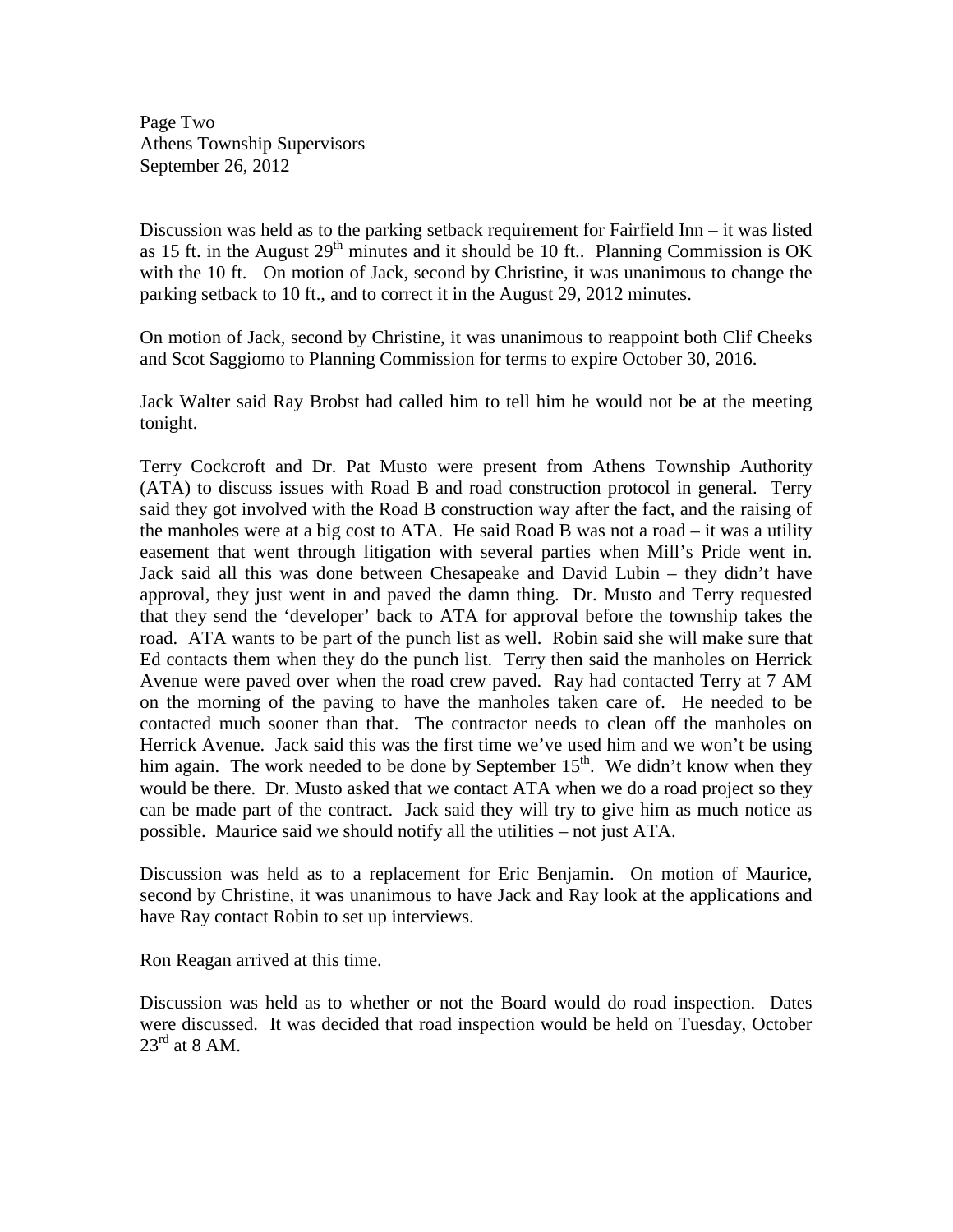Page Three Athens Township Supervisors September 26, 2012

On motion of Jack, second by Ron, it was unanimous to approve the minutes of August 29, 2012 with the correction previously stated.

On motion of Jack, second by Ron, it was unanimous to ratify the release of the Complaint in Equity from 1973 by Attorney Thompson.

Robin presented the contract from Eric (Rick) Walker for the roof replacement. The Board had previously approved Rick to draw up the roof spec (\$3500), but the contract also had the options listed for the bidding phase (\$1800) and the construction administration phase (\$3600). Discussion was held. Jack said he didn't expect to be paying this kind of money for these services. He thinks we can do this ourselves – all we need to do is patch the hole. Ron said we've patched the hole several times and it hasn't worked. We need to do this the right way. Jack thought Robin could take care of this. Robin said she can't hold a pre-bid conference because she knows nothing about roofing and would be unable to answer questions, much less prepare any addendums to the plans. The contract would also allow for bid packets and copies of the spec drawings to be supplied, which we will have to take to a printer to have done if we do not do the bidding phase. Ron asked who would be doing the construction administration and Jack said Maurice should be able to do that because that's what he did at work. Jack said he would look at the drawings when they come in and then decide if we need these additional services. On motion of Jack, second by Christine, it passed with Maurice also voting NOT to contract for the bidding and construction administration phases. Ron voted in opposition.

On motion of Maurice, second by Christine, it was unanimous to hire Raline Estabrook as the cleaning person substitute for Penny, at Penny's rate of pay and her normal schedule, and to have her work for Penny September 23<sup>rd</sup> through October 7<sup>th</sup> while Penny is out of town.

On motion of Christine, second by Jack, it was unanimous to ratify the reinstatement of the police long term disability, short term disability and accidental death and dismemberment insurance effective April 1, 2012.

On motion of Ron, second by Christine, it was unanimous to ratify the sending of a letter to Todd Campbell that we are okay with the Zoning Hearing Board decision for his access road at the former Cohen property (requested by PENNDOT).

On motion of Ron, second by Maurice, it was unanimous to ratify Barry doing the gatekeeper duties while Maurice is on vacation, and paying him overtime for that.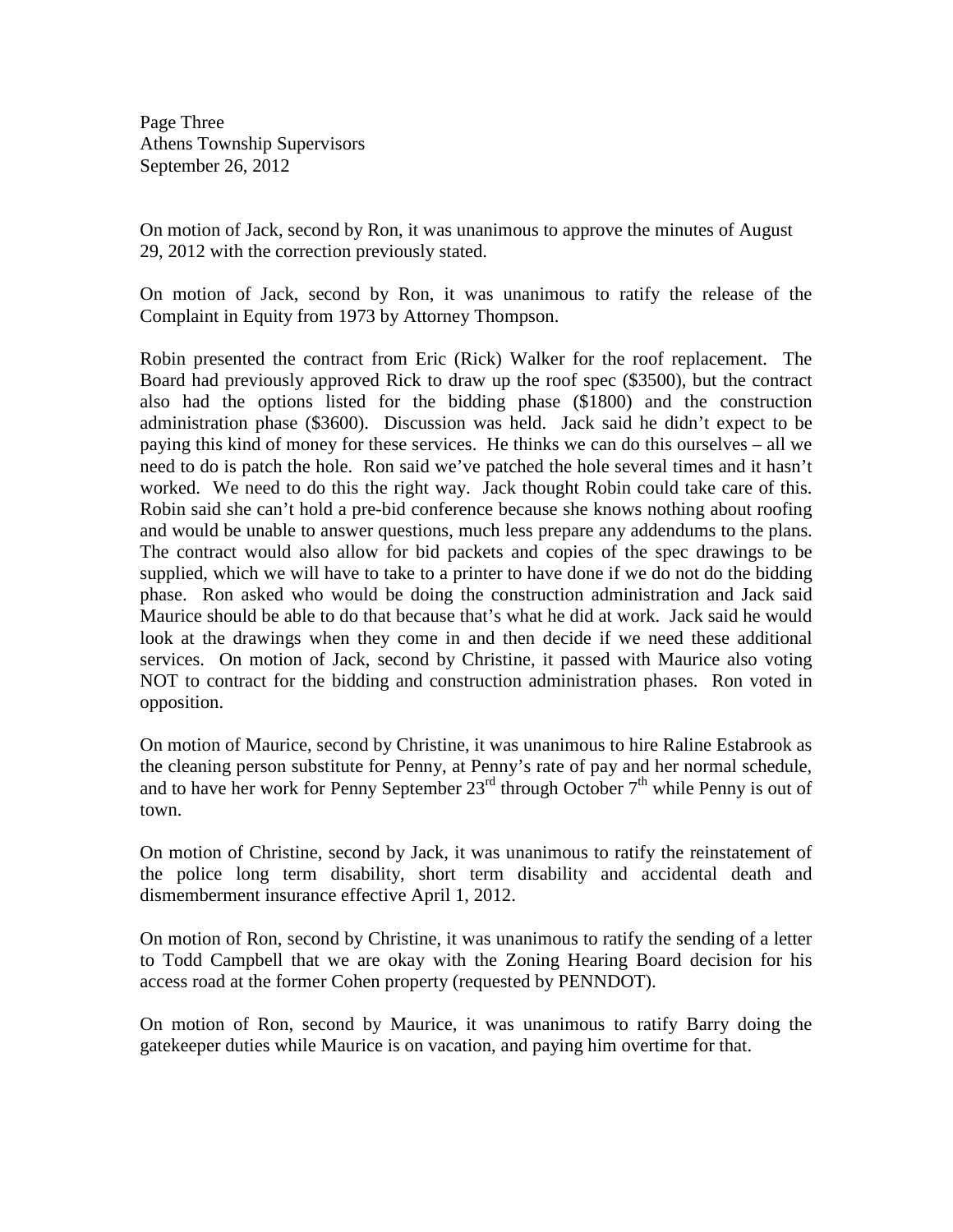Page Four Athens Township Supervisors September 26, 2012

On motion of Ron, second by Maurice, it was unanimous to ratify Cheryl's signing of the Road C engineering drawings.

On motion of Maurice, second by Jack, it was unanimous to ratify the postponement of the Simonds Conditional Use hearing to October 3, 2012 at 6:30 PM at the request of the applicant's attorney. The applicant has waived the 60 day requirement.

On motion of Ron, second by Christine, it was unanimous to ratify the signing of the contract with Andy Harding for a feasibility study to enlarge our municipal building.

On motion of Maurice, second by Jack, it was unanimous to ratify the lighting grant through Northern Tier Regional Planning and Development Council for the lighting retrofit of the office, police office and the upstairs classroom.

Robin presented the Minimum Municipal Obligation (MMO) for the 2013 pension plans. The amount due to the non-uniform pension plan is \$89,645 – up from 2012 by \$4873. The amount due to the police pension plan is \$137,391, which is up \$10,888 from 2012. Robin then presented RESOLUTION 2012-09 for no employee contribution to the pension plans for 2013. Christine asked if the Board was going to discuss that, but Ron told her it was already done in the contracts. Robin said we were going to try to change this with contract negotiations, but this was what they negotiated in the 3-year contracts. On motion of Maurice, second by Jack, it passed to adopt RESOLUTION 2012-09, with Ron voting no.

Ron suggested we meet a couple nights from  $6 - 8$  PM for budget workshops instead of trying to do this all on a Saturday. We could do income one night and expenses another. Discussion was held. Robin was directed to advertise Wednesday, October  $24<sup>th</sup>$  from 6 – 8 PM for our first budget workshop.

On motion of Maurice, second by Ron, it was unanimous to send Robin and anyone else who wished to attend to the Natural Gas Summit in Wysox on November 14, 2012 from 8 AM to 1 PM, and to pay their salaries for when they would have worked.

On motion of Ron, second by Christine, it was unanimous to send Ron, Christine and anyone else who wished to attend to the Natural Gas Vehicle seminar on November 1, 2012 at 9 AM in Towanda.

On motion of Ron, second by Christine, it was unanimous to approve the release of the library funds for 2012. We are in receipt of their financial statement.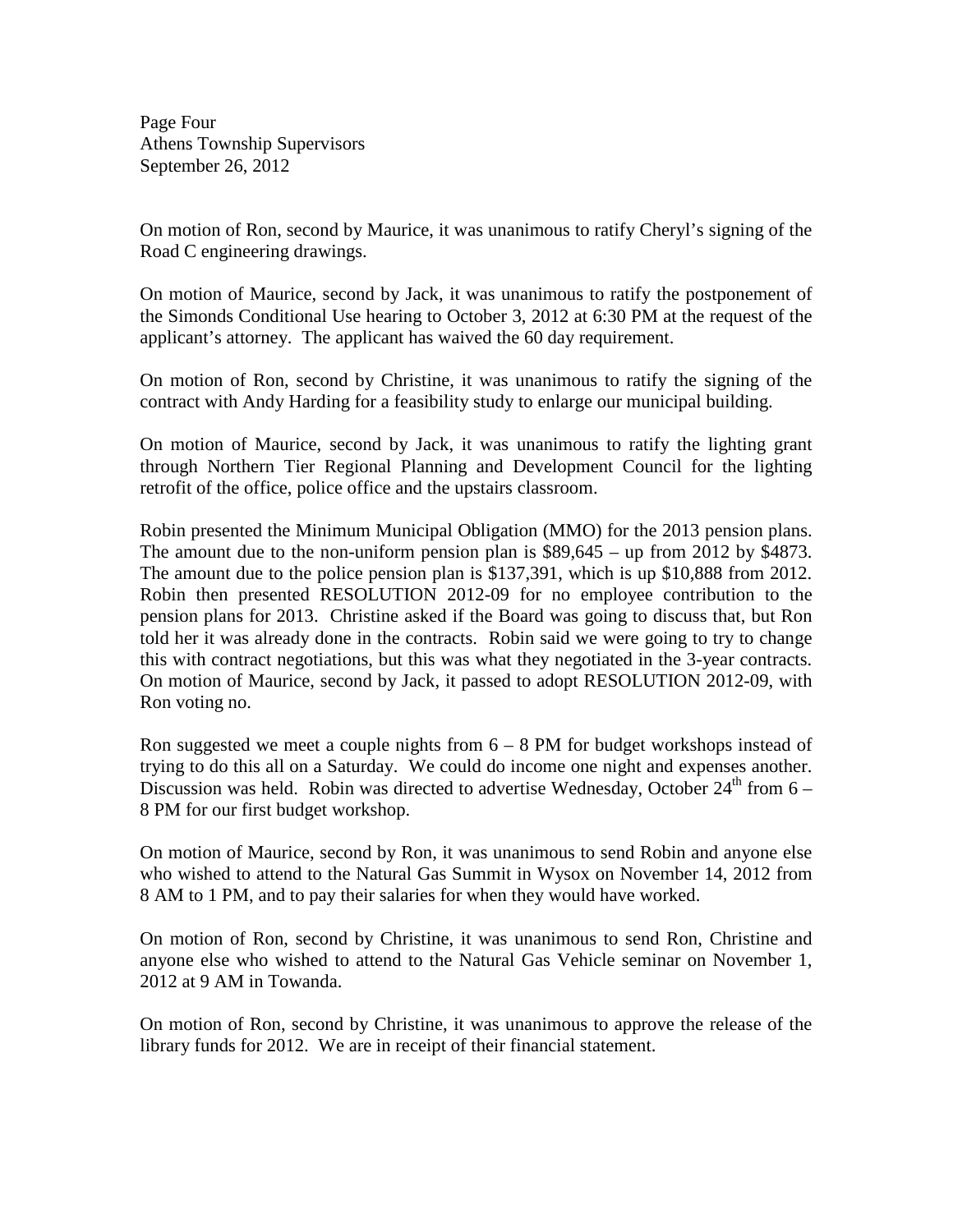Page Five Athens Township Supervisors September 26, 2012

On motion of Jack, second by Ron, it was unanimous to have Keystone Communications update our radios for all county frequencies (to narrowband) at \$65/hour.

On motion of Ron, second by Jack, it was unanimous to upgrade our present 'panic button' security system with Teledair at a cost of \$889.

On motion of Ron, second by Maurice, it was unanimous to upgrade our cell phones to 2 Smartphones (Ed and Cindy) and 4 basic phones (Robin, Barry, Ray and Recycling) with unlimited share for data usage at 4 GB for \$270/month. The Smartphones will be \$99.99 each and the Basic phones will be \$49.99 each.

Jack said the road crew union contract was not settled before President's Day this year, and this was one of their new holidays, which they worked. Since they were given everything retroactive to January  $1<sup>st</sup>$ , they want an additional day for President's Day. Jack said they asked for October 5<sup>th</sup>. On motion of Jack, second by Maurice, it was unanimous to give them October  $5<sup>th</sup>$  as their President's Day holiday.

Maurice read the monthly reports. Fire reports for June, July and August were included. On motion of Christine, second by Ron, it was unanimous to accept the monthly reports as presented.

On motion of Ron, second by Christine, it was unanimous to approve the payment of the monthly bills as presented. A complete listing of revenues and expenditures is on file in the office of the Treasurer.

Correspondence/Information was as listed in the meeting agenda.

Maurice reminded everyone, and asked the press to report, that there is no leaf burning in the township, and that we have a dumpster in recycling for leaves.

Robin advised the Board that Ed completed his refresher course for Certified Floodplain Manager and passed his test. He has requested to have his membership renewed in the Association of State Floodplain Managers, Inc.. On motion of Ron, second by Christine, it was unanimous to approve this, and to pay the membership fee.

Christine reported that she will be attending a bridge training seminar in the near future. She also would like to be included in the junkyard inspections since she oversees them. Robin will advise Ed of this.

Chairman Fay took the Board into executive session at 8:45 PM for pending litigation. The secretary was excused and the remaining minutes were taken by Ronald Reagan.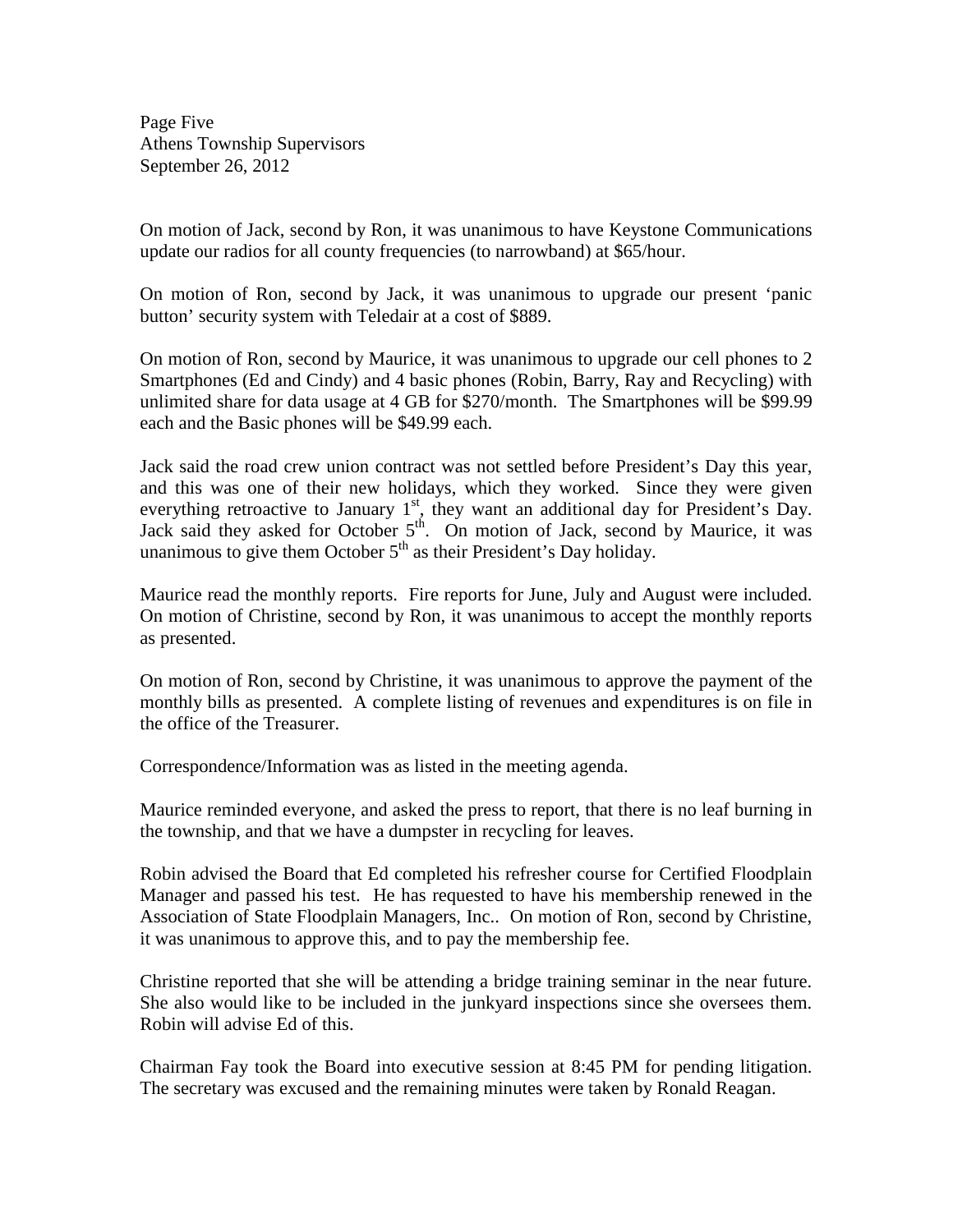Page Six Athens Township Supervisors September 26, 2012

The regular meeting reconvened at 9:50 PM.

On motion of Jack, second by Maurice, it was unanimous to have John Thompson file a brief with the Appellate Court against Rosh concerning Road C.

On motion of Ron, second by Jack, it was unanimous to have John Thompson file an answer on behalf of the Supervisors in the matter of Martin and Moonyean Hill vs. Athens Township.

John Thompson asked for the status of the Gastl check in the amount of \$1000 for execution. Ron will follow up on that.

On motion of Christine, second by Maurice, it was unanimous to pay for the damages to the Rosenberger trees on Sunnyfield Drive in the amount of \$1650 as per the proposal from Nick's Landscaping and Snow Plowing.

On motion of Jack, second by Maurice, it was unanimous to pay the Meadowlark Bridge invoices, including Invoice 7614597 RI in the amount of \$25,823.

On motion of Maurice, second by Jack, it was unanimous to look for 2 part-time officers.

There being no further business, on motion of Ron, second by Maurice, it was unanimous to adjourn the meeting at 9:53 PM.

Respectfully submitted,

 Robin L. Smith Secretary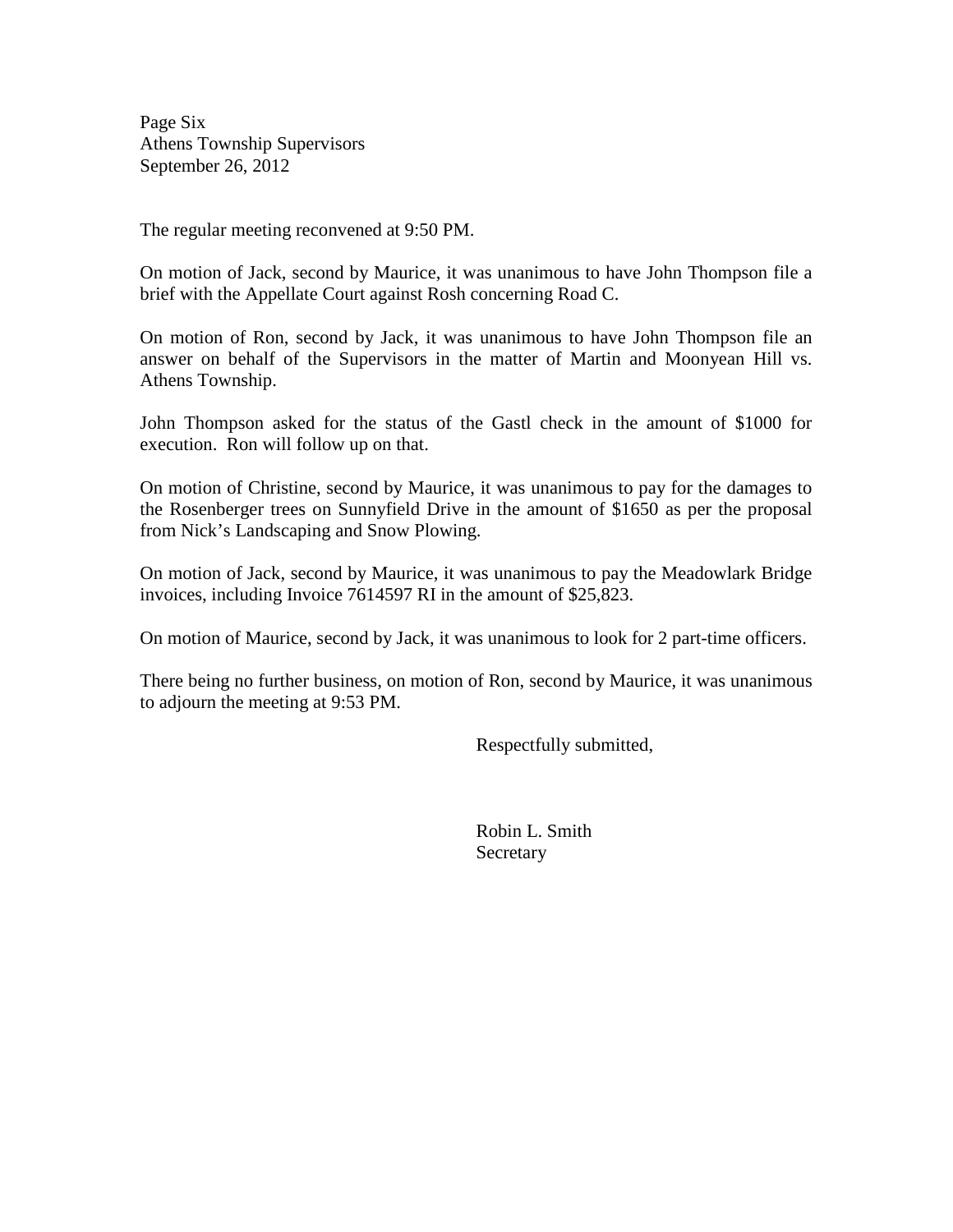### ATHENS TOWNSHIP SUPERVISORS Conditional Use Hearing October 3, 2012 6:30 PM

Chairman Fay called the meeting to order at 6:37 PM. Supervisors also present were Jack Walter, Christine Vough, Cheryl Wood-Walter and Ronald Reagan. Solicitor John Thompson and Secretary Robin Smith were also in attendance.

Voice of the Residents:

 Cindy Parrish said she was asked by Jeff McEwen to find out what direction the Board is going with his water issue. Maurice said he will get with him.

Chairman Fay turned the meeting over to John Thompson at 6:38 PM to conduct the Simonds Conditional Use Hearing for a gravel mine proposed for Wildwood Road. John introduced the Board members, and Assistant Zoning Officer Cindy Parrish. Rick Simonds was present for Simonds Excavating with his Attorney Ray DePaola and Engineer Tim Gourley. Testimony was taken by Stenographer Laura Schmieder. Everyone who was to testify was sworn in at this time. A short recess was taken from 8 to 8:10 PM. The Board went into executive session at 9:43 PM. The hearing reconvened at 10:28 PM. Attorney Thompson asked Attorney DePaola if he would agree to giving him 30 days to put together a written decision and he agreed. On motion of Christine, second by Ron, it passed to approve the Conditional Use with the roll call vote as follows: Mr. Walter – yes; Mr. Fay – no; Mrs. Vough – yes; Mrs. Wood-Walter – no; Mr. Reagan – yes.

On motion of Ron, second by Christine it passed to place the following conditions for approval:

- 1) The applicant come back and complete a land development and comply with the Subdivision and Land Development Ordinance.
- 2) The applicant post a bond for Wildwood Road
- 3) The applicant comply with all self-imposed conditions
- 4) The applicant complete concurrent reclamation
- 5) The applicant abide by the present mining permit conditions.

The roll call vote for the conditions was: Mr. Walter – yes; Mr. Fay – yes; Mrs. Vough – yes; Mrs. Wood-Walter – yes; Mr. Reagan – yes. The hearing concluded at 10:33 PM.

When the date was set for road inspection, Cheryl was not in attendance and is unable to attend on Tuesday, October  $23<sup>rd</sup>$  at 8 AM because she will be working. On motion of Ron, second by Cheryl, it was unanimous to change road inspection to November 3, 2012 at 9 AM.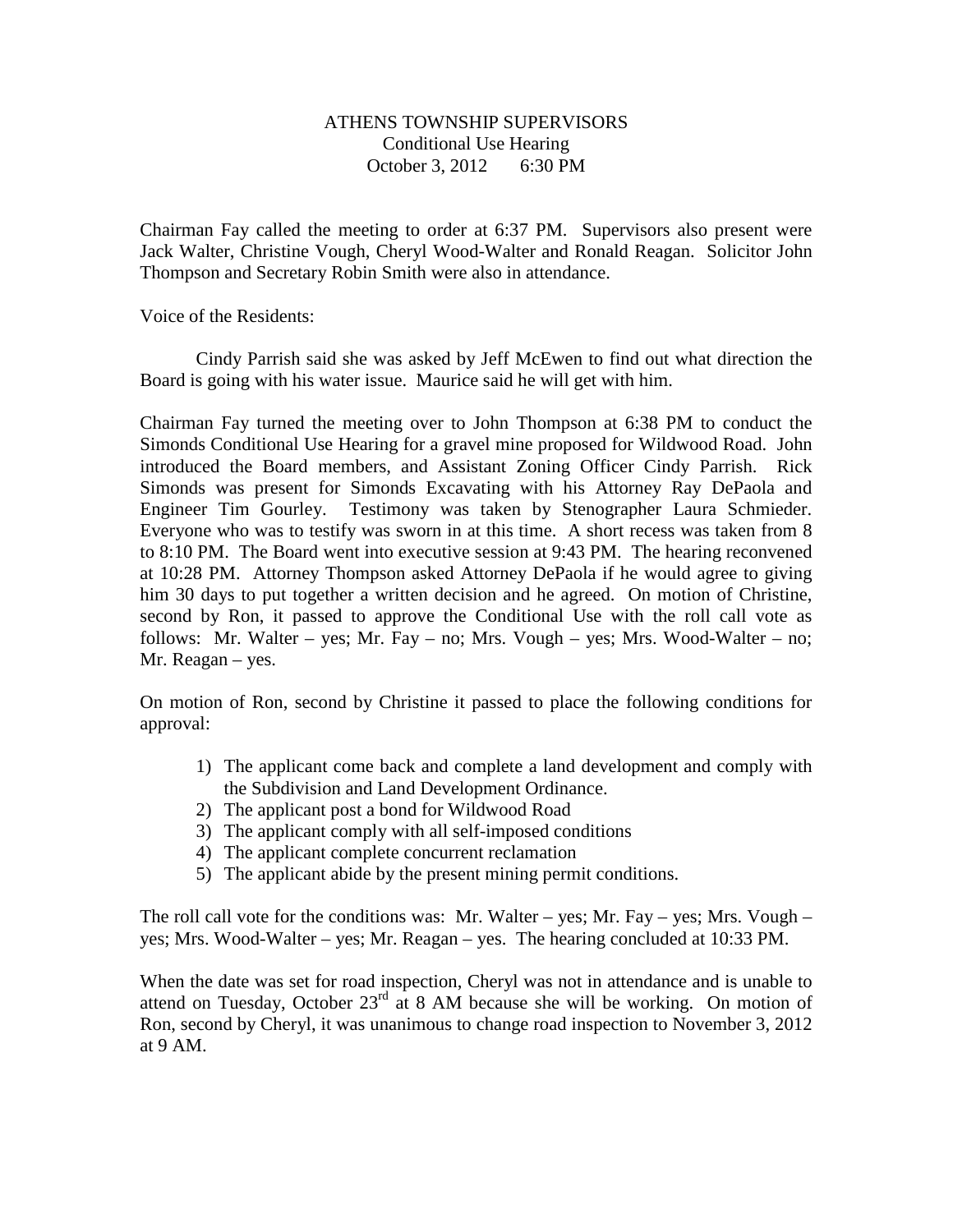Page Two Athens Township Supervisors October 3, 2012

On motion of Cheryl, second by Ron, it was unanimous to send a donation of \$50 to the Sarah Reid Scholarship Fund c/o Church of the Epiphany, 304 S. Elmer Ave., Sayre, PA, 18840 in memory of Ed's daughter, Sarah Reid.

On motion of Cheryl, second by Ron, it was unanimous to send a donation of \$50 to the Athens Township Volunteer Fire Company, 211 Herrick Avenue, Sayre, PA 18840 in memory of long-time fire company member Mary Timm.

Cheryl requested permission for Alex Walter to get an employee photo ID. On motion of Ron, second by Christine, it was unanimous to have the township pay for Alex get an employee photo ID. Cheryl abstained because Alex is her son.

Chairman Fay took the Board into executive session at 10:40 PM for personnel issues, and the secretary was excused at this time. The meeting reconvened at 11:03 PM, with Ron Reagan taking the remaining minutes:

On motion of Maurice, second by Cheryl, it was unanimous to have Cindy work 9 AM to 4 PM while Ed Reid is off on bereavement leave.

On motion of Ron, second by Jack, it was unanimous to pay Eddie for whatever bereavement time he needs for the loss of his daughter, Sarah.

There being no further business, on motion of Ron, second by Christine, it was unanimous to adjourn the meeting at 11:04 PM.

Respectfully submitted,

 Robin L. Smith **Secretary**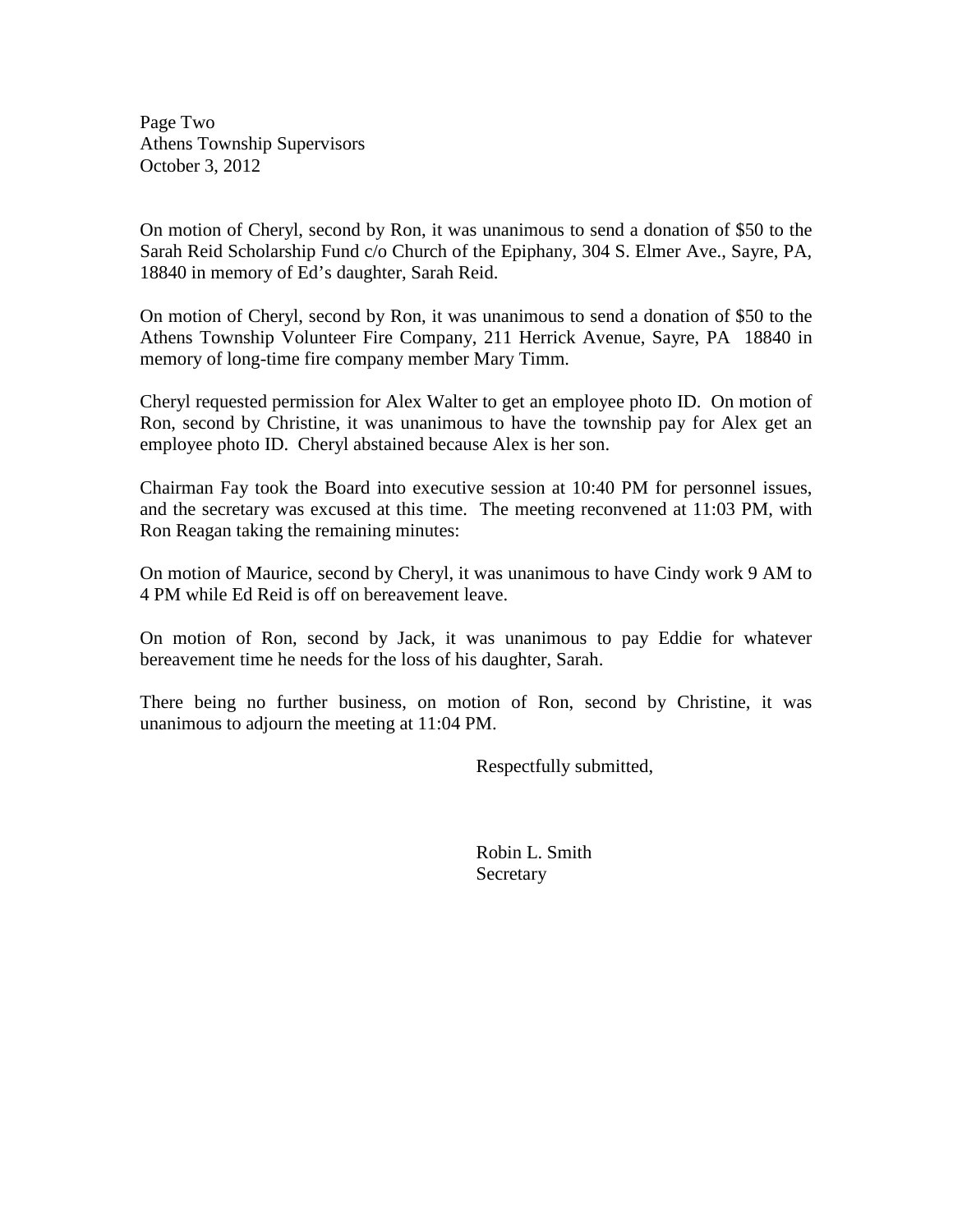### ATHENS TOWNSHIP SUPERVISORS October 24, 2012 6 PM Budget Workshop

Chairman Fay called the meeting to order at 6:09 PM. Supervisors Jack Walter, Christine Vough and Ron Reagan were also present. Cheryl Wood-Walter was not in attendance. Secretary Robin Smith and Treasurer Ruth Casterline were also in attendance.

Voice of the Residents: None

Robin presented 2 applications for new fire police members – Linda Rogers and Beverly Hall. On motion of Maurice, second by Jack, it was unanimous to approve these applications.

Members of the fire company Board of Directors were introduced to present their budget for 2013. Those present were Bob Birks, John Northrup, Deb Northrup, Keith Stackhouse, Bill Campbell and Bob Blauvelt. They are asking for an increase in their donation from \$93,100 to \$125,000. The budget they presented to the board just showed category expenses with no breakdown, and did not include their revenues. They are asking for more money as they have had some big expenses and will have more in the very near future. They purchased a platform truck to give them the ability to fight fires in the higher structures such as the hotels that are being built in the township. They also need to replace air packs very soon.

Jack Walter said they are just showing us the expenses and there is "no way in hell" that they'll be getting a quarter-million dollars when their initial agreement said they were supposed to be self-sufficient by this time. They clarified to Jack that they are not asking for a quarter-million dollars, they're asking for an increase of \$32,000.

Keith said they will not be able to become self-sufficient. Income is becoming harder and harder to make. He said the township contribution covers about 60% of their income, but they still need to raise 40%. Volunteers are getting worn out. The same people who go out and fight fires have to come back the next morning to flip pancakes. Their Bingo used to be a big fundraiser, but Tioga Downs now does Bingo on the same night and it has hurt the fire company Bingo attendance. Bob Blauvelt said it is mostly the older people who play Bingo and frankly, they're dying off. Robin added that their training requirements are increasing so their time is being taken away from their families more and more. They are losing volunteers because they can't devote so much time to fire fighting, fund raising, training and maintenance of building and equipment. Bob Blauvelt said it's not unusual for a firefighter to have to spend 5 or 6 nights away from their families.

Bill Campbell said the township has grown tremendously because of the gas company and we have more money coming in. Jack Walter said we have to be very careful where we commit this money. He asked what is the minimum you can accept?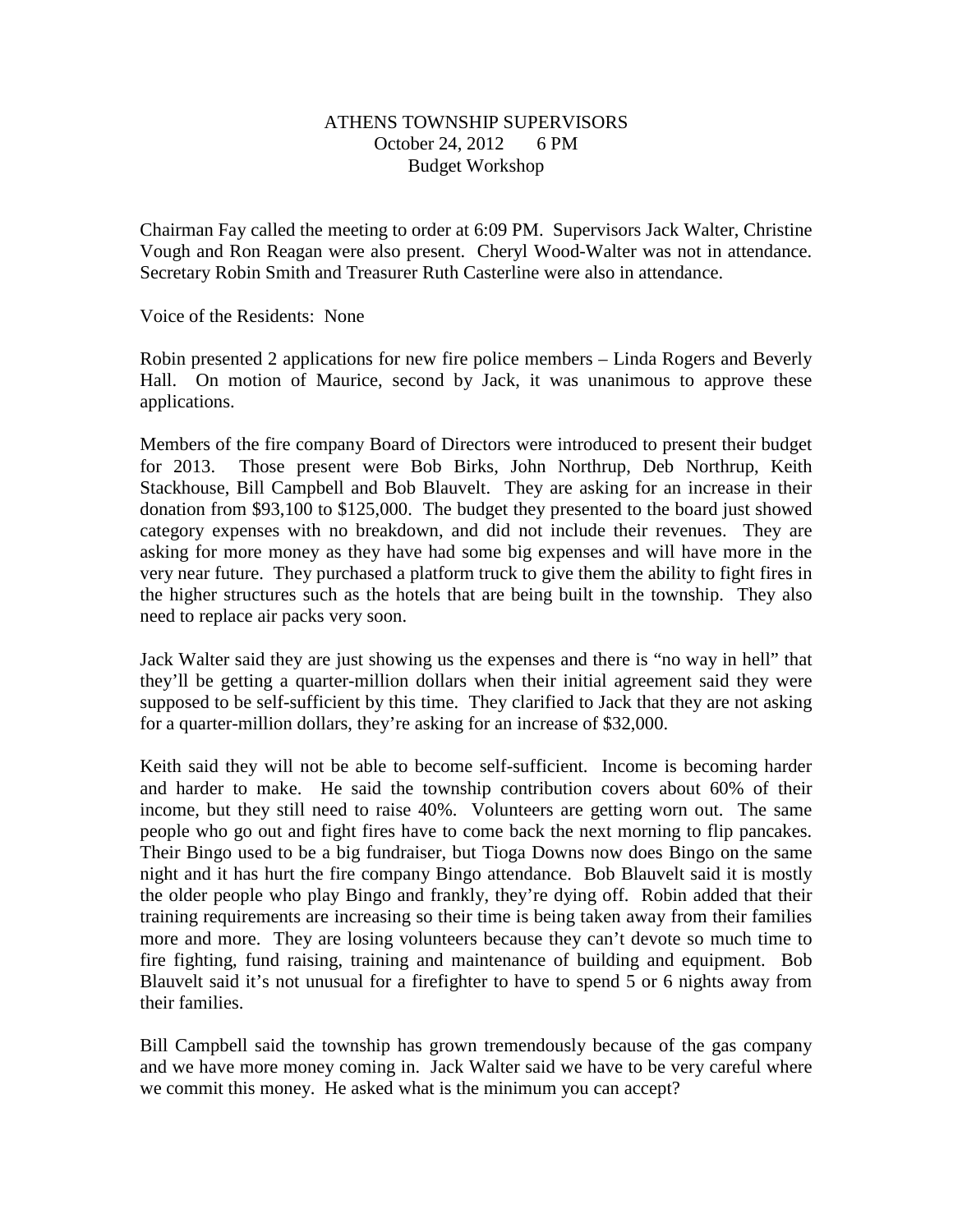Page Two Athens Township Supervisors October 24, 2012

Bob Blauvelt said Athens Borough gives their fire company \$105,000/yr. and they pay for everything else. Keith said we have to maintain tankers where the Boroughs don't have to. Our fire load has increased. We had 2 calls at Microtel already – a gas leak and an elevator rescue. People will get burned out. Bob Blauvelt said in 1976 you outfitted a firefighter with rubber boots, a coat and a helmet. Now, it takes \$10,000 to outfit a firefighter. Air packs are \$7500 of that and there are new gear requirements.

Bob Blauvelt invited all the supervisors down to the firehall to see what they have down there. Keith said covering calls in the daytime hours is tough. Jack said you're asking for an extra \$33,000. You're the first ones in the door. We want to help as much as we can.

Bob Blauvelt said he would like to be included by the Planning Commission in the projects and new development that comes in to the township. They would like to be called to look at the plans. They have problems with parking lot layouts and trying to maneuver their large equipment in times of emergency. There are no fire lanes for any of the new hotels. That needs to be addressed. The fire company would like to have asbuilts for the larger buildings. We will have Ed and Cindy call Bob to come and review the plans when they come in. Robin said we should start using more pervious concrete and pavers. They would need to hold a minimum of 40 tons for a fire truck. Ron said Kathie is coming in November. We will let the fire company know when she will be here. Deb Northrup said they will appreciate anything we can do for them.

Discussion continued on the fire company issues. Robin was asked to request a detailed budget (with both revenues and expenditures) from the fire company.

The budget workshop continued. Robin got prices on new meeting room chairs for budget, and will get prices on a new copier. Ron asked that we also price new chairs for the meeting table. We will contact Kai Pan to do a needs assessment for our computers for budget.

Robin said the school had called to see if any of the supervisors were going to participate in the Halloween parade. No one was interested in participating.

The next budget workshop was set for November  $14<sup>th</sup>$  at 6 PM. There being no further business, on motion of Ron, second by Jack, it was unanimous to adjourn the meeting at 8:14 PM.

Respectfully submitted,

Robin L. Smith, Secretary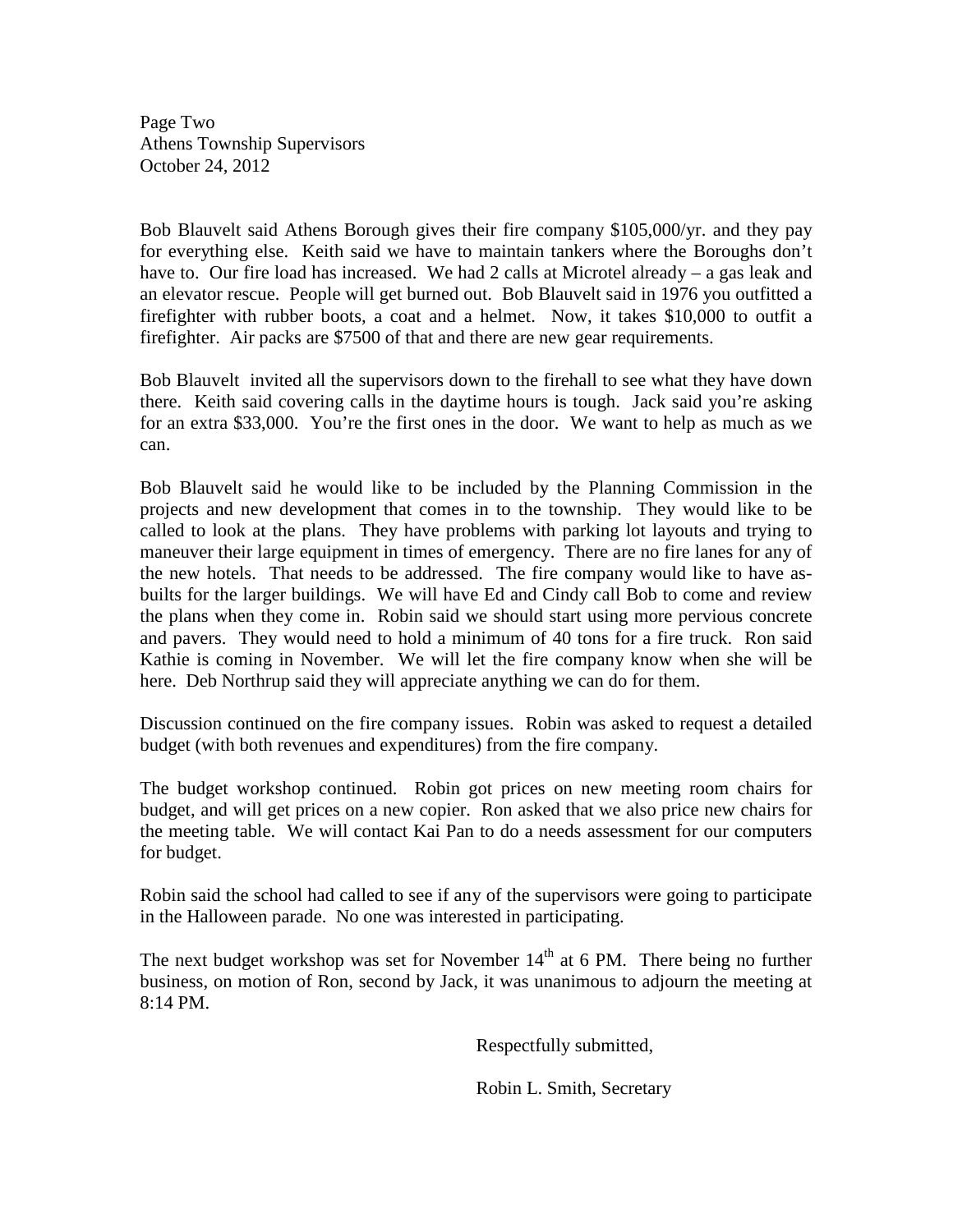#### ATHENS TOWNSHIP SUPERVISORS October 31, 2012 7:00 PM

Chairman Fay called the meeting to order at 7:02 PM. Supervisors also present were Jack Walter, Cheryl Wood-Walter, Christine Vough and Ronald Reagan. Secretary Robin Smith was also present.

Voice of the Residents: None

Richard Bean reported for the Parks and Recreation Commission. One Eagle Scout project is complete and the Jim King Memorial Park project is just waiting for materials. The road crew placed the cement blocks at the back gate at Round Top Park. Richard said this will be a big help. They have received one of the two grants they applied for. Work has been done on Bobcat Road and the road 'feels great'. The ribbon cutting was held October  $20<sup>th</sup>$  at 11 AM at the Jim King Memorial Park. Mattison's removed the maple tree from the park. On motion of Ron, second by Jack, it was unanimous to ratify the purchase of a 2005 Chevy Silverado 1500 4WD pickup truck for \$15,700 to replace the current park truck. On motion of Cheryl, second by Jack, it was unanimous to put the old park truck out for bid – as is. They will be purchasing a new mower in the Spring. Children at Play signs were discussed again for Glen Valley Road. On motion of Ron, second by Christine, it was unanimous to have Robin write another letter to PENNDOT requesting permission to install signs there. Barry's last day for the Parks will be November 9<sup>th</sup>. The park will close the Saturday before Thanksgiving (the  $17<sup>th</sup>$ ). Hunting will be allowed, but blaze orange must be worn according to the law. The park will open for snow in the winter. The budget has been completed and turned in to Ruth.

Ray Brobst reported for Public Works. He said the backhoe is in for repair because the turbo went on it. Ron asked what they are doing to this machine – it's only 2 years old. Ray said it's been bad since we got it. They need to do work to the back as well – this will all be covered by CAT as it is still under warranty. Ray said they interviewed twice and they would like to hire Ralph Blowers to fill Eric Benjamin's position. Discussion was held. On motion of Christine, second by Jack, it was unanimous to hire Ralph Blowers according to the terms of the union contract to start Monday, November  $5<sup>th</sup>$ .

Ray said he used to get the same benefits as the guys in the garage until they were taken away from him. The Board asked who took them away from him. He didn't know, but he wants the same benefits as the rest of the Public Works employees including extra days and payment for his CDL license. On motion of Christine, second by Jack, it was unanimous to give Ray the same benefits as the Public Works employees.

Ray said there's still \$25,000 in his budget for an aluminum box culvert. He wants to order it for this year. Robin asked where he planned to use this and he said for the Tom Taylor bridge. Robin asked how he knew what to order as far as size, velocity, etc and he said Chemung Supply would get the figures for him. Christine said she just attended a bridge maintenance class and 50% of bridges need maintenance and/or repair. She wants to have Larson Design Group look at our other bridges to pinpoint the necessary repairs and prioritize them so we can fix them. Robin asked how we would pay for that and Christine said she can't imagine putting a price on the safety of the residents. She thinks we should use the Act 13 money for this. Jack said we need to minimize the engineering costs for these bridges. The next bridge after the Tom Taylor bridge that we do will be Highland Drive. We know what we have to do. Ron asked who has the right education to install a bridge. Christine said the condition of our bridges is embarrassing. The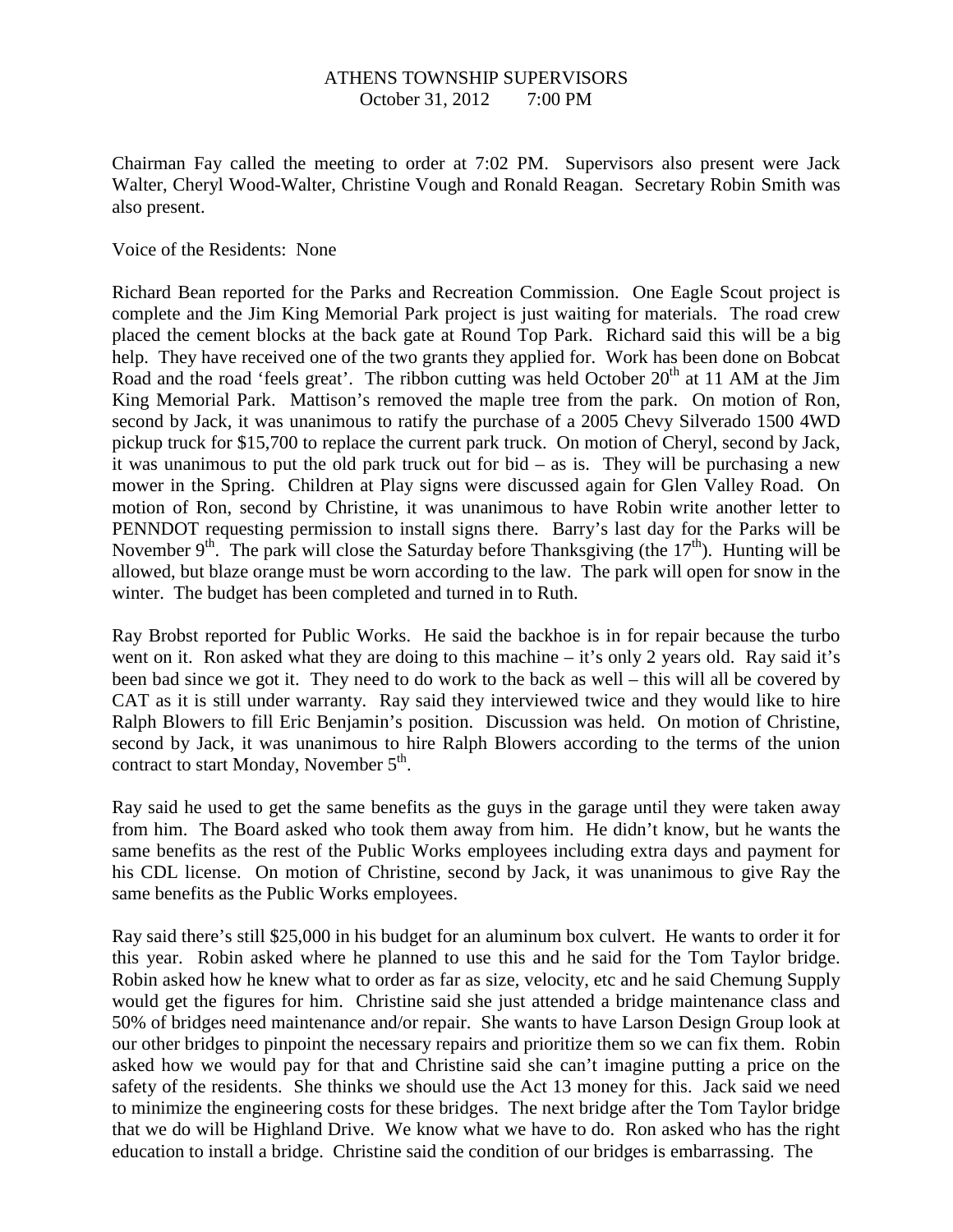Page Two Athens Township Supervisors October 31, 2012

two bridges over Satterlee Creek are in really bad shape. They're on a yearly inspection list – no offense to the highway guys – they have a lot to do. The one bridge needs over \$80,000 in repairs. Robin asked if that was immediate repairs, short term repairs or long term repairs. Christine referred to the report and said the immediate repair was to clear the brush and install the load posting sign. It was the short term repairs that were \$80,000. Jack said these costs knock your socks off. Christine said you're talking about doing bridges (Tom Taylor, Highland) that aren't even listed. Ron said we'll look at the bridges on road inspection. Ralph Blowers was in attendance and is a resident of East Athens. He said the Miller Road bridge only services 2 residences and he wouldn't go putting a lot of money into it. Jack said we've always done the immediate repairs when we're supposed to  $-$  it's not like we've been turning our backs on them. It's hard to keep up with them. Ron would like to see this work contracted out so our guys could be doing something else.

Christine said Mike Lovegreen is trying a pilot stream maintenance program. He has a 90 minute video that he uses to educate people about the 3-day training that will be held in the Summer. She wants us to get some dates where Mike can come and do his presentation. Jack asked if there is money available and Christine said Mike is meeting with DEP next week. Ron asked if we can invite other municipalities like Litchfield, etc., to this and she said yes. Christine will ask Mike about November  $20<sup>th</sup>$  at 6 PM and will get back to us.

On motion of Jack, second by Ron, it was unanimous to approve the minutes of September  $26<sup>th</sup>$ and October 3, 2012 as written.

On motion of Ron, second by Jack, it was unanimous to send Robin to her Publications/Public Relations PSATS standing committee meeting on November  $13<sup>th</sup>$ , and to pay her for the time she would have worked.

Robin said she needs an answer for the engineer that is doing our roof spec. John Thompson said the specs he sent were OK as far as he knows. Discussion was then held as to whether or not the Board would require a review by a third-party reviewer. Jack said no. Robin asked who would do the pre-bid meeting and Jack said he would. Ron asked if we're going to have someone inspect this as it's built. Discussion was held.

Cheryl said Waverly schools got a new roof and it still leaks. Ron said same with Athens. Cheryl said whoever the contractor is has to have an iron-clad contract to make sure it's done right. We need to make sure the bid specs and the performance are clear. John said we could require a 1 year warranty. Robin thought we should get more of a warranty than that for a roof project. Ron asked how we bid that with a warranty? Cheryl said if we're not going to have an inspector we need to make sure the bid price is secure and we get a warranty. Jack said we can request a 5-year and 10-year warranty price in the bid. Christine asked if it's still possible to have Mr. Walker do the whole process – we have a lot of questions.

John Wilkinson asked what type of material will be used for the roof and it will be steel. Jack made the motion to advertise the bid and go. There was no second. Discussion continued. Jack withdrew his motion. On motion of Cheryl, second by Jack, it was unanimous to approve, sign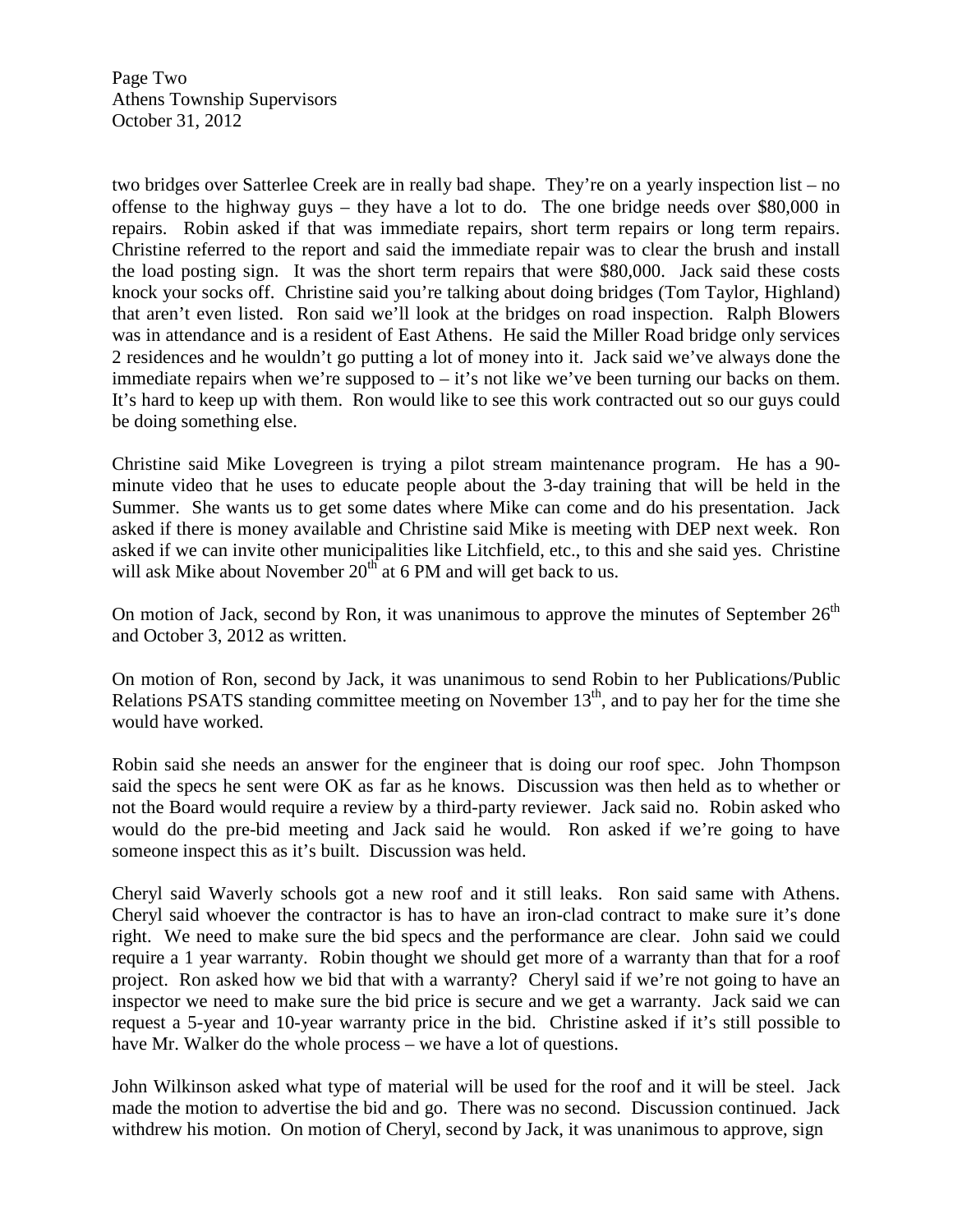Page Three Athens Township Supervisors October 31, 2012

and execute the remainder of the contract with Rick Walker for the Bid Phase in the amount of \$1800 and the Construction Administration Phase in the amount of \$3600.

On motion of Cheryl, second by Jack, it was unanimous to approve the payment of the Bradford County Humane Society contract for 2013 in the amount of \$1,312.75.

On motion of Ron, second by Jack, it was unanimous to continue with our current electric supplier and not change at this time.

On motion of Ron, second by Jack, it was unanimous to renew our lease agreement with Clarity Connect at the current rate for another 3 years.

On motion of Ron, second by Cheryl, it was unanimous to ratify the attendance of the entire Public Works department at the LTAP Winter Maintenance class to be held here at our building. Robin advised the Board that the class had been cancelled due to the storm, but will be rescheduled in the very near future.

On motion of Ron, second by Maurice, it was unanimous to allow the Bradford County Historical Society the use of our parking lots on December  $8<sup>th</sup>$  to shuttle people back and forth to the St. Agnes School in Towanda for their Bicentennial Ball.

On motion of Jack, second by Ron, it was unanimous to issue the Notice to Proceed for Construction Consultation Services for the Road C project.

John Thompson presented the Simonds decision for Jack, Christine and Ron to sign (Maurice and Cheryl had voted in opposition).

On motion of Ron, second by Jack, it was unanimous to grant the request from Chesapeake for a 60-day extension for the recording of their Phase I land development.

On motion of Ron, second by Cheryl, it was unanimous to approve Ed's membership renewal in the PA Association of Floodplain Managers in the amount of \$50.

On motion of Jack, second by Christine, it was unanimous to accept the monthly reports as presented.

On motion of Cheryl, second by Jack, it was unanimous to pay the monthly bills as presented. A complete listing of revenues and expenditures is on file in the office of the Treasurer.

Correspondence/Information/Act 14 Notifications were as listed in the meeting agenda.

Christine said there had been a lot of discussion about trick-or-treat. She would like Athens Township to designate that it be held every year on October  $31<sup>st</sup>$  from 6 – 8 PM. There was hesitation to do this now for every coming year. Discussion was held. On motion of Christine,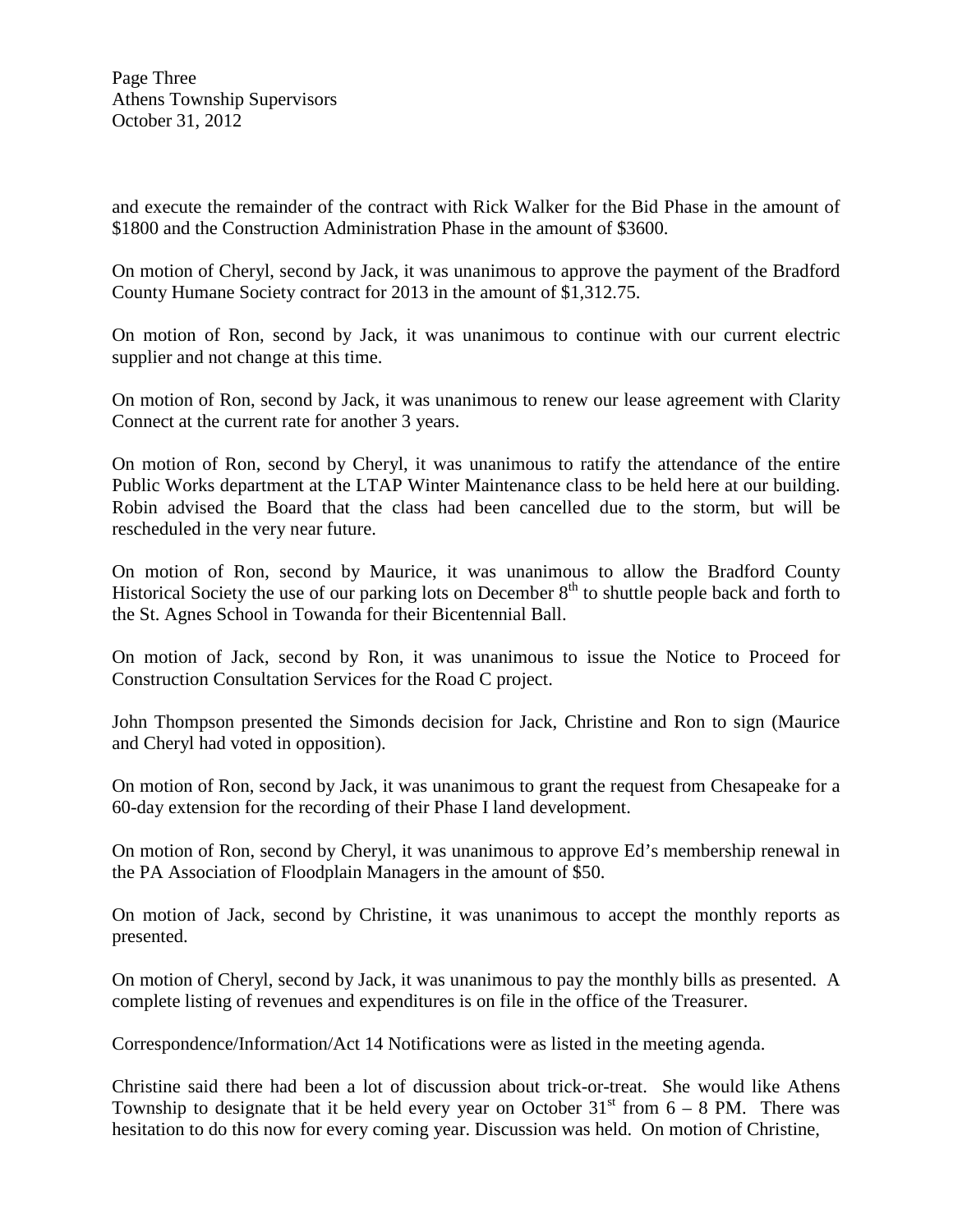Page Four Athens Township Supervisors October 31, 2012

second by Cheryl, it was unanimous to set October  $31<sup>st</sup>$  as trick-or-treat night in Athens Township for 2013 from 6-8 PM.

Robin advised the Board that Christmas is on a Tuesday this year. She asked if the office employees could use a vacation day on Monday, December  $24<sup>th</sup>$ , to have the day off even if it meant closing the office. On motion of Ron, second by Maurice, it was unanimous to allow the office employees to use a vacation day on Christmas Eve and close the office if necessary.

On motion of Ron, second by Christine, it was unanimous to hold the Christmas luncheon at noon on the Friday before Christmas (December  $21<sup>st</sup>$ ).

Chairman Fay took the Board into executive session at 8:33 PM for personnel issues. The regular meeting reconvened at 9:30 PM.

On motion of Jack, second by Maurice, it was unanimous to hire 2 part-time police officers at \$16/hour with no benefits at a maximum of 32 hours per week.

Maurice read a letter of commendation to Officer John Fedorchak.

On motion of Jack, second by Cheryl, it was unanimous to have Barry maintain the Tozer cemetery on Meadowlark Drive.

There being no further business, on motion of Ron, second by Cheryl, it was unanimous to adjourn the meeting at 9:32 PM.

Respectfully submitted,

 Robin L. Smith Secretary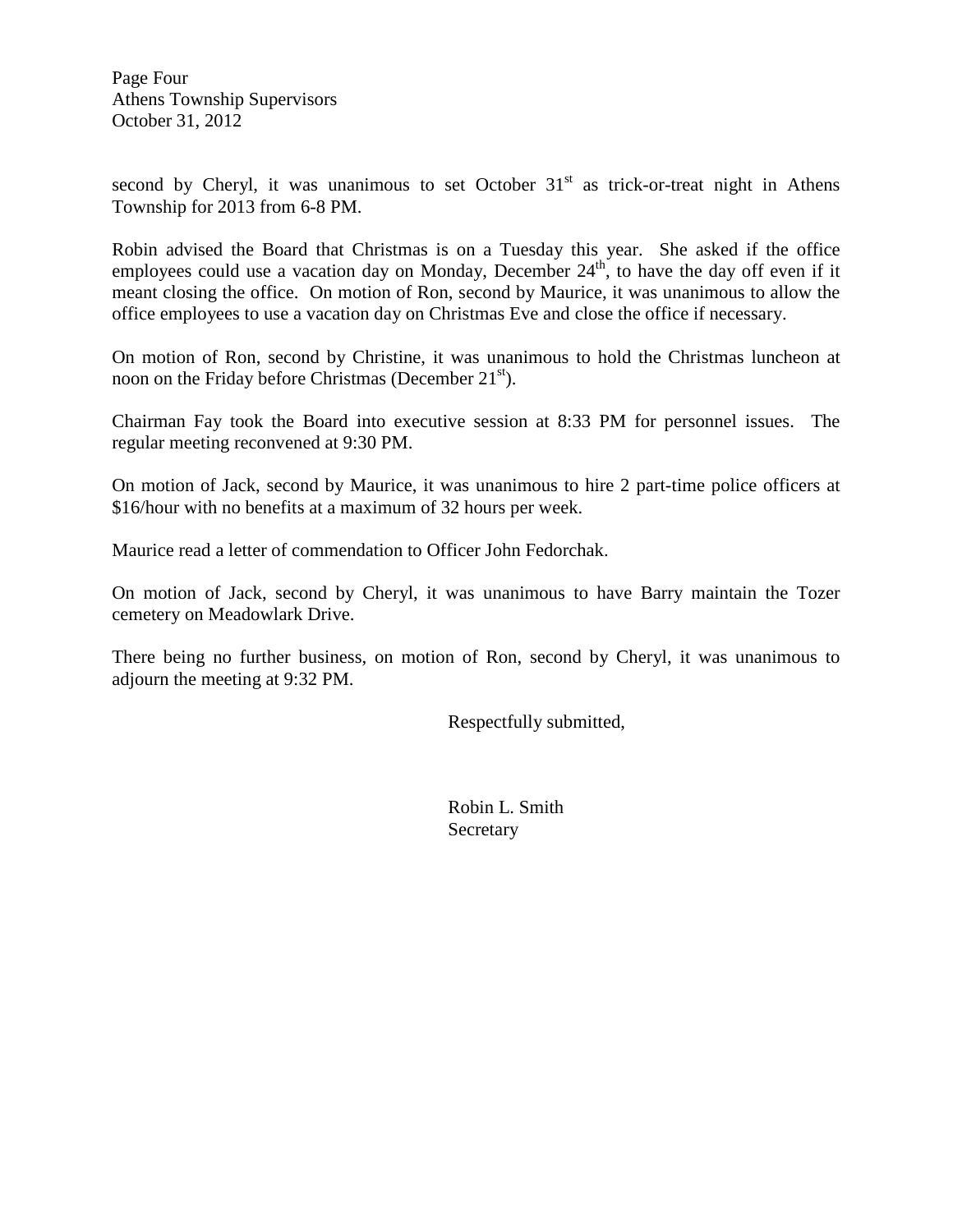#### ATHENS TOWNSHIP SUPERVISORS Budget Workshop 6 PM November 14, 2012

Chairman Fay called the meeting to order at 6:15 PM. Supervisors also present were Jack Walter, Christine Vough and Ron Reagan. Richard Bean was present for an executive session for land acquisition, which commenced at 6:16 PM. The regular meeting reconvened at 6:25 PM.

On motion of Ron, second by Jack, it was unanimous to have Richard Bean begin negotiations to acquire additional acreage for Tozer's Landing. Cheryl arrived at this time.

Robin had seen Mike Lovegreen at the gas summit today and discussed the presentation of his pilot program for stream maintenance. We had selected the date of November  $20<sup>th</sup>$  for him to come and present the program to us, but he said we may be ahead of ourselves at this moment in time because the program hasn't even been approved yet, and not all the pieces are in place. On motion of Maurice, second by Ron, it was unanimous to postpone this presentation until Mike has more information and more details are in place. Jack added that we need to make sure this is not a liability for our people, too.

Discussion was held as to our contribution to the fire company this year. It was decided that we will give them \$93,100 as our yearly contribution and give them \$30,000 of the 2012 Impact Fee money towards the new platform truck they had to purchase to access the multi-story buildings we are seeing now.

On motion of Jack, second by Ron, it was unanimous to hire Cindy Parrish full-time at 35 hours per week (which will include meetings) at her present salary with benefits, beginning with the first pay period of 2013.

On motion of Ron, second by Christine, it was unanimous to give Cindy and Eddie a reimbursable clothing allowance of \$500 each for 2013.

Ruth suggested we have Greg Dibble come up to work with Ray to help him do the paperwork for his purchases so that she will have the necessary documentation to be able to pay these bills with Liquid Fuels funds.

Maurice said he and Larry had interviewed Jason Serfas for part-time police work. We really need to get him started to be able to cover for all the overtime the guys are working now and to cover for days off for hunting season. On motion of Maurice, second by Jack, it was unanimous to hire Jason Serfas at \$16/hour with no benefits for up to 32 hrs/wk, to start immediately upon clearance with the drug/alcohol testing and background check.

The next budget workshop is set for November  $19<sup>th</sup>$  at 6 PM. There being no further business, on motion of Cheryl, second by Ron, it was unanimous to adjourn the meeting at 8:52 PM.

Respectfully submitted,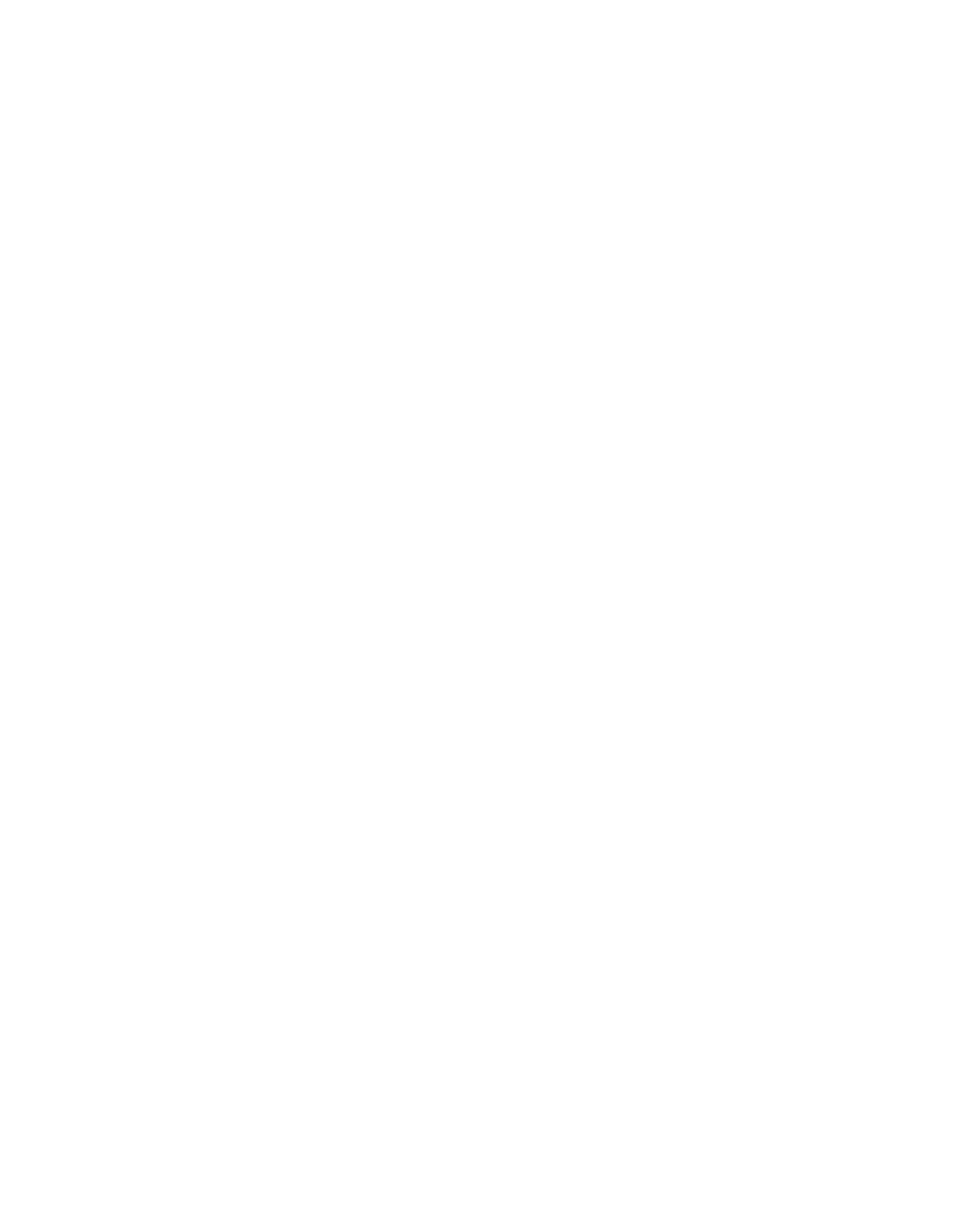### ATHENS TOWNSHIP SUPERVISORS Budget Workshop 6 PM November 19, 2012

Chairman Fay called the meeting to order at 6:05 PM. Supervisors also present were Jack Walter, Cheryl Wood-Walter, Christine Vough and Ronald Reagan. Secretary Robin Smith and Treasurer Ruth Casterline were also present.

Robin reported that PENNDOT had approved the low bidder, Dave Gutelius Excavating Inc., for the construction of Road C, and asked us to give our approval. Since PENNDOT is overseeing this project for the township and they reviewed and selected this contractor, Robin gave our approval and the Board agreed.

Maurice said Larry would be meeting with Robin at 3 PM tomorrow with Jason Serfas to complete his paperwork as our new part-time officer. Ron had asked Robin to check as to whether or not we would be required to provide employees working 32 hours (or more) with health insurance under the new Affordable Care Act. Robin did not find anything specific but did find where small businesses under 50 employees were exempt. We will research this further.

Robin also advised the Board that the cleaning person, Penny Estabrook, had asked for a raise. Robin told her the Board was looking at 3-1/2% for non-contract raises. Penny said that wasn't much on \$10/hour. She is requesting 50-cents an hour more. No action was taken at this time.

Ron said that Comfort Inn was requesting a variance to allow them to install a higher sign that could be seen from Route 220. He would like the Board to send a letter saying we are not in favor of the variance being granted, since other developers have requested the same and have been denied. On motion of Ron, second by Cheryl, it was unanimous to have Robin send a letter to the Zoning Hearing Board advising them we are not in favor of them granting this variance and listing all previous hearings where sign height variances were denied.

Ruth reported that she and Robin had attended the Act 13 webinar. They are advising us to keep this money in a separate account. On motion of Jack, second by Ron, it was unanimous to have Ruth open a separate account for the Act 13 money. Ruth added that they have no estimate for 2013 funds, so they are advising us not to budget any funds for 2013. We will also need to amend our 2012 budget to include the amount received from Act 13.

On motion of Ron, second by Jack, it was unanimous to move \$16,000 from the Code Inspections, Inc. account into the General Fund account.

On motion of Ron, second by Jack, it was unanimous to take the \$25,000 from the police garage line and \$14,280 from the sidewalks line in Capital Reserve and put \$20,000 of that in the police car line and \$19,280 in the 4wd Police Vehicle line in Capital Reserve.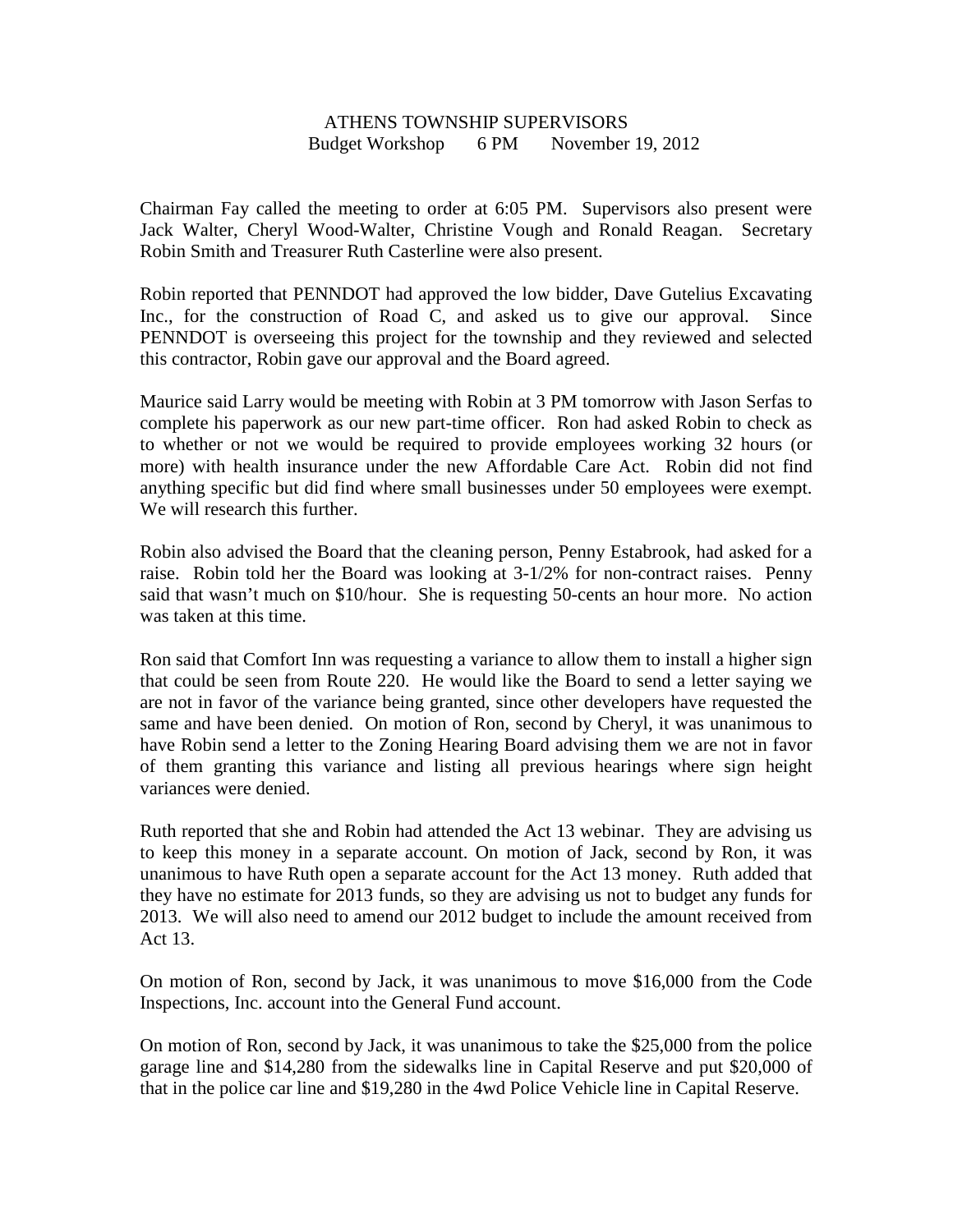Page Two Athens Township Supervisors November 19, 2012

The next budget workshop is set for November 26, 2012 at 6 PM upstairs. There being no further business, on motion of Ron, second by Maurice, it was unanimous to adjourn the meeting at 8:50 PM.

Respectfully submitted,

 Robin L. Smith Secretary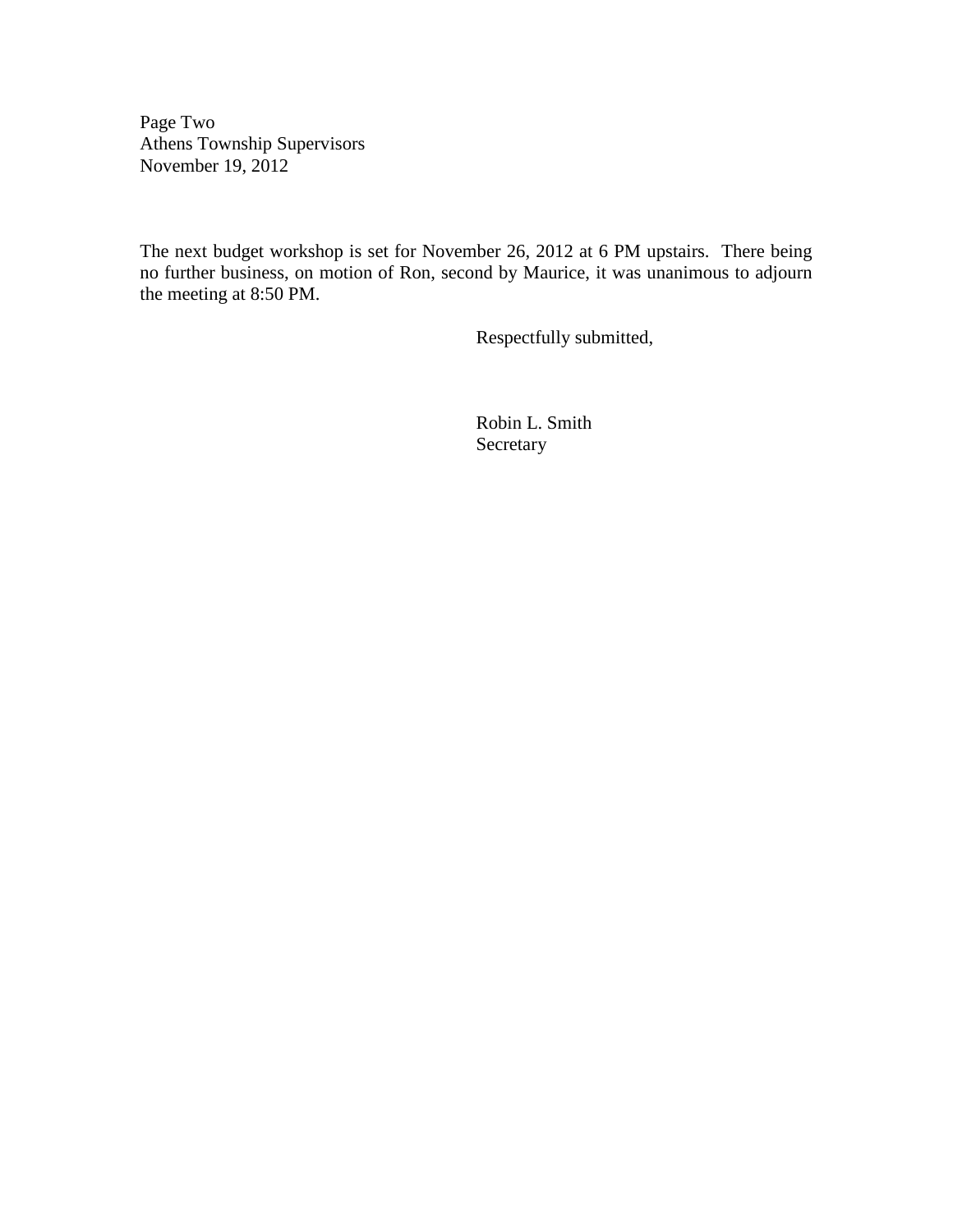# ATHENS TOWNSHIP SUPERVISORS November 26, 2012 6 PM Budget Workshop

Chairman Maurice Fay called the meeting to order at 6:13 PM. Supervisors also present were Jack Walter, Christine Vough and Ronald Reagan. Treasurer Ruth Casterline and Secretary Robin Smith were also in attendance.

Robin reported that Ruth's computer needed replacing as the motherboard was bad. Kai Pan looked at it and said we need to replace it sooner than later. Ruth's computer is the only computer with our financial information on it, and if her computer goes, we lose all that data. On motion of Ron, second by Jack, it was unanimous to replace Ruth's computer immediately.

Robin received the draft legal notice from the architect who is doing the roof bid. Several items needed to be decided before the ad can be run, and it has to be to the newspaper by 11 AM tomorrow. The Board is fine with the bids being opened on December 19<sup>th</sup> at 2 PM. On motion of Jack, second by Ron, it was unanimous to set the amount of the performance bond at 50% of the contract price. On motion of Ron, second by Jack, it was unanimous to have both Robin and Ed Reid be the "Owner's Representative" for this project. Robin will get with John Thompson in the morning about the requirement of a Labor and Material Payment Bond. On motion of Maurice, second by Ron, it was unanimous to run the ad once John has approved the content.

Robin advised the Board that Ray Brobst was admitted to the hospital on the 23<sup>rd</sup> and may be off for some time. She will keep the Board updated as she hears more.

On motion of Maurice, second by Jack, it was unanimous to have Ruth Casterline, Robin Smith and Ronald Reagan as signatories for the AT Act 13 Gas Well Impact Fee fund account that Ruth opened at Citizens and Northern Bank. Ruth said we may be able to do direct deposit through Citizens and Northern Bank without a surcharge. She will get more information for our meeting on the  $28<sup>th</sup>$ .

Robin said the Board had previously given permission to the office staff to take a vacation day on Christmas Eve if they chose to, even if the office would be closed. She said Cindy would be the only one working as she has no benefits, but she will become full-time a week later. Robin asked the Board to discuss whether or not they would give Cindy that day off as well. Cheryl Wood-Walter arrived at this time. On motion of Ron, second by Maurice, it was unanimous to give Cindy December 24<sup>th</sup> off with pay.

Robin said she has 2 employees who hit 20 years of employment this year, and one employee who hit 25 years. On motion of Jack, second by Cheryl, it was unanimous to have Robin get a 20-year plaque with a clock for the 20 year employees and to spend approximately \$200 for the 25-year gift. We will present these at our Christmas luncheon on December  $21<sup>st</sup>$ .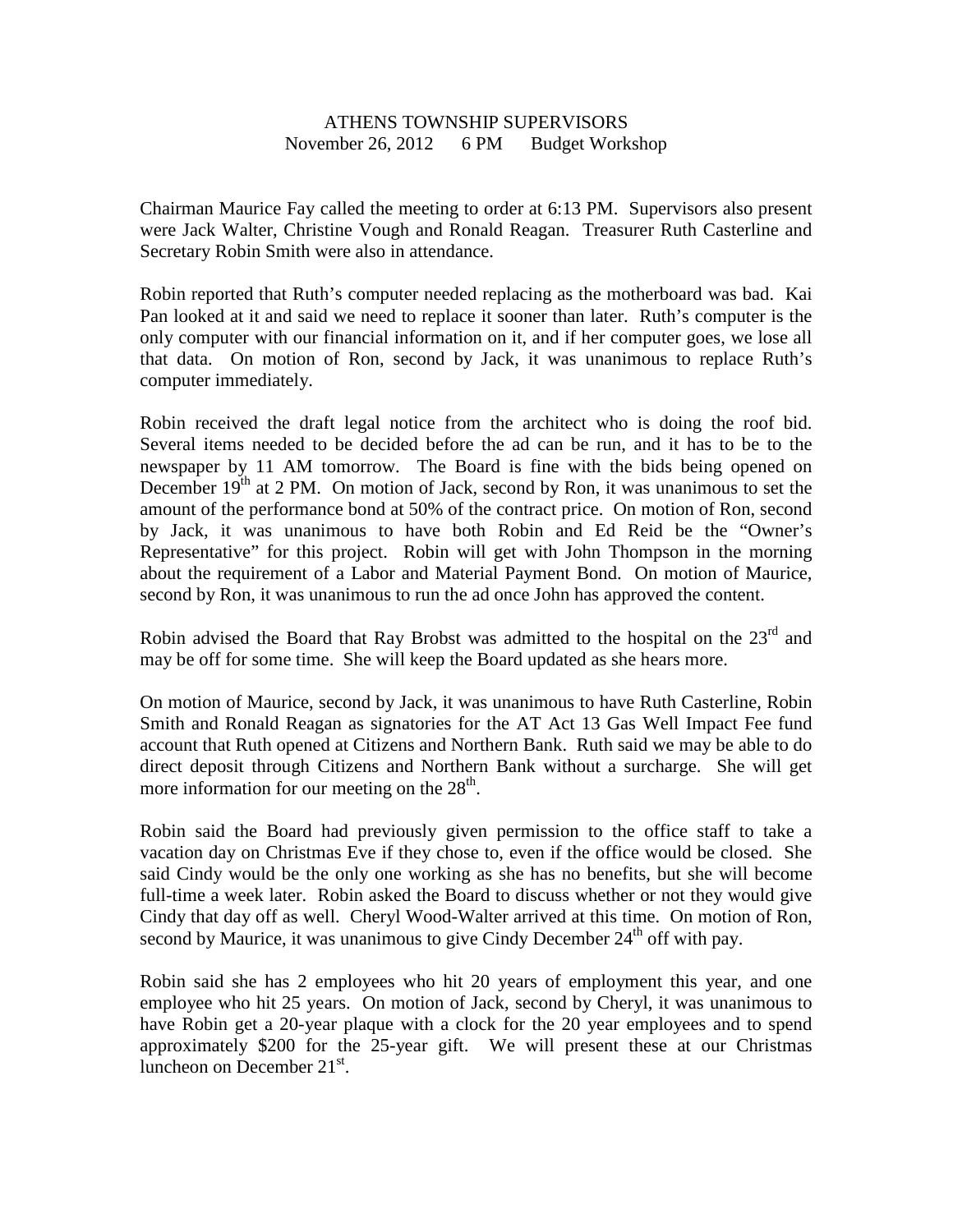Page Two Athens Township Supervisors November 26, 2012

The budget workshop commenced at this time. Christine had reviewed the budget and had several suggestions as to where she felt cuts could be made. Discussion continued. Jack Walter would like to see if we have any alternative to paying the real estate tax collector a percentage of the real estate tax collected as her salary.

On motion of Jack, second by Maurice, it was unanimous to transfer \$143,740.00 to General Fund in 2013 from the Capital Reserve account.

On motion of Ron, second by Jack, it was unanimous to carry over the impact fee funds we received in 2012 in the amount of \$474,124.26 (which are held in the AT Act 13 Gas Well Impact Fee Account) into the 2013 budget, and to allocate the funds as follows:

| 1) Aluminum box culvert – Tom Taylor bridge  | \$100,000.00 |
|----------------------------------------------|--------------|
| 2) ATVFC towards new platform fire truck     | 30,000.00    |
| 3) 4 WD Chevy Tahoe police vehicle           | 50,000.00    |
| 4) Chevy Tahoe police vehicle                | 40,000.00    |
| 5) Township vehicle to replace the Explorer  | 15,000.00    |
| 6) Dump truck with spreader to replace F-800 | 140,000.00   |
| 7) Replacement of municipal building roof    | 39,000.00    |
| 8) Building expansion project                | 60,124.26    |
|                                              |              |
| Total 2013 budgeted expenditures             | \$474,124.26 |

There being no further business, on motion of Ron, second by Jack, it was unanimous to adjourn the workshop at 8:30 PM.

Respectfully submitted,

 Robin L. Smith Secretary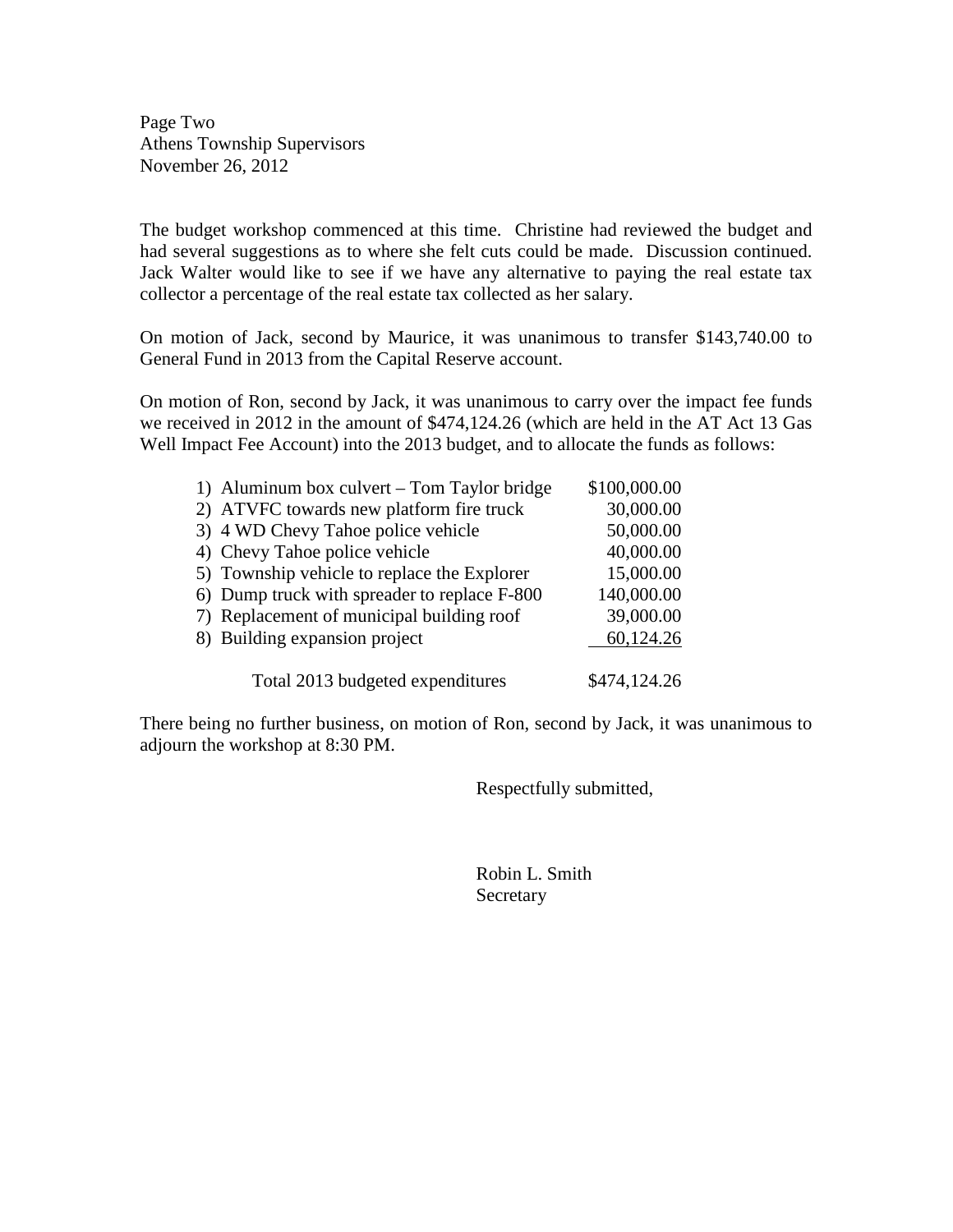# ATHENS TOWNSHIP SUPERVISORS November 28, 2012 7 PM

Chairman Maurice Fay called the meeting to order at 7:03 PM. Supervisors also present were Jack Walter, Cheryl Wood-Walter, Christine Vough and Ronald Reagan. Secretary Robin Smith and Solicitor John Thompson were also in attendance.

Voice of the Residents:

 Joe Joyce of Hickory Heights requested an update on the status of the Route 220 and 199 traffic signal proposal. Robin said she was told the preliminary engineering had been started and that the project was to be done in 2016.

Richard Bean was present for the Parks and Recreation Commission. He said Adam Myers has installed 3 benches so far in the Jim King Memorial Park as an Eagle Scout project and has one more to go. The barbecue grills are backordered and the sign still needs to be landscaped. Still waiting to hear from the Green School on the Round Top Pond project. They will be purchasing a new mower before the next mowing season at a cost of \$12,000 - \$15,000. The old parks truck and the old mower will be put out for bid. Barry's last day for the parks was November  $9<sup>th</sup>$ . Still working out some issues with Susquehanna Greenway's \$8000 grant for tables and benches for Tozer's Landing. "Watch Children" signs have been approved for Glen Valley Road. Round Top Park will open on May 4, 2013 for the season. Richard requested an executive session with the Board for real estate at 7:06 PM. The regular meeting reconvened at 7:13 PM.

Scot Saggiomo presented the Steven/Gussie Levering 3-lot subdivision on Meadowlark Drive for review. There were no deficiencies. On motion of Ron, second by Jack, it was unanimous to grant preliminary and final plan approval to this subdivision, and to approve the sewage module with RESOLUTION 2012-10.

Next was the Ralph/Betty Zehr 2-lot subdivision, lot 1A to become part and parcel to the adjacent lot of Dennis and Jacqueline Sheridan on Vista Drive. All deficiencies have been met. On motion of Jack, second by Christine, it was unanimous to grant preliminary and final plan approval to this subdivision.

Scot presented the Horn's Family Chiropractic land development on Route 220 for review. All deficiencies have been met. On motion of Cheryl, second by Jack, it was unanimous to grant preliminary and final plan approval to this land development.

The land development for Inspection Oilfield Services located on both Cayuta Street and Shepard Road was reviewed. There are still 7 outstanding deficiencies:

- 1) Need all permanent markers noted/labeled on the plan
- 2) Need 6 ft. screening berm extended along all residential properties shown on the plan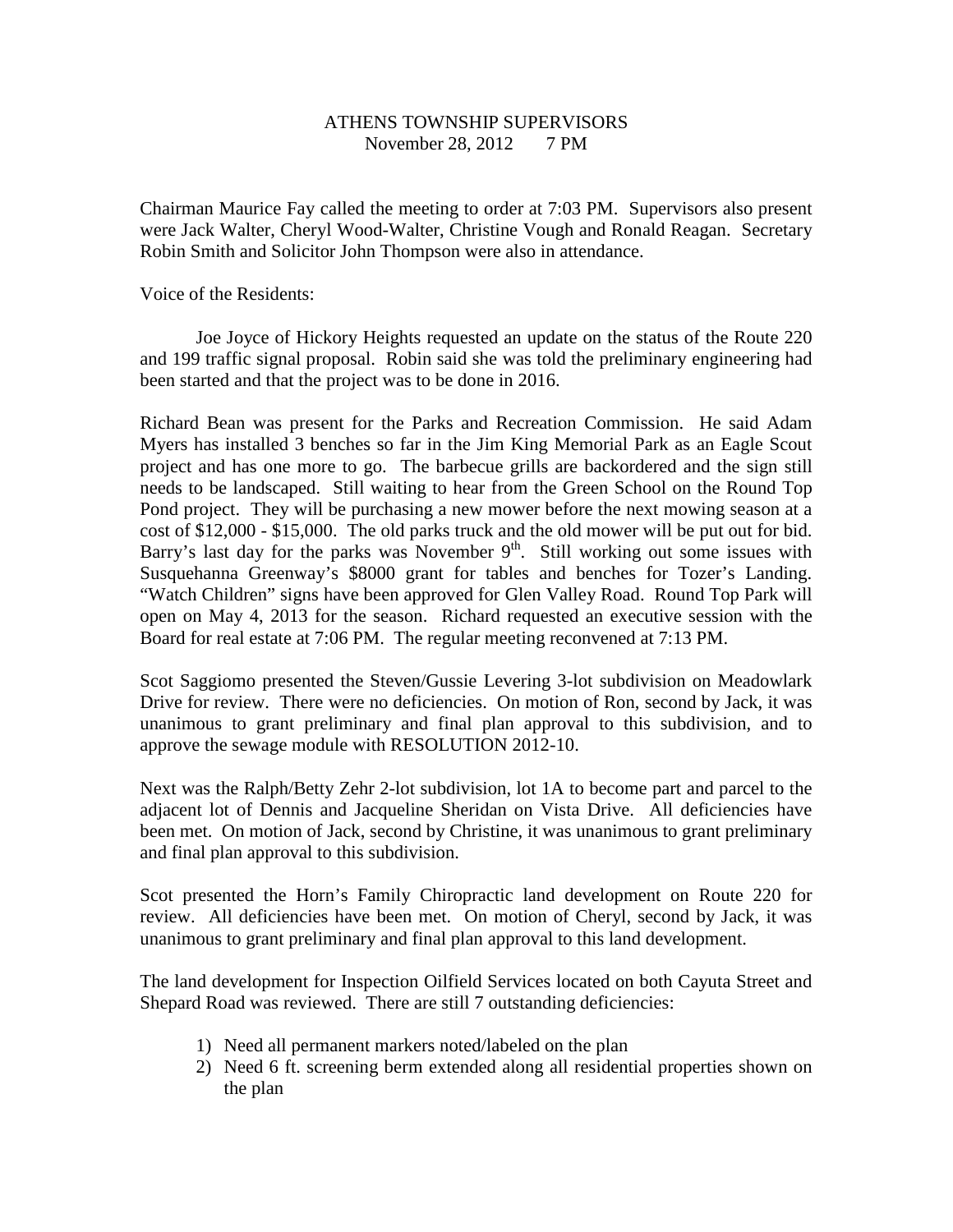Page Two Athens Township Supervisors November 28, 2012

- 3) Sign location needs to be depicted on the plan; needs to be 20 ft. off the rightof-way, and the Business ID sign needs to have a 10-ft. clearance
- 4) Sign package needs to be submitted
- 5) Lighting plan needs to be shown for the entire property
- 6) Need a "will serve" letter from the electric company for the proposed use for this project
- 7) Need Shared Maintenance Agreement for Shepard Road for the Sutton/Corbin properties

Chairman Fay commenced a public hearing on this project at 7:29 PM. Ed Campbell of Wildwood Road asked if the newly-constructed driveway will be closed off with an earthen berm. Dillon Marino of Navarro and Wright said it will be, and the driveway will be relocated further west on Cayuta Street. Ed said when the 'current' driveway went in, it created a large waterhole that needs to be taken care of as it causes water to pool in the westbound lane of Cayuta Street forcing traffic out of that lane. This needs to be addressed as it is a hazard for drivers in all directions. Ed asked if there will be an entrance off Shepard Road and there will be. Dillon said it will be paved back 50 ft. Ed asked if that was enough, since the dirt gets tracked out on Shepard Road and causes dust problems when dry and slick mud when wet. Ed says it will be the same on Cayuta Street. Dillon said the entire site will be clean stone and grass, so that will alleviate any of those issues.

Chairman Fay closed the public hearing at 7:34 PM and reconvened the regular meeting. On motion of Ron, second by Christine, it was unanimous to grant preliminary approval only to this land development, contingent upon all deficiencies being met.

Last was the Microtel Inn and Suites final plan approval. Scot said there are no deficiencies. Chairman Fay recessed the regular meeting at 7:36 PM to hold a public hearing on this issue. There being no adverse comment, the regular meeting was reconvened at 7:37 PM. On motion of Jack, second by Cheryl, it was unanimous to grant final plan approval to this land development.

Nomac Drilling had submitted a rig modification to their land development. Planning Commission sent a letter stating that this was reviewed by William Schneider of CEI Engineering and all issues had been addressed. Planning Commission had no further adverse comment to this modification.

Robin advised the Board that Walmart had requested another 90-day extension for the recording of their land development and subdivision, but the request was two days after their previous extension had expired. John Thompson recommends we reapprove the land development and subdivision at this time. On motion of Jack, second by Ron, it was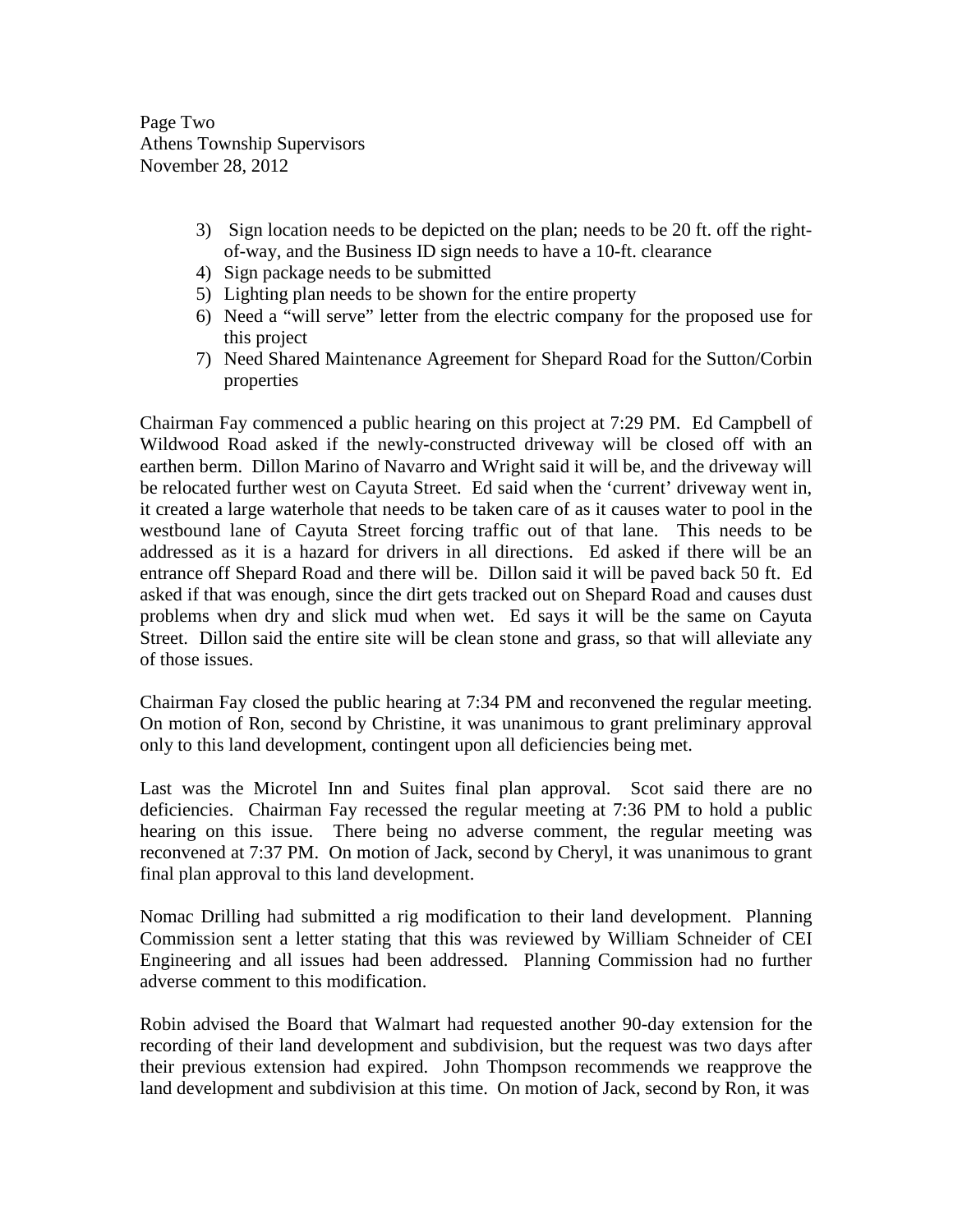Page Three Athens Township Supervisors November 28, 2012

unanimous to grant final plan approval to both the Walmart land development and the Walmart subdivision.

Planning Commission has a vacancy created by the resignation of Jean Stromick. We have 3 suggestions so far for a replacement. Scot Saggiomo suggested anyone who may be interested come to one of the Planning Commission meetings to see what it is about before they are considered for appointment. Their next meeting is Monday, December 3.

On motion of Ron, second by Cheryl, it was unanimous to approve the minutes of October 24<sup>th</sup>, October 31<sup>st</sup>, November 14<sup>th</sup>, November 19<sup>th</sup> and November 26, 2012 as written.

On motion of Ron, second by Cheryl, it was unanimous to increase the bond amounts for Robin and Ruth to \$2.1 million each to cover the amount of money that is available at any one time.

The meeting dates for 2013 were discussed. On motion of Ron, second by Cheryl, it was unanimous to keep our meeting dates the last Wednesday of every month at 7 PM, exceptions being November  $20^{th}$  and December  $18^{th}$ .

On motion of Jack, second by Christine, it was unanimous to adopt the IRS mileage rate of \$.565 for 2013.

On motion of Christine, second by Cheryl, it was unanimous to approve the proposed budget for 2013 and to advertise it as available for review, with adoption of the final budget on December 26, 2012.

On motion of Ron, second by Christine, it was unanimous to set the performance and labor/materials bonds for the roof project at 100%.

Discussion was held as to whether or not we will be changing our executive sessions to 6:30 PM prior to our regular meetings. We will not be doing this.

On motion of Jack, second by Christine, it was unanimous to accept the monthly reports as presented.

On motion of Ron, second by Jack, it was unanimous to approve the payment of the monthly bills as presented. A complete listing of revenues and expenditures is on file in the office of the Treasurer.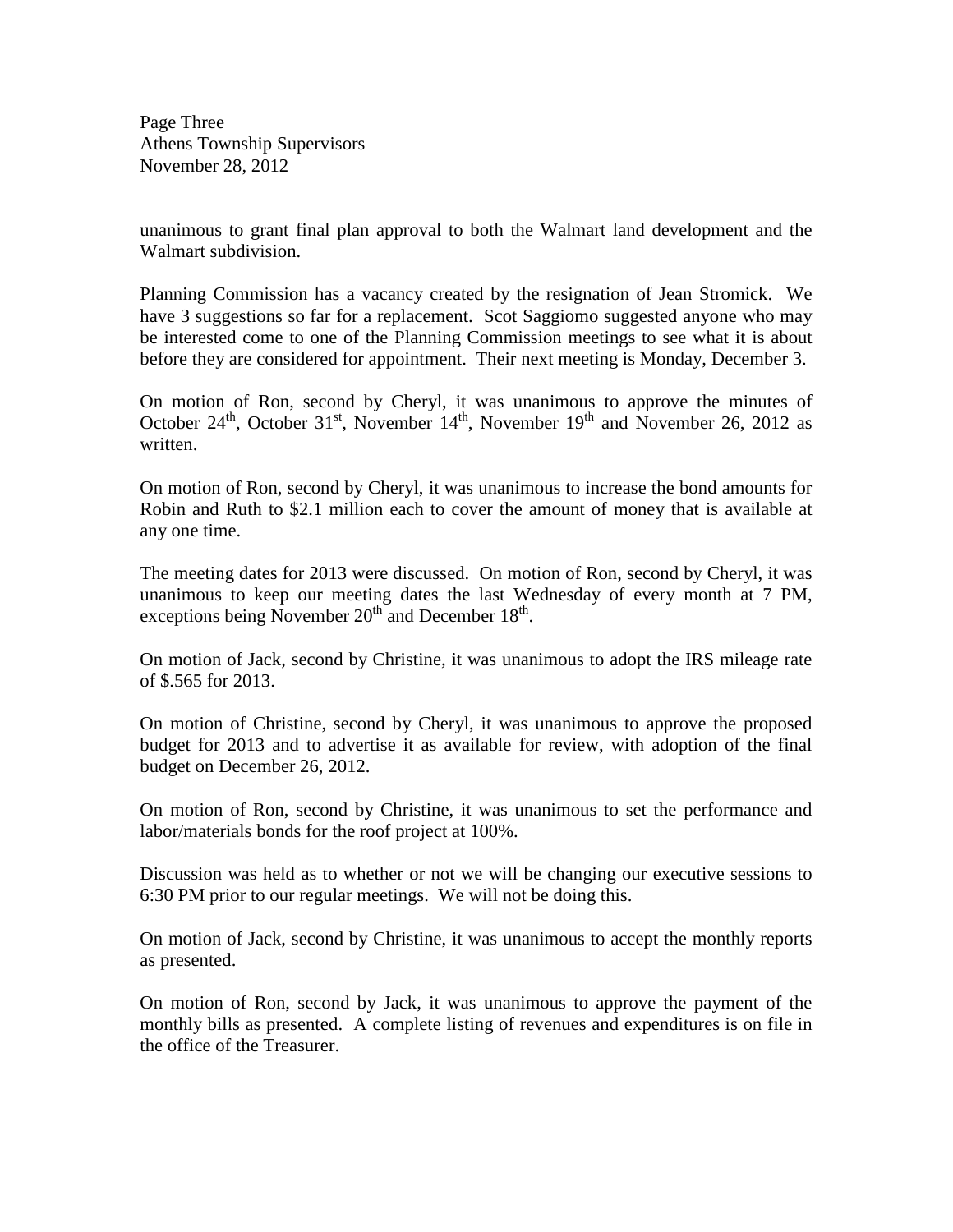Page Four Athens Township Supervisors November 28, 3012

Chairman Fay took the Board into executive session at 7:54 for pending litigation. The secretary was excused at this time and the remaining minutes were taken by Ron Reagan. The regular meeting reconvened at 8:26 PM.

On motion of Ron, second by Jack, it was unanimous to send John Thompson to Harrisburg for the Road C argument before the Commonwealth Court, and to pay his expenses.

There being no further business, on motion of Christine, second by Cheryl, it was unanimous to adjourn the meeting at 8:30 PM.

Respectfully submitted,

 Robin L. Smith **Secretary**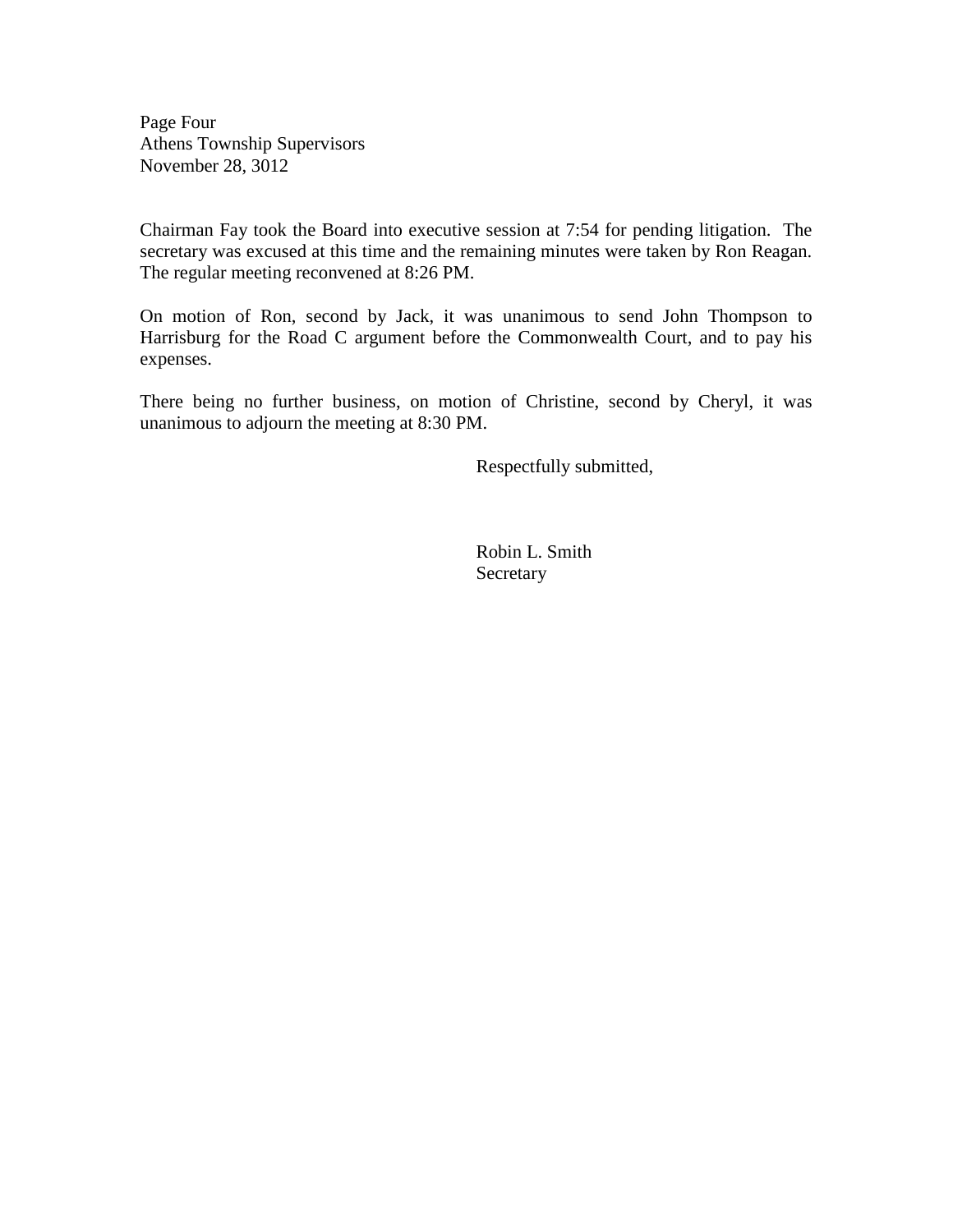# ATHENS TOWNSHIP SUPERVISORS December 19, 2012 2 PM

Chairman Fay called the meeting to order at 2 PM. Supervisors also present were Christine Vough and Ronald Reagan. Cheryl Wood-Walter was unable to attend because of work and Jack Walter did not attend.

Voice of the Residents: No residents in attendance

Chairman Fay turned the meeting over to Rick (Eric) Walker for the opening of the bids for the replacement of the roof on the township building. Two bids were received and were as follows (Alternate #1 was eliminated prior to bidding):

| 1) Middendorf Contracting | Base Bid:         | \$120,175 |              |
|---------------------------|-------------------|-----------|--------------|
|                           | Alternate #2:     | $+3,850$  |              |
|                           | Alternate #3:     | $+1,375$  |              |
|                           | Alternate #4:     | $+14,550$ |              |
|                           | Unit Price #1:    |           | $$218$ each  |
|                           | Unit Price #2:    |           | \$110/hour   |
| 2) G. Webster, Inc.       | Base Bid:         | \$122,492 |              |
|                           | Alternate #2:     | $+4,936$  |              |
|                           | Alternate #3:     | $+1,600$  |              |
|                           | Alternate #4:     | $+7,663$  |              |
|                           | Unit Price $#1$ : |           | \$4,557 each |
|                           | Unit Price #2:    | S         | $200/h$ our  |

All required paperwork was in order for both bidders. Rick will review the bids and submit a summary with a recommendation for our December 26, 2012 meeting.

Chief Hurley submitted two quotes for police cars and would like permission to order the cars. These cars were approved for purchase at a previous meeting, as was payment with funds received from the Act 13 Impact Fee. On motion of Ron, second by Christine, it was unanimous to have Larry order the two vehicles.

On motion of Ron, second by Christine, it was unanimous to allow employees or board members who would benefit from the PSATS convention in April, 2013 to attend, to pay for hotel, meals and mileage, and to pay the employee's salaries for the time they would have worked.

There being no further business, on motion of Ron, second by Christine, it was unanimous to adjourn the meeting at 2:17 PM.

Respectfully submitted,

Robin L. Smith, Secretary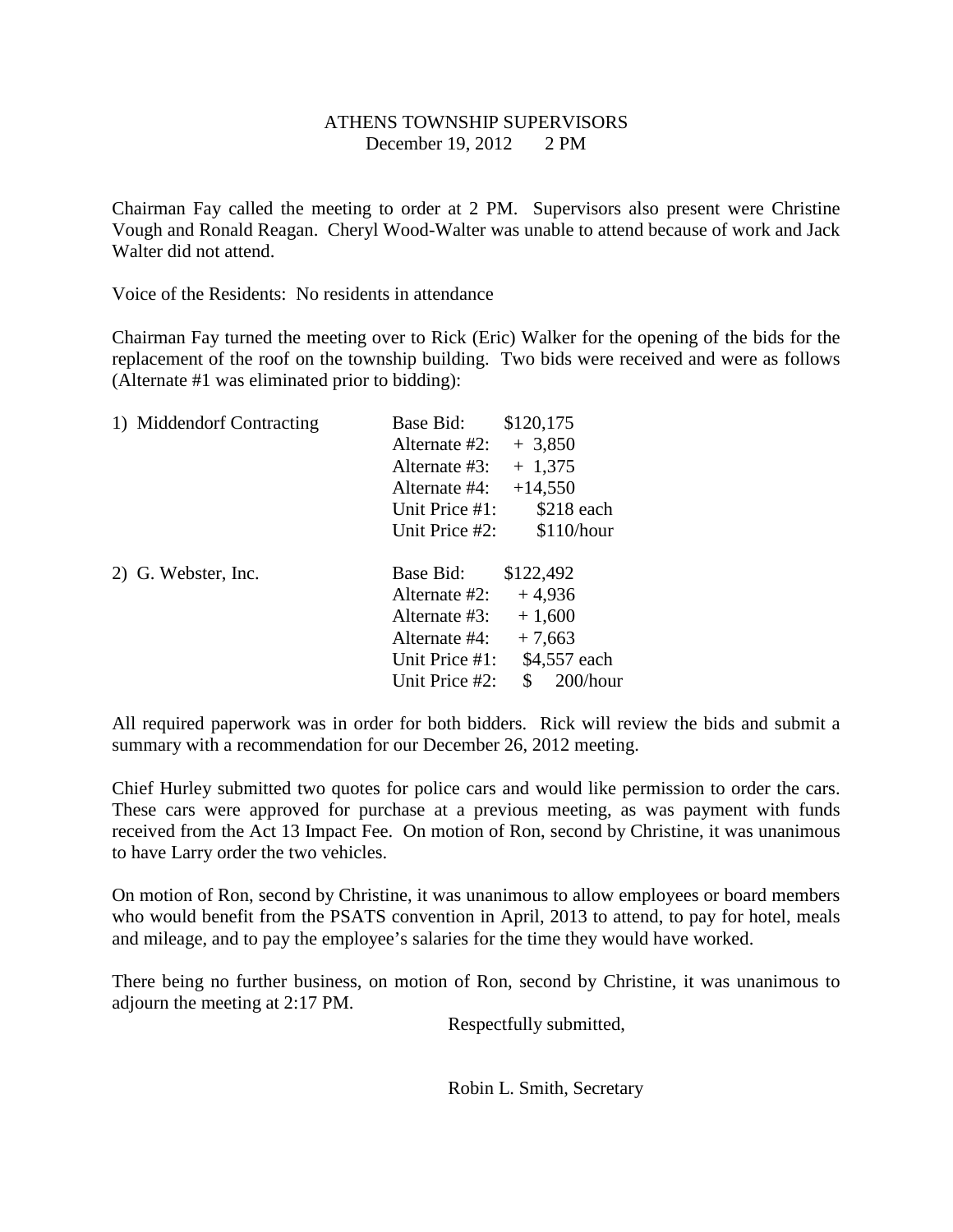# ATHENS TOWNSHIP SUPERVISORS December 26, 2012 7 PM

Chairman Maurice Fay called the meeting to order at 7:02 PM. Supervisors also present were Jack Walter, Ron Reagan and Christine Vough. Cheryl Wood-Walter was in North Carolina. Solicitor John Thompson and Secretary Robin Smith were also in attendance.

The bid for the re-roofing of the Athens Township Building was reviewed at this time. Eric Walker, project manager, submitted a summary of the bids that were opened on December 19, 2012. Two bids were received. Eric recommends completing Alternates 2, 3 and 4 and accepting the Unit #2 price – and provided the following bid amounts:

| G. Webster, Inc.       | \$136,691 |
|------------------------|-----------|
| Middendorf Contracting | \$139,950 |

Ron asked how much money we had put in the budget for the roof and Robin said \$15,000. On motion of Jack, second by Ron, it was unanimous to award the bid to G. Webster, Inc.

Next were the bids for the Grasshopper mower. Only one bid was received - from Gary Burcher in the amount of \$510. On motion of Jack, second by Christine, it was unanimous to award the bid to Gary Burcher.

Last were the bids for the 1997 Ford F150 truck. Only one bid was received – from Doug Tappan in the amount of \$760. On motion of Jack, second by Christine, it was unanimous to award the bid to Doug Tappan.

Voice of the Residents – None

Robin received another petition from the residents on former Merrick Lane, requesting the name be changed to Old Merrick Lane. The name had been changed to Dawson Lane at the request of property owner Michael Dawson, who submitted a letter stating the other property owners were in agreement. The other property owners do not want Dawson Lane and ask that the road be changed again to Old Merrick Lane (Merrick Lane is a conflicting road name so they can't go back to that). Discussion was held. Robin added that we need to also add Keefer Lane and Chesapeake Lane to our ordinance. On motion of Christine, second by Jack, it was unanimous to have Attorney Thompson prepare an ordinance to change Dawson Lane to Old Merrick Lane, and add Keefer Lane and Chesapeake Lane to the E-911 road system as private roads.

No action was taken on the vacancy on Planning Commission.

Ron presented the Senior Health Care Solutions land development for preliminary approval. They also need a waiver for the construction of sidewalks along Lamoka Road. On motion of Ron, second by Jack, it was unanimous to grant the sidewalk waiver. All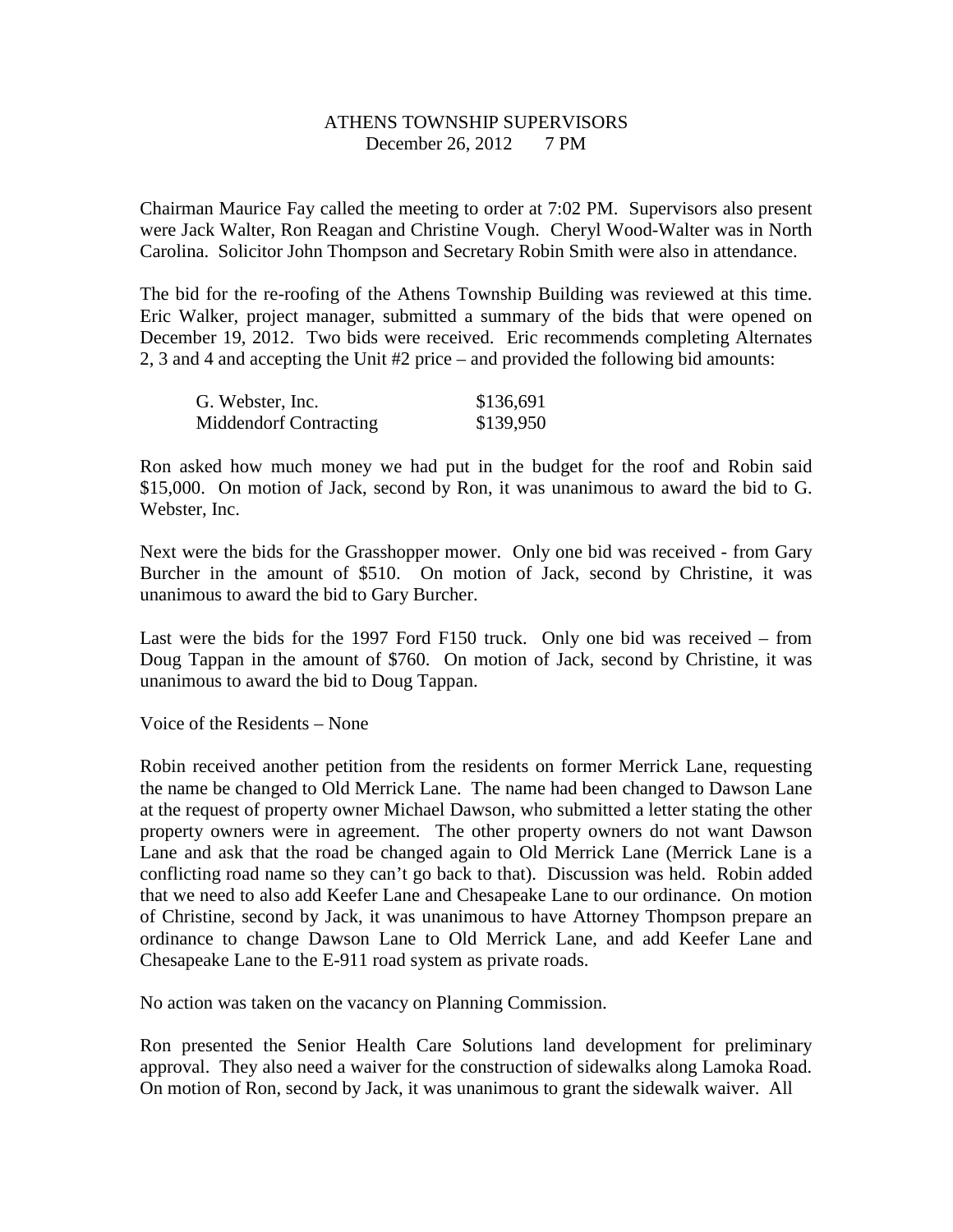Page Two Athens Township Supervisors December 26, 2012

other deficiencies had been met. On motion of Ron, second by Jack, it was unanimous to grant preliminary plan approval to this land development.

Ray Brobst was not in attendance because he was plowing.

On motion of Jack, second by Ron, it was unanimous to approve the minutes of November 28, 2012 and December 19, 2012 as presented.

On motion of Jack, second by Maurice, it was unanimous to reappoint Jim Shaw to the Police Pension Board for a term to expire 1-1-16.

On motion of Ron, second by Jack, it was unanimous to ratify the issuance of the Notice to Proceed for the construction of Road C (issued 12/14/12).

On motion of Jack, second by Ron, it was unanimous to approve the payment of the PSATS annual invoice in the amount of \$1936.00.

Discussion was held on the possibility of partnering on an application for Natural Gas Vehicles. Robin will get more information for our reorganization meeting.

On motion of Jack, second by Maurice, it was unanimous to adopt RESOLUTION 2012- 11 (setting the millage rate at 11 mills for 2013); RESOLUTION 2012-12 (setting the 2013 contribution to the Athens Township Volunteer Fire Company at \$93,100 from General Fund and \$30,000 towards the platform truck payments from the Act 13 funds); and RESOLUTION 2012-13 (adopting the 2013 budget).

On motion of Jack, second by Ron, it was unanimous to accept the monthly reports as presented.

On motion of Ron, second by Jack, it was unanimous to approve the payment of the monthly bills as presented. A complete listing of revenues and expenditures is on file in the office of the Treasurer.

Correspondence/Information was as listed in the meeting agenda.

On motion of Ron, second by Jack, it was unanimous to send a contribution of \$50 in memory of Jack Belles' father-in-law to wherever Jack and Ella would like to see it go.

Ron said Cindy had asked to be able to work 9 AM to 4 PM with no lunch as her fulltime hours. Ron said she needs to take a lunch and asked the Board if they would be OK with